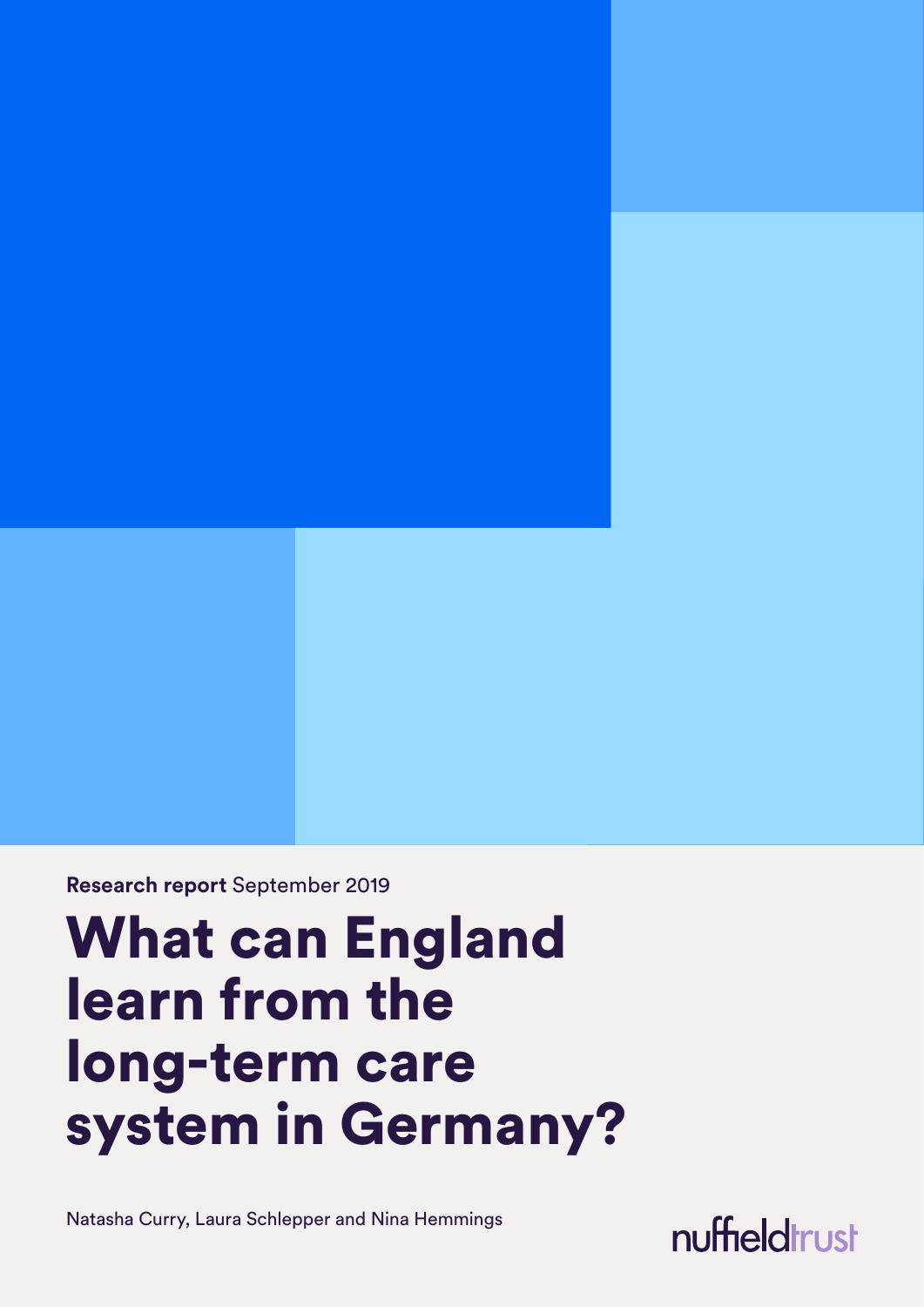### **About this report**

The current social care system in England is widely regarded as unfair, complex, confusing and failing to meet growing care needs in the population. But despite a series of reviews, commissions, reports and inquiries, and increasingly urgent calls for reform, change to this system remains elusive.

Germany introduced its current social (or 'long-term') care system in 1995 in response to the challenges of ageing and rising costs of care. The system was developed at a time of significant economic and political upheaval in the wake of reunification. This report seeks to assess the German long-term care system through the lens of the policy challenges that face us in England.

Using a literature review and a series of interviews with experts on the German system both within and outside Germany, we have sought to draw out elements of the German system that could either be incorporated into our thinking or that offer us cautionary tales. While the context may vary, we face common demographic and social challenges. As such, this report is intended not as a critique of the German system, nor as a comparative piece, but as a contribution to the discussions that we hope will ensue in the coming months.

### **Acknowledgements**

We are grateful to the individuals who agreed to take part as interviewees, including those who met with us in person in Berlin and were very generous with their time and knowledge. Special thanks go to Matthew Gaskins for brokering many meetings for us.

Special thanks also go to our reviewers who gave feedback and advice on an early version of this paper: Richard Humphries (King's Fund), Professor John Campbell, Simon Bottery (King's Fund), Holly Holder (Centre for Ageing Better), Sarah Scobie (Nuffield Trust), Camille Oung (Nuffield Trust) and the German Federal Ministry of Health's Long-Term Care Insurance Directorate.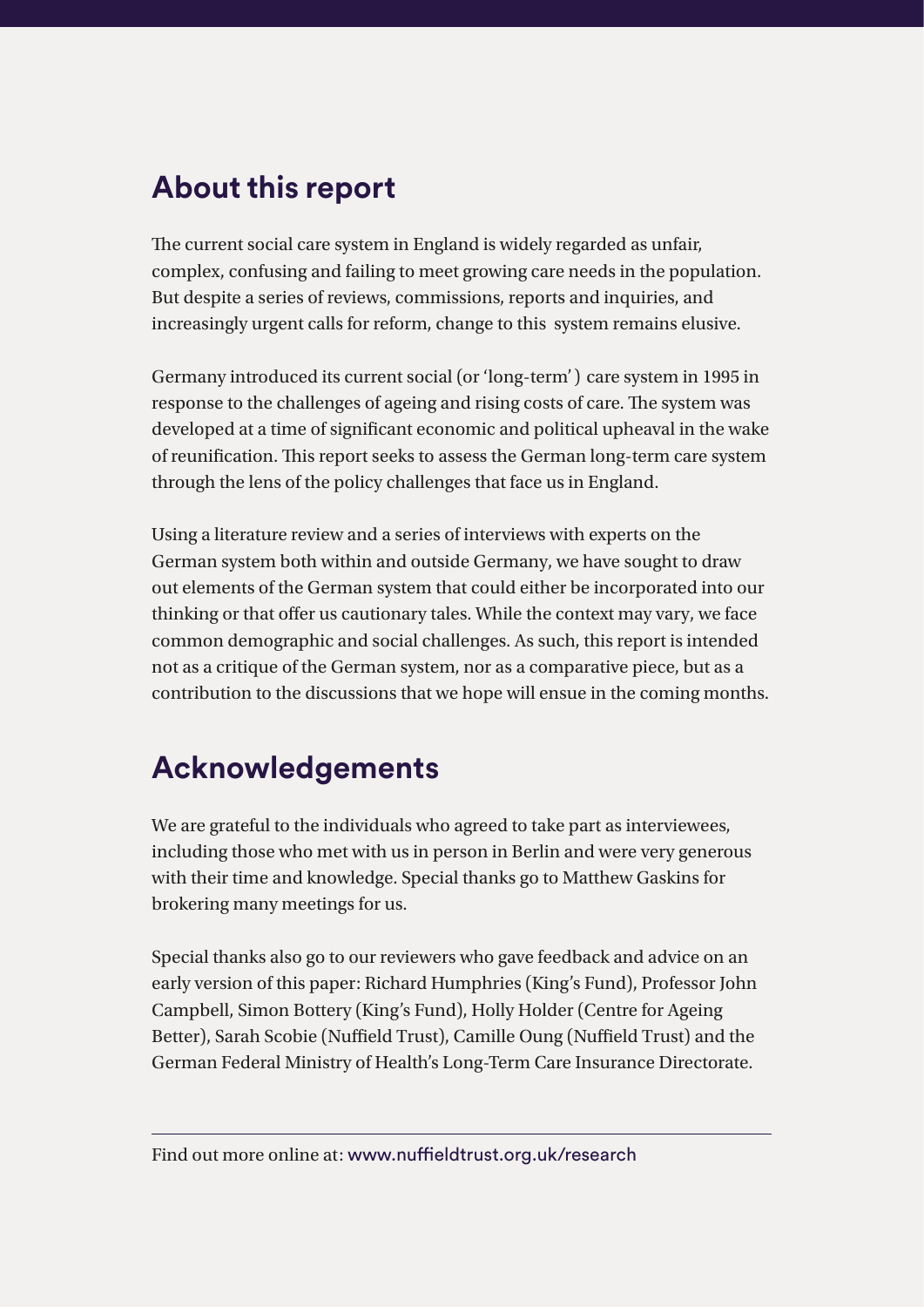## **Contents**

|                | <b>Introduction</b>                                                                   | $\mathbf{2}$ |
|----------------|---------------------------------------------------------------------------------------|--------------|
| $\overline{2}$ | The long-term care insurance system                                                   | 8            |
| 3              | <b>What can England learn from Germany?</b>                                           | 20           |
| 4              | Discussion: should and could England adopt<br>a German-style approach to social care? | 62           |
|                | <b>Appendices</b>                                                                     | 68           |
|                | <b>References</b>                                                                     | 72           |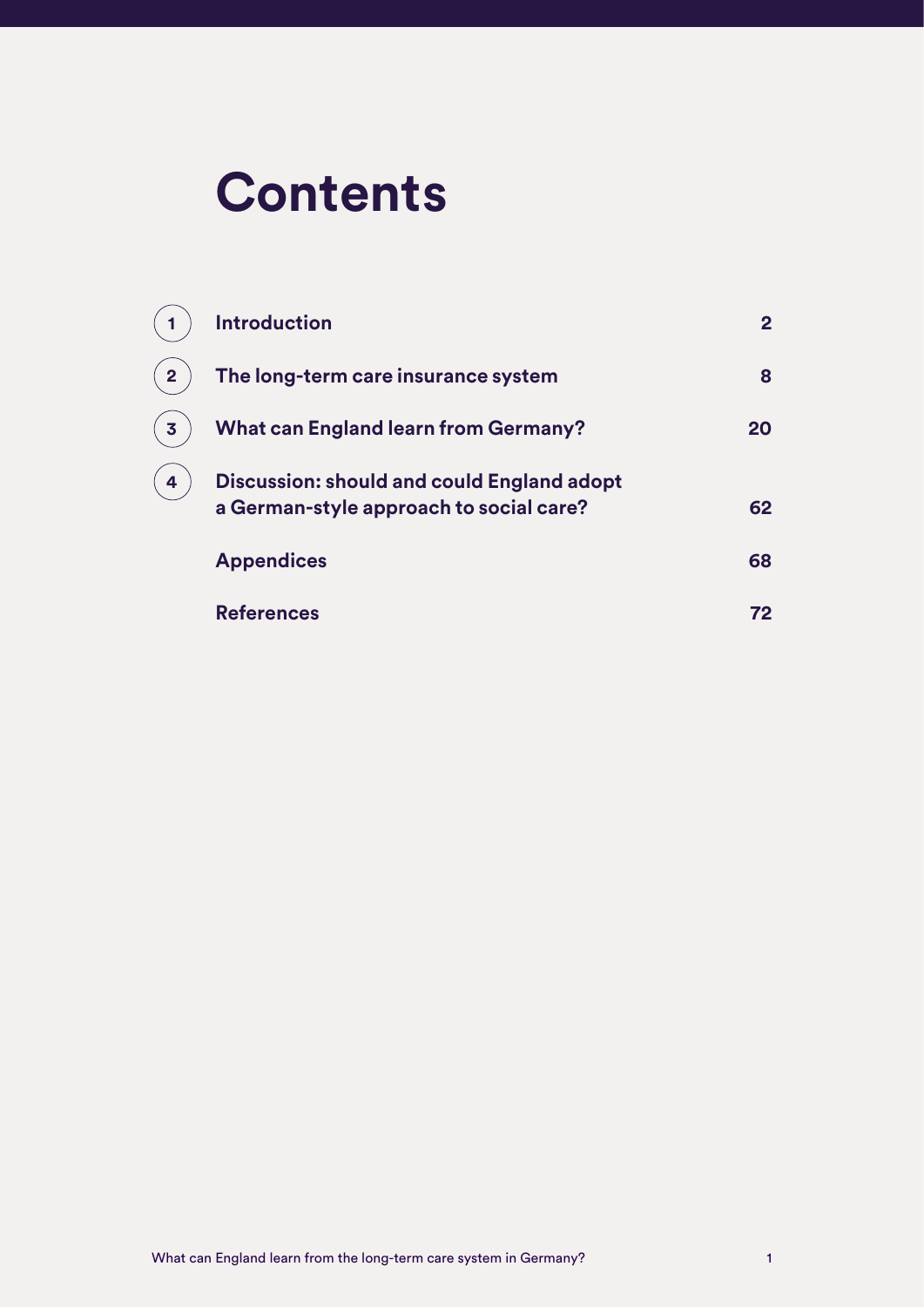**[2](#page-8-1)**  $(3)(4)$  $(3)(4)$  $(3)(4)$  $(3)(4)$  $(3)(4)$ 

### <span id="page-3-1"></span><span id="page-3-0"></span>**Introduction 1**

The introduction of the National Assistance Act (1948) in England set the foundations for the social care system as we know it today. Many developed nations have reformed their social care system, but England has yet to do so, despite the fact that the current system of social care is widely regarded as unfair, complex, confusing, and failing to meet the growing care needs in our population. A decade of austerity has seen government funding for local authorities halve in real terms between 2010–11 and 2017–18 (National Audit Office, 2018a), which has led to fewer people accessing publicly funded care, increased numbers of people providing informal care to family and friends, instability in the provider market, and a growing workforce crisis. Increases in the number of people with a combination of health and care needs has exposed the fault line between universal, free-at-the-point-of-use health care, and publicly funded social care that is tightly rationed to those with the highest needs and lowest means.

In the last 22 years, there has been no shortage of ideas for how to reform social care, with twelve White and Green Papers and consultations; four independent reviews and commissions; five select committee inquiries; two All Party Parliamentary Groups on social care; and a Green Paper authored by the Local Government Association. Despite these increasingly urgent calls for reform, real change remains elusive. There is a lack of political consensus over the solution and low public awareness of the problem. At the time of writing, the long-promised Green Paper has seemingly been abandoned after having been delayed five times since its announcement in March 2017 (Jarrett, 2019; Atkins, 2019). There is rumour that the newly formed Johnson government is set to publish a White Paper on the issue but no timetable has been set. In the continued absence of political decision-making, the system looks set to worsen.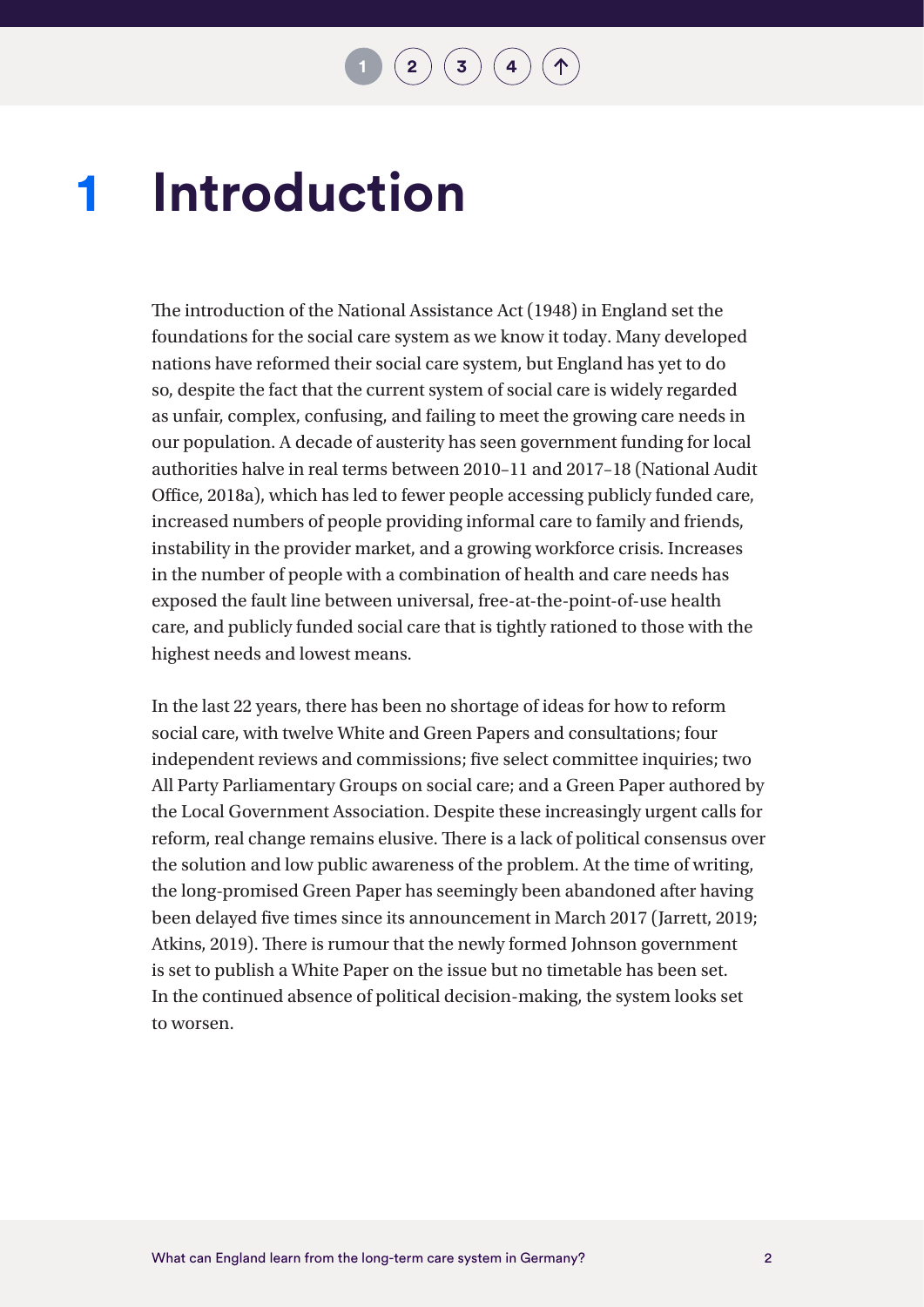**[1](#page-3-1) [2](#page-8-1) [3](#page-20-1) [4](#page-62-1)**

### **Why Germany?**

Germany is one of many countries to have implemented a new system of social (or 'long-term') care in the last 30 years. It is frequently pointed to as an example of a system that England could emulate. In many ways, the German system can be seen as a success: it was implemented with high levels of public and political support and, since its introduction, has provided a minimum level of care benefit to increasing numbers of people where England's provision has fallen (see Figure 1). It has also established clear and consistent benefits; a buoyant provider market; and – importantly – it has adapted and responded to changing circumstances.



**Figure 1: Long-term care recipients as a proportion of the general population**

Source: Our analyses based on BMG, 2019; [Statistisches Bundesamt,](https://www-genesis.destatis.de/genesis/online/link/tabellen/12411*) 2019a; NHS Digital, 2014, Table 2.1 [Adult Social Care Activity and Finance: England 2017–18,](https://digital.nhs.uk/data-and-information/publications/statistical/adult-social-care-activity-and-finance-report/2017-18) T2 (Long Term Support during the year); [ONS, 2018.](https://www.ons.gov.uk/peoplepopulationandcommunity/populationandmigration/populationestimates/datasets/populationestimatesforukenglandandwalesscotlandandnorthernireland)

Note: Due to a change in how social care data was collected, for England the years 2000–2013 and 2015–2017 are not comparable. Full cost clients (i.e. those who pay the full direct costs of the services they receive and for their management) were excluded from the data in the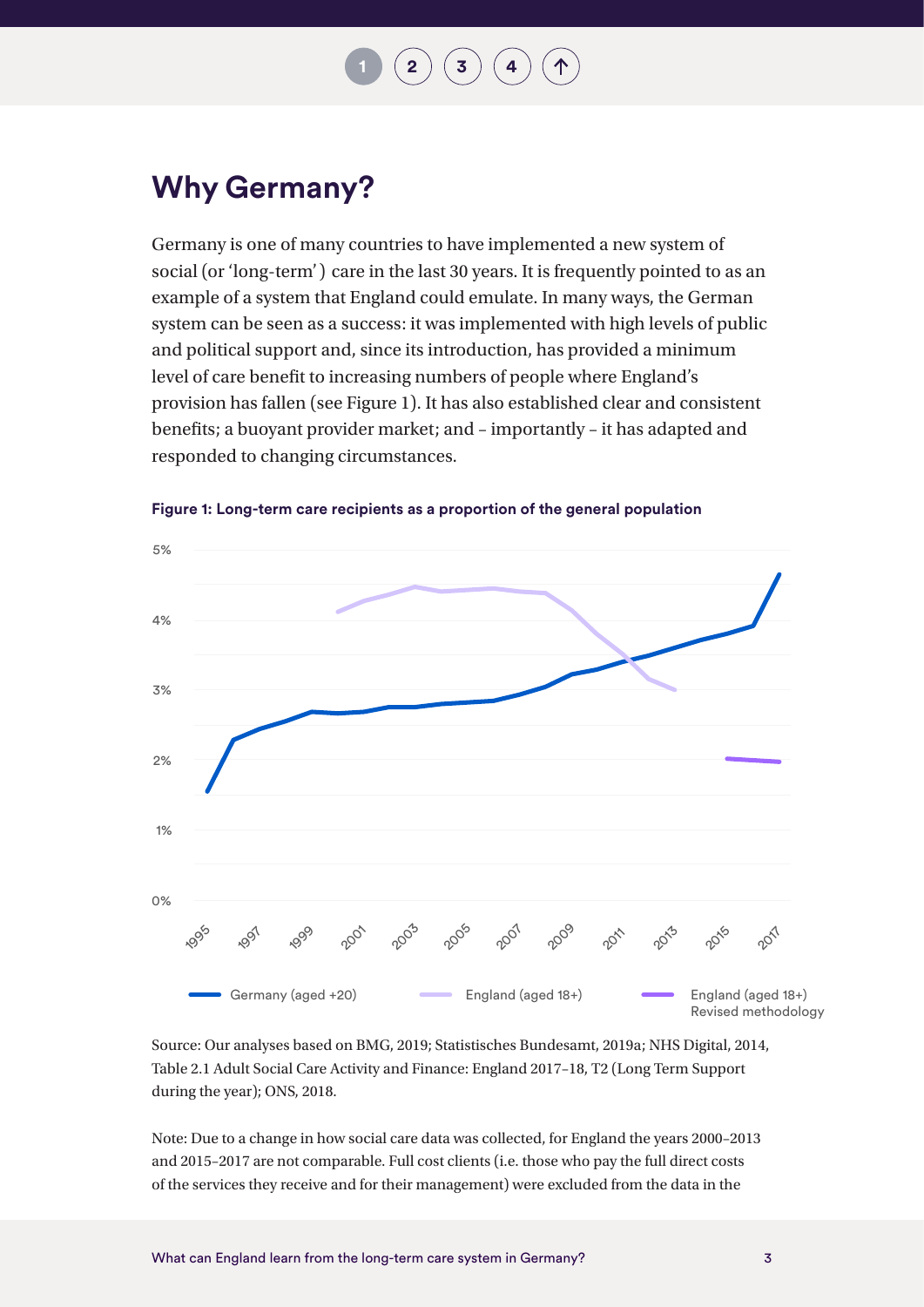

years 2000–2013. Full cost clients were included in the 2015–2017 data. Germany (aged 20+); England (aged 18+).

The German system is not without its limitations and faces a number of challenges. But the limitations of the system, as well as its successes, provide learning and insights for England. This report aims to explore and explain the German system and identify what lessons England could learn from Germany's experience of designing and implementing a new social care system.

We are mindful of the complexities of international comparisons and the perils of transferring ideas from one context to another. We have not attempted to make direct comparisons between countries but rather to draw out elements of the German system that could either be incorporated into our thinking, or that offer cautionary tales. There are many excellent and in-depth academic studies of the German system. This report seeks to complement those by approaching the German system through the lens of the policy challenges that face us in England at present. As such, it is intended as a contribution to the discussions that we hope will ensue during the new government's term in office.

### **Our approach**

This report is based on interviews with experts on the German system both within and outside Germany. The team visited Berlin in November 2018. The interviews and visit have been supplemented by an extensive review of both published and grey literature, identified using a range of databases and a variety of searching techniques.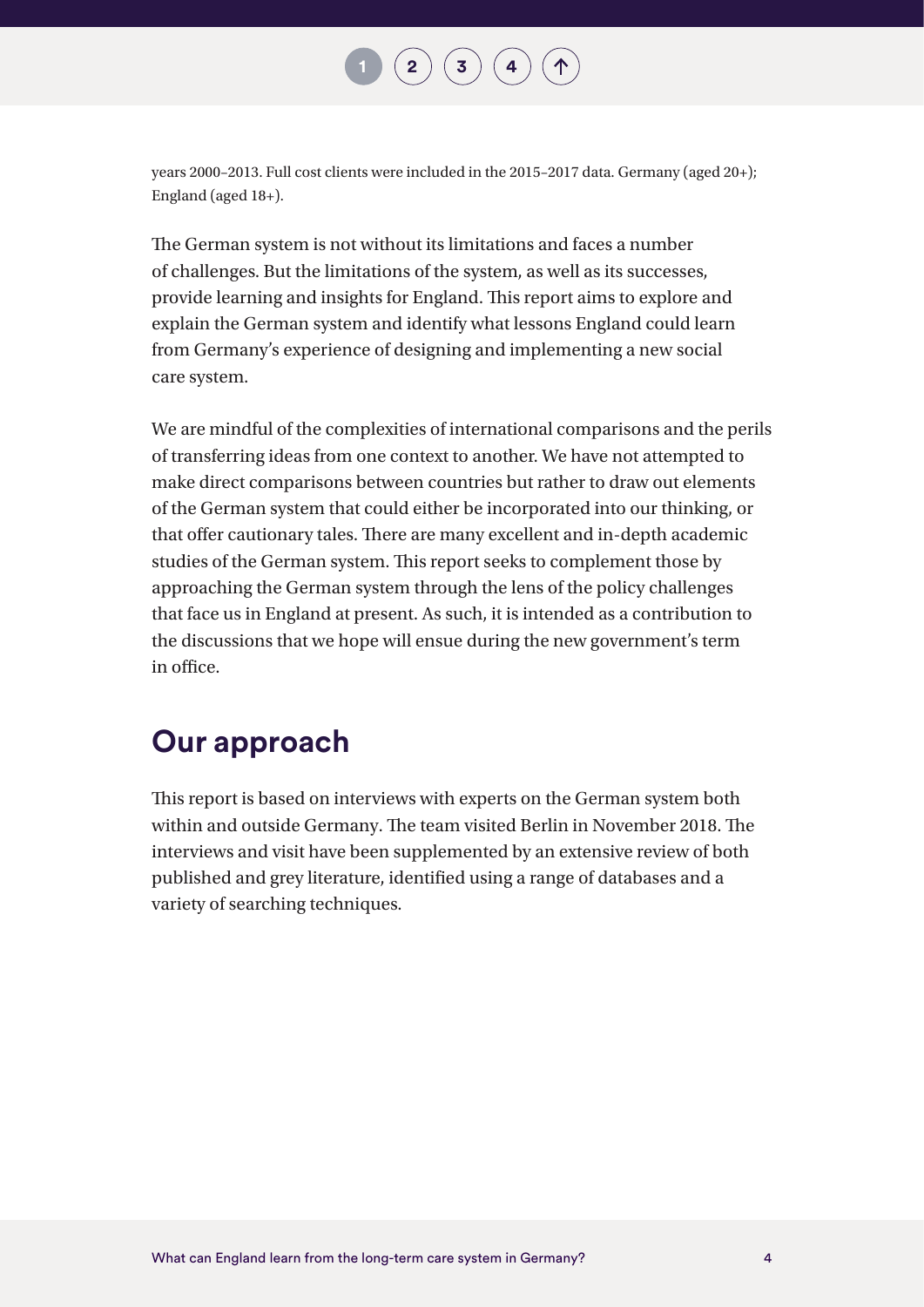

During the course of the project, we interviewed:**1**

- three academics in the field of long-term care
- one policy-maker at the Federal Ministry of Health
- two politicians from the Freie Demokraten (FDP) and Green Party
- one director of long-term care services, at a national non-profit service provider
- one doctor employed by the Medical Review Board
- one expert on informal care, at a national carers' interest group
- one political advisor on patient rights and protection, at a non-profit foundation for patient protection in the health and long-term care sector
- three experts at a national think tank, active in consultancy and development and implementation of new models of care.

1 Due to the time period required for ethics approval, we were unable to interview service users and members of the public within the time constraints of this project.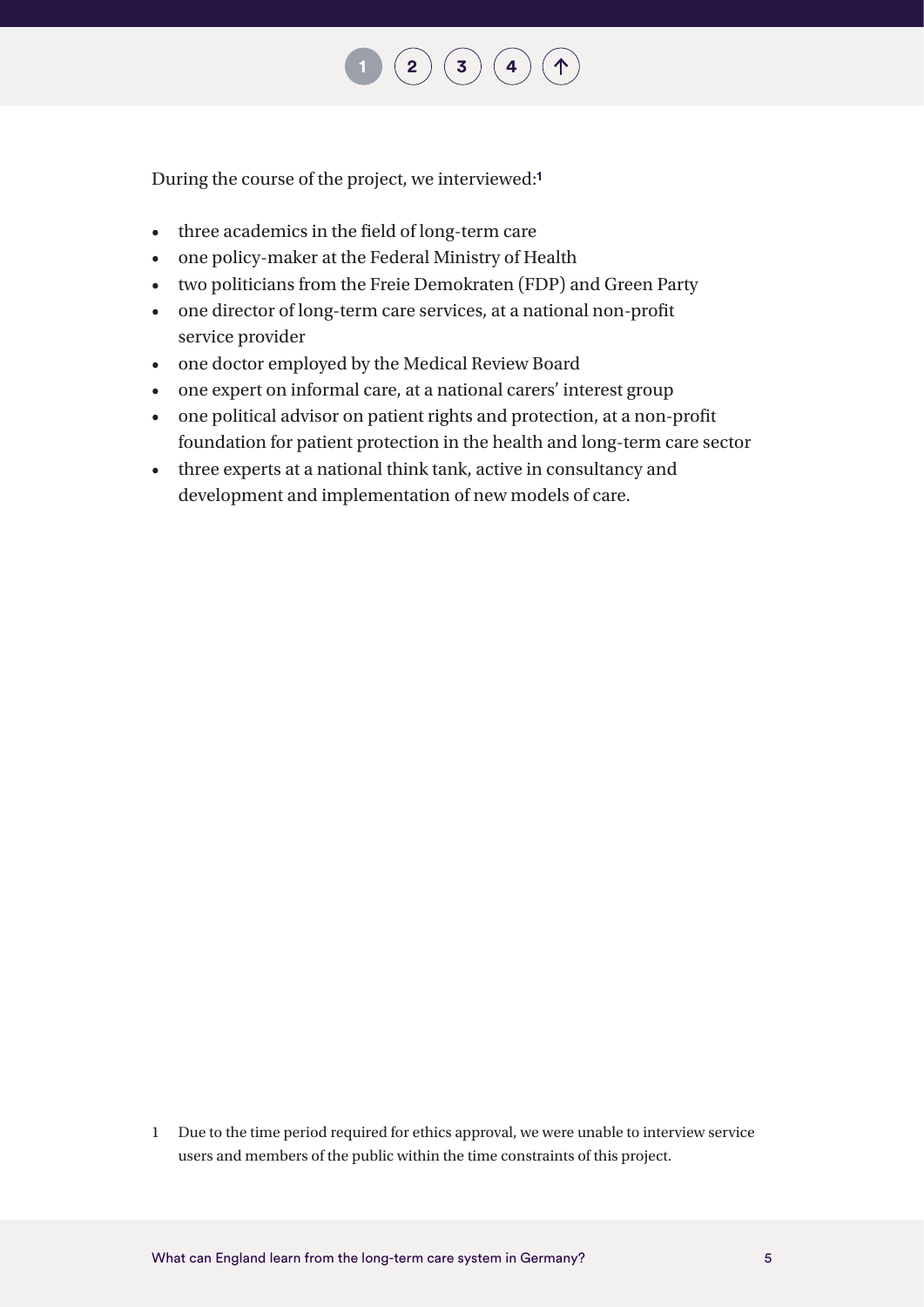

### **Germany and the UK compared**

**Figure 2: Population indicators in Germany and the UK compared2**

#### **Total population in 2018**





#### **Population 65 and 80 years old and over**



2 Although this report focuses on the social care system in England, UK figures are presented here as the best available comparable data. Most recent data used where available.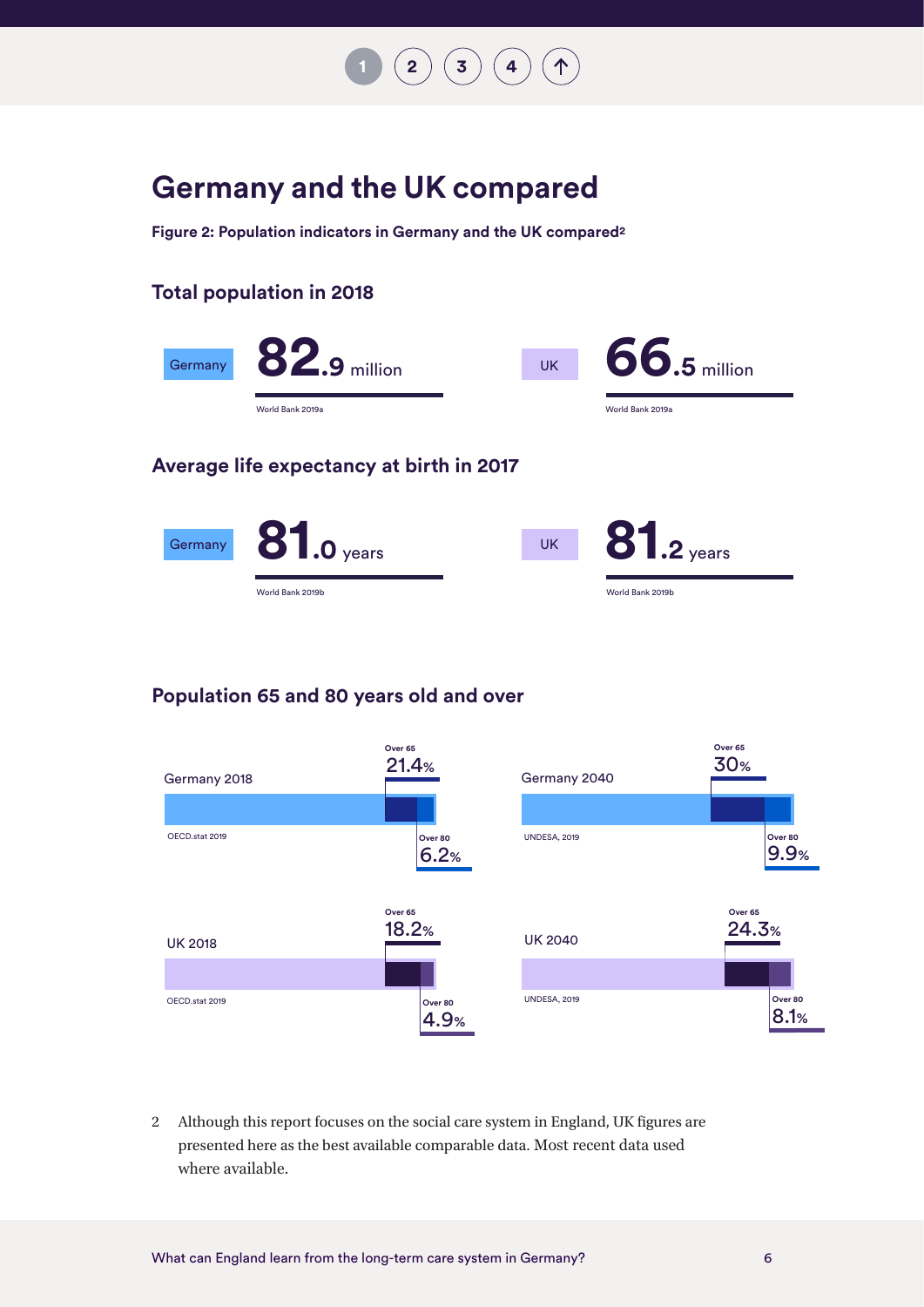## <span id="page-8-1"></span><span id="page-8-0"></span>**The long-term care insurance system 2**

### **What is long-term care insurance in Germany?**

Long-term care insurance (LTCI) in Germany is a social insurance-based system that was introduced in 1995 and is intended to offer all members of society access to a minimum level of care should they need it. Based on the principle of social solidarity, the system can be accessed by anyone with care needs, whether they are an older adult, working-age adult, or child**3**. Benefit levels are based solely on need and not means. They are also not affected by personal circumstances (such as living with a carer) or by diagnosis (whether physical or cognitive). In its design, the system seeks to balance universal entitlement with public, market, individual and family responsibilities (Nadash and others, 2018). The pooling of risk at a national level is at the heart of the system, based on the premise that no individual should have to bear catastrophic care costs. Instead, costs are shared across society. However, the system was intended only to provide a basic minimum level of benefits for all, so there is a built-in expectation that individuals will contribute to their costs at the point of access.

3 The assessment of children is based on the same framework as for adults but the assessment process and form differ slightly.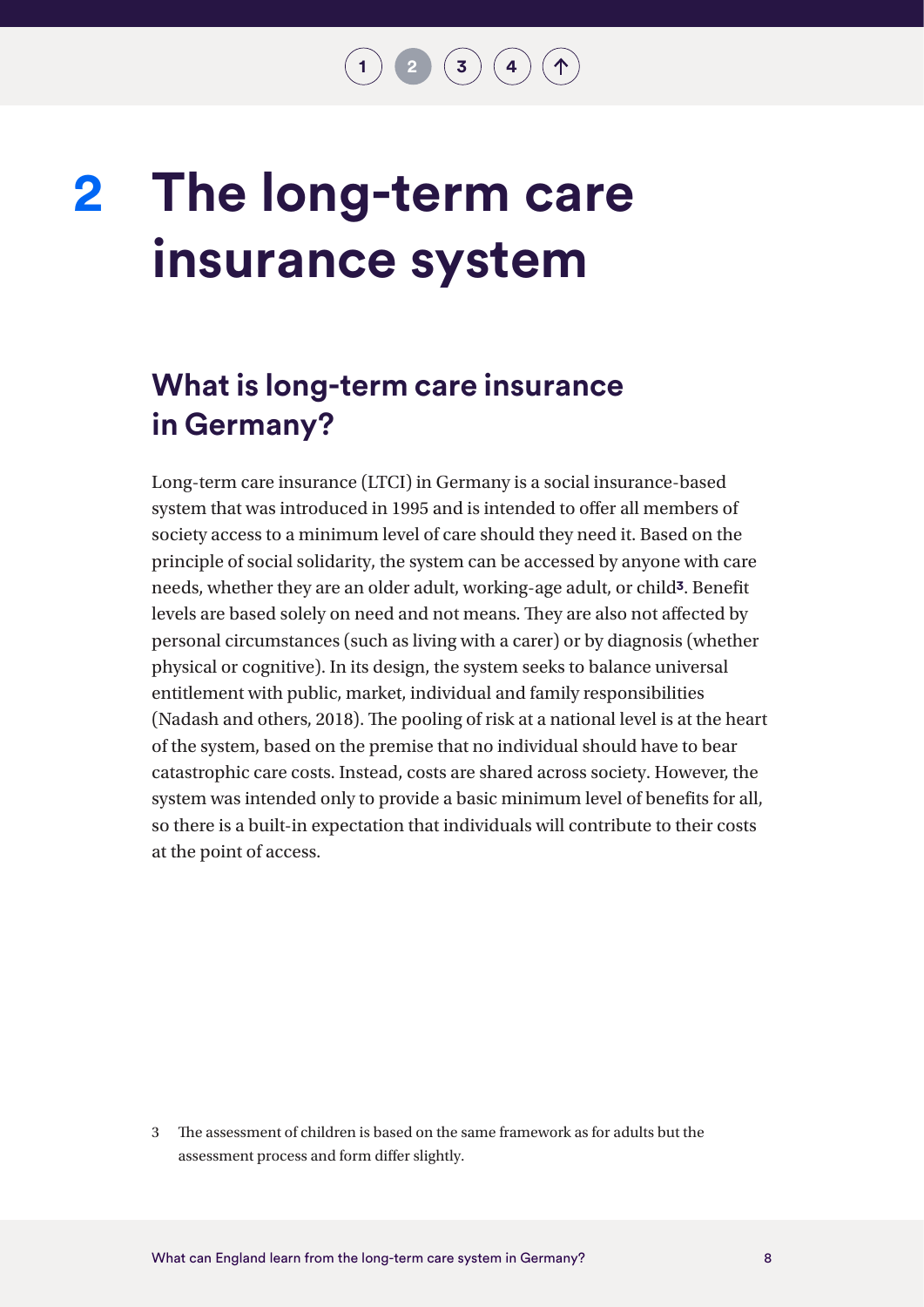### **Box 1: Legal principles underlying long-term care in Germany**

LTCI was based on a series of legal principles outlined in the Social Code (SGB XI). The following principles are of key relevance.

**Autonomy**: Benefits are intended to help recipients lead an independent and self-determined life and recipients have free choice of providers and services.

**[1](#page-3-1) [2](#page-8-1) [3](#page-20-1) [4](#page-62-1)**

**Prioritisation of home care**: LTCI is primarily aimed at supporting home care and the willingness of relatives and neighbours to provide care so that recipients are able to stay at home for as long as possible.

**Prioritisation of prevention and medical rehabilitation**: LTCI funds support prevention and rehabilitation in residential care.

**Personal responsibility**: Individuals are responsible for taking part in prevention and medical rehabilitation.

**Societal responsibility**: Care provision is a task for the whole of society, including local authorities, communities and relatives.

**Dignified care**: Providers are obliged to ensure humane and dignified care.

### **Design principles of the German system**

The German system is complex, but there are key features that help to describe it.

#### **Pooled national funding**

The LTCI system is funded through social insurance premiums which are set at a national level and administered via the network of [public and private](http://www.gbe-bund.de/oowa921-install/servlet/oowa/aw92/dboowasys921.xwdevkit/xwd_init?gbe.isgbetol/xs_start_neu/&p_aid=3&p_aid=93362420&nummer=304&p_sprache=D&p_indsp=-&p_aid=67630518)  [insurers](http://www.gbe-bund.de/oowa921-install/servlet/oowa/aw92/dboowasys921.xwdevkit/xwd_init?gbe.isgbetol/xs_start_neu/&p_aid=3&p_aid=93362420&nummer=304&p_sprache=D&p_indsp=-&p_aid=67630518) that were already established as part of the health system (in 2019, there were 109 public funds and 48 private funds). Around 90% of the population is covered by the public LTCI scheme into which people pay via their employer. The remaining 10% (self-employed, civil servants and those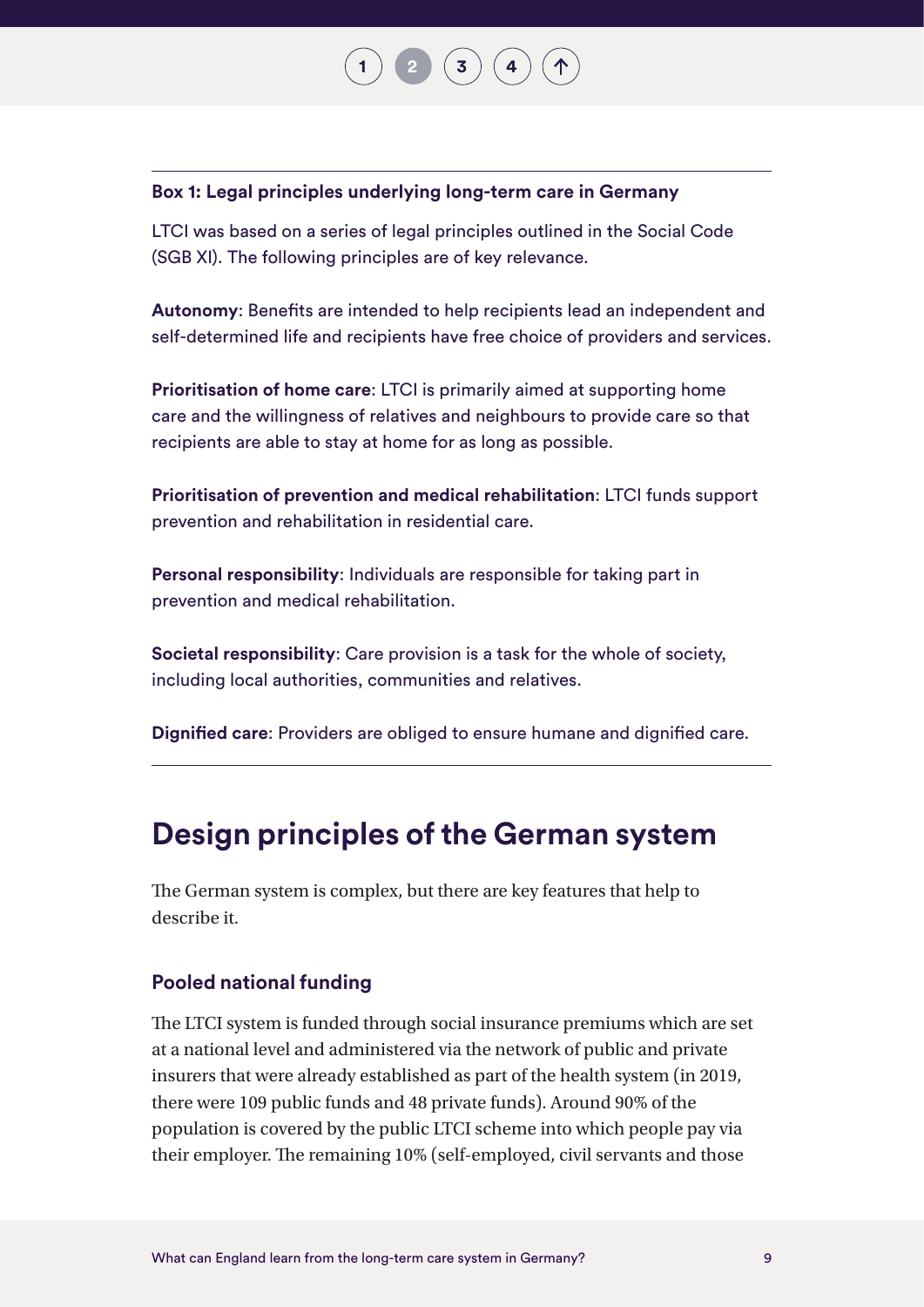$(3)(4)$  $(3)(4)$  $(3)(4)$  $(3)(4)$  $(3)(4)$ 

with a yearly income exceeding  $\epsilon$ 60,750) are covered by a parallel private scheme that is identical in terms of benefits. For the purposes of this report, we have focused solely on the public scheme. In the public scheme, health and long-term care contributions are managed by the same publicly owned arm'slength organisations but the two funds are kept strictly separate (Campbell and others, 2010).

#### **Box 2: Germany's health system**

Similar to LTCI, the German health system is financed through mandatory public or mandatory private health insurance. It provides universal coverage for a comprehensive range of benefits, which are generally free at the point of use although limited co-payments may be required for some services. People have free choice of sickness funds and free choice of providers. Contributions are made relative to income and are shared with the employer. Currently, the individual pays 8.2% into the fund and employers pay 7.3%.

German residents are required to start paying premiums into the mandatory public LTCI scheme once they enter employment. Premiums are set nationally as a flat percentage of wages and are shared equally with employers. While individuals' premiums are not adjusted for personal risk, there is some risk adjustment between the funds. Contributions are levied on income from employment only, and up to an income ceiling**4** – in 2019, the income ceiling was set at €54,450 so the maximum monthly contribution an individual would make into the LTCI fund is  $\epsilon$ 138.40 (Vdek, 2019). The income ceiling is an important feature of social insurance in Germany, which distinguishes the model from income tax (Evans, 2002). Individuals' income from other sources (for example savings or value of a home) and income earned over the ceiling is not taken into account (Rothgang, 2010).

4 A note on the income ceiling: this ceiling was introduced to align with the ceiling already established as part of health insurance. The reason for the ceiling in health is that health insurance pays for sick pay which is 70% of income subject to insurance contributions up to the ceiling. It was assumed that those on high income would be able to cover their ongoing costs from a capped income when they fall ill. Also, it protects funds from having to pay exorbitant amounts of money if a person on very high income falls ill.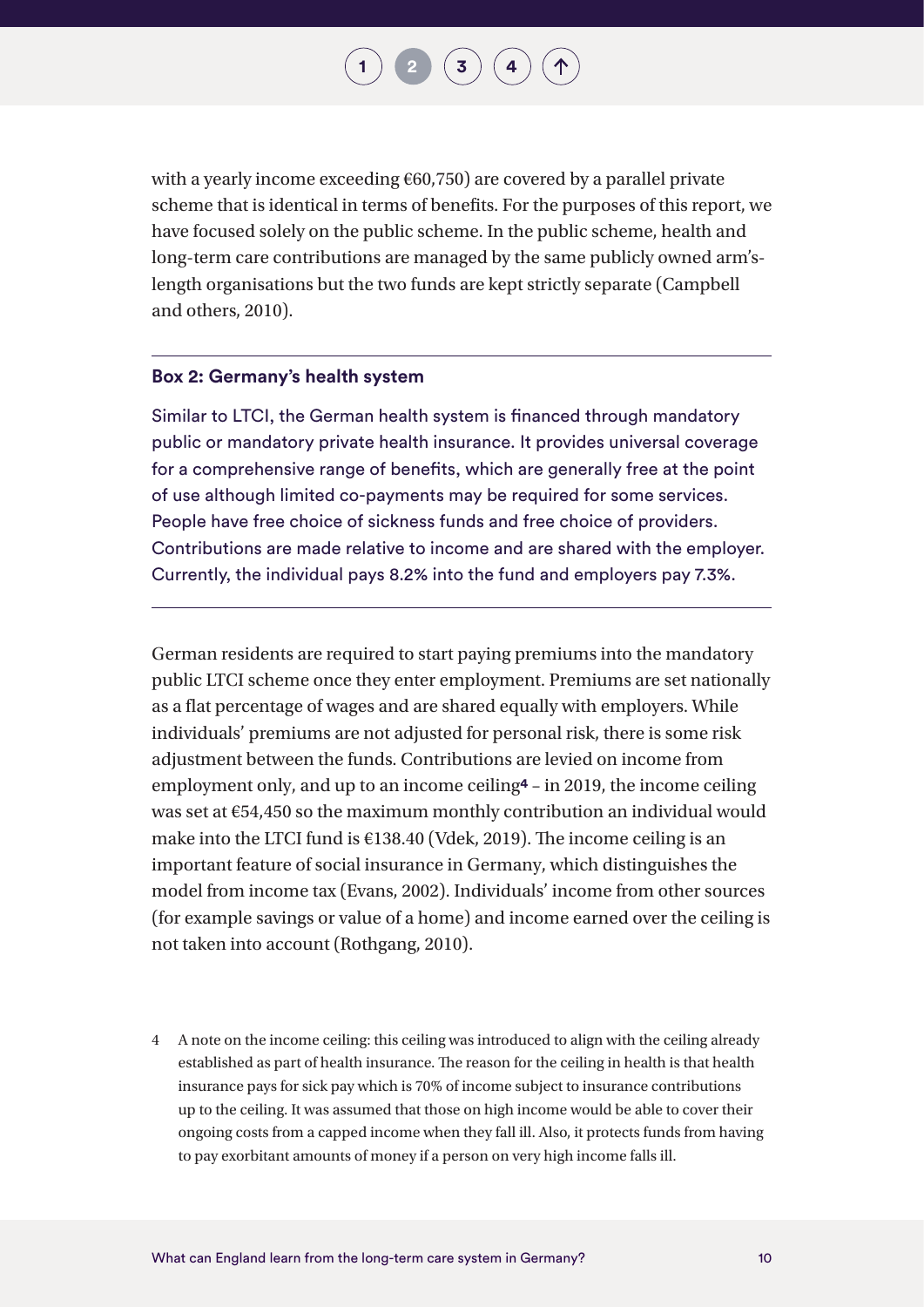$\left( \begin{array}{c} 3 \end{array} \right)$  $\left( \begin{array}{c} 3 \end{array} \right)$  $\left( \begin{array}{c} 3 \end{array} \right)$   $\left( \begin{array}{c} 4 \end{array} \right)$  $\left( \begin{array}{c} 4 \end{array} \right)$  $\left( \begin{array}{c} 4 \end{array} \right)$ 

<span id="page-11-0"></span>Since 2002, retired people have been required to pay the full premium themselves (Nadash and others, 2018). Prior to that, they shared it equally with their pension fund. As outlined in Figure 3, contributions have been adjusted over time to account for rising costs of care. Changes to premiums have always been accompanied by system improvements (mainly benefit expansions), which aided public acceptance (see reform timetable in Appendix 1).



#### **Figure 3: Changes to LTCI premium in Germany since 1995**

- 5 A note on the levy on childless adults: The extra 0.25% was introduced after the Federal Constitutional Court ruled in 2001 that contribution rates as they stood contravened the German constitution, which gives special protection to the family. According to the constitution, because parents provide a special service to the general public by raising children – who will add value to society and on whom parents can rely when they require care – it was ruled that, by paying the same contributions as childless adults, parents were not being treated equally. After this point, childless adults over the age of 23 were required to pay an additional 0.25%, which is not shared with the employer. The additional 0.25% is waived for life as soon as an individual becomes a parent. Interviewees (and the literature) indicate that this change was not a point of contention in Germany and was widely accepted by the general public.
- 6 Of the 0.5% contribution increase, 0.3% is dedicated to closing the funding gap, 0.2% is dedicated to the new workforce strategies.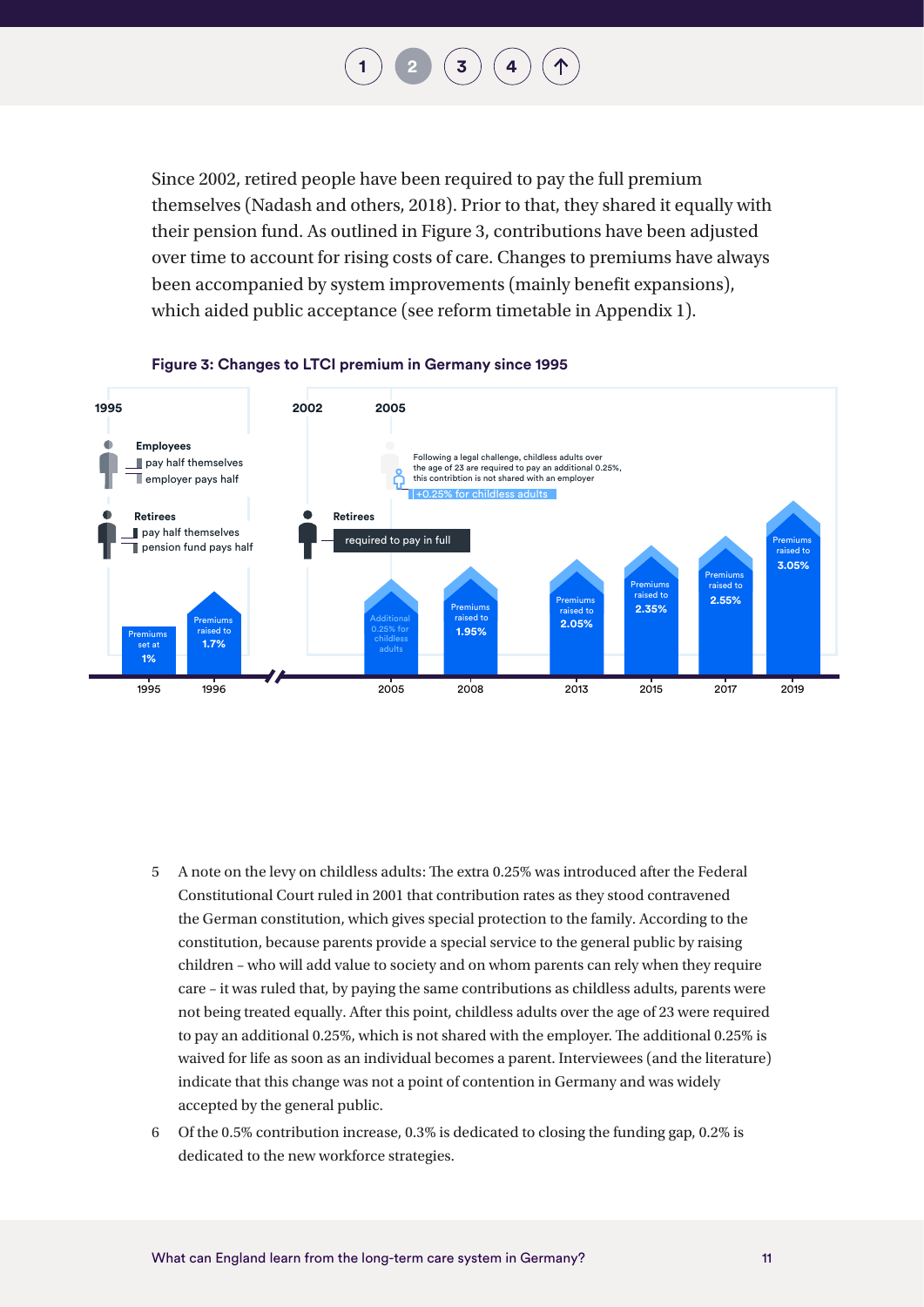**[1](#page-3-1) [2](#page-8-1) [3](#page-20-1) [4](#page-62-1)**

#### **Standard national eligibility assessment**

In order to access services, individuals must pass an eligibility test that is based solely on need. The eligibility process is the same across the nation and managed by the Medical Review Board, an independent body contracted by the LTCI funds. Application forms and legislation are similar for all funds and ages. There is no means test, no consideration of whether the person lives alone or with someone who could care for them and, crucially, the process does not distinguish between a physical and cognitive diagnosis. Anyone can refer themselves or be referred for a care needs assessment. Within three weeks of receiving the application, the Board contracts an independent medical expert to assess eligibility and level of need. The assessors are most commonly medical doctors, but can also be nurses, and have received special and ongoing training.

People are assessed in their own homes, using a standardised form, against five levels of need, ranging from 1 ('little impairment of independence') to 5 ('hardship'). In the early years of the system, eligibility was based on a limited definition of need for care and restricted to physical impairments in four areas of daily life only (personal care, nutrition, mobility and housekeeping). From the outset, policy-makers had aspirations to extend the care definition to take into account needs arising from mental and cognitive illnesses, especially dementia. However, due to fiscal reasons this was only achieved gradually and it was not until 2016/17 that this widened eligibility and a new assessment framework was introduced.

The new framework that came into effect in 2017 and replaced the previous three levels more explicitly incorporates the needs of those with mental illness and cognitive impairment, especially dementia (Nadash and others, 2018). Following reform, the needs assessment now assesses the individual's ability to manage independently in terms of six domains, (GVK-Spitzenverband, 2017):

- 1 Mobility
- 2 Cognitive and communication skills
- 3 Behaviours and psychological problems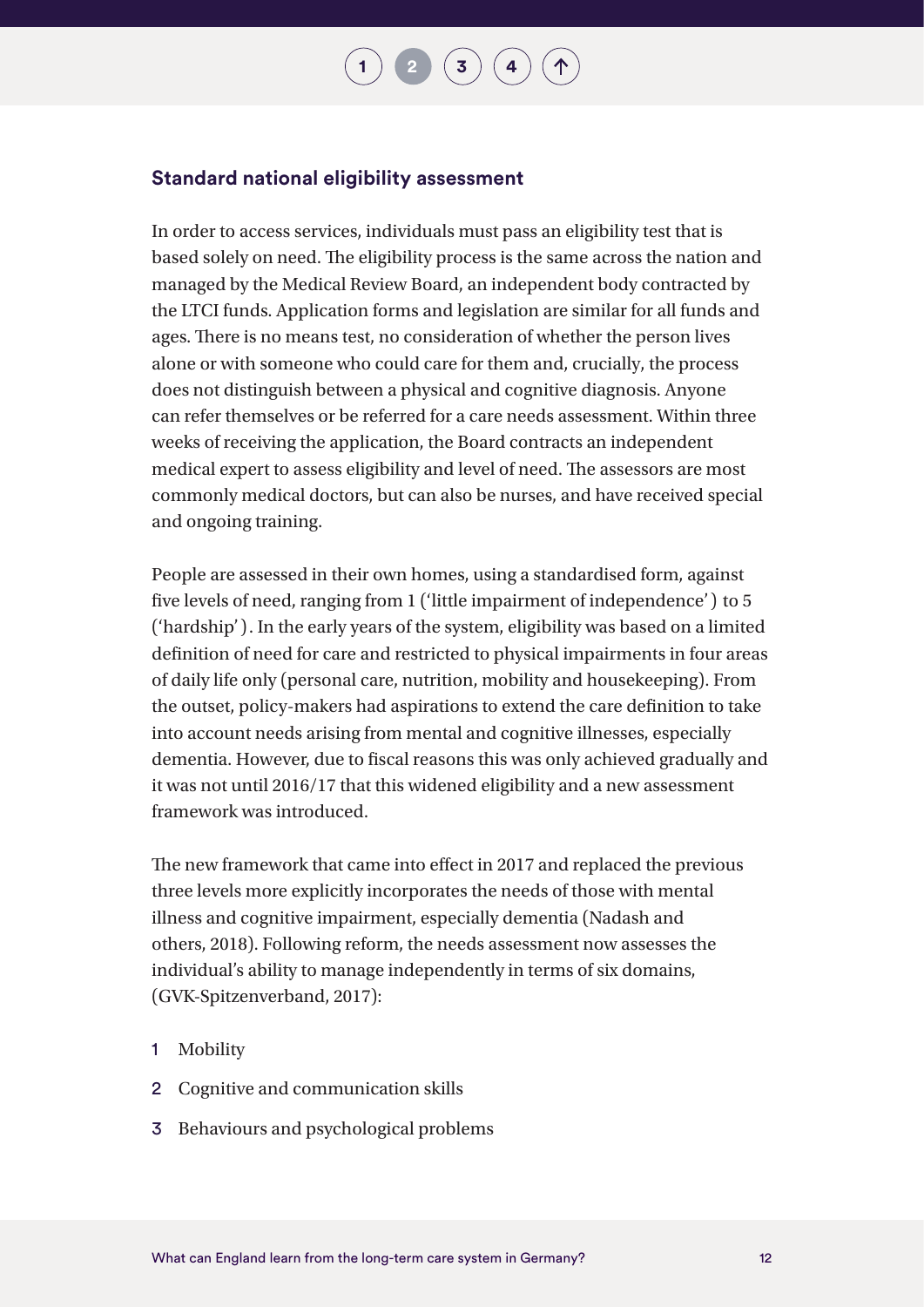- 4 Self-sufficiency
- 5 Ability to manage health restrictions and treatment demands
- 6 Everyday life and social contacts

An individual is considered eligible for LTCI benefits if they are deemed to require care for a period that is likely to exceed a minimum of six months due to sustained physical, cognitive or mental impairments or health-related requirements.

 $\left( 3 \right)$  $\left( 3 \right)$  $\left( 3 \right)$ 

The standardised assessment process is not without criticism, but it provides high levels of consistency and 74% of recipients agree that the care level they have been allocated is appropriate (Schneekloth and others, 2017). Individuals have the right to appeal the decision and apply for reassessment. LTCI funds are also able to reject the application if they do not agree with the findings.

#### **Consistent and clear monthly benefits**

On being assessed as eligible for one of the five care levels, benefits are paid on a monthly basis according to a national schedule of payments (see Table 1 and Appendix 2). These payments are fixed for each of the five levels of care needs and do not vary according to where a person lives, their age, means or personal circumstances. Individuals are able to choose to receive their benefits as cash, in kind or a mixture of the two. Offering a mixed benefit option is a specific feature of the German system and is intended to encourage informal caregivers to seek supplementary support from formal services rather than to give up their caring role as care needs increase (Schneider and Reyes, 2007).

The German system was intended to ensure everyone has access to a minimum level of care only and the level of benefit reflects that principle. Consequently, there is an expectation that individuals will use their own money to contribute towards their care when they access services. The amount that an individual has to pay depends on the total cost of their care and their level of need. For example, average monthly out-of-pocket costs for home care and residential care are €269 and €587, respectively (2015 figures; Rothgang and Müller, 2018). In addition to care costs, it should be noted that individuals living in residential homes must also pay for bed and board and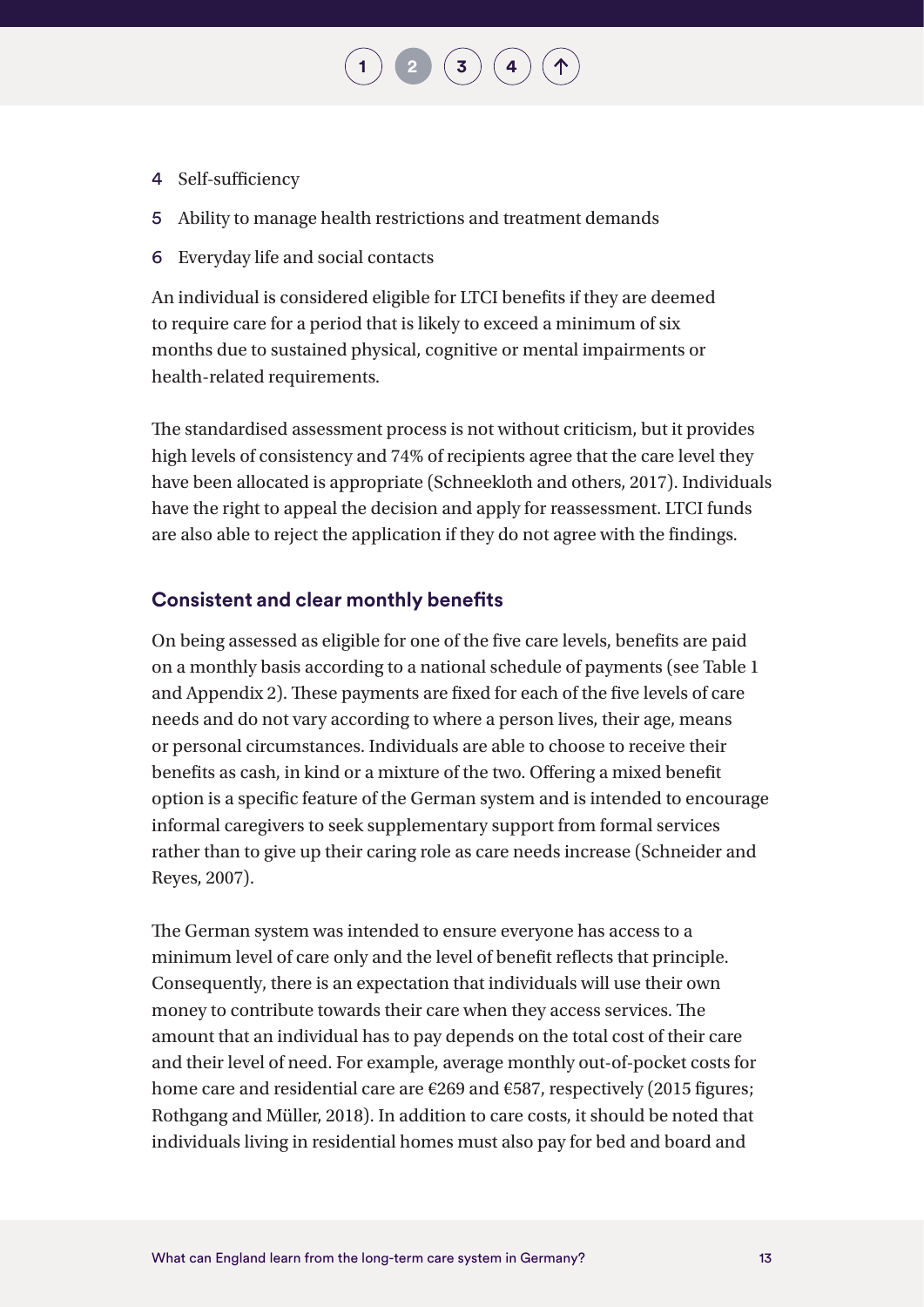$(3)(4)$  $(3)(4)$  $(3)(4)$  $(3)(4)$  $(3)(4)$ 

service charges, which means that total monthly out-of-pocket costs for those in residential care are in the region of €1400–€1800 (Heiberger and others, 2017). The decision to exclude room and board was intended to ensure that residential care does not become financially more attractive over home care (Schneider, 1999).

People who cannot meet the additional costs of care can apply for social assistance. In order to access this safety net, they must undergo a means test, which takes account of their income, savings and assets and those of their close family (in Germany, adult children are legally obliged to meet the care costs of their older, eligible parents).

Table 1 sets out the key monthly benefits (an overview of all available benefits can be found in Appendix 2). Cash benefits are less than half the value of in-kind benefits. This recognises that care providers have overheads and need to pay all the employer contributions required of them (for example social insurance, health insurance and so on). Despite their relatively low value, cash benefits are popular in Germany. In 2017, 52% of *all* LTCI beneficiaries chose cash benefits only [\(Statistisches Bundesamt, 2018\)](file:///\\nuffieldtrust.org.uk\DFS\Company\Policy\Projects\607090%20-%20Social%20care%20in%20Germany\Literature%20scoping\Statistics\Informal%20caregiving%20estimates.xlsx). Of those beneficiaries *receiving care at home*, the majority chose cash benefits only, although this has fallen from 71% in 1999 to 68% in 2017 ([Statistisches Bundesamt, 2018\).](file:///\\nuffieldtrust.org.uk\DFS\Company\Policy\Projects\607090%20-%20Social%20care%20in%20Germany\Literature%20scoping\Statistics\Informal%20caregiving%20estimates.xlsx) This indicates a cultural preference for family care (Blüher, 2003; Schneider, 1999).

| <b>Care level</b> | <b>Home care:</b><br>in kind | <b>Home care:</b><br>cash benefit | <b>Nursing home care</b><br>(in kind only) |
|-------------------|------------------------------|-----------------------------------|--------------------------------------------|
| 1                 | 0                            | $\Omega$                          | 125                                        |
| $\overline{2}$    | 689                          | 316                               | 770                                        |
| 3                 | 1298                         | 545                               | 1262                                       |
| 4                 | 1612                         | 728                               | 1775                                       |
| 5                 | 1995                         | 901                               | 2005                                       |

#### **Table 1: Examples of monthly benefits by care level, in euros (2019)**

Source: BMG, 2019c.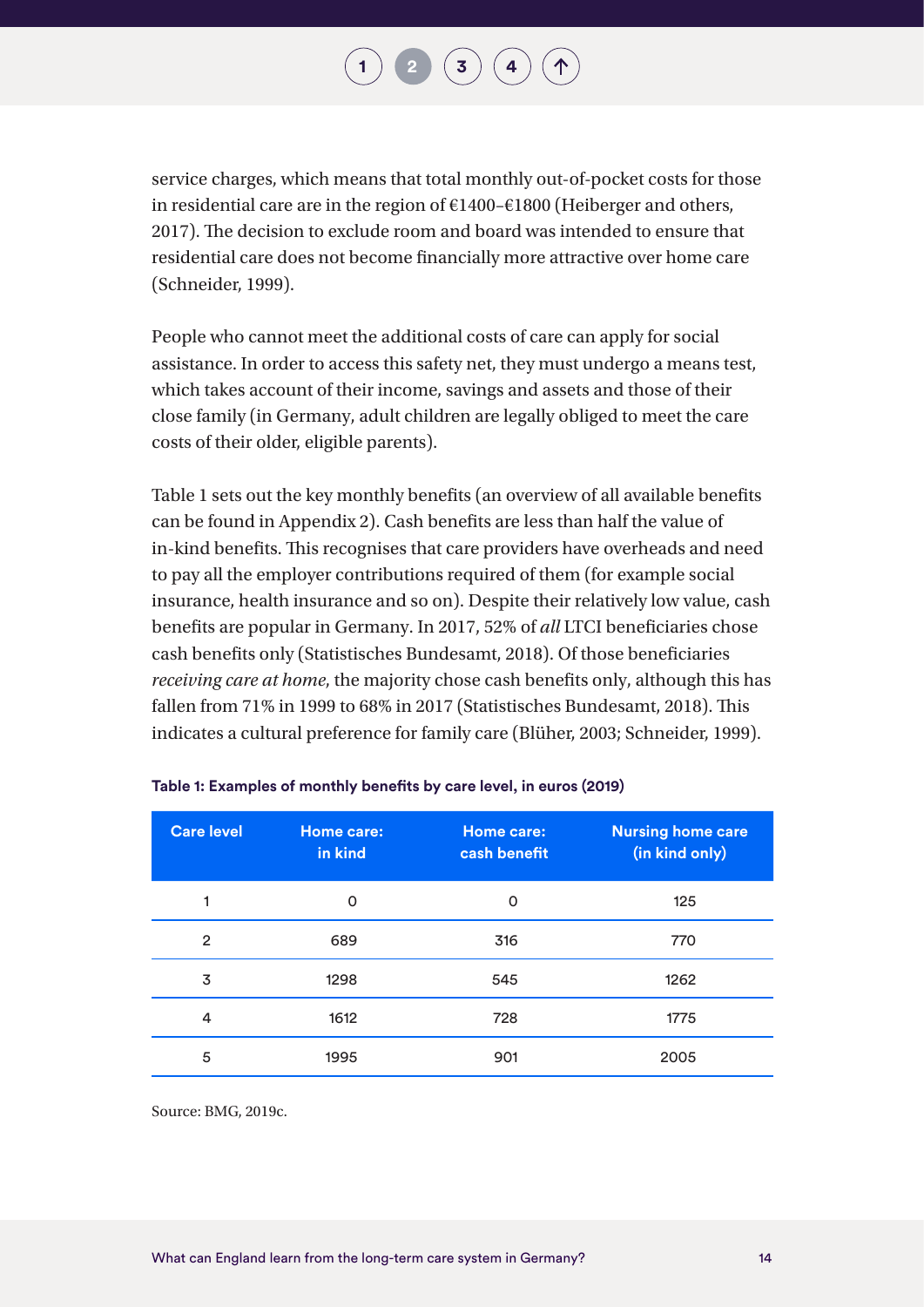$(3)(4)$  $(3)(4)$  $(3)(4)$  $(3)(4)$  $(3)(4)$ 

#### **Choice and autonomy for service users**

Autonomy is one of the main legal principles on which the LTCI system was originally based. As well as choosing benefits in cash or in kind, service users can choose to receive services from any registered provider. In 2008, the government established advice centres to offer information and support to people choosing between providers. However, interviewees reported that these centres are not operating as effectively as they should and are in need of further development.

Those who opt for cash receive their benefits directly and have absolute control over how they are spent. They can choose to pass benefits on to a family caregiver (Rothgang, 2010) or to contribute them to family income (Nadash and others, 2018). The only requirement is that everyone receiving cash benefits has a half-yearly (for those on care grades 2 and 3) or quarterly (for those on care grades 4 and 5) visit from a local care provider or care advice centre. This is intended to offer support and training to carers and ensure cash beneficiaries are not being abused, neglected or financially exploited (Nadash and others, 2018).

#### **Stable provider market with local flexibility**

To deliver services within the LTCI framework, providers must be registered with LTCI funds at a state level (Theobald, 2012a). Providers of home and residential and nursing home care come from the public, voluntary and commercial sectors. The market for care is stable and buoyant and there are few concerns about provider instability. There is light-touch regulation and an inspections regime intended to give a marker of quality to providers. However, policy-makers noted that the current regime is insufficiently sensitive and does not provide individuals with a good measure of quality – it is currently under review.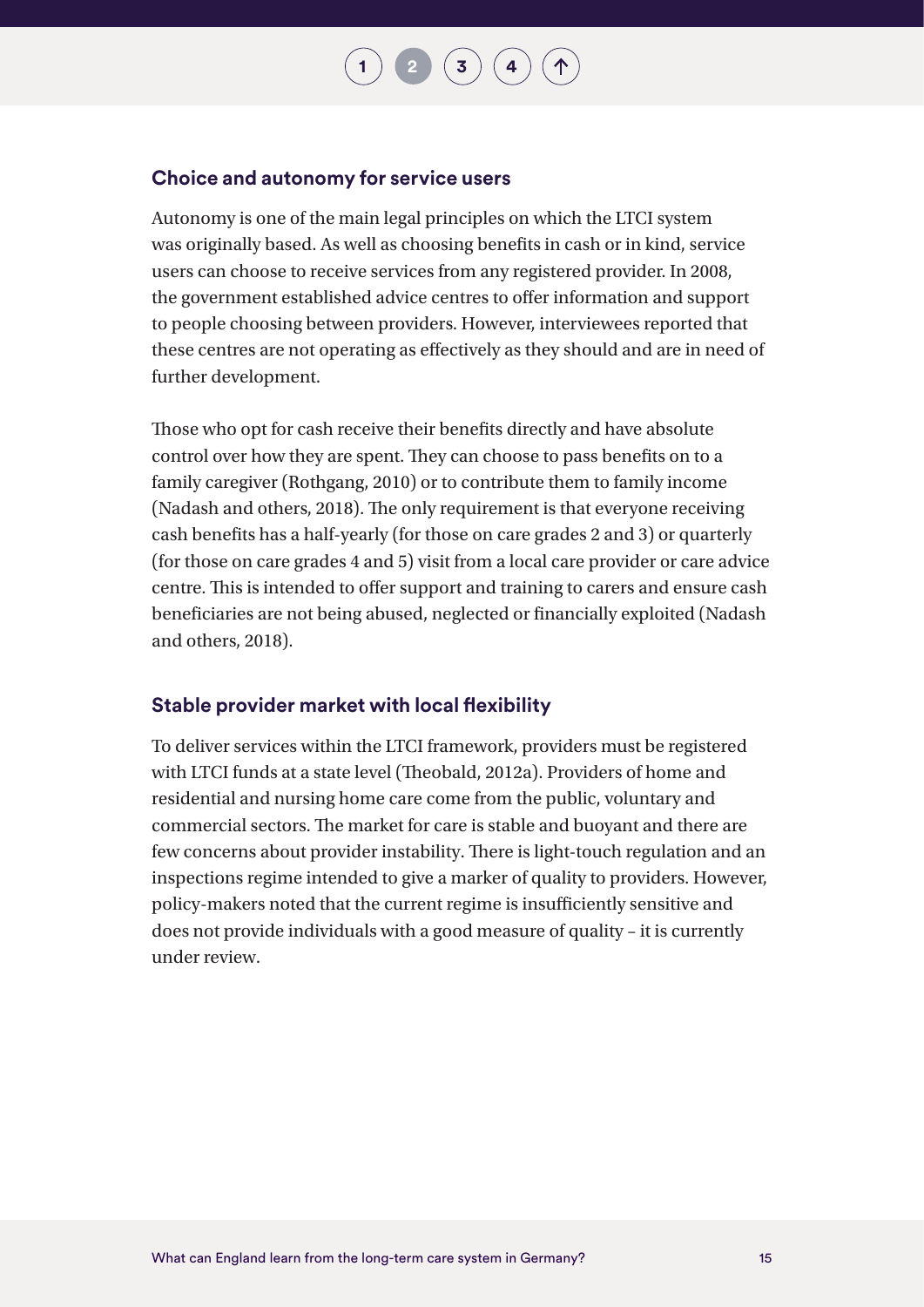**[1](#page-3-1) [2](#page-8-1) [3](#page-20-1) [4](#page-62-1)**

Germany 2018 Home care **Residential care** Residential care Residential care only UK 5% Public  $153%$ Charitable  $\blacksquare$  43% Private  $10%$ Public  $\blacksquare$  14% Charitable  $\overline{\phantom{a}}$  76% Private **1%** Public **33%** Charitable **66%** Private

<span id="page-16-0"></span>

Source: Germany: Statistisches Bundesamt, 2018 ; UK: Laing, 2018, table 2.3.

Individual providers or provider associations negotiate the fees they are paid for services with LTCI funds and social welfare authorities. Although these fees are negotiated on a local level – in order to offer flexibility to meet local needs – they are governed by state and national-level contractual frameworks. Fee negotiations happen regularly and consider current and future cost pressures, which ensures that provider costs are adequately covered. Negotiations also set the prices that providers can charge individuals for bed and board. This means that individual providers cannot charge differential rates for the same service, but there are regional variations in prices.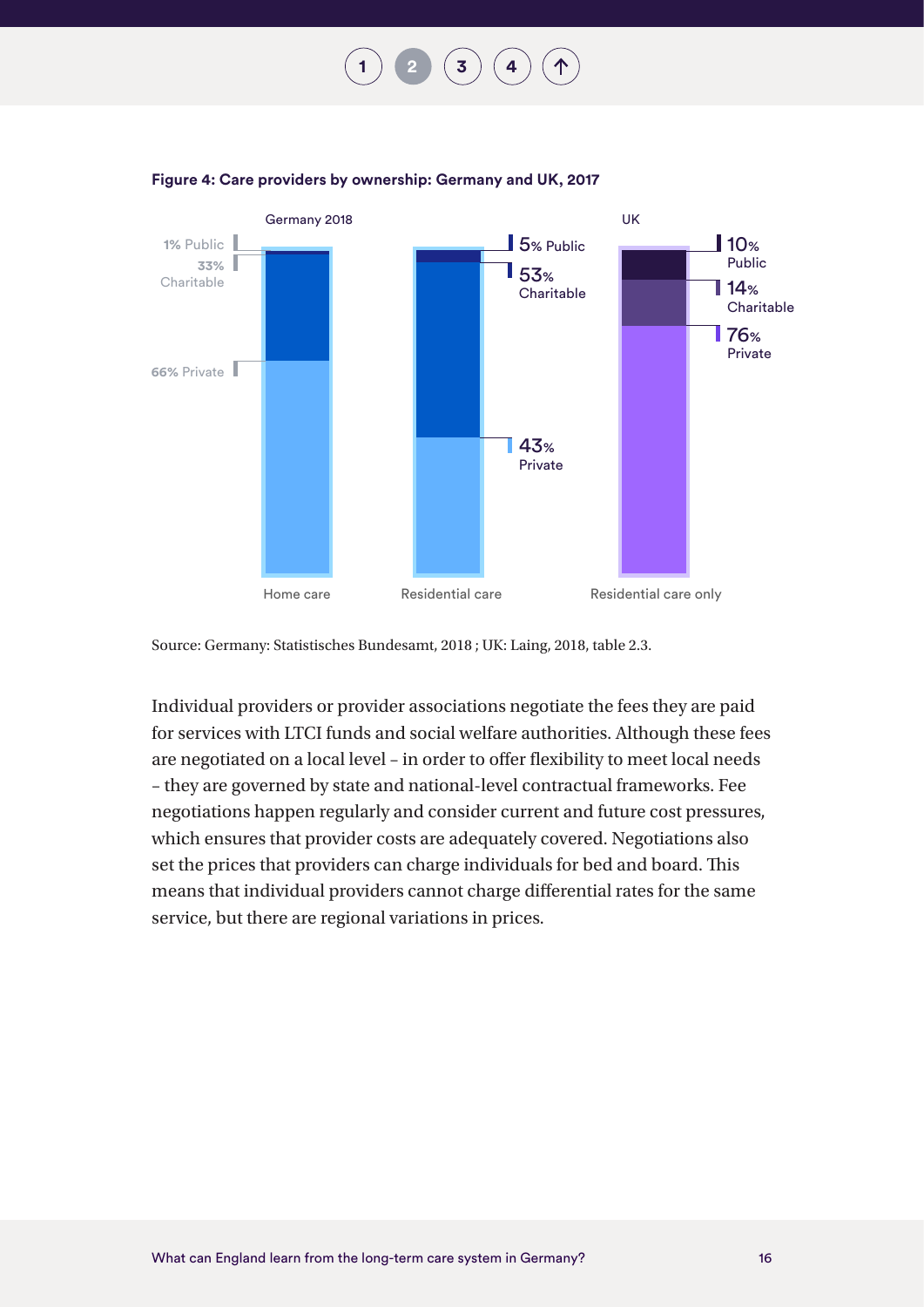

### **Why did Germany introduce long-term care insurance?**

Germany introduced its new system of long-term care insurance in 1995 in response to a number of driving factors. Events of the late 1980s and early 1990s provided a window of opportunity for serious debate about the need for – and design of – the system, but discussions about the potential for such a system can be traced back to the mid-1970s. Throughout the 1980s, a series of reports and reviews from various interest and political groups set out the case for a long-term care system and urged action at a national level, but a lack of political will and a number of economic setbacks hindered progress (Campbell and others, 2009). Despite these setbacks and complexities, Germany succeeded in bringing about reform. Some of the reasons behind this success, where England has so far failed, are explored in the next chapter.

#### **Demographic and social change**

Like England, Germany has an ageing population and shrinking birth rate. However, Germany's ageing is happening at a faster rate and its proportion of over 65s and over 80s already outstrips our own. This speed of demographic change means that although Germany's old age dependency ratio is similar to that of the UK's now, by 2050, for every 10 people of working age, there will be nearly six people over 65 – in the UK this figure will be just under five. Although it is important to note that social care is not just about older people, the change in the older population offers a sense of the scale of likely need and, of course, has implications for the way that social care is funded. In the early 1990s, projections such as these helped to galvanise support for system reform.

Another factor that fed into debate around long-term care was wider societal change. Like many other developed nations, Germany has witnessed the breakdown of traditional family structures with more women working and families becoming dispersed. As a result, traditional caring roles have changed, social networks have been eroded and increasing numbers of older people are now living alone (Arntz and others, 2006). In 2017 in Germany, 6.5 million people over the age of 65 lived alone (an increase of 22% since 2009) (authors' calculations based on Eurostat (2019) and Statistisches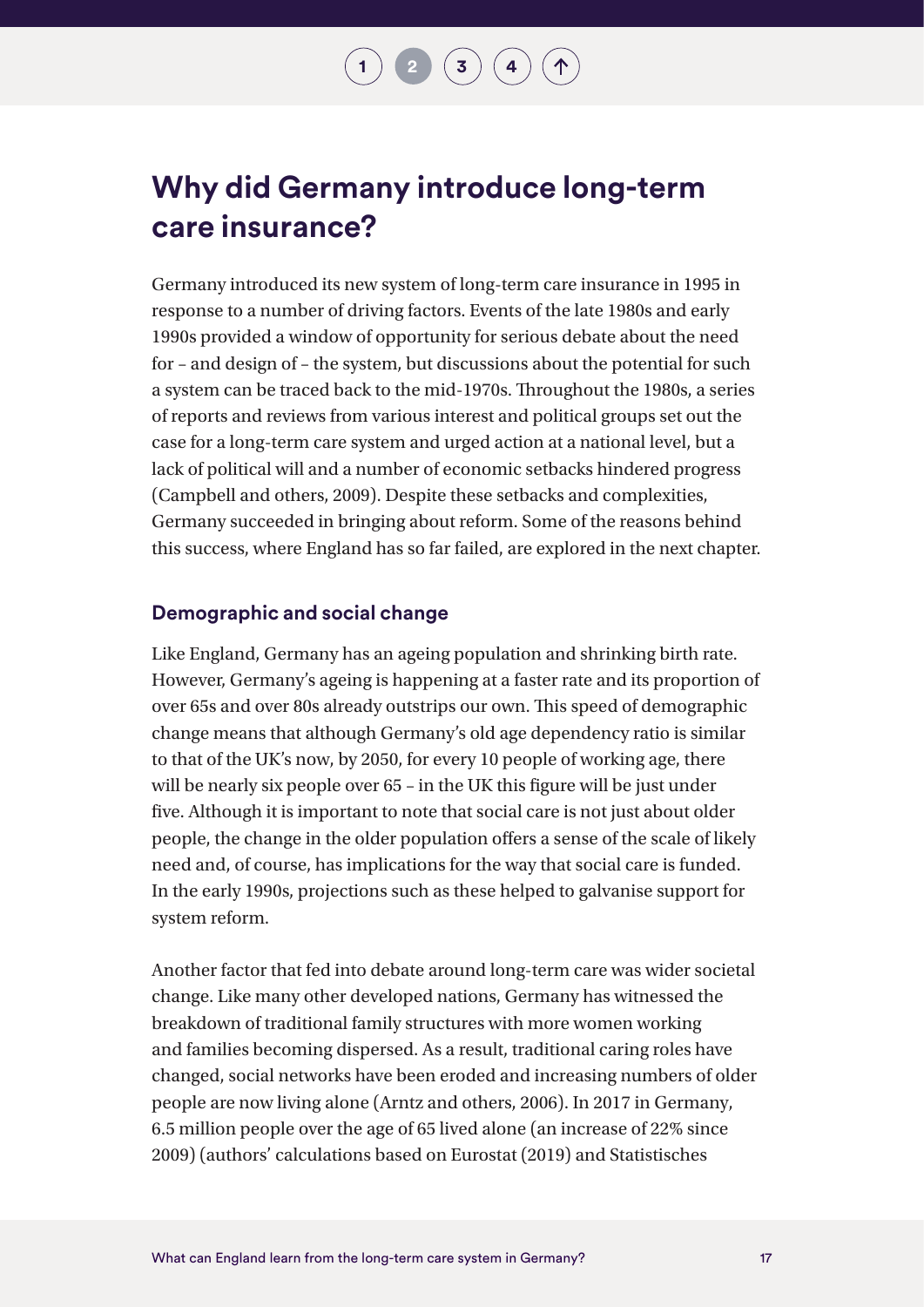

Bundesamt (2019a)). In the UK, the figure is around 3.8 million people (an increase of 12% since 2009) (Office for National Statistics, 2019).

#### **Public discontent**

Growing public dissatisfaction with the existing system of care became an important catalyst for change in Germany. Prior to reform, Germany's system was similar to England's in important respects – there was an absence of collective funding and no consistent care offer. Like in England, the costs of care fell on individuals and those unlucky enough to require a long period of complex care faced catastrophic costs. Individuals and their families were expected to sell assets in order to fund their care. Public support was only available from local government, via a strict means-test, for the very poorest or those with depleted means. There was widespread dissatisfaction among the public that the system was forcing older people into poverty.

#### **Local government finances**

Pressure from local government was another critical driver of change (Campbell, 2002). Pre-1995, they held responsibility for meeting the care costs of those who were eligible for social assistance (Arntz and others, 2006). The lack of federal support for care costs, combined with growing needs in the population, meant that local government (municipalities and Länder) finances came under considerable pressure.

It is estimated that in 1992, 8.4 people in a thousand relied on social assistance for long-term care (*Hilfe zur Pflege*) ([Statistisches](https://www.destatis.de/GPStatistik/servlets/MCRFileNodeServlet/DEHeft_derivate_00014847/5221020077004.pdf;jsessionid=E74A30025D2C5A778899E41B0C39471D) Bundesamt, 2009). By 1994, spending on care was a total of  $\epsilon$ 9.1 billion (in cash terms) and accounted for more than a third of all social assistance spending (Statistisches Bundesamt, 2019b). Introduction of LTCI effectively shifted spending on care from local authorities to LTCI funds (Wiener and Cuellar, 1999). By 2000, the number of people supported by social assistance fell to 3.9 in a thousand [\(Statistisches](https://www.destatis.de/GPStatistik/servlets/MCRFileNodeServlet/DEHeft_derivate_00014847/5221020077004.pdf;jsessionid=E74A30025D2C5A778899E41B0C39471D) Bundesamt, 2009) and gross social assistance spending declined to  $\epsilon$ 2.9 billion (Statistisches Bundesamt, 2019b). However, the problem of increasing numbers of people receiving social assistance has re-emerged in recent years (as discussed later in this report).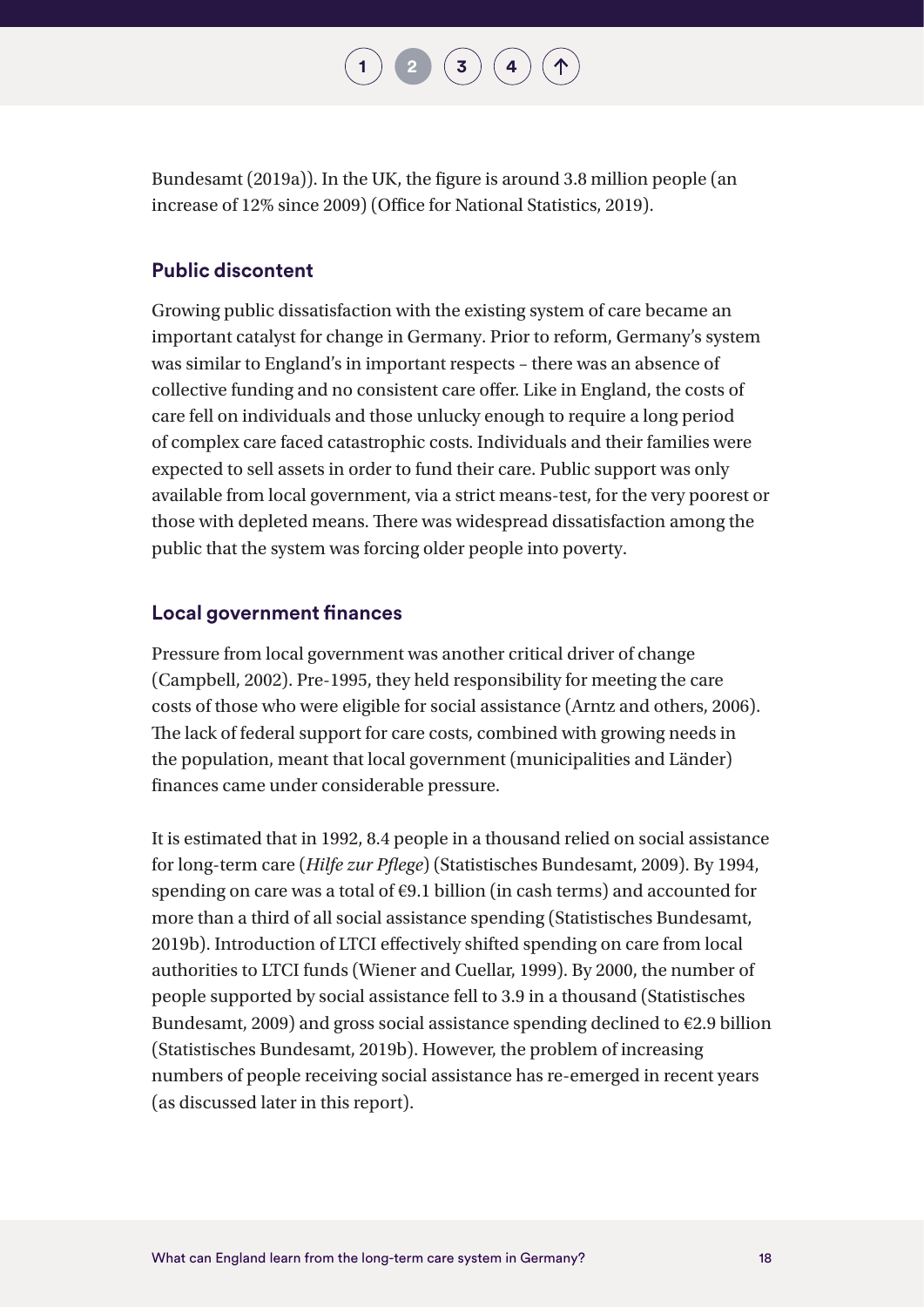$(3)(4)$  $(3)(4)$  $(3)(4)$  $(3)(4)$  $(3)(4)$ 

#### **Political and economic situation**

The introduction of LTCI came soon after reunification – an event that brought with it significant economic and political challenges but also opportunities to usher in new debates. The costs of reunification, and the newly introduced tax to finance developments in the East, put even greater pressure on the finances of states and local authorities.

The run-up to the general election in 1990 opened up a window of opportunity for the then Christian Democratic Minister of Labour Norbert Blüm to propose the introduction of LTCI in order to attract voters (Campbell and others, 2009). Despite the post-reunification turmoil and high unemployment rates, it is striking that Germany successfully introduced a social insurance programme financed through income. In the next chapter, we consider what factors might have made this possible.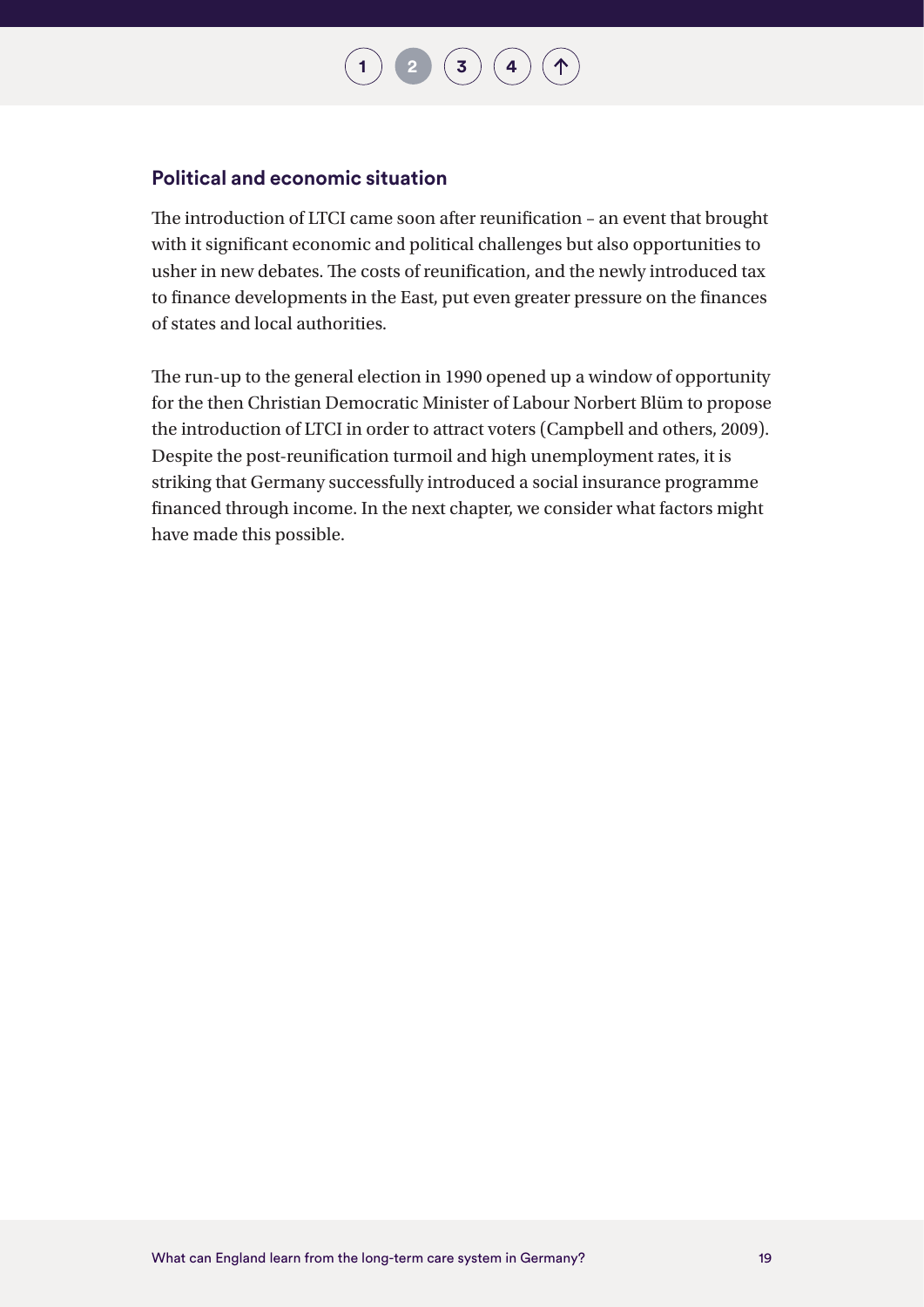**[1](#page-3-1) [2](#page-8-1) [3](#page-20-1) [4](#page-62-1)**

## <span id="page-20-1"></span><span id="page-20-0"></span>**What can England learn from Germany? 3**

The following chapter presents the key lessons England could learn from Germany's experience. It examines factors that made change possible in Germany, where England has repeatedly failed. It also considers some of the features of the German system that English policy-makers could consider adopting, as well as the limitations they may wish to avoid.

### **1. Cross-party cooperation and strong political leadership**

Germany's reform did not happen overnight. A series of attempts and proposals for reform were made over 15 years before change was enacted. However, by the early 1990s, when serious reform was on the table, there was a high degree of cross-party cooperation and a genuine recognition that the issue transcended party politics. As such, the central issue for debate was how to reform the system, not *whether* reform was needed.

Norbert Blüm, long-serving Minister for Labour and Social Affairs and leader of the ruling CDU party at the time, was a significant catalyst for change, able to garner support from all sides and a consistent and determined advocate for reform. Ahead of the 1990 federal elections, Blüm identified the issue of caring for the frail elderly as an issue of sufficient concern as to attract votes. By that point, it was clear to all parties that major policy change was likely and that they had an incentive to get involved in negotiations (Campbell and others, 2009; Campbell and others, 2010).

One factor that helped to garner political support was the fact that the ruling party, which was calling for increased public expenditure for long-term care, was a conservative liberal government associated with fiscal conservatism. Interviewees speculated that had a more left-leaning party been in power,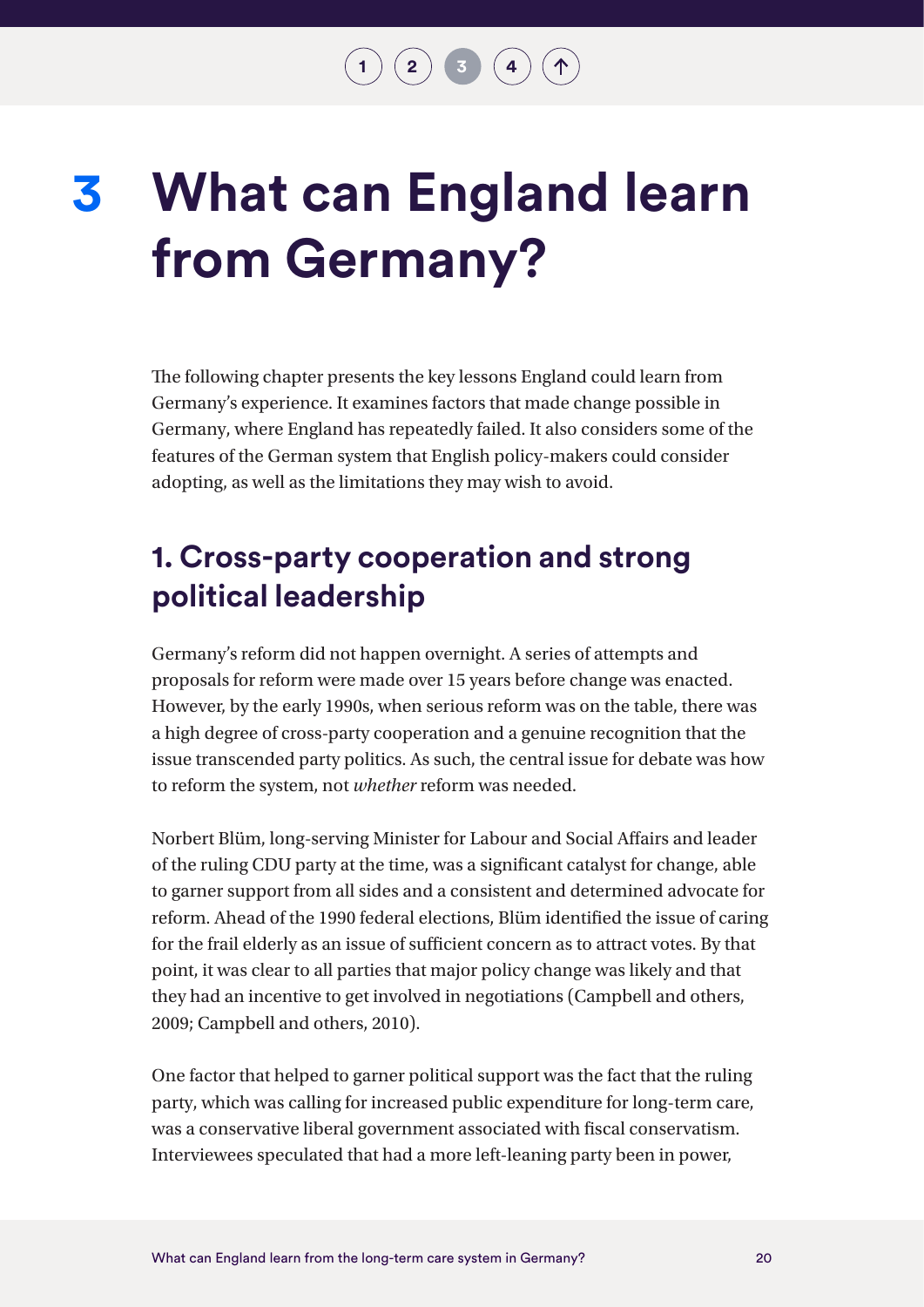

opposition from conservatives would have been stronger and may have thwarted legislative change.

The design of the system was necessarily influenced by the social, political and economic circumstances of the time and certain compromises were made to increase political acceptability. A Grand Coalition was established to develop proposals for change (Theobald and Hampel, 2013). The process that ensued was one that sought to identify compromises between the ideas and proposals of different stakeholders, from political parties to insurance funds and nongovernmental social actors (Theobald and Hampel, 2013). One manifestation of that process was in the response from employers' organisations who argued that they could not afford to pay the contributions for their staff (Chadda, 1995). A process of negotiation resulted in the government abolishing one national holiday (Heinicke and Thomsen, 2010).

Another way the system was shaped was through compromise between different views on individual responsibility. By establishing a system that combines a universal minimum level of benefits with individual payments, it sought to strike a balance between the traditional features of German social policy with an emphasis on individual responsibility and market mechanisms (Theobald and Hampel, 2013). While that design also helped to gain political support by addressing concerns over cost containment, it has meant that individuals have seen their contributions rising as benefits have remained fixed (see 'Lesson 3: Partial costs coverage' for more on this).

Also for financial reasons, the focus of the eligibility assessment was initially restricted to physical needs. The intention was always to widen it to better take account of cognitive issues and to make it more generous, but those reforms did not take place until 2016/17 (*PSG II*) (with the exception of minor benefit expansions in previous reforms – see Appendix 1).

Through this series of compromises and balancing acts, Germany succeeded in undertaking comprehensive reform in order to establish clear foundations for the system. In doing so, the government focused on getting the basic building blocks right. Since then it has been able to adjust and adapt elements in response to changing circumstances (see Appendix 1 for an overview of policy).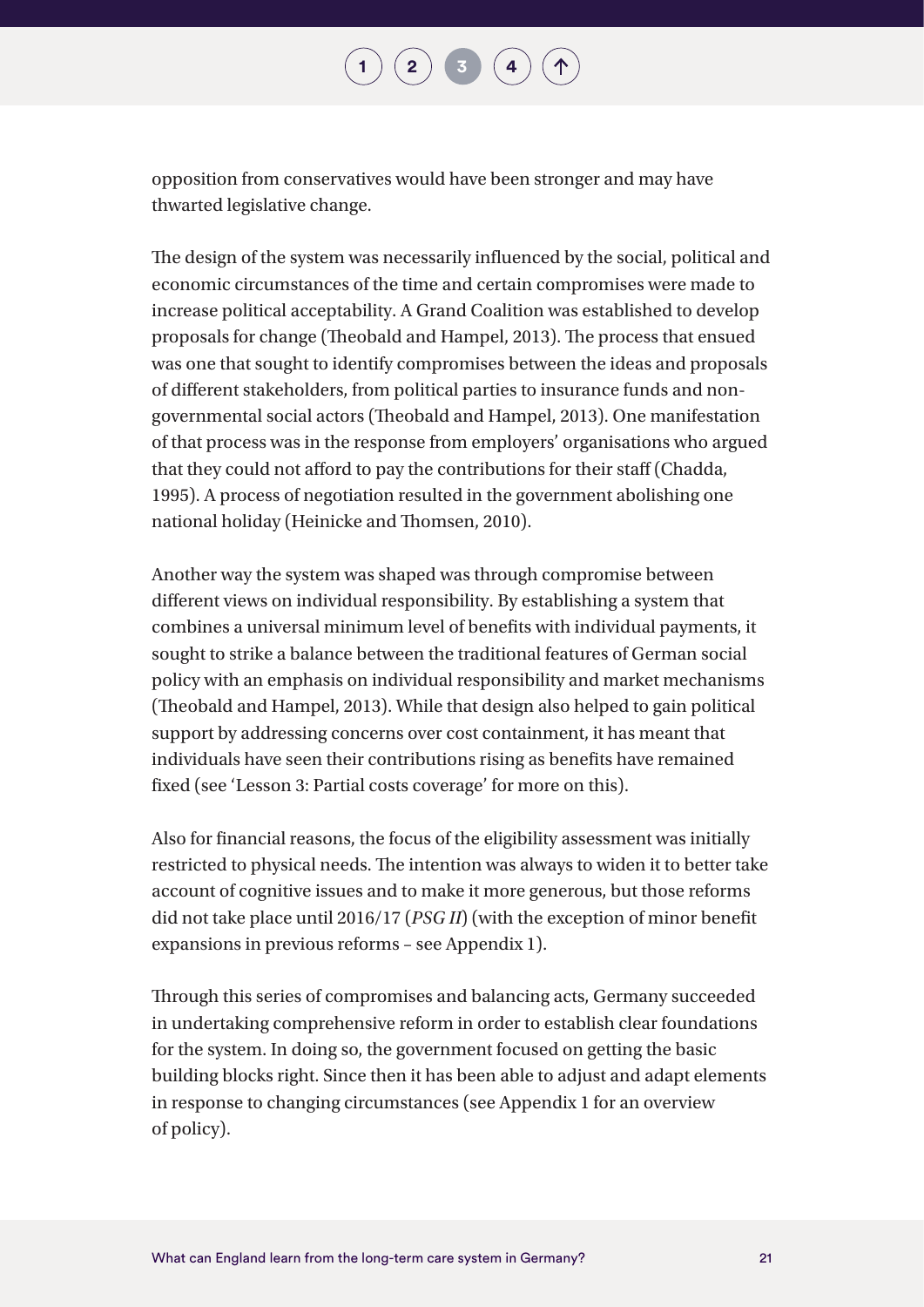$\overline{\phantom{a}}$  **[2](#page-8-1)**  $\overline{\phantom{a}}$  **[3](#page-20-1)** 

#### **Learning for England**

Although England lags 25 years behind Germany in reforming its long-term care system, it is interesting to observe that the initial process of reform in Germany was quite lengthy. Germany's story offers hope that, even in the context of significant political, economic and social challenges, fundamental reform can still be achieved. However, there are some obvious differences between where England is now compared to where Germany was in the early 1990s, and it is these differences that offer important lessons.

The first notable difference is that Germany achieved cross-party support for change and advocating for reform was seen as a vote-winner, not as politically toxic. Achieving support was aided by the role of a respected individual who consistently championed the cause and garnered support on all sides. Having a consistent face of long-term care reform who could reach across the political divide helped overcome political complexity and opposition. Furthermore, the decision to opt for an established funding mechanism that was well understood and used for health care helped to unite support. At present, in England, the funding mechanism for health and for care is set to diverge even further as councils are expected to become increasingly financially selfsufficient (Ministry of Housing, Communities and Local Government, 2018).

England has suffered from the fact that social care proposals have typically been put forward at election time – a point in the political cycle where the incentive to collaborate is at its lowest – and any proposals quickly become politically divisive (Humphries, 2019). The reform of social care is a pressing issue which will reach far beyond one political term. Germany's political culture of coalitions – in contrast to our own adversarial system – is likely to have been a helpful factor in forging successful negotiations and complex compromises. However, the passing of the Care Act in 2014 demonstrated that achieving political cooperation is not impossible in England. That process needs to be learnt from and built on.

Secondly, Germany's local governments were instrumental in pressing for change and they supported the centralisation of their role by shifting responsibility for funding and assessments to LTCI. Local authorities in England have been calling for more central funding while retaining local responsibilities. While local government has sought to set out a vision for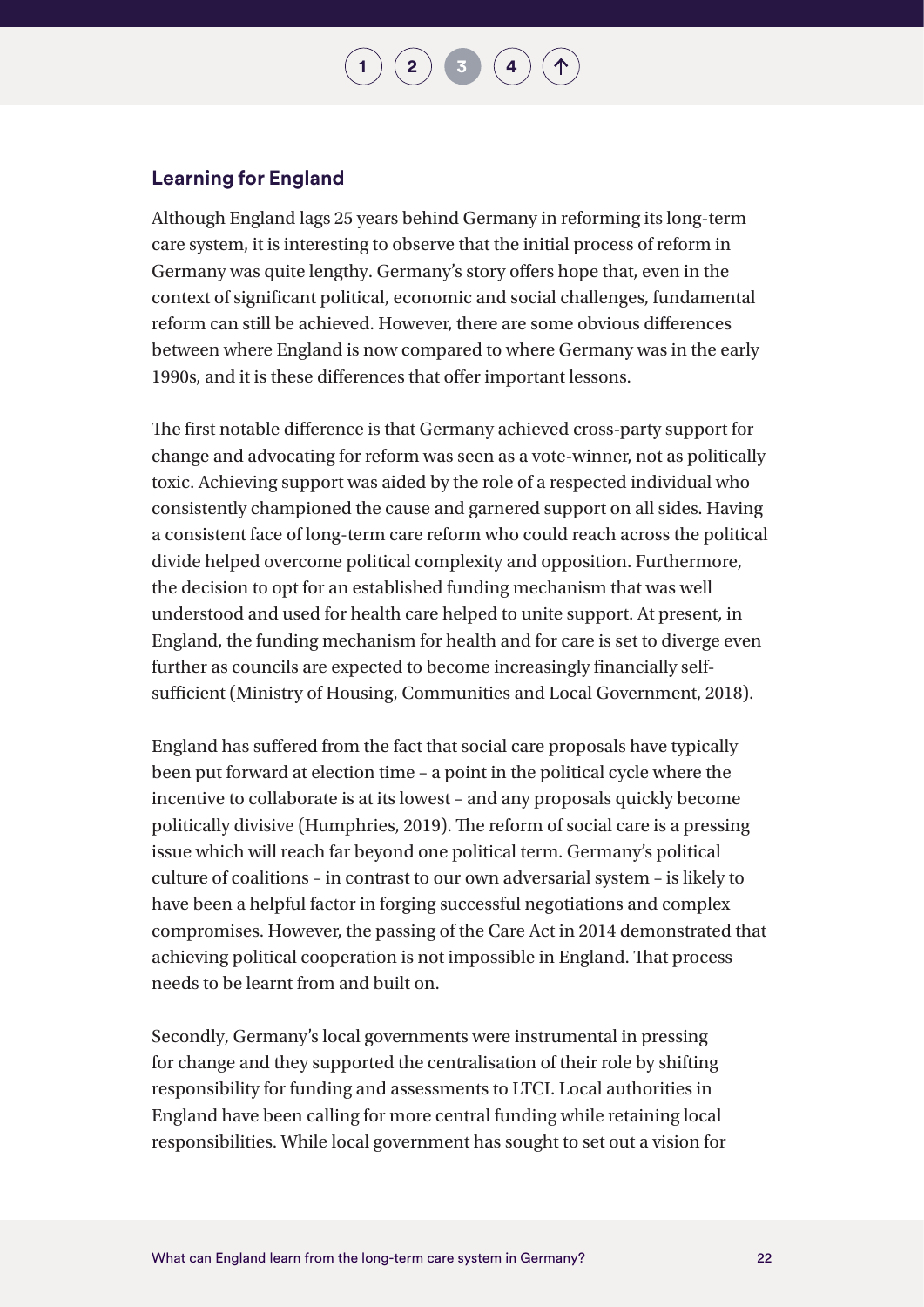$\begin{pmatrix} 2 \end{pmatrix}$  $\begin{pmatrix} 2 \end{pmatrix}$  $\begin{pmatrix} 2 \end{pmatrix}$   $\begin{pmatrix} 3 \end{pmatrix}$  $\begin{pmatrix} 3 \end{pmatrix}$  $\begin{pmatrix} 3 \end{pmatrix}$   $\begin{pmatrix} 4 \end{pmatrix}$  $\begin{pmatrix} 4 \end{pmatrix}$  $\begin{pmatrix} 4 \end{pmatrix}$ 

social care (Local Government Association, 2018a), it is not clear that they have had the same impact that local governments were having in Germany in the early 1990s, perhaps because of the political climate. In the face of continuing government inaction on this issue at national level, local government needs to continue to press for change and speak with a unified voice, ideally in alliance with providers and other stakeholders.

Thirdly, Germany's political upheaval, triggered by reunification, offered an opportunity to have a wide debate about public services. England itself is undergoing significant political disruption – at the time of writing, uncertainty surrounding Brexit continues and a new Prime Minister has recently been appointed. Although the new Prime Minister, Boris Johnson, identified social care as a key issue in his inaugural speech, it remains unclear as to whether the ongoing political turmoil will usher in opportunities for new political debate or continue to prove a distraction from other areas of domestic public policy. A recent survey of MPs suggests that social care may be an issue of greater concern to MPs than previously thought (NHS Confederation, 2019) and offers some hope for cross-party cooperation.

Lastly, Germany's experience demonstrates that succeeding in making reform politically palatable and affordable may require a series of complex balancing acts with enduring consequences. For instance (as explored later in this report), the choice to provide only a basic level of benefits has helped contain costs but means that Germans are facing increasingly high individual costs. The decision not to align the LTCI system with the German health system and not make it free at the point of use helped to contain costs, but is a source of confusion for the public and frustration for policy-makers. Furthermore, the decision to start small with ambitions to extend the service to offer greater coverage to more people helped with affordability, but it has taken longer than expected to achieve some of those extensions. In making these inevitable and important set of complex compromises, Germany has been successful in establishing a framework for its system that the government has then been able to adapt and adjust. This contrasts with England's approach to date, which has involved a series of short-term, piecemeal and one-off initiatives, including the social care precept, improved Better Care Fund, and various social care support grants (Cromarty and others, 2019).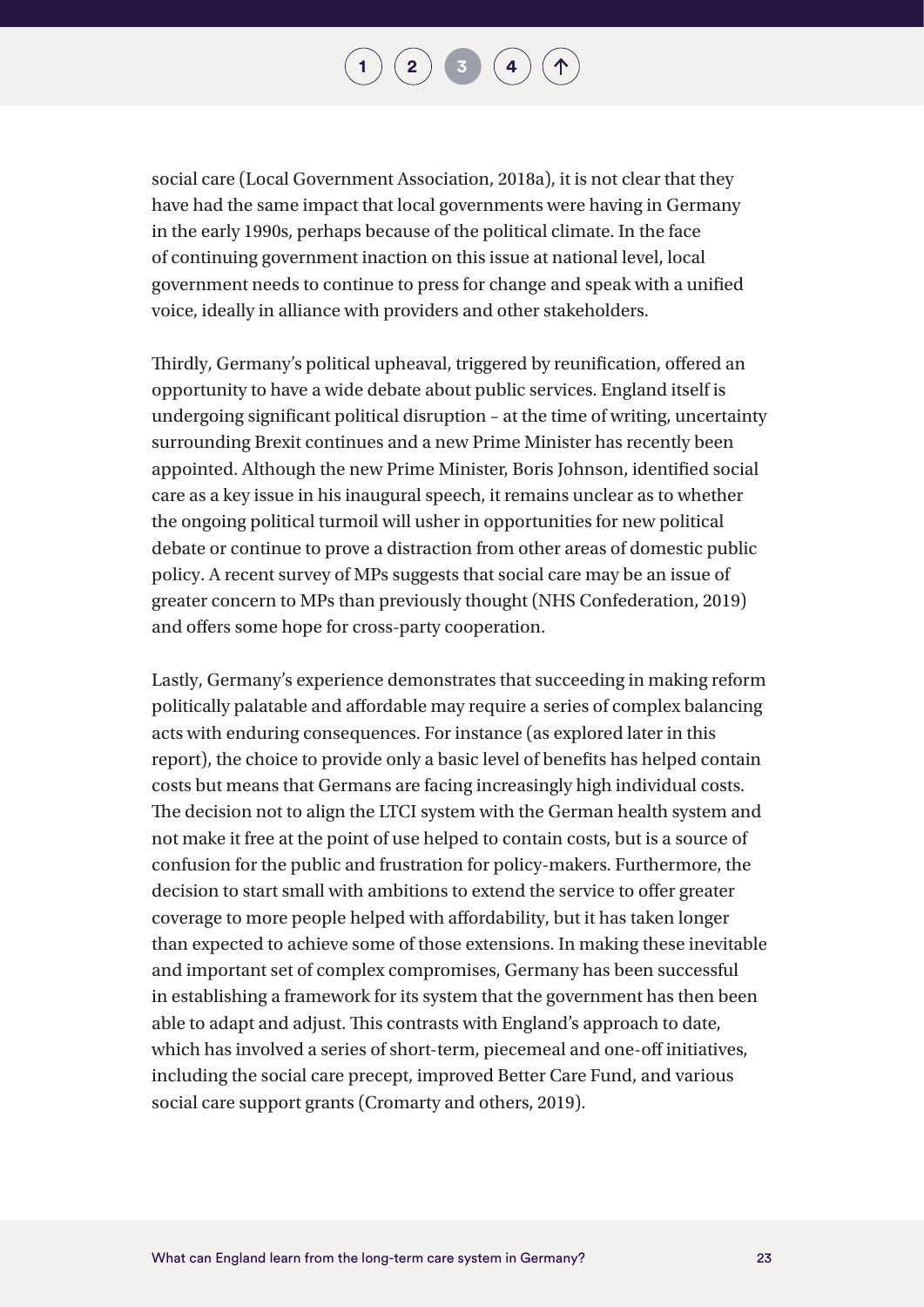#### **Recommendations for England**

• Cross-party support for change is crucial. Social care transcends party politics and debate needs to be taken out of the political sphere. Identifying a leader who could reach across the political divide could help. With a unified approach, social care reform could be seen as a positive narrative rather than politically divisive.

**[2](#page-8-1)**  $\binom{3}{4}$  $\binom{3}{4}$  $\binom{3}{4}$  $\binom{3}{4}$  $\binom{3}{4}$ 

- Local government is a potentially powerful advocate for change. In the absence of action at national government level, local government (alongside other stakeholders) needs to continue to press for change and speak with one voice on this issue.
- Policy-makers should move away from short-term piecemeal initiatives and towards getting the basic building blocks of a system right. If care is taken to ensure the right building blocks are in place, the system can be adapted and refined in response to changing circumstances.

### **2. Securing public support: Fair, transparent, familiar and consistent**

Public support for the new LTCI system in Germany was high at conception and has remained high during the subsequent 25 years. Although it is not without criticism, there appears to be wide support for the system's fundamental principles and a sense that the basic framework is appropriate. The main critique has focused on the level of benefits (which are seen by some to be too modest) and, until recently addressed, on the inadequacy of support for those with cognitive disabilities.

Widespread public discontent with the previous system meant that public pressure for change was key to successful implementation of a new system, despite the public being called upon to make additional contributions out of their wages at a time of economic difficulty. The clarity of its design meant that the public were able to see that most people would be better off as a result of the implementation of LTCI (Campbell, 2002). Our sources and the literature suggest that high levels of public support were achieved and maintained by ensuring the system was designed to be fair, transparent, familiar and consistent.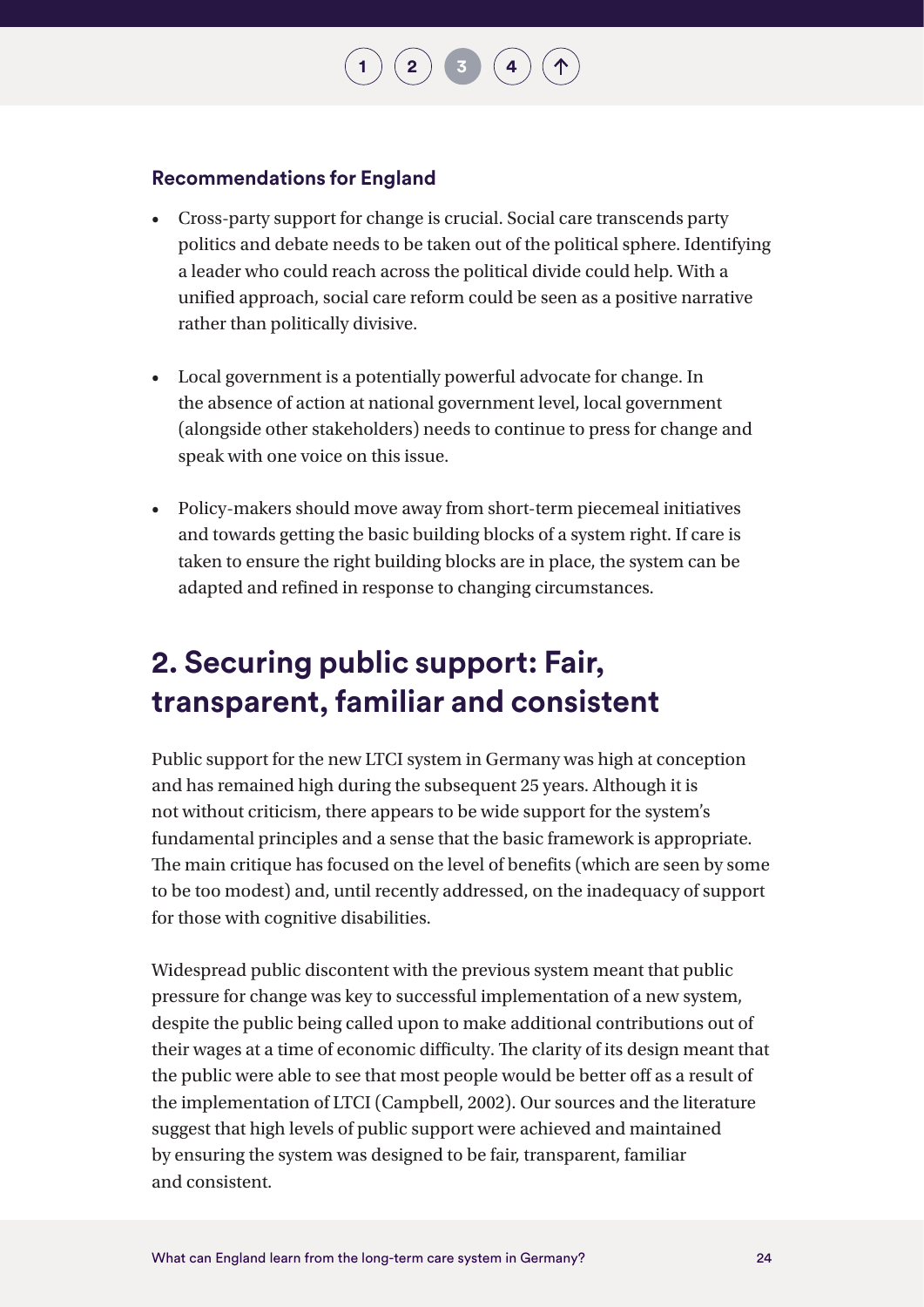$\begin{pmatrix} 2 \end{pmatrix}$  $\begin{pmatrix} 2 \end{pmatrix}$  $\begin{pmatrix} 2 \end{pmatrix}$   $\begin{pmatrix} 3 \end{pmatrix}$  $\begin{pmatrix} 3 \end{pmatrix}$  $\begin{pmatrix} 3 \end{pmatrix}$   $\begin{pmatrix} 4 \end{pmatrix}$  $\begin{pmatrix} 4 \end{pmatrix}$  $\begin{pmatrix} 4 \end{pmatrix}$ 

The German system has been heavily shaped by national traditions and values, which has helped to secure public trust. At the heart of the German system is a collective and mandatory funding system that pools risk across the whole of society. Underpinned by a strong sense of social solidarity, everyone contributes based on income rather than risk, either through their salary, pension or unemployment insurance, and everyone receives equal benefits according to their needs. As such, it is felt to be a fair way of funding care.

The choice of funding mechanism was crucial to securing public buy-in. Social insurance was a natural choice for funding as Germany has a strong tradition of social insurance in its welfare state and the mechanisms were already established and familiar for health care (Campbell, 2002). It is a funding mechanism that offers high levels of transparency – contributions are handled by a state-run but arm's-length insurance fund and spent only on long-term care (Campbell and others, 2010). As such, although contribution rates have been increased on several occasions over the last 25 years, there has been widespread public acceptance as these increases have been directly linked with clear and visible improvements to the system.

Social insurance was not the only option considered at the time of reform. Taxation was rejected because the level of fiscal burden resulting from reunification was expected to be so large as to make it an unrealistic choice (Theobald and Hampel, 2013). Significantly, politicians and policy-makers within the Federal Ministry of Health also considered, and rejected, mandatory private insurance which would require individuals to purchase their own insurance policy. This option was rejected because it would not provide for the current generation requiring care (Campbell and Morgan, 2005). Policy-makers were also concerned about equity and the fact that those on lower incomes would struggle to pay premiums not linked to their income. They felt that demographic uncertainty would discourage the development of a private insurance market and anticipated conflicts and cost-shifting between private insurers and public health sickness funds (Schneider, 1999). In contrast, social insurance offered a relatively fair, well-understood, established, national funding option that would relieve the burden on local authorities, spread risk across society and provide funding for the existing group of people with care needs.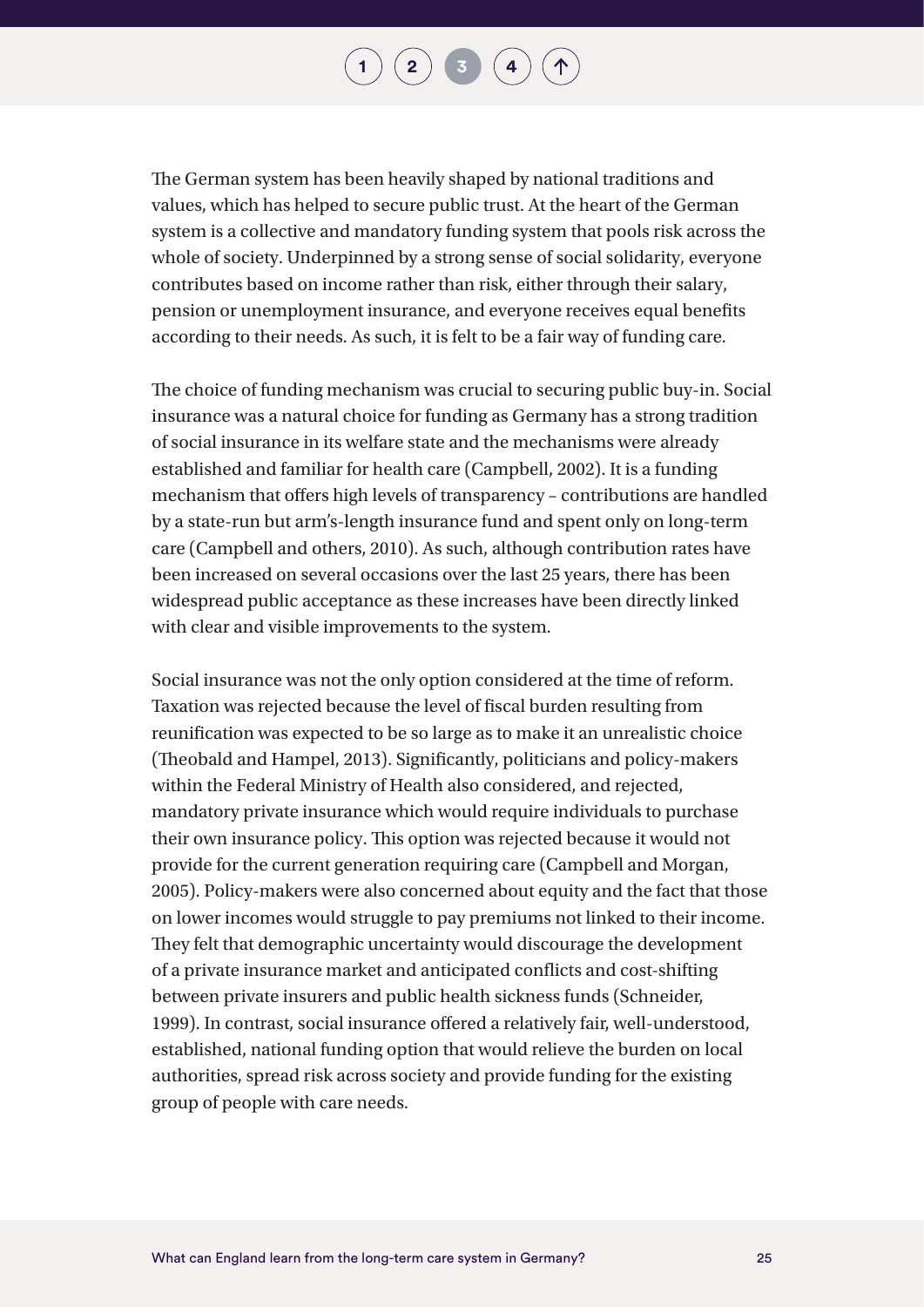Introducing fixed contribution rates that are linked to income, a national eligibility assessment process, and set monthly benefits have offered a sense of consistency, clarity and fairness that helped to underpin public support and trust. Requiring retirees to continue to pay in was also seen as an important way of addressing intergenerational fairness.**7** Offering benefits in cash (while believed at the time to be cheaper) also helped to secure support by appealing to a strong culture of autonomy and a desire to support people caring for family members (Campbell and others, 2010).

#### **Learning for England**

Public discontent with the previous system was a major factor in bringing about change in Germany. Despite many attempts by various interest groups to raise awareness of this issue in England, public understanding of the current system is poor (Gregory, 2014; [Bottery and others, 2018\)](https://www.kingsfund.org.uk/sites/default/files/2018-05/A-fork-in-the-road-next-steps-for-social-care-funding-reform-May-2018.pdf). The issue is often framed in the media as 'an intractable problem' ([Kinloch and others, 2018\).](https://socialcarefuture.blog/2018/06/22/a-crisis-threatening-the-uk-how-newspapers-talk-about-social-care/) Individual stories of poor experience of the system have not, so far, translated into a groundswell of public discontent. A survey undertaken in autumn 2018 by the Local Government Association revealed that 44% of people think that social care is provided by the NHS (Local Government Association, 2018b). It is difficult to have a high quality public debate about possible reform because there is a widespread assumption that new proposals (which invariably involve extra public contributions) represent a worse offer than the existing one. This makes social care a very difficult issue for politicians to address. An informed public is one of the first steps necessary in bringing about change and concerted effort needs to be put into achieving this.

Germany was careful to ensure the design of the system went with the grain of social and cultural trends and sought to establish a system that was fair and consistent. While the principles of fairness and consistency might translate across borders, they will necessarily manifest differently according to context. In England, the debate about fairness has been shown to be complex and to cut across a number of dimensions: wealth, income, generation, condition and place (Bell, 2018, cited in Scotland's Futures Forum 2018). The importance

7 Similarly, the requirement for childless adults to pay higher contributions was a key lever the German government used to adjust the social contract between generations, in order to address intergenerational fairness.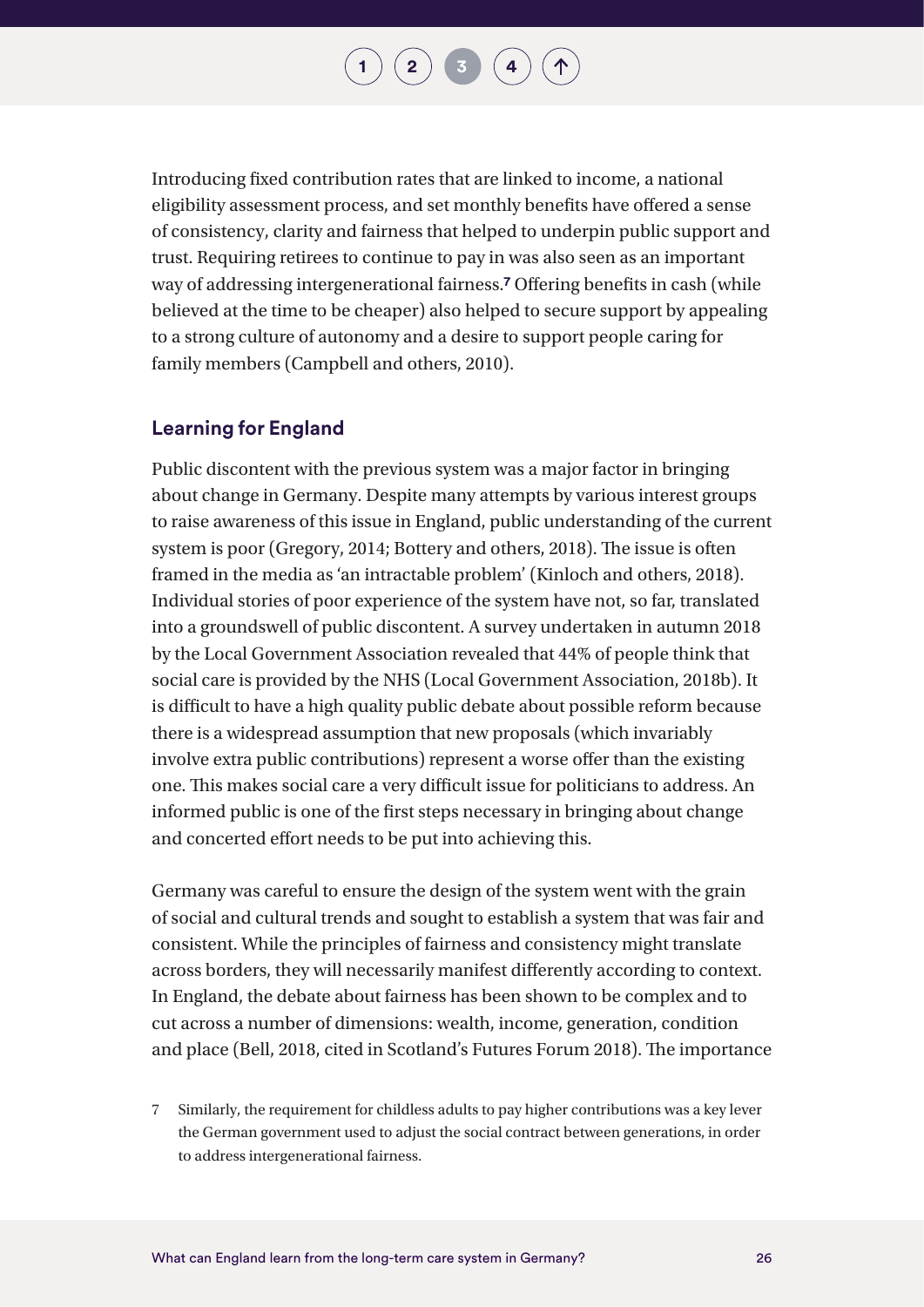of property wealth in the English debate, for instance, was less significant in Germany where levels of homeownership are lower. The decision to levy contributions on income alone may not be seen as sufficiently fair in England where a lot of wealth is tied up in property. Fairness is not just about funding, but also service delivery. Although the Care Act sought to establish a standard minimum eligibility criteria, there is still significant local discretion and wide variation in eligibility and access (Human Rights Watch, 2019). A more consistent national approach would help to drive public support and trust in the system.

Familiarity is another important principle that English policy-makers should consider when it comes to funding mechanisms. While social insurance was a natural choice for Germany, there is no precedent of it here. England's welfare state is largely built on taxation and it is likely that a form of tax will be more highly understood and accepted by the public than a new and unfamiliar approach. It would also require new infrastructure, which would represent a significant undertaking. It will be important to address as many dimensions of fairness as possible within different funding options (Oung and others, 2019). There is emerging evidence of public support in England for funding which is collective, progressive, public and ring-fenced (Sussex and others, 2019). The advantages and disadvantages of ring-fencing funding sources are explored later in this report. Policy-makers may wish to consider introducing a number of funding options in combination.

#### **Recommendations for England**

- Achieving high levels of public awareness of social care issues should be one of the first steps in moving the debate forward. Creating a positive vision of the kind of system that could be built would be a good start in building public support for change.
- Designing a funding system that is fair, understandable and familiar to the public is likely to help garner support for contributions.
- Creating a system of benefits and eligibility that is clear and consistent could help build public trust.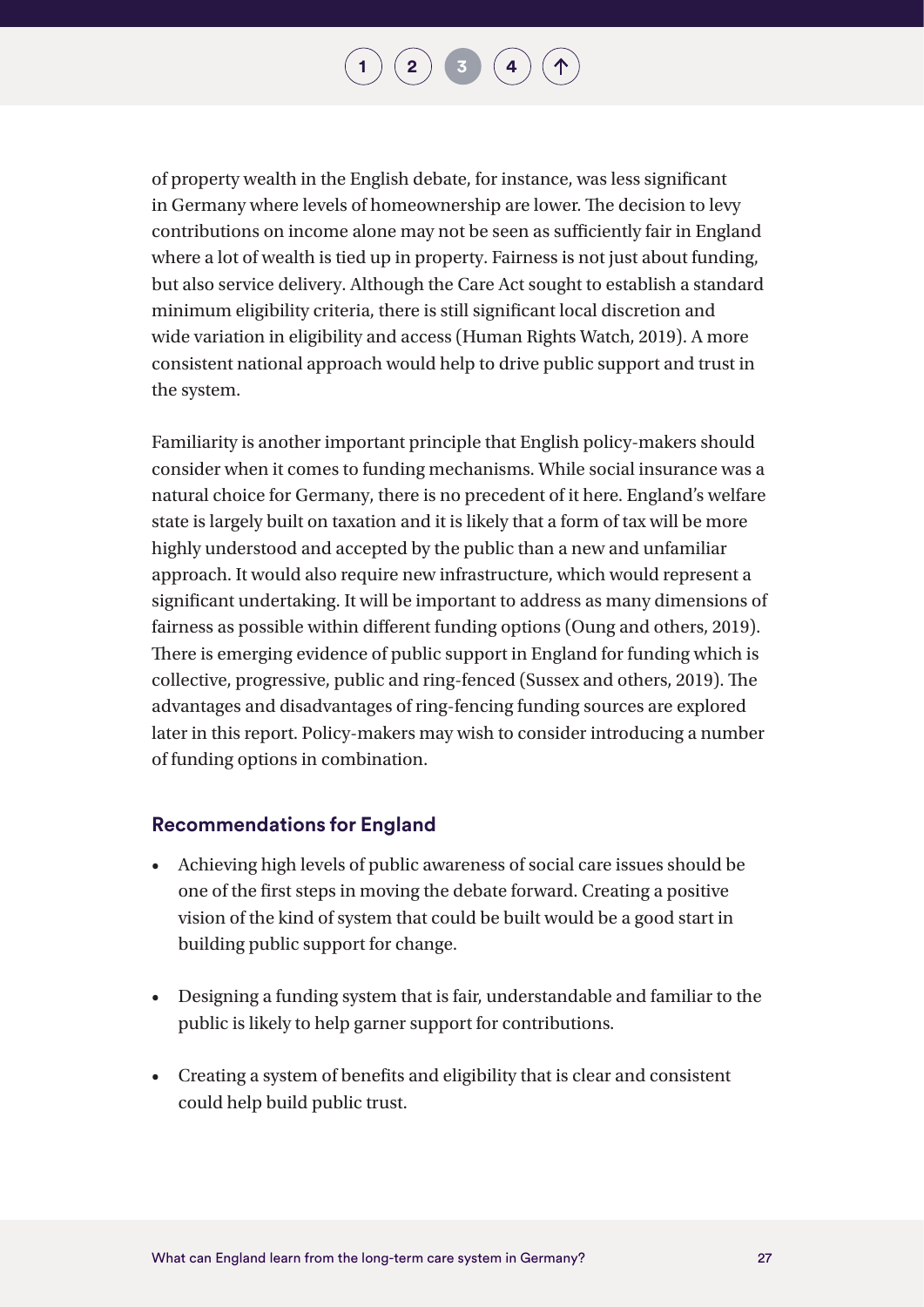• It is vital that any new system is embedded within, and appropriate to, the English social and cultural context. Some features of the German system are unlikely to transfer directly, but the principles of clarity, consistency and fairness provide sound foundations that could be adapted to suit our context.

### **3. Partial coverage of costs: balancing cost containment with individual responsibility**

By pooling risk at a national level, Germany's system was intended to protect people from catastrophic costs and ensure access to a minimum and consistent level of benefits based on needs not means. Benefits are fixed on a monthly basis and people are required to contribute to the costs of their care when accessing services. The decision to offer partial coverage of costs has successfully contained costs and ensured sustainability, but also created challenges. One of those challenges is that many people are unaware that they will still be expected to pay on accessing care services – this is a legacy of not aligning the LTCI system with the health care system where the majority of services are free at the point of use.

Since care benefits are fixed in Germany, people can still face high costs for care, especially when they require residential care. With people living longer with more complex needs, individuals' contributions for care have risen in recent years – from an average of €359 per month (real terms) for residential care in 1999 to €587 per month in 2017 (Rothgang and Müller 2018, p. 31) – increasing numbers require social assistance to meet the costs of care. In response to this issue, since 2017 all care residents in grades 2 to 5 within the same care home pay the same amount of out-of-pocket payments so that people in higher care grades are not financially penalised (BMG, 2019d). Figure 5 shows this trend in average service user costs for care in residential care settings. Note that, in addition to care costs, individuals living in residential homes must also pay for bed and board and service charges, which means that total monthly costs to service users (including care, room and board and service charges) for those in residential care are in the region of €1,400–€1,800 per month (or €16,800–€21,600 per year) (Heiberger and others, 2017). For comparison purposes, that is in the region of £10,000–£15,000 less than average annual care home costs in England.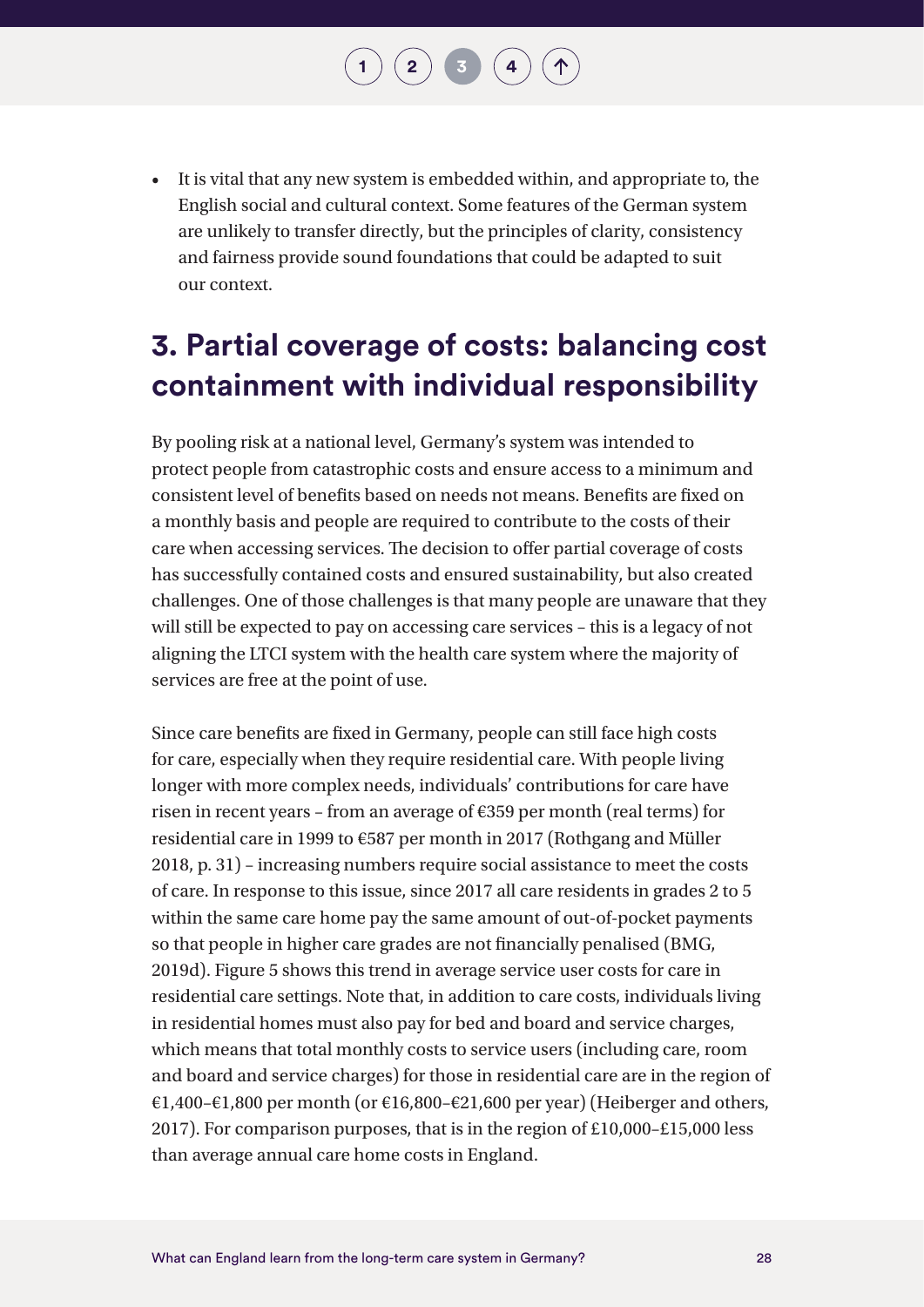**[1](#page-3-1) [2](#page-8-1) [3](#page-20-1) [4](#page-62-1)**





Source: Adapted from Rothgang and Müller, 2018, Table 1.2.

Note: Inflation-adjusted to 2017 based on the German Consumer Price Index (Statistisches Bundesamt, 2019c). Since 2017, all care residents in grades 2 to 5 within the same care home pay the same amount of out-of-pocket payments.

A central intention of LTCI was to relieve the burden on local authorities who are responsible for paying social assistance – a specific means-tested social welfare scheme that is available to those who cannot cover the cost of care themselves. While the 1995 reforms effectively shifted long-term care spending from local authorities to the social insurance funds (see previous section on why Germany introduced LTCI), recent years have seen a renewed steady increase in the number of people receiving social assistance.

From 2002, the number of people relying on social assistance to fund their care rose continuously, from 3.8 in a thousand in 2002 ([Statistisches](https://www.destatis.de/GPStatistik/servlets/MCRFileNodeServlet/DEHeft_derivate_00014847/5221020077004.pdf;jsessionid=E74A30025D2C5A778899E41B0C39471D) Bundesamt, 2009) to 5.6 in a thousand in 2014 (Statistisches Bundesamt, 2019d). The widening of the core long-term care offer through the extensive reforms of 2015 and 2016/17 resulted in the numbers of people using social assistance falling to 4.5 in a thousand [\(Statistisches](https://www.destatis.de/GPStatistik/servlets/MCRFileNodeServlet/DEHeft_derivate_00014847/5221020077004.pdf;jsessionid=E74A30025D2C5A778899E41B0C39471D) Bundesamt, 2019d). However, the problem is expected to re-emerge in the coming years as demographic trends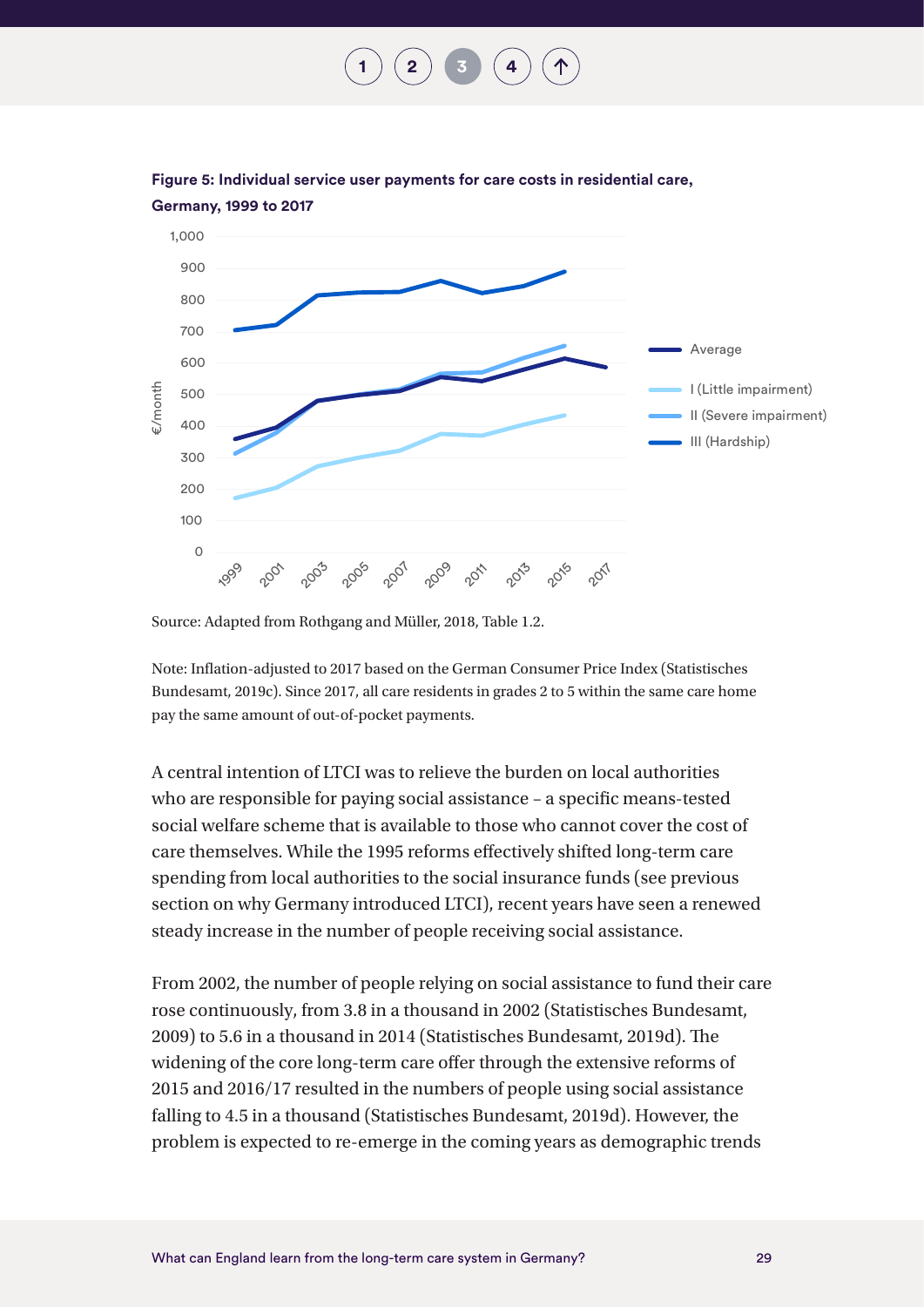$\begin{pmatrix} 2 \end{pmatrix}$  $\begin{pmatrix} 2 \end{pmatrix}$  $\begin{pmatrix} 2 \end{pmatrix}$   $\begin{pmatrix} 3 \end{pmatrix}$  $\begin{pmatrix} 3 \end{pmatrix}$  $\begin{pmatrix} 3 \end{pmatrix}$   $\begin{pmatrix} 4 \end{pmatrix}$  $\begin{pmatrix} 4 \end{pmatrix}$  $\begin{pmatrix} 4 \end{pmatrix}$ 

continue. Policy-makers have been considering options that seek to limit the burden falling on individuals and social assistance while stopping short of a move to entirely free care at the point of use. Private supplementary insurance is one option that has been tested. Capping individual costs is another that is being explored.

#### Addressing the gap: Private supplementary insurance

Although private insurance was rejected as an option for funding the newly reformed system (see earlier sections on this), private supplementary insurance policies have long been available in Germany. However, uptake has been low partly because of limited awareness of the risks of high costs among the public and partly because premiums – typically based on medical underwriting and risk-adjustment – tend to be high (Nadash and Cuellar, 2017). The risk of requiring long-term care increases with age so older people (as well as younger people with established needs) can struggle to find a private fund that accepts them or they have to pay very high premiums. Furthermore, premiums for private insurance are not linked to income level, so premiums can be unaffordable for those on lower incomes.

In an attempt to increase awareness around the limitations of coverage and to incentivise uptake of private insurance, the government introduced a subsidised private insurance scheme in 2013 (*PNG*), called Pflege-Bahr (Nadash and Cuellar, 2017). In this scheme, the government offers subsidies for contributions made to eligible private long-term care policies. This scheme is modelled on a well-established pension model (introduced in 2011) that provides tax subsidies for purchasing private retirement savings products. Pflege-Bahr only supports those policies that are not based on medical underwriting – the intention being to enable older people and those at higher risk due to pre-existing conditions to take out private insurance.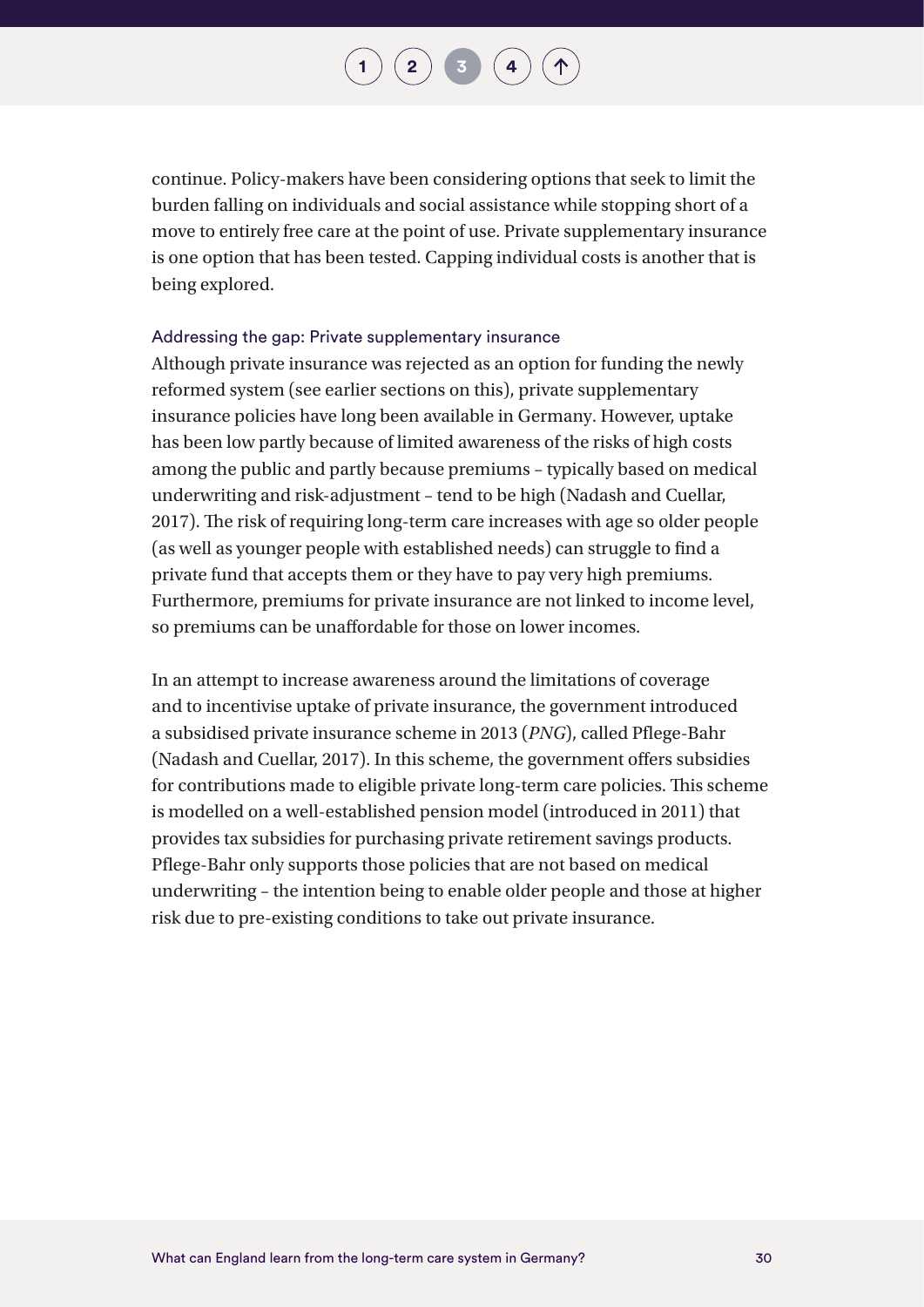$\begin{pmatrix} 2 \end{pmatrix}$  $\begin{pmatrix} 2 \end{pmatrix}$  $\begin{pmatrix} 2 \end{pmatrix}$   $\begin{pmatrix} 3 \end{pmatrix}$  $\begin{pmatrix} 3 \end{pmatrix}$  $\begin{pmatrix} 3 \end{pmatrix}$   $\begin{pmatrix} 4 \end{pmatrix}$  $\begin{pmatrix} 4 \end{pmatrix}$  $\begin{pmatrix} 4 \end{pmatrix}$ 

Despite this encouragement, uptake of private supplementary insurance remains low at 4.2% (based on 2017 figures (PKV, 2017; GDV, 2018; BMG, 2019a) and own calculations).**8** The long-term impact and sustainability of subsidised policies remains unclear (Nadash and Cuellar, 2017). Coverage offered by subsidised policies is generally low and therefore of limited use in addressing the issue of rising personal payments (Nadash and Cuellar, 2017). Because subsidised policies are not adjusted for risk, some commentators have raised concerns about the potential for adverse selection (a situation where those at higher risk of needing care purchase policies and fewer low risk people do so). The coexistence of subsidised and unsubsidised private insurance products has potential to exacerbate this risk: unsubsidised products tend to be more attractive to low-risk individuals as they can get cheaper and better coverage through risk-adjusted products. As a result, over time, premiums may go up on subsidised products, thus making them unaffordable or the funds become unsustainable (Nadash and Cuellar, 2017).

For these reasons, policy priorities have since shifted away from private insurance. While Pflege-Bahr was introduced by a coalition of conservatives and liberals, the subsequent coalition government of conservatives and social democrats abandoned the idea. Instead, they expanded the core LTC programme in 2015 and 2016/17 (*PSG II/PSG III*), raising contribution rates and benefits which further reduced the incentive to take out supplementary insurance.

At the time of our visit, politicians told us that the debate around private insurance is likely to re-emerge as Germany examines the longer-term sustainability of LTCI. Whether or not it will have a part to play in the German system in future is as yet unclear.

8 Note that attempts by other countries to introduce private insurance markets have also had little penetration. In the United States, where LTCI has been available for 20 years, under 5% of the population have bought cover, even though 10–20% of the population could afford to be covered (Laing 2018 p.199).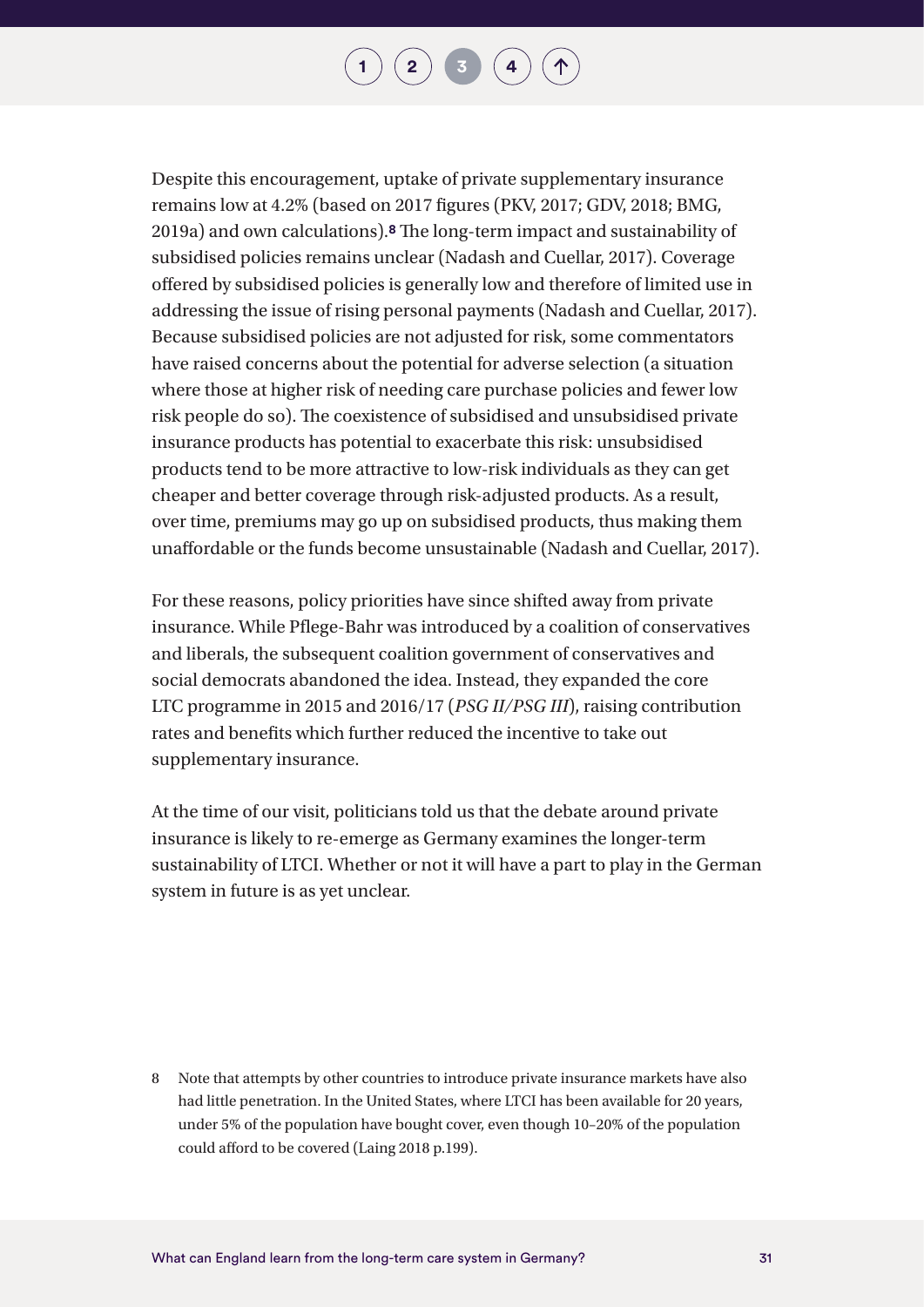#### Addressing the gap: Cap on costs

Discussions are currently underway about whether to introduce a cap on user contributions for residential care – a proposal that is supported by the current coalition partners (Zeit Online, 2019), other political parties (Deutsches Ärzteblatt, 2019) and some health funds (Ärzte Zeitung, 2018). Four states have recently presented such an initiative to the Federal Council (Bundesrat, 2019). Popular proposals include capping user contributions at the current national average individual service user costs, potentially financed through tax revenues or higher contribution rates. Another idea is to combine a monthly cap with a cap on the number of years over which an individual would have to make contributions, after which care would be free. This would make care costs more predictable and thus potentially create a more fertile ground for the additional private insurance market and/or encourage people to save for future care costs (Rothgang and Kalwitzki, 2017).

#### **Learning for England**

It is essential that any reform to the English system addresses the central problem that individuals are liable for large and unlimited care costs, which can be catastrophic. Germany shared this problem and it sought to protect people against catastrophic – but not all – costs by pooling risk at a national level. While the guarantee of a minimum level for benefits means that out-of-pocket charges are comparatively lower in Germany than England, the rising price of care has seen individuals paying increasing costs and (until recent reforms) growing numbers relying on social assistance. Germany has been able to adjust its system – through increasing contribution rates – in order to slow that increase. This is a lesson that English policy-makers should pay particular attention to.

Recently, proposals for a social care system based on individual voluntary insurance, as opposed to a collective risk pool, have gained traction in England. Germany's experience suggests that we would struggle to make a system based on such an approach work effectively. Unlike in Germany, a market for pre-funded LTCI does not currently exist in England.**9** The first UK pre-funded LTCI product was launched by Commercial Union in 1991, and in

<sup>9</sup> Note, however, that immediate needs annuities are products still offered by the private insurance market.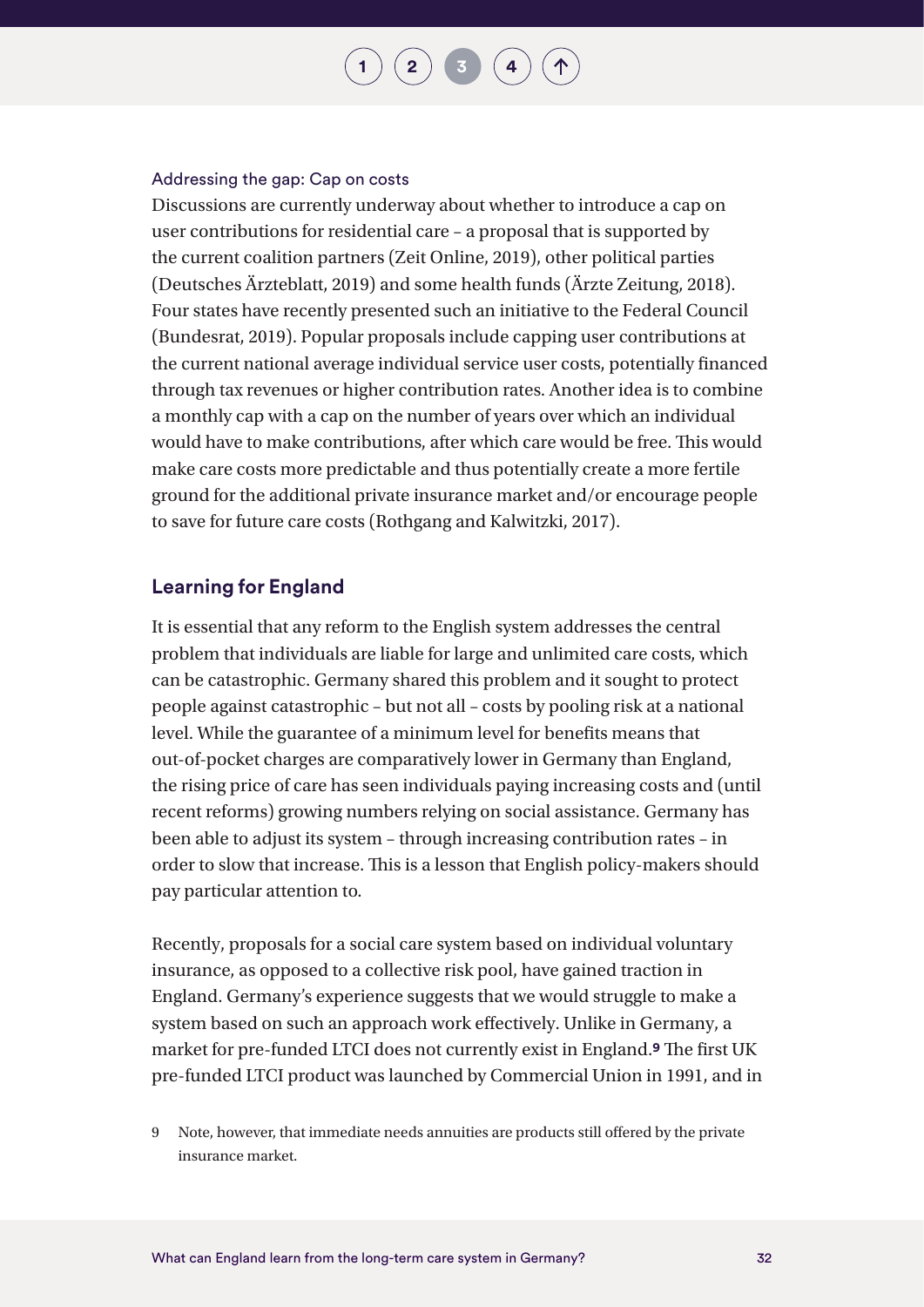$\begin{pmatrix} 2 \end{pmatrix}$  $\begin{pmatrix} 2 \end{pmatrix}$  $\begin{pmatrix} 2 \end{pmatrix}$   $\begin{pmatrix} 3 \end{pmatrix}$  $\begin{pmatrix} 3 \end{pmatrix}$  $\begin{pmatrix} 3 \end{pmatrix}$   $\begin{pmatrix} 4 \end{pmatrix}$  $\begin{pmatrix} 4 \end{pmatrix}$  $\begin{pmatrix} 4 \end{pmatrix}$ 

2010 there were nearly 29,500 policies in force [\(Association of British Insurers,](https://www.abi.org.uk/globalassets/sitecore/files/documents/publications/public/2014/social-care/developing-products-for-social-care-report.pdf)  [2014\).](https://www.abi.org.uk/globalassets/sitecore/files/documents/publications/public/2014/social-care/developing-products-for-social-care-report.pdf) However, few people under 50 bought pre-funded products, and over the last few years this market has 'virtually disappeared' (Laing, [2018 p.196\)](https://www.laingbuisson.com/shop/care-homes-older-people/).

In the Financial Conduct Authority's recent survey, just 39 of 13,000 consumers held LTCI products (Financial Conduct Authority 2018, cited by Bottery and others, 2018). The private market for pre-funded LTCI has struggled to gain traction partly because of the difficulty of pricing insurance policies due to uncertain future risks and uncertainty around the state offer, but also because of a lack of public awareness of the risks of high costs (Dilnot Commission, 2011). Demand for pre-funded products is likely to be particularly low among younger people who have other spending priorities (for example buying a home) [\(Association of British Insurers, 2014](https://www.abi.org.uk/globalassets/sitecore/files/documents/publications/public/2014/social-care/developing-products-for-social-care-report.pdf); [Laing,](https://www.laingbuisson.com/shop/care-homes-older-people/)  [2018;](https://www.laingbuisson.com/shop/care-homes-older-people/) [Wittenberg and Malley, 2007](https://www.ageing.ox.ac.uk/download/37)). Optional insurance schemes, as recently suggested by some politicians, are therefore likely to suffer from high rates of opt outs and run the risk of becoming rapidly unsustainable (Oung and others, 2019). As such, the view among many in the insurance industry is that, without comprehensive reform to the system, pre-funded products are not likely to be in demand: insurers "cannot see these being developed in the near future" [\(Association of British Insurers, 2014](https://www.abi.org.uk/globalassets/sitecore/files/documents/publications/public/2014/social-care/developing-products-for-social-care-report.pdf)).

A key decision for policy-makers in England is whether to create a system that is free at the point of use, like the NHS, or one that requires service users to pay at least some costs. The former would require high contribution rates and it would be important to model future likely costs to ensure long-term sustainability. The latter requires careful thought as to what people are likely to be able and willing to pay for care over the long term and where the balance of responsibility lies between state and individual. If partial coverage is chosen, English policy-makers should be mindful of Germany's experience and build in mechanisms to protect individuals from rising out-of-pocket expenditure, possibly through some form of cap. It will be interesting to see how Germany progresses its discussions around a cap on costs. In England, discussions have usually focused on the concept of a lifetime cap on care costs, which can be very difficult to define – considering a cap that is based on monthly or annual costs may help people to understand exactly what the offer is and what the implications are for them.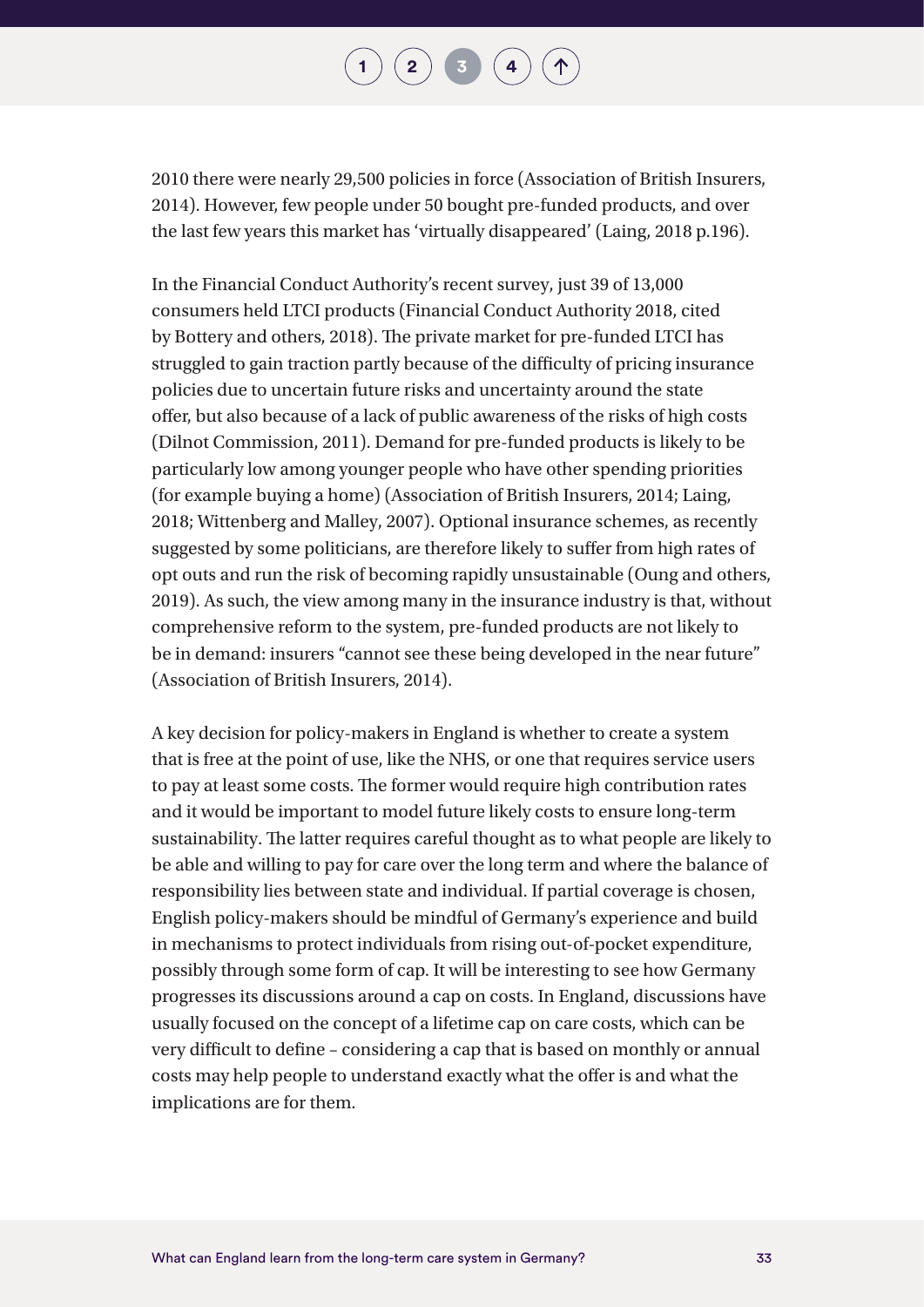#### **Recommendations for England**

• There needs to be clarity over what costs are covered by any state offer – for example proposals calling for 'free personal care' do not necessarily include bed and board costs and that needs to be clear.

 $\left( 2 \right)$  $\left( 2 \right)$  $\left( 2 \right)$   $\left( 3 \right)$  $\left( 3 \right)$  $\left( 3 \right)$ 

- Offering partial coverage of care costs is helpful in containing costs but it is important to model the future implications of that for both state and individual expenditure. Higher levels of coverage require higher levels of funding.
- Relying on private insurance to form a substantial mechanism for funding care is highly unlikely to be viable. Those who are advocating for private insurance to play a significant part in financing should heed the difficulties faced by their German counterparts.

### **4. Long-term financial stability: balancing strict ring-fencing of revenue with flexibility**

The LTCI funding system was intended to be self-funding and transparent. Contributions go directly into the system and must cover current costs. Funds can only be used for long-term care and supplementation from general tax revenue is prohibited (Campbell, 2002). That design feature offers high levels of transparency and has helped to secure public and political support. The strict ring-fencing (or 'hypothecation') of revenue has also effectively contained costs and kept the system sustainable, but it is relatively inflexible as a funding mechanism. Because the only source of revenue is income-based contributions, policy-makers must use the tightly controlled benefits and eligibility levers built into the system in order to sustain it.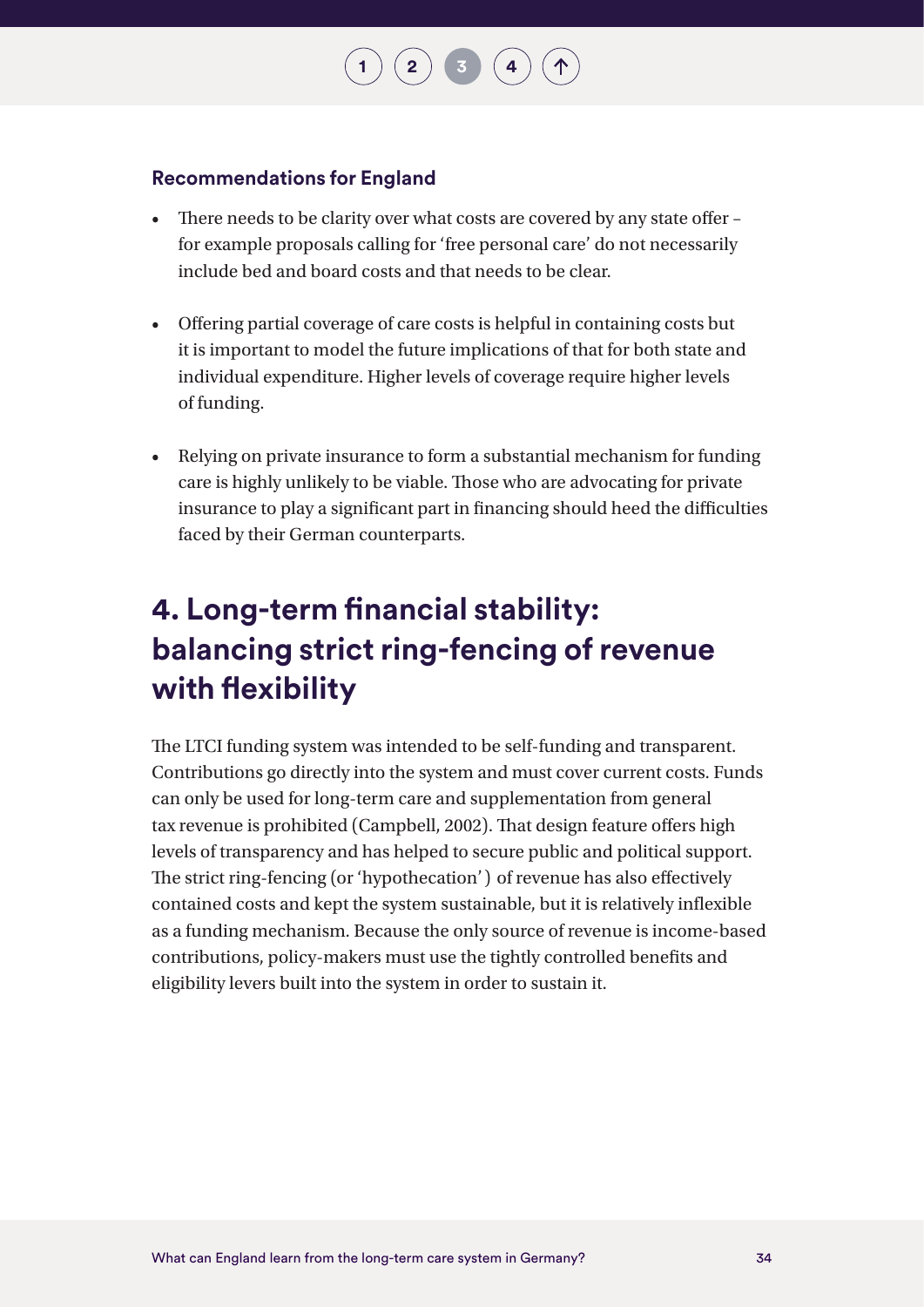#### Maintaining financial stability over 25 years

The German government has regularly adjusted contributions rates as well as changed eligibility and benefits in response to changing circumstances and needs. However, LTCI does not operate in isolation and contribution rates have been affected by wider policy, social and economic developments. Being solely dependent on earnings, an income-based contribution system such as social insurance is dependent on the strength of the economy and level of average income. In the first three years of Germany's LTCI, the system built up a considerable surplus (Figure 6), followed by a period of almost balanced budgets (Rothgang, 2010). The years 2000 to 2007, however, saw slowing contributions and increasing deficits as a result of developments in the labour market and wider social policy (Rothgang, 2010; Theobald, 2011) – aggregate wages increased only slowly during this period and a new form of marginal employment with a low absolute level of earnings and exemption from social insurance contributions was introduced. A subsequent decrease in standard employment led to a decrease in LTCI revenue (Rothgang, 2010). At the same time, long-term care contributions for the unemployed (which are paid for by unemployment insurance) were reduced because that strand of social insurance had fiscal problems at the time (Rothgang, 2010).

Until 2008, no automatic indexation of benefits was included in the system. At this time, the government sought to make the system more generous through reforms (*PfWG*) that led to an increase in benefits, a cost of living adjustment, and the introduction of a three-yearly review of benefit levels from 2015 onwards. Those reforms were accompanied by an increase in contribution rates for LTCI and this resulted in a surplus in the years thereafter.

However, the system was in severe deficit again in 2017 as a result of widening eligibility to take account of cognitive issues (*PSG II*) and much higher than expected growth in expenditure. Changes in eligibility were accompanied by a 0.2% increase in contributions, but policy-makers had underestimated the impact more generous eligibility would have on demand. The annual increase in care recipients in the years leading up to the reform was, on average, around 84,000. Following the 2016 reforms, 553,000 more people in need of care received benefits *(PSG II*) (BMG, 2019a) (see also Figure 1). As a result, the system saw its highest deficits since implementation of LTCI (Figure 6) and a further increase of 0.3% on contributions from 2019 was deemed necessary in order to close the funding gap. Despite this deficit, the financial stability of the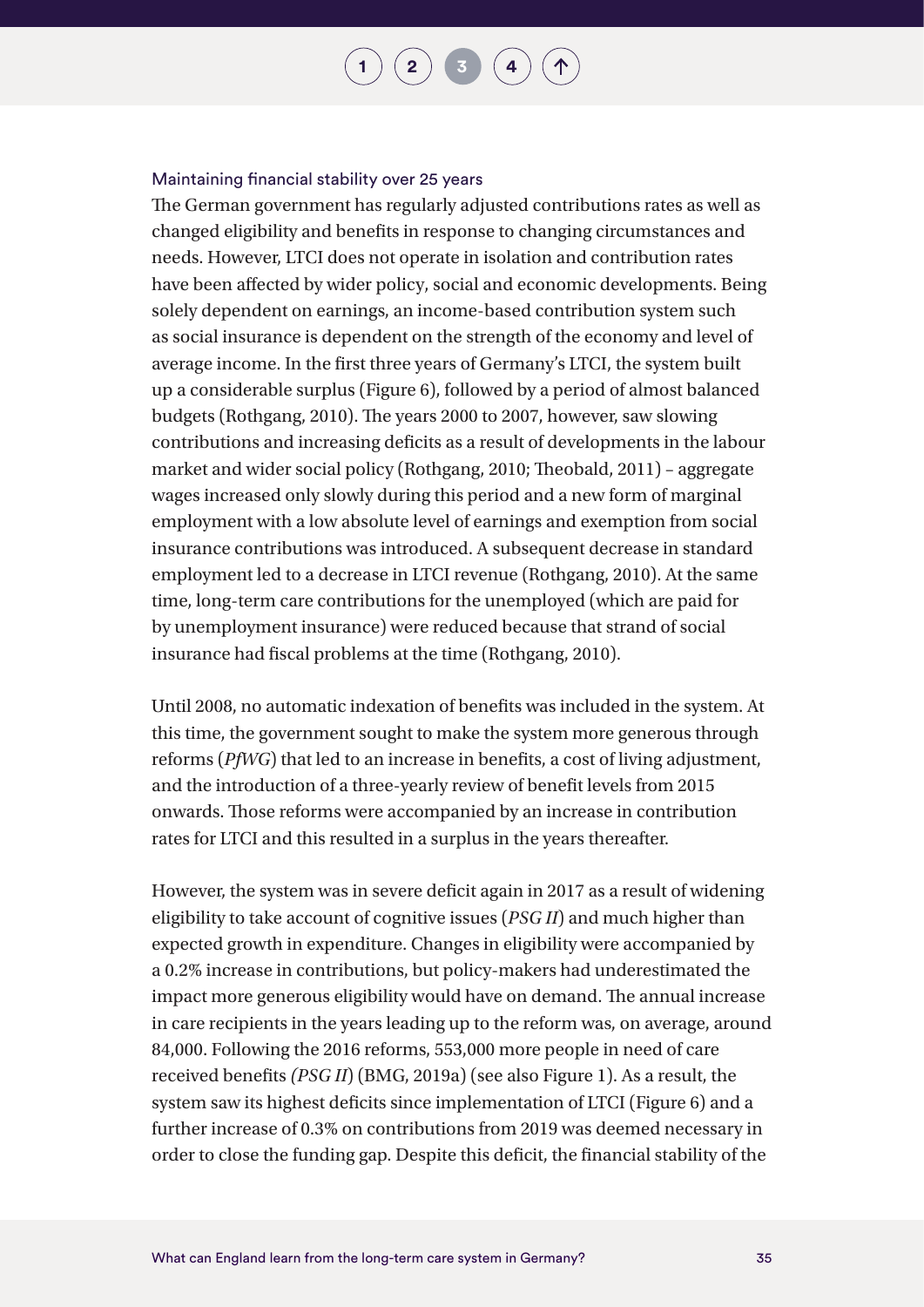**[1](#page-3-0) [2](#page-8-0) [3](#page-20-0) [4](#page-62-0)**

fund was not a concern because sufficient reserves had been accrued in the years leading up to the 2016/17 reform (*PSG II*).



**Figure 6: Financial development of long-term care insurance in Germany, 1995 to 2017**

Source: BMG, 2019b

A timeline of major policy change is included in Appendix 1.

#### Future sustainability: introduction of a federal reserve fund

Although the financial sustainability of the system is not of immediate concern in Germany, there is a recognition that balancing the finances in the longer term is likely to be challenging. Raising contribution rates continuously to meet rising need is not thought to be a realistic option; in Germany, people already pay a large proportion of their income on tax and social welfare contributions, all of which will likely see further increases over time as its shrinking working-age population will have to sustain a growing older population. The last six years have seen a rise in contributions by a total of 1.0%; and the current rate of 3.05% is expected to sustain the system until 2022 only (BMG, 2018a).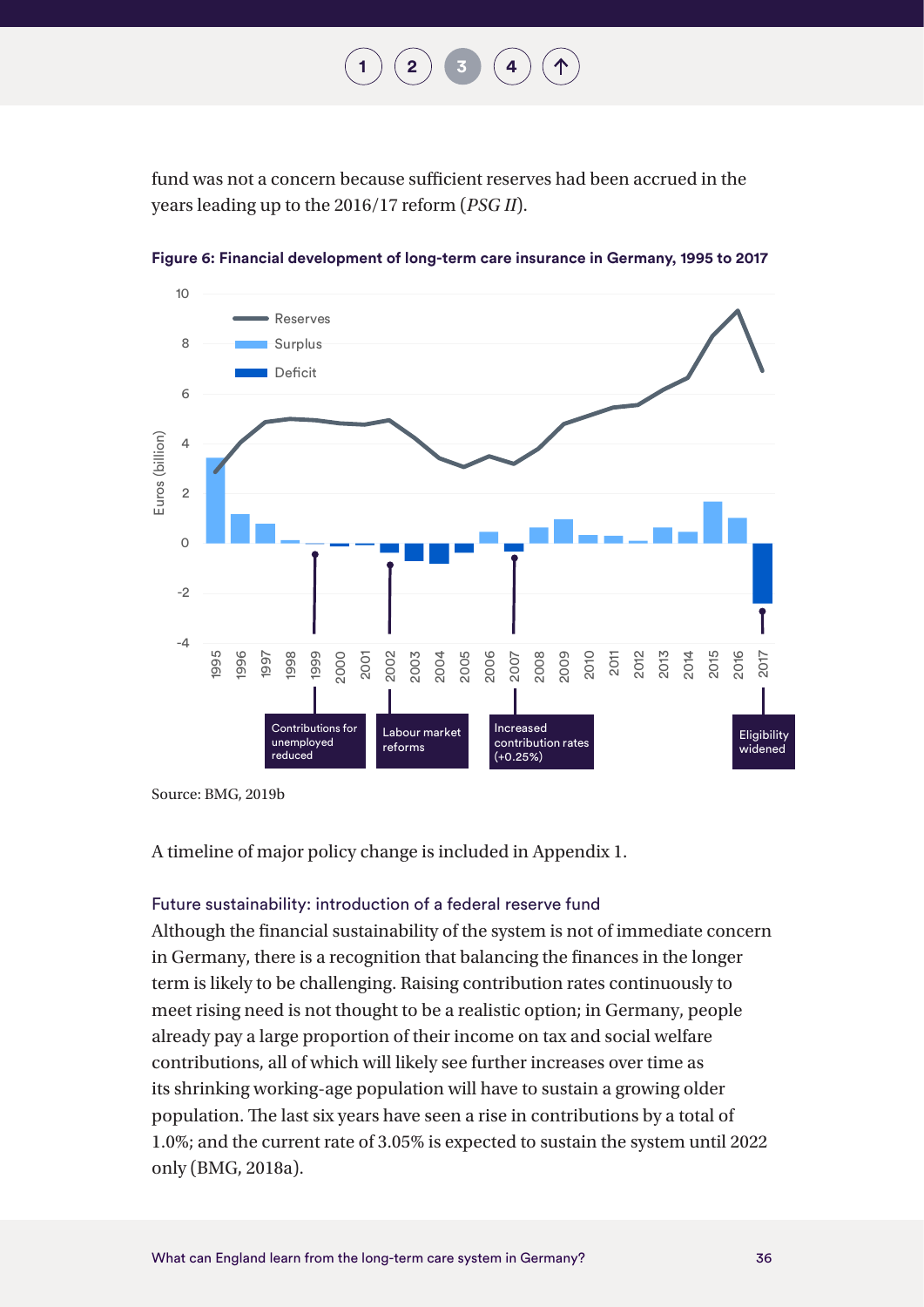In 2015, policy-makers diverted from the strict pay-as-you-go system in order to save for future need at a time when the economy is strong and revenues high. They introduced a Federal Reserve Fund, intended for use from 2035 onwards to mitigate the expected impact of demographic change on contribution rates as the German baby boom generation hits retirement. The fund is managed by the federal bank and receives 0.1% of annual LTCI contribution income, which is currently at around  $E1.2$  billion per year (BMG, 2017). It is intended to last for 20 years, after which the impact of demographic change is expected to ease; up to a twentieth of it can be drawn upon in a given year. The usefulness of the fund is contested and there are concerns it only partially addresses future needs (Bowles and Greiner, 2015; Deutscher Bundestag, 2017). It does, however, signify clear interest in thinking beyond the political short term.

In light of these uncertainties about the long-term future of the system, ongoing discussions centre on the role of public, private and market responsibilities (Theobald, 2011), and some of the more prominent proposals include mandatory private insurance, a cap on user contributions, and a mixed system of social insurance and tax. Political sources told us that longterm solutions will likely require system-wide reforms rather than small adaptations or rises in contribution rates alone. Examples mentioned include digital innovations to reduce bureaucracy and make processes more efficient, investing in prevention of care needs, and community models of care (see Lesson 9 for more on this).

#### **Learning for England**

Germany's approach of putting basic workable building blocks in place allowed for relatively straightforward implementation and a system that has been financially stable and able to provide more generous care over time. The system has not remained static and regular reforms have sought to adjust the system in an attempt to address limitations and sustain it financially.

Germany opted for a strictly ring-fenced revenue source, which has aided cost containment and offered a high degree of transparency. However, without the ability to top it up, it is relatively inflexible – to cover rising costs of care or to provide a more generous offer, the government must either raise contributions or shift more costs to individual service users. In England, there have been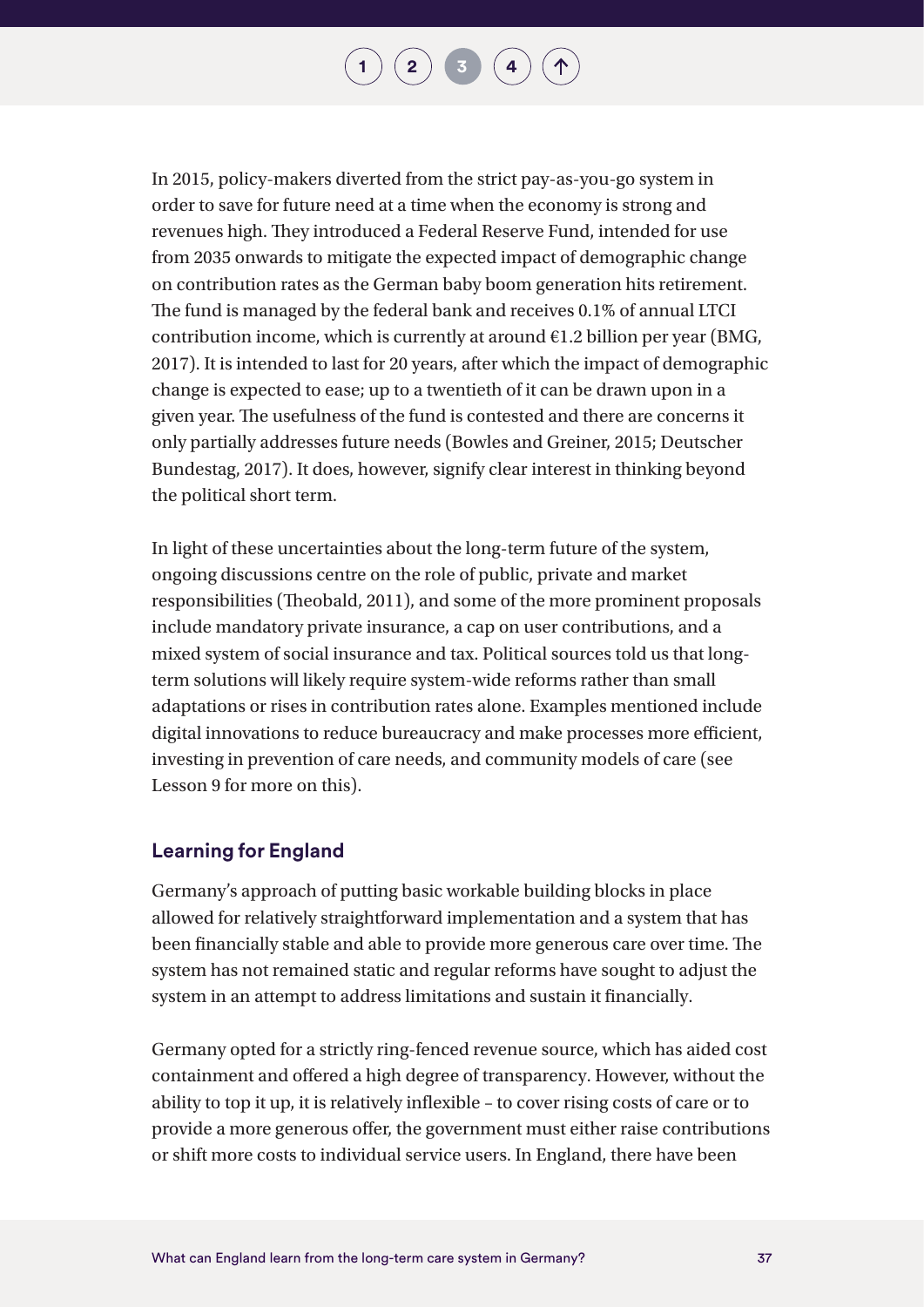$\begin{bmatrix} 2 \end{bmatrix}$  $\begin{bmatrix} 2 \end{bmatrix}$  $\begin{bmatrix} 2 \end{bmatrix}$   $\begin{bmatrix} 3 \end{bmatrix}$  $\begin{bmatrix} 3 \end{bmatrix}$  $\begin{bmatrix} 3 \end{bmatrix}$ 

calls to ring-fence additional money raised for social care and there is evidence of public support for such proposals (Local Government Association, 2018a). Germany's experience suggests that English policy-makers should think carefully about the implications over the long term of introducing strictly ring-fenced funding (and associated strictly controlled benefits) and consider building in greater flexibility to respond to changing circumstances over time.

Financial sustainability is also heavily dependent on the ability to forecast demand and expenditures (Nadash and others, 2018) and to adapt and evolve the system accordingly. Funding cannot be considered separate from the delivery and provider side of the system and it is crucial that robust and realistic estimates of future need and expenditure underpin the system. Germany's policy-makers were taken by surprise when extensions of the core programme in 2017 saw higher-than-expected demand, although their ability to adjust contributions meant they were able to respond and re-stabilise the system.

Social care does not exist in isolation: it is tied in with developments in the labour market and economy, wider social policy and the demographic profile of a population. By basing revenue solely on income from employment and pensions, Germany's LTCI system is highly dependent on the health of the economy (Rothgang, 2010). In England, the so-called 'gig economy' and zero-hours contracts are associated with lower tax revenues and national insurance contributions (All Party Parliamentary Group on Responsible Tax, 2018). The number of people in this type of marginal employment has grown rapidly and it was estimated that around 4.4% of the general population were employed in the gig economy in 2017 (National Centre for Social Research, 2018). Decisions around funding options will need to consider the impact of such developments in the labour market now and in the future. Basing funding solely on income may not offer the most stable approach and policymakers would be wise to consider a combination of different revenue-raising mechanisms that also offer the opportunity to be fair across the generations (for example, income and wealth taxes combined).

In its efforts to maintain the financial health of LTCI, Germany has frequently reviewed and adapted the system over time and responsive and timely policymaking has been key to that (see Appendix 1 for a timeline of major reforms). Long-term care reform in Germany is viewed as a continuous process, rather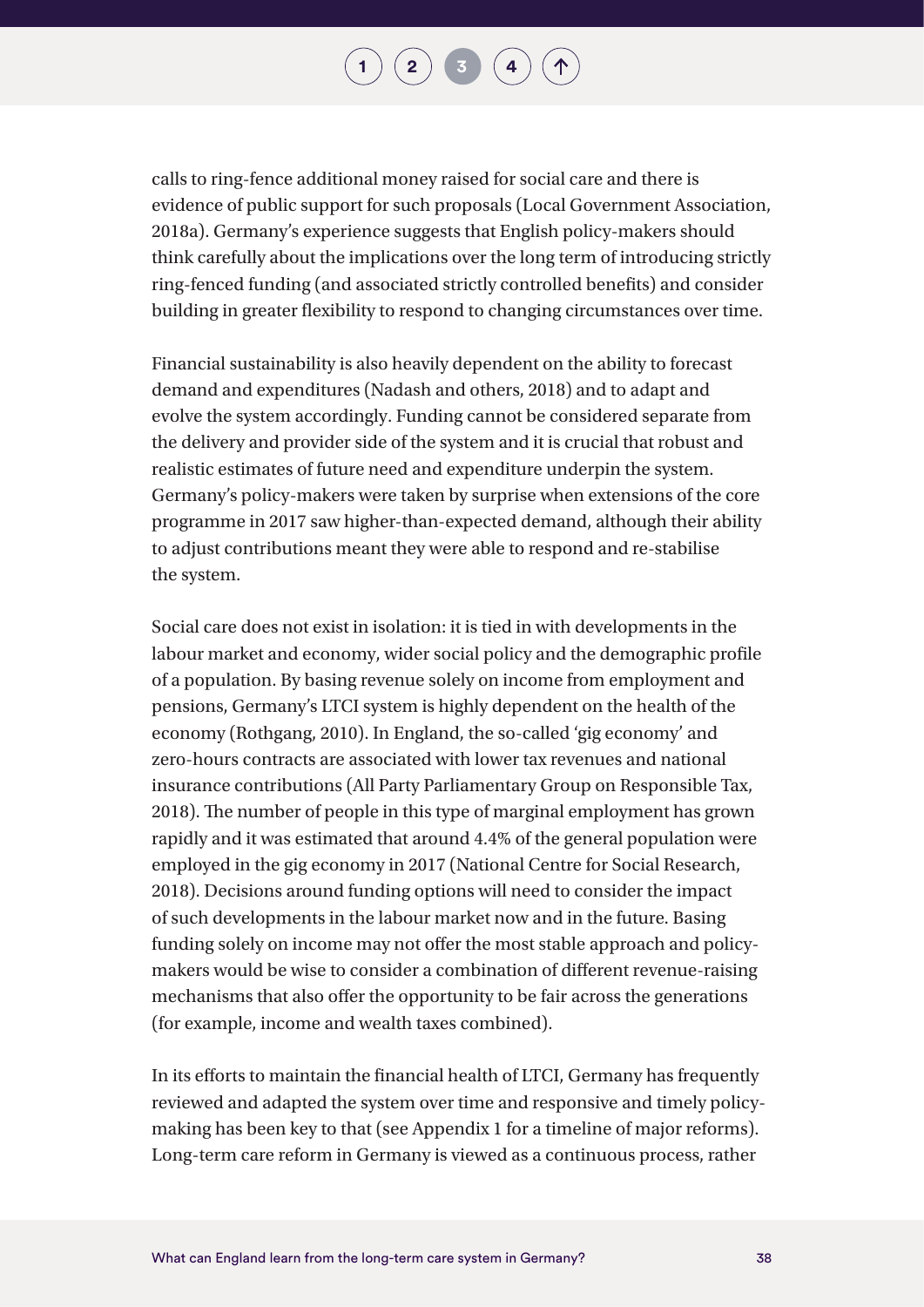**[1](#page-3-0) [2](#page-8-0)**  $\binom{1}{3}$  $\binom{1}{3}$  $\binom{1}{3}$  **[4](#page-62-0)** 

than the series of short-term, piecemeal and one-off adjustments that are characteristic of England's social care policy (Cromarty and others, 2019).

#### **Recommendations for England**

- Any system of care will need to adapt to changing demographics and remain sustainable in the long term. It is important that mechanisms are built into the system from the outset to allow policy-makers to adjust and evolve the system accordingly.
- Social care funding options cannot be considered in isolation. A strictly ring-fenced revenue source linked solely to incomes is relatively inflexible and vulnerable to changes in the health of the wider economy. A combination of different funding streams (perhaps levied on income and wealth) may offer greater flexibility and fairness across generations.
- Introducing fixed benefits and eligibility offers central government high levels of control over expenditure and an ability to ensure financial sustainability. However, a restrictive offer will have a knock-on effect on individual expenditure and other areas of state expenditure. A realistic projection of the level of costs that are likely to fall on individuals and the state will be crucial in deciding the balance of responsibility.

## **5. Provider market: balancing stability with local market shaping**

Germany has sought to develop a stable and competitive provider market by creating a national regulatory framework to coexist alongside market principles. As such, it aims to balance cost containment, social equity and consumer choice (Theobald, 2012b; Nadash and others, 2018). Following the principle of subsidiarity, the federal government does not get directly involved in care provision or management but does provide a legal framework and oversight of the level and quality of services, their reimbursement and contracting. The reimbursement system as laid out in the Social Code aims to foster competition between providers in order to contribute to an efficient service infrastructure through economic incentives. It further stipulates that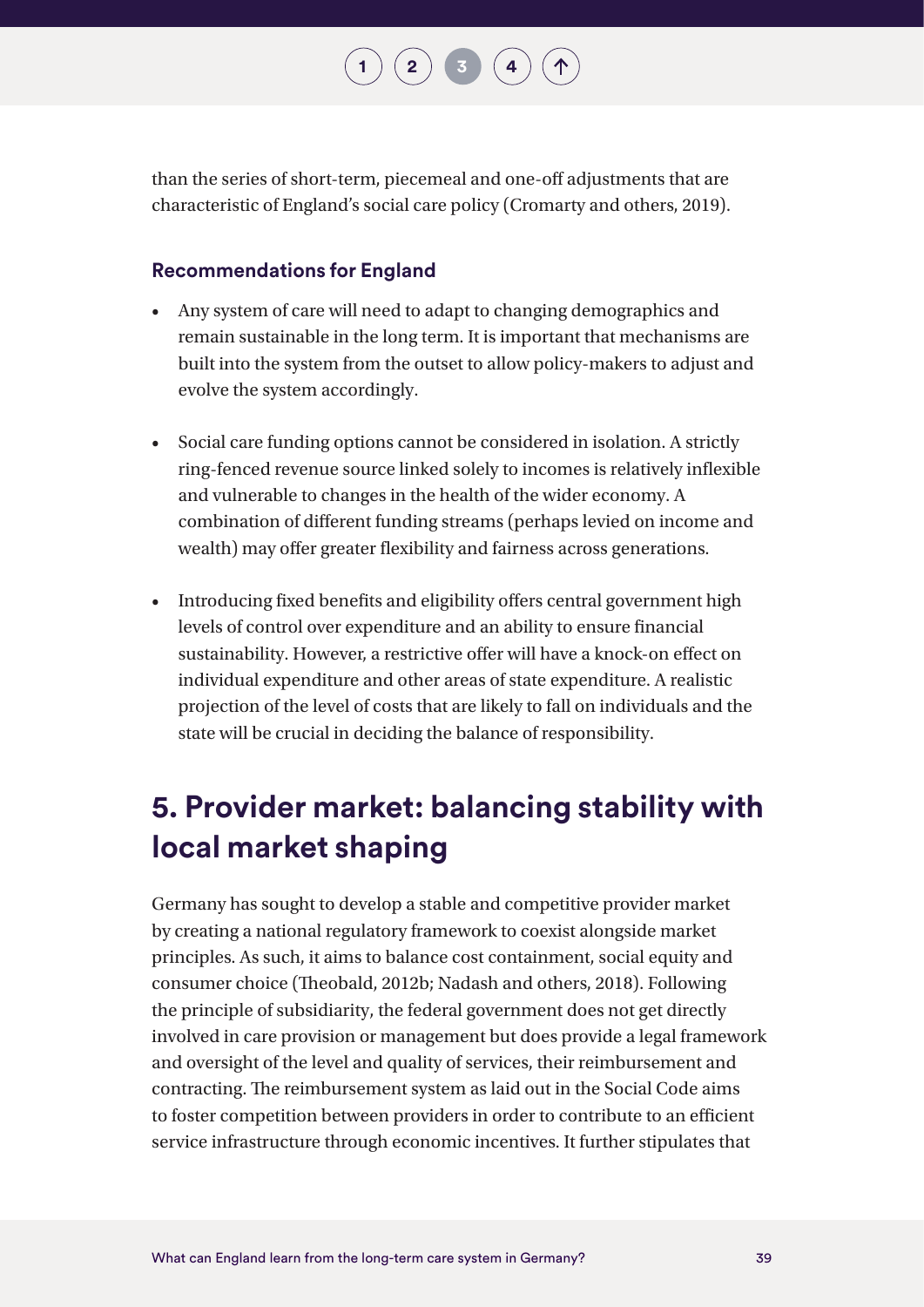$\begin{pmatrix} 2 \end{pmatrix}$  $\begin{pmatrix} 2 \end{pmatrix}$  $\begin{pmatrix} 2 \end{pmatrix}$   $\begin{pmatrix} 3 \end{pmatrix}$  $\begin{pmatrix} 3 \end{pmatrix}$  $\begin{pmatrix} 3 \end{pmatrix}$   $\begin{pmatrix} 4 \end{pmatrix}$  $\begin{pmatrix} 4 \end{pmatrix}$  $\begin{pmatrix} 4 \end{pmatrix}$ 

the care infrastructure must be well-functioning, demand-orientated and costefficient but delegates responsibility for provision to the federal states (Arntz and others, 2006).

In designing the payment system, German policy-makers sought to combine certainty for providers with state-level and some local flexibility. At state level, a contractual framework (governed by national legal principles) is negotiated between LTCI funds, social welfare authorities and medical review boards. That negotiation process defines elements of services that can be provided. Individual providers then negotiate with LTCI funds and social welfare authorities the total prices for each of those elements of service. The nationally defined benefits schedule that is paid directly to providers covers part, but not all, of that negotiated price. Higher quality providers are able to negotiate higher fees. During that same process, providers must also agree the prices they will charge individuals for bed and board. The eventual care contract stipulating the number of care staff; type, content and scope of services; quality and quality assurance; and the remuneration rates are negotiated on a regular basis (Nadash and others, 2018; Theobald, 2011). Before price negotiations, service providers submit evidence of the type, content, scope and cost of care they provide. Importantly, projections of future expenditure and costs pressures – including general price and wage changes – are taken into consideration to ensure that service providers who operate within the agreed contractual framework are fairly remunerated.

Because negotiations are undertaken regularly and take into account current and future cost pressures, providers have a high degree of certainty. Also, because the contract and fee agreements include all costs (with the exception of service charges and additional services over which providers have some freedom), providers are not able to inflate the portion of the costs that are passed onto individual service users beyond what is stated in the contract. In addition, individual providers are not able to charge differential rates to people receiving the same service. These local negotiations allow flexibility for services to be designed to meet local needs, but there are big regional variations in the prices paid by individual service users (or social assistance) for care.

A competitive care market, with providers from for-profit and non-profit sectors, was deliberately created to encourage competition in order to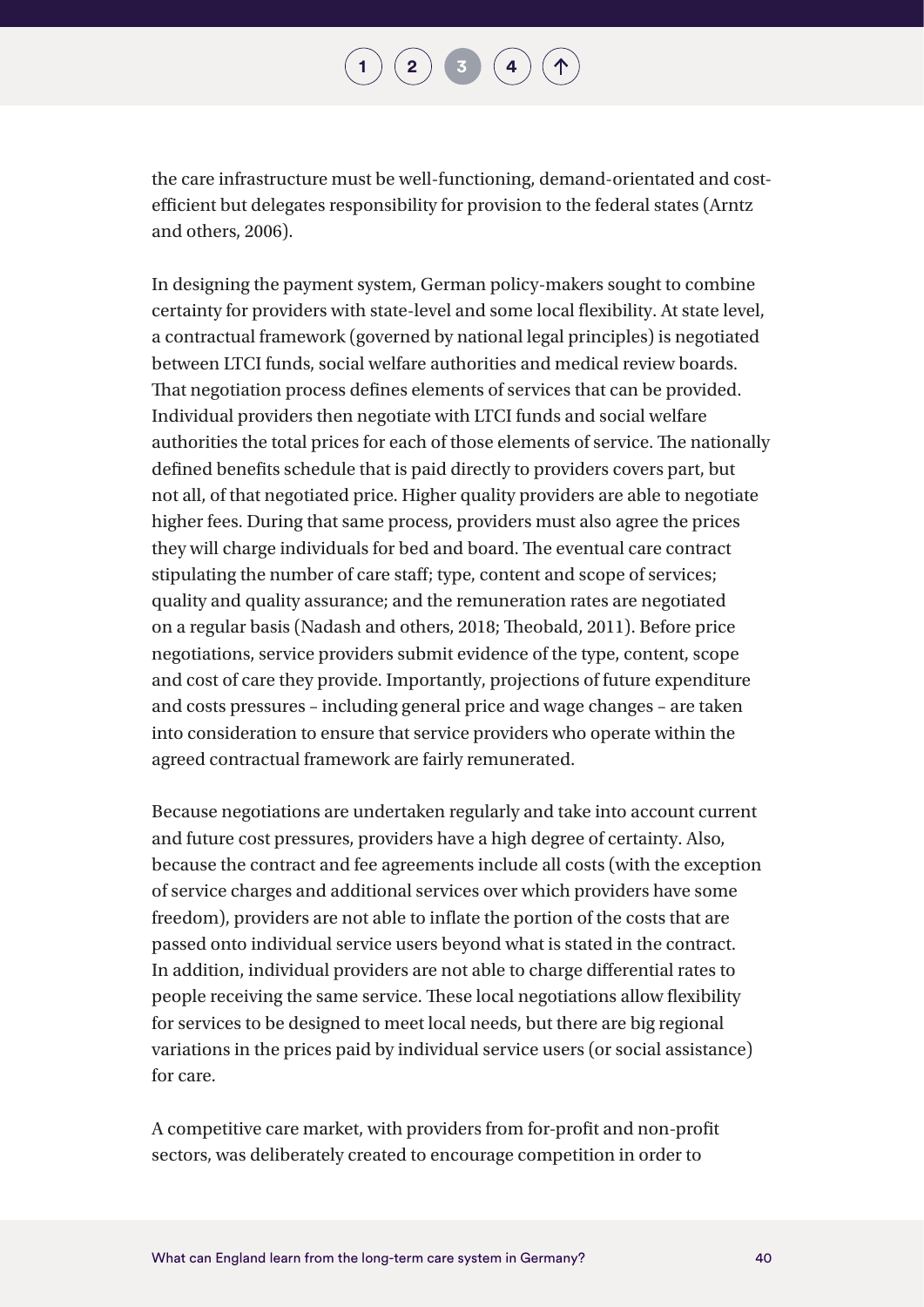drive efficiency, quality and consumer choice (Theobald, 2011). In theory, providers compete on the basis of price and quality (Theobald and others, 2017). The creation of the market has successfully expanded the care service infrastructure (Nadash and others, 2018) and seen many new entrants to the sector, particularly from the for-profit sector (Theobald and others, 2017). Because providers have clarity over their fees into the future and because the aggregate fees adequately cover their costs, the provider market is buoyant and stable.

However, there are concerns about how the market is developing, with some arguing that recent developments run counter to the goal of providing social equity in provision (Theobald, 2011; Theobald, 2012b; Theobald and others, 2017). In reality, competition does not work as intended as prices are not fully the result of free-market processes but of negotiations. Furthermore, quality ratings are insufficiently sensitive to offer service users accurate information on quality. Consumer choice is also limited as the mobility of care recipients is typically low (Mennicken and others, 2014). With large foreign providers starting to move into the market, our interviewees reported that there are increasingly vocal calls for the profits of private providers to be capped and the Health Minister has recently acknowledged it to be a problem (Spahn, 2018).

Some commentators have also raised concerns about a lack of clear incentives within the system to drive efficiency. Local authorities, which are entrusted with the development of a local care infrastructure, have been left with limited powers to shape provision. Although LTCI funds are obliged to negotiate cost-efficient prices (Theobald, 2011), there are no strong incentives for funds to ensure cost savings as any extra fees charged by providers are passed onto individual service users or the social assistance programme (Mennicken and others, 2014).

#### **Learning for England**

In England, barely a month goes by without news of a care provider going out of business, struggling to stay in business or handing back contracts to local authorities. Because of market fragility, the government has had to introduce market oversight and a failure regime covering financial as well as quality failure (Care Quality Commission, 2015). In sharp contrast, the German provider market is buoyant and concerns are currently focused on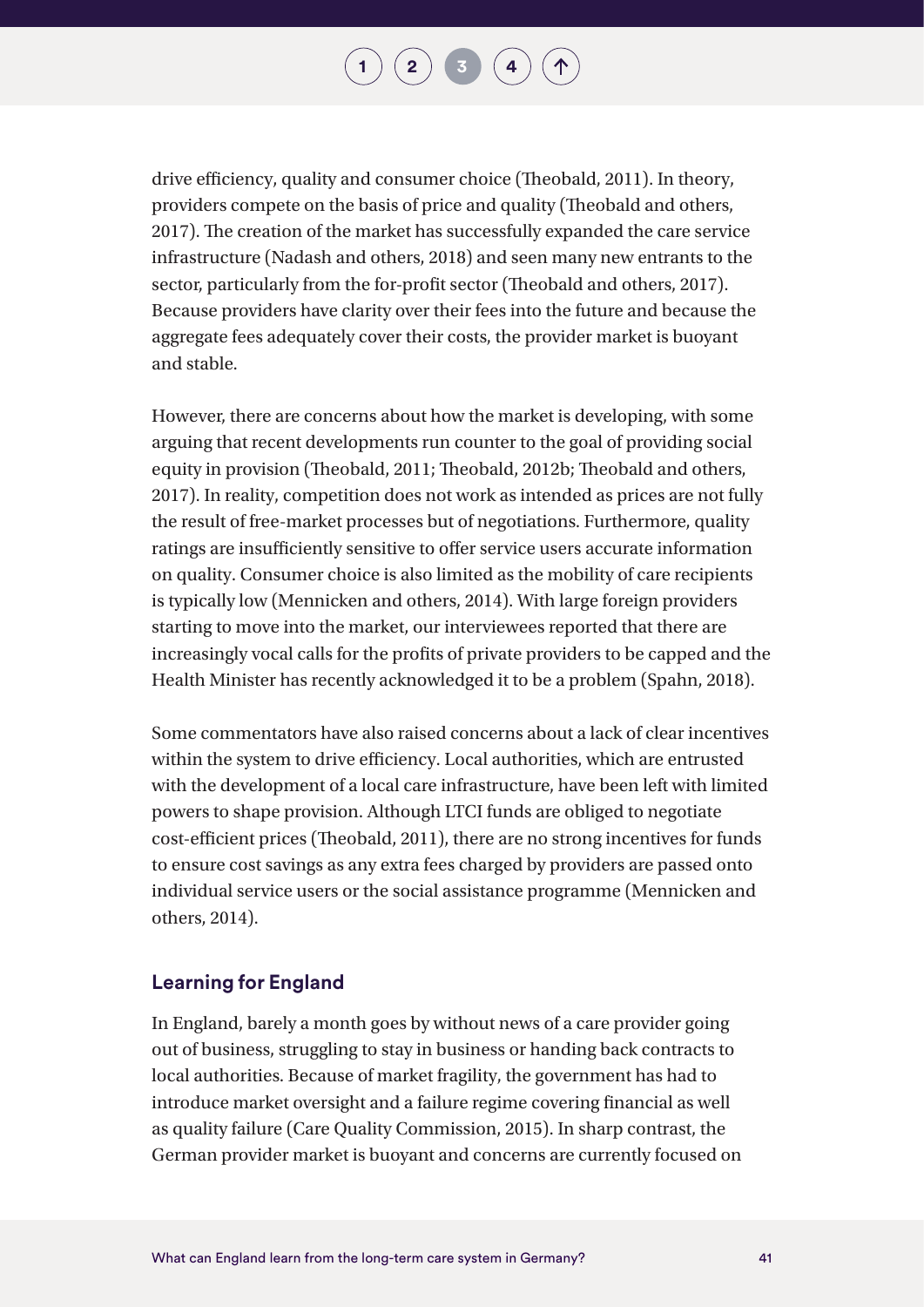the appropriateness of providers making large profits and the ethics of a competition and the resultant variation. Germany has sought to combine provider stability with local flexibility in guaranteeing a basic fee at a national level but allowing for local negotiation for part of the costs. More significantly, the stable and buoyant market appears to be explained by the fact that the system is adequately funded and the costs of providing care are covered through a combination of the national benefit and a pre-negotiated set of local fees that are paid by service users. Importantly, negotiations with providers take into account the local context as well as current and future cost pressures. By contrast, providers in the English social care market are subject to annual fee changes which are made irrespective of future cost pressures and many are finding that fees paid by local authorities increasingly fall short of covering the costs of providing care (House of Lords Economic Affairs Committee, 2019).

In England, issues of equity have arisen over the years as self-funders have increasingly subsidised those funded by local authorities (Competition and Markets Authority, 2017). In Germany, the prices that providers can charge individual service users over and above the national benefit level are subject to local negotiation. This means that providers are unable to charge differential rates to people for the same service, other than for optional extras.

Perhaps one of the weaknesses of the German market, where England has a potential advantage, is in the role of local authorities and their relative powers to shape the market. National and state-level frameworks, along with the fact that providers and LTCI funds directly negotiate many elements of provider contracts, mean that although German local authorities were intended to have a market-shaping role, in reality they have few powers. Although the English provider market badly needs stability, policy-makers should be careful not to undermine but instead seek to strengthen the important role that local authorities could play in shaping the market and tailoring it to local need.

However, in recent years, local authorities have seen their financial positions eroded and some have had to use emergency cash reserves (Wainwright, 2019). A recent report found that the proportion of councils funding social care overspends by drawing on reserves increased from 1% in 2017/18 to 4% in 2018/19 and those funding social care overspends from underspending in other departments increased from 41% to 51% over the same period (Association of Directors of Adult Social Services, 2019). The implications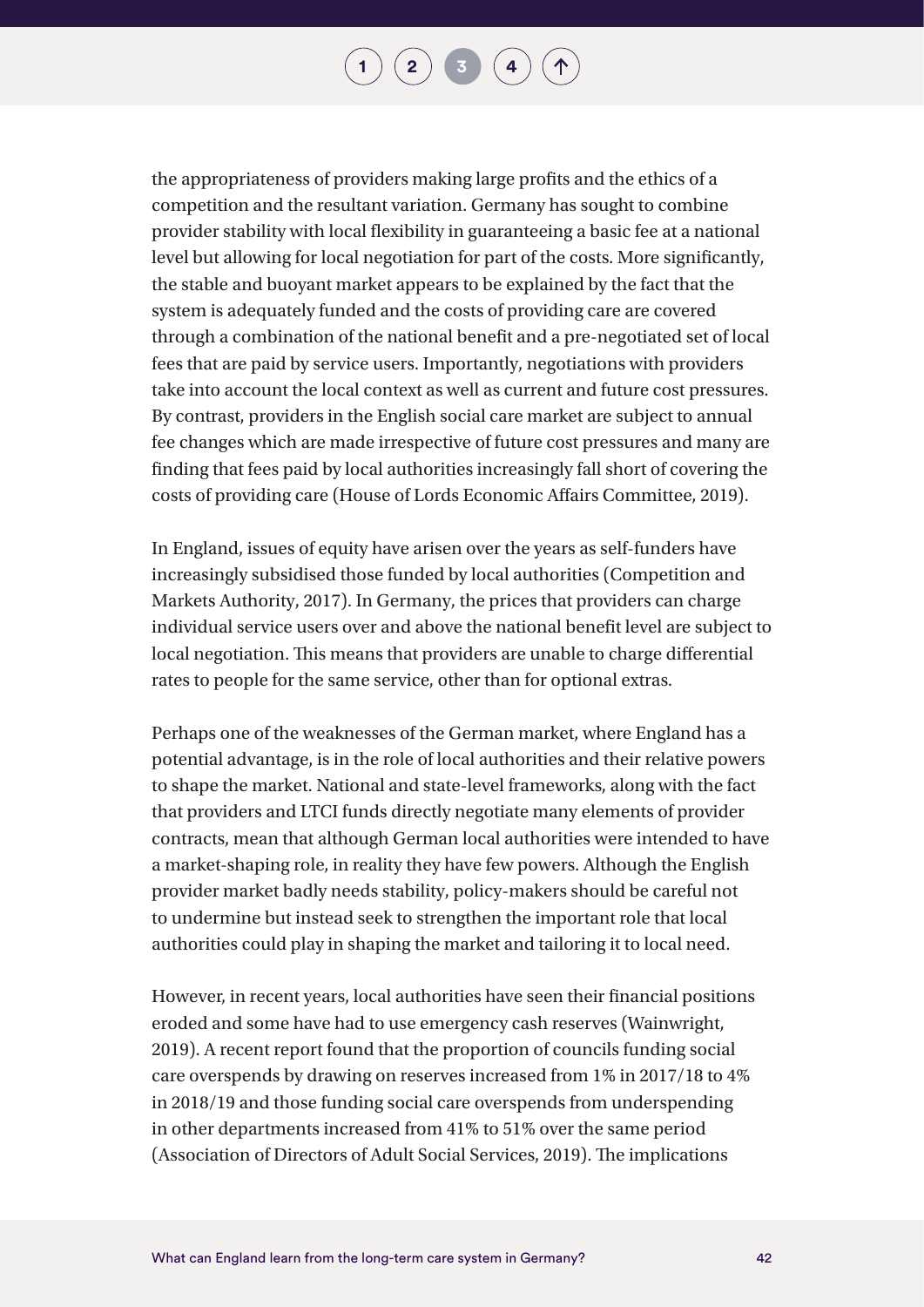of this for their ability to shape the market need to be considered, as does the proposal to shift to a situation where local authorities raise more of their income locally (Ministry of Housing, Communities and Local Government, 2018). Widening disparities in provision are a growing problem in both countries but in Germany, because care benefits are set nationally and because social assistance for care covers full costs (including bed and board) if an individual is unable to do so, providers enjoy greater levels of stability and certainty and there do not appear to be the 'care deserts' that have opened up in England, particularly in more deprived areas (Incisive Health, 2019).

#### **Recommendations for England**

- Offering a partial fee schedule that is set nationally alongside a locally negotiated component has potential to balance certainty with local flexibility. Any shift towards a national framework needs to ensure the approach strengthens and not further weakens local authorities' ability to shape the market.
- Ensuring that the total fees paid to providers adequately cover their costs now and in the future would help to stabilise a very fragile market and reduce the number of areas with very poor provision.
- Requiring providers to negotiate and agree the fees that they can pass on to individual service users would reduce the opportunities for providers to charge differential rates for the same service and therefore reduce inequity in the system.

## **6. Workforce: planning long-term and across government**

Workforce pressures are by far the most acute challenge for the German LTCI system. Although benefits have been made more generous and eligibility has been expanded, care services are still struggling to meet demand because of a lack of staff. At present, all regions of Germany are experiencing severe staff shortages. In 2018, 25,000 to 30,000 care posts were vacant and estimates range from 60,000 to 200,000 vacancies by 2025 (BMG, 2018b). From an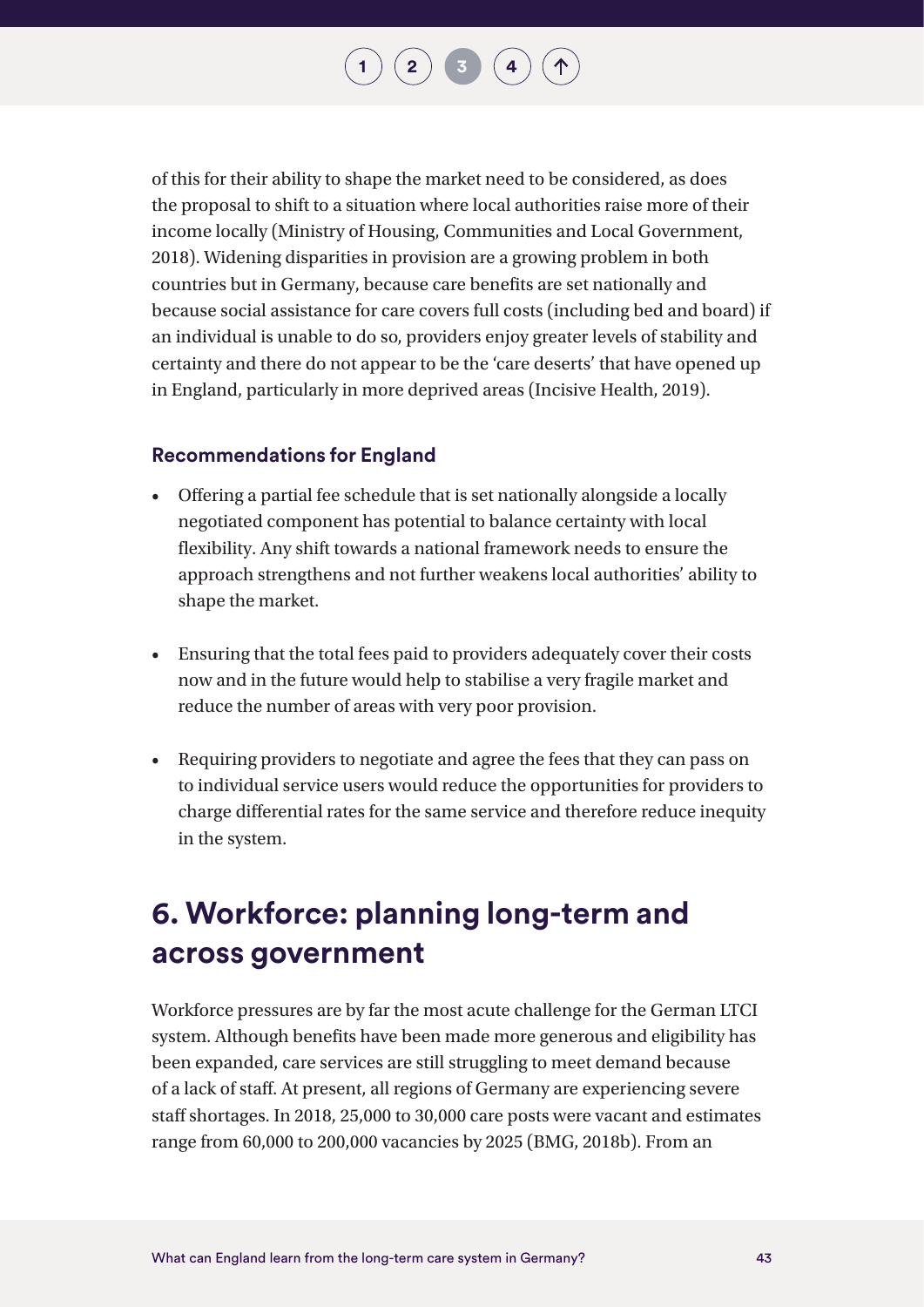international perspective, the German long-term care workforce is highly qualified (Theobald, 2012a). Most staff have at least one to three years of occupational training. In 2017, 46% (or 180,000) of all staff in home care and 30% (or 232,000) of staff in residential care were qualified health or elderly care nurses with three years of occupational training. 17% of home-care staff and 19% of residential care staff had completed one- to three-year training as care assistants or other care related training (Statistisches Bundesamt, 2018).

The relatively high level of qualifications, especially in home care, can be explained by the fact that long-term care and home nursing is integrated so care workers providing home-based services are required to hold higher levels of qualifications to enable them to provide nursing as well (Theobald, 2012a). However, despite high levels of qualification, care work is not seen as a particularly attractive profession due to the emotional and physical demands of caring, the relatively low pay and perceived status of care workers, and the lack of flexibility in the workplace. In addition, interviewees told us that care work in residential care has become more demanding as care recipients have increasingly complex needs.

In response to workforce pressures, a new reform was passed in 2019 to improve working conditions and strengthen the workforce (*PpSG*). It is the most comprehensive workforce reform to date and required a rise in LTCI contributions of 0.2% to cover the costs. The reform primarily includes the creation of 13,000 new posts in care homes to ease the pressure on existing staff; investment in better working conditions, including familyfriendly policies, workplace health promotion, digitisation and reduction in bureaucracy; and changes to nursing training to incentivise uptake, such as abolishing fees and introducing new training schemes. The reform is thought to be a step in the right direction but many of our interviewees felt it was too little, too late.

Even if the newly created posts are filled, it is not clear that they will be sufficient to meet demand. As part of the new reform, multi-disciplinary working groups comprising all relevant stakeholders – including ministries, states, professional and training associations, care providers, health and LTCI funds – were set up to discuss the workforce challenge in more depth and develop further strategies. In June 2019, the government announced a package of new initiatives which include creating a welcoming culture to immigrant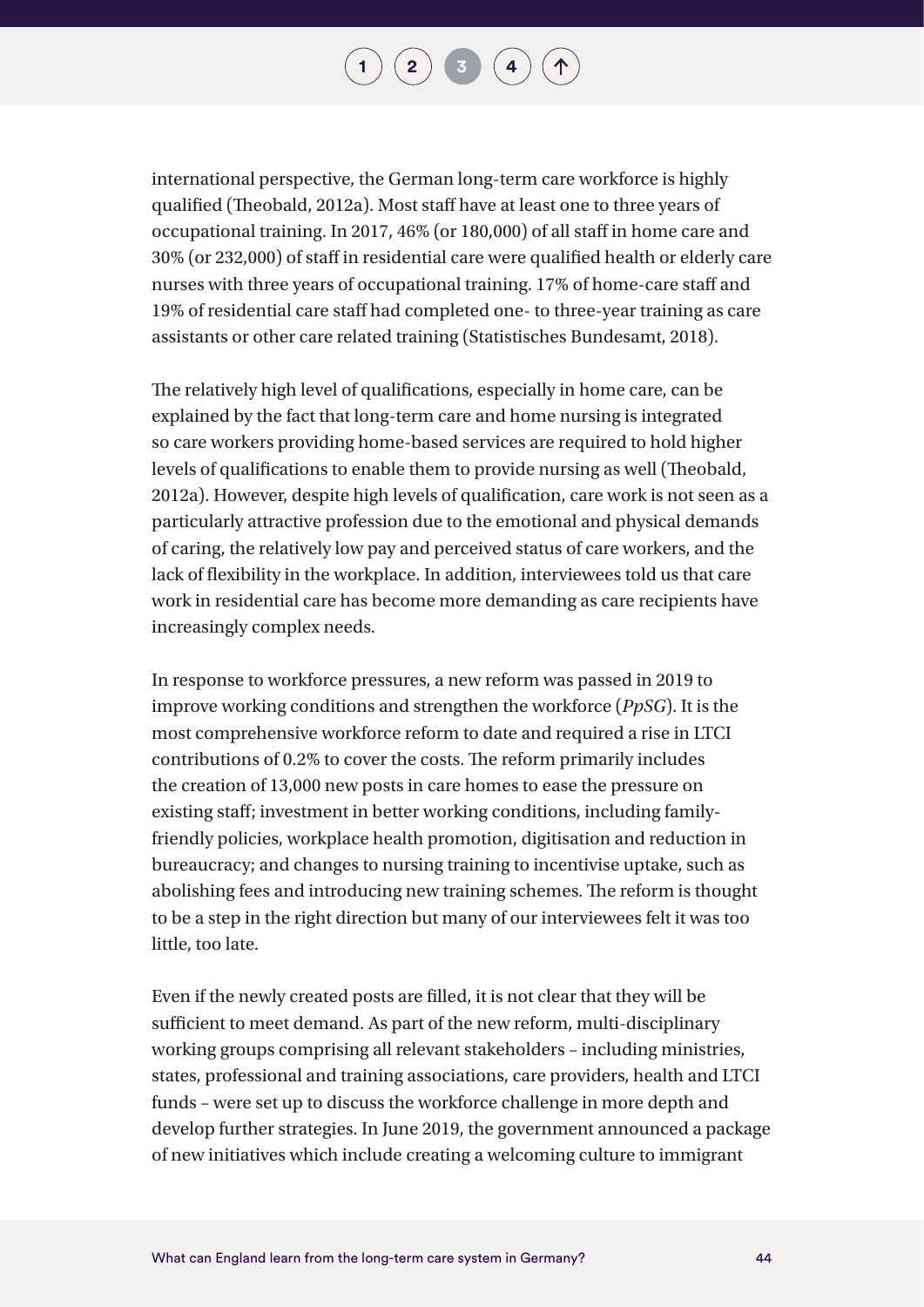staff in order to boost international recruitment; development of an evidencebased and binding staff ratio to address workloads so as to improve working conditions; incentivising former workers back to the industry through better working conditions; and, crucially, improved wages (Die Bundesregierung, 2019). A major strand of Germany's workforce strategy involves active overseas recruitment – in 2018, only 12.6% (74,634) of its workers in elderly care were from other countries (Bundesagentur für Arbeit, 2019) compared to 18% in England (Skills for Care, 2018) – and it is actively seeking to boost those numbers. In addition to active recruitment of qualified staff, a further noteworthy strategy is establishing German care schools abroad, which enables trainees to receive recognised care qualifications and to acquire language skills prior to immigration. An agreement with Kosovo has recently been signed and potential future partners include the Philippines, Cuba and Macedonia (RP Online, 2018).

A minimum wage already exists in the sector but policy-makers are seeking to introduce new pay frameworks that would enable wages to rise. Despite political will to introduce such a framework across the entire care sector, this has proven difficult to achieve. First, the long-term care workforce is not well organised and trade unions have so far been unable to negotiate collective wage agreements. Second, while collective wages can be more easily implemented across public care providers, it is difficult to mandate this for private providers. Third, raising wages will inevitably increase care costs, which will either require benefit levels to be adjusted and therefore contribution rates to rise, or the private payments care recipients are required to make will increase even further. Recent government announcements suggest that there is a desire to avoid passing these extra costs on to current service users through higher co-payments but that, instead, wage increases should be financed by LTCI funds (Die Bundesregierung, 2019). This would potentially result in higher contribution rates in the long term (Frankfurter Allgemeine, 2019).

#### **Learning for England**

England and Germany face similar workforce pressures, with relatively low wages and low status leading to care workers leaving the sector in favour of other industries (Beech and others, 2019). Pressure on fees paid by local authorities in England have depressed wages, and the care sector had a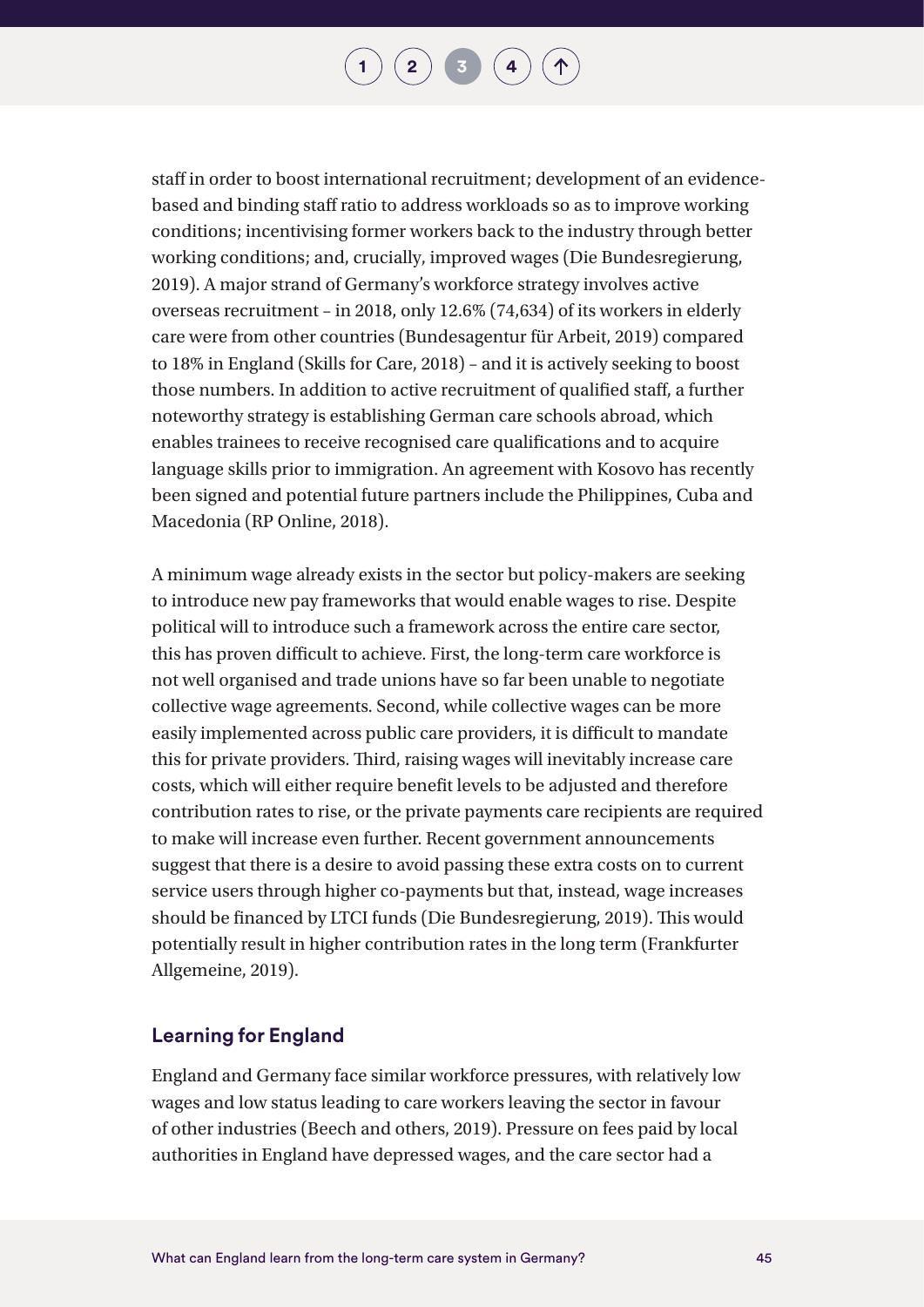$\begin{pmatrix} 2 \end{pmatrix}$  $\begin{pmatrix} 2 \end{pmatrix}$  $\begin{pmatrix} 2 \end{pmatrix}$   $\begin{pmatrix} 3 \end{pmatrix}$  $\begin{pmatrix} 3 \end{pmatrix}$  $\begin{pmatrix} 3 \end{pmatrix}$   $\begin{pmatrix} 4 \end{pmatrix}$  $\begin{pmatrix} 4 \end{pmatrix}$  $\begin{pmatrix} 4 \end{pmatrix}$ 

vacancy rate of 8% in 2017/18 while the turnover rate for all care jobs in the same year was 30.7% (Skills for Care, 2018). Around one quarter of the workforce are employed on zero-hours contracts [\(Skills for Care, 2018](https://www.skillsforcare.org.uk/NMDS-SC-intelligence/Workforce-intelligence/documents/State-of-the-adult-social-care-sector/The-state-of-the-adult-social-care-sector-and-workforce-2018.pdf)). Higher wages and more favourable working conditions in the health sector are creating further pressures by pulling staff out of social care (Beech and others, 2019).

Germany's experience demonstrates that explicit attention needs to be paid to how services are going to be staffed, alongside reform of the funding system. Both countries have tried to tackle the issue of low pay through the implementation of a minimum wage, but England has struggled to enforce it in the past.**10** In England, there have been worrying reports of non-compliance with the minimum wage in the last few years (HM Revenue and Customs, 2013, cited in Beech and others, 2019). Equally problematic is the fact that, in many areas, the minimum wage lags far behind median wages in the local economy, creating a further disincentive to work in social care [\(Skills for](https://www.skillsforcare.org.uk/NMDS-SC-intelligence/Workforce-intelligence/documents/Regional-reports/Regional-report-Yorkshire-and-Humber.pdf)  [Care, 2018\)](https://www.skillsforcare.org.uk/NMDS-SC-intelligence/Workforce-intelligence/documents/Regional-reports/Regional-report-Yorkshire-and-Humber.pdf).

However, as seen in Germany, increasing wages is not a straightforward decision, as any increase in wages will have a knock-on effect on the overall costs of the system. Both countries are working on strategies to address working conditions, insecure contracts and the perception of care work as low status and low skilled in order to tackle recruitment and retention, but more needs to be done to boost staffing numbers to the level required.

One strategy that arm's length bodies in England are exploring is the professionalisation of the social care workforce to help raise the status of care work. England lags behind other nations (including those within the United Kingdom) on this front. In England, a significant majority of direct care roles do not require any formal qualification, but involve a training induction and non-mandatory engagement with the care certificate. Of those direct care staff new to the sector since January 2015, 32% were yet to begin training for their care certificate [\(Skills for Care, 2018\)](https://www.skillsforcare.org.uk/NMDS-SC-intelligence/Workforce-intelligence/documents/State-of-the-adult-social-care-sector/The-state-of-the-adult-social-care-sector-and-workforce-2018.pdf). Germany, by contrast, has a relatively highly qualified workforce. Germany's experience suggests that, while

10 Note that in England this applies to the independent sector; the vast majority of local authority sector workers were already paid above the 2019 National Living Wage prior to its introduction (Skills for Care, 2019a).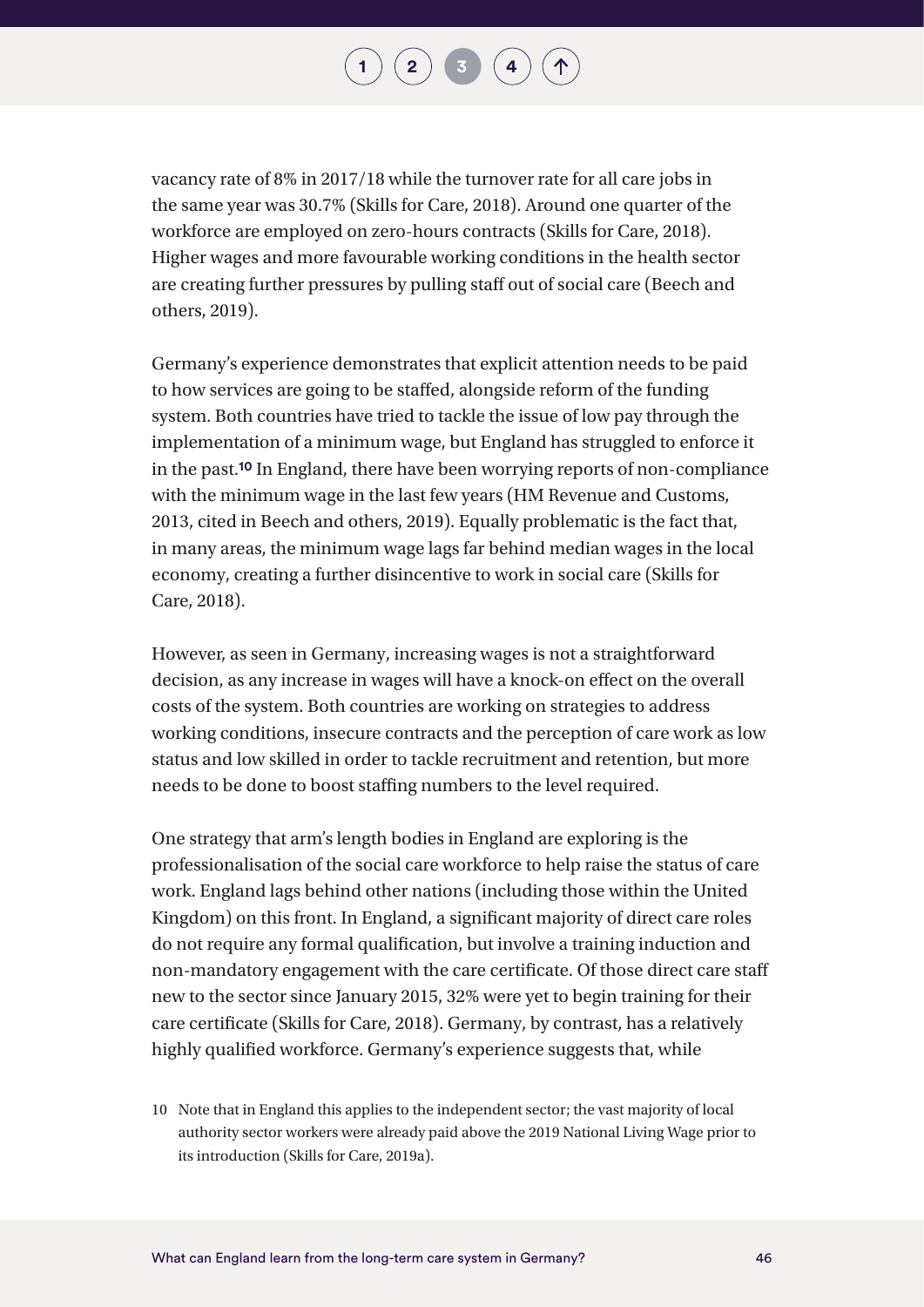$\begin{pmatrix} 2 \end{pmatrix}$  $\begin{pmatrix} 2 \end{pmatrix}$  $\begin{pmatrix} 2 \end{pmatrix}$  [3](#page-20-0)  $\begin{pmatrix} 4 \end{pmatrix}$  $\begin{pmatrix} 4 \end{pmatrix}$  $\begin{pmatrix} 4 \end{pmatrix}$ 

professionalisation could be helpful in improving recruitment and retention, it is unlikely to be a sufficient lever on its own and more evidence is needed on its impact.

Policy-makers across government would be wise to recognise that the UK will increasingly be competing with other countries for staff to work in the same industries. It is feared that the UK's imminent departure from the EU is likely to exacerbate the shortages in the care workforce. The International Longevity Centre projects that by 2037, in a worst-case scenario where levels of net migration equal zero, a social care workforce gap of just over 1.1 million social care workers could arise (International Longevity Centre and Independent Age, 2016). At the same time, the government's immigration White Paper (HM Government, 2018) sets out a series of initiatives that will exacerbate workforce shortages. Proposals for a minimum income threshold would create an immigration system that disadvantages those in the care sector whose only option would be to enter through the 'low-skilled' route which offers a very restrictive 12 month visa (Nuffield Trust, 2019).

There is a strong case for care workers to be given special dispensation under such a system. If the immigrant workforce does shrink as expected, there may be a need for wages to rise in order to attract domestic staff – implications for the affordability of the system would be significant as staff costs are estimated to make up around 60% of costs in care homes and 80% of costs in home care (Care Quality Commission, 2016). It is essential that immigration policy is not made in isolation and that the potential impact on social care (as well as other sectors) is fully considered (Leone, 2019). Germany's attempts to take a crossdepartmental approach to developing a workforce strategy recognises the need for joined-up thinking across government.

#### **Recommendations for England**

• Having a robust workforce strategy built into the design of the system at the outset is crucial. While more money in the system will help to ease workforce challenges, it will not automatically fix them. Careful planning, with strategies for attracting staff, needs to be undertaken.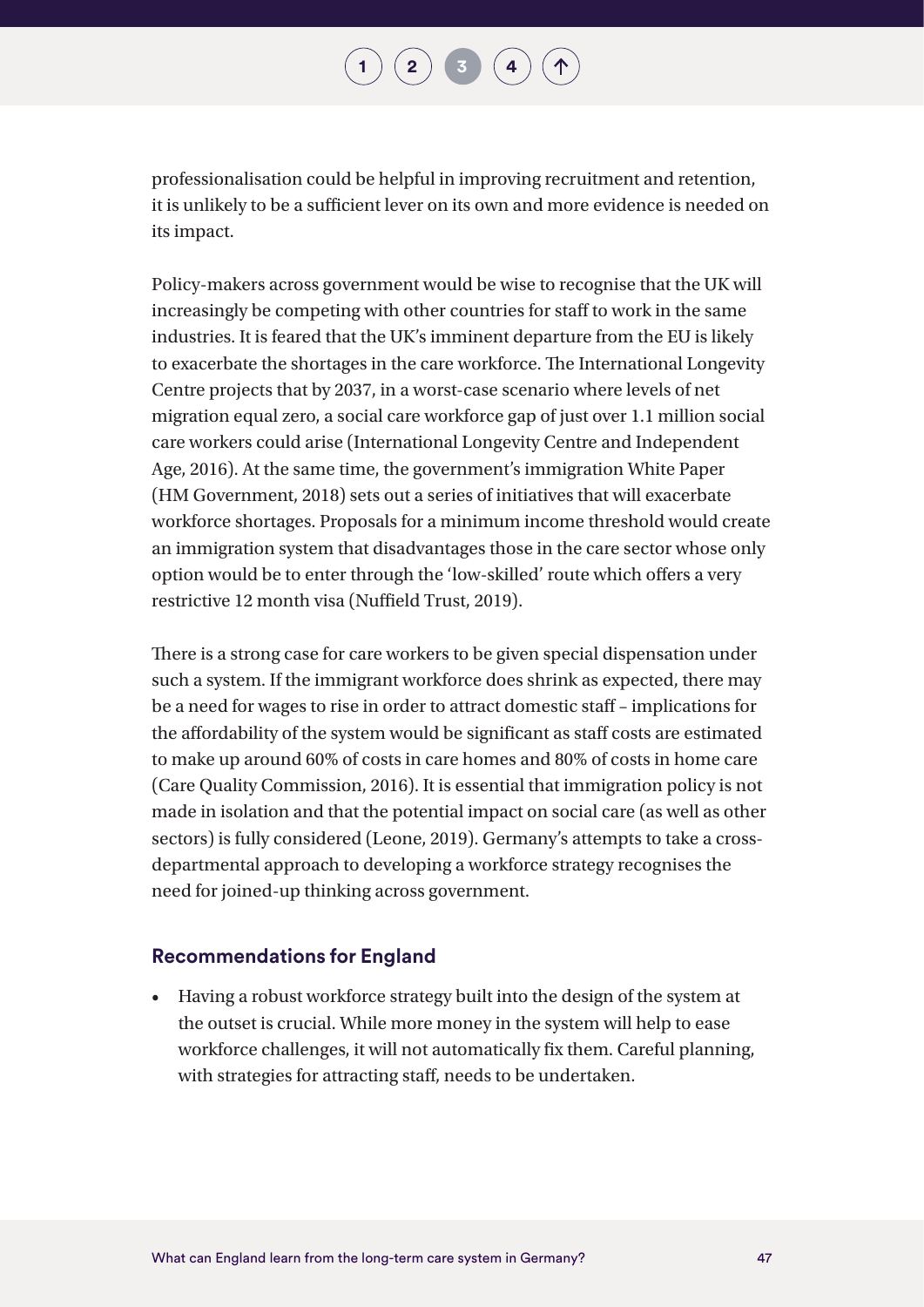• Enforcing the minimum wage – and/or raising wages – in the sector may help to retain staff, but the implications of increased pay for the financial sustainability of any reformed funding system need to be factored in.

 $\begin{bmatrix} 2 \end{bmatrix}$  $\begin{bmatrix} 2 \end{bmatrix}$  $\begin{bmatrix} 2 \end{bmatrix}$   $\begin{bmatrix} 3 \end{bmatrix}$  $\begin{bmatrix} 3 \end{bmatrix}$  $\begin{bmatrix} 3 \end{bmatrix}$ 

- Professionalisation may help to attract new staff and retain existing staff but this approach will not be effective on its own; a variety of strategies are required.
- Recruiting staff from abroad is often discussed as a way of filling vacancies, but England will be competing with other countries for the same staff. There is a significant risk that proposed changes to the immigration system will exacerbate workforce challenges by making it more difficult for care workers to enter the country.

## **7. Cash benefits promote autonomy but may have unintended consequences**

The German government made a deliberate decision to include cash benefits as an option within the system. Firstly, offering the option of cash benefits, or a mixture of cash and in-kind benefits, was seen as a way of facilitating home care, by promoting the capacity of the family to provide care (Campbell, 2002). It was also intended to promote control, choice and autonomy and give service users a voice in the system. Secondly, there was an assumption that cash benefits would reduce spending levels overall (Theobald, 2011) by providing a cheaper alternative to professional services. In recent years, it has become clear that workforce pressures mean that the gap between need for care and the availability of staff to provide that care is widening and that, increasingly, informal carers will be required to plug that gap. The inclusion of cash benefits in the system has some advantages but has led to some unintended consequences (see next section for more on reliance on carers).

Although the value is less than half that of 'in-kind' benefits, a significant proportion of LTCI recipients opt for cash benefits and they represent the largest proportion of long-term care expenditure (Heinicke and Thomsen, 2010, p. 14). In 2017, 52% of *all* LTCI beneficiaries chose cash benefits only and 24% chose a combination of cash and in-kind benefits [\(Statistisches](file:///\\nuffieldtrust.org.uk\DFS\Company\Policy\Projects\607090%20-%20Social%20care%20in%20Germany\Literature%20scoping\Statistics\Informal%20caregiving%20estimates.xlsx)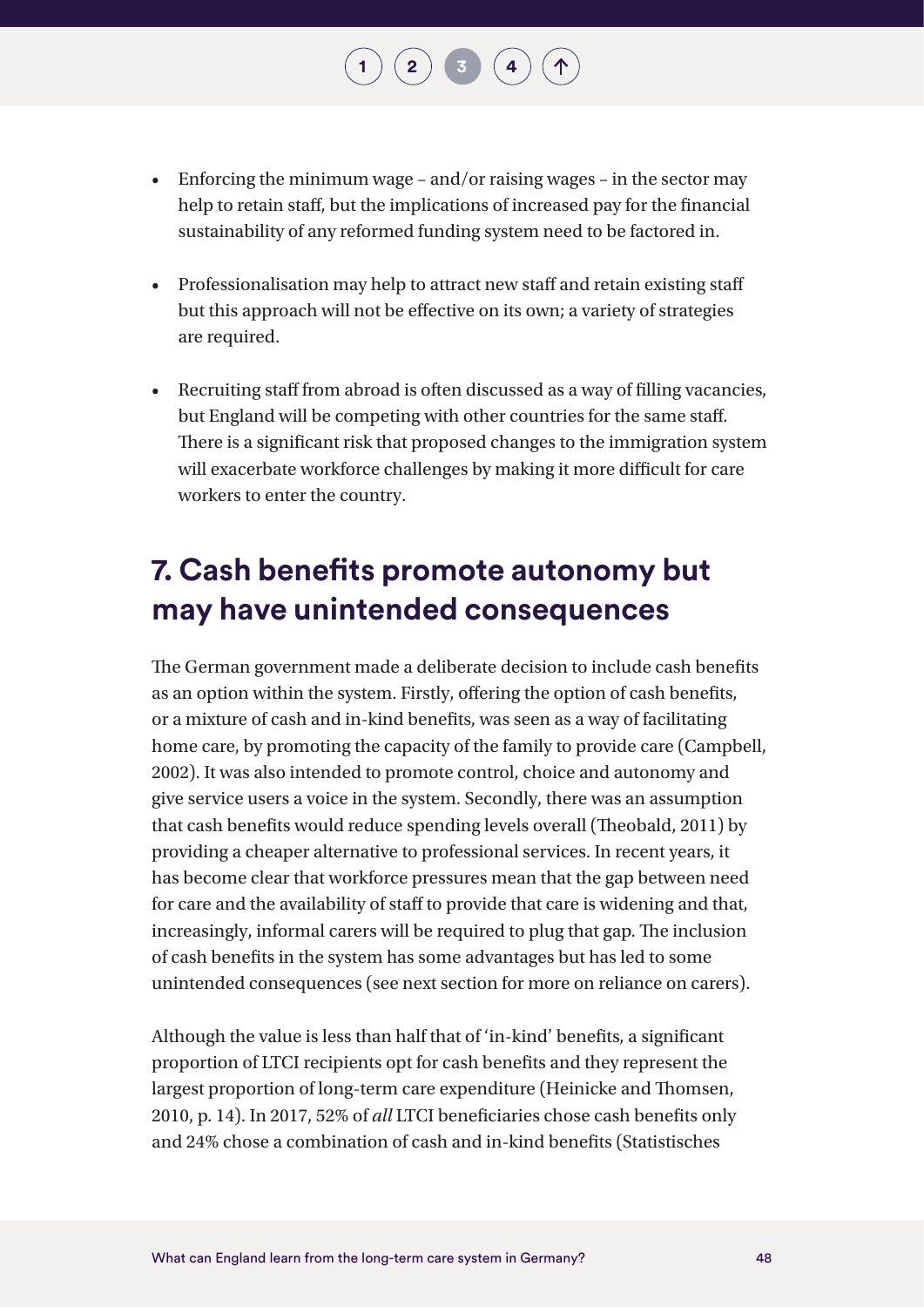$\begin{bmatrix} 2 \end{bmatrix}$  $\begin{bmatrix} 2 \end{bmatrix}$  $\begin{bmatrix} 2 \end{bmatrix}$   $\begin{bmatrix} 3 \end{bmatrix}$  $\begin{bmatrix} 3 \end{bmatrix}$  $\begin{bmatrix} 3 \end{bmatrix}$   $\begin{bmatrix} 4 \end{bmatrix}$  $\begin{bmatrix} 4 \end{bmatrix}$  $\begin{bmatrix} 4 \end{bmatrix}$ 

[Bundesamt, 2018\)](file:///\\nuffieldtrust.org.uk\DFS\Company\Policy\Projects\607090%20-%20Social%20care%20in%20Germany\Literature%20scoping\Statistics\Informal%20caregiving%20estimates.xlsx). Of those beneficiaries receiving care at home, the vast majority choose cash benefits only, although this has fallen from 71% in 1999 to 68% in 2017 [\(Statistisches Bundesamt, 2018\).](file:///\\nuffieldtrust.org.uk\DFS\Company\Policy\Projects\607090%20-%20Social%20care%20in%20Germany\Literature%20scoping\Statistics\Informal%20caregiving%20estimates.xlsx)This reflects a cultural preference for family care (Schneider and Reyes, 2007) and a willingness to accept a lower level of benefit in order to do so. In addition, at the time of implementation, people found the ability to freely decide how to use cash benefits to be advantageous (Runde and others, 1996, cited in [Wiener and](file:///X:\Policy\Projects\607090%20-%20Social%20care%20in%20Germany\Literature%20scoping\Initial%20scoping_full%20text%20PDFs\Weiner,%201999.pdf)  [Cuellar,](file:///X:\Policy\Projects\607090%20-%20Social%20care%20in%20Germany\Literature%20scoping\Initial%20scoping_full%20text%20PDFs\Weiner,%201999.pdf) 1999). Moreover, the ability to combine cash with in-kind benefits allows people in need of care to receive a benefit mix that closely suits their needs (Schneider and Reyes, 2007).

The extent to which the inclusion of cash benefits as an option has reduced overall spending levels remains unclear. Offering cash benefits at less than half the value of in-kind benefits appears to have allowed the German government to contain costs in the face of rising demand, particularly in the early years**11** (Campbell, 2002; Evers, 1998). However, some argue offering cash benefits may also have introduced supply-induced demand (Campbell, 2002; Campbell and others, 2010) in that people would almost always take cash where they may otherwise have made do with existing arrangements if only professional services were on offer. Therefore, some argue that the existence of the cash benefit has monetised informal care in such a way as to increase costs without a corresponding increase in provision of informal care (Evers, 1998). However, there is little robust evidence specific to Germany to confirm this. The wider literature on cash-for-care schemes suggests that they are largely successful in containing cost, albeit potentially at the expense of quality (Ungerson and Yeandle, 2007).

What is more clear is that the provision of cash benefits entails trade-offs for the wider economy, reinforcing a reliance on women in particular as informal carers at the price of their reduced participation in the labour market (Rhee and others, 2015). Modelling of German data suggests the effect on labour supply in Germany is mitigated to an extent by the inclusion of benefits in kind alongside cash benefits (Geyer and Korfhage, 2015), but there remains

11 Regarding the surplus in the early years following LTCI implementation, Campbell (2002, p. 183) states "Although details of the German cost estimates were not published, it is believed that they were based on one-half cash allowance and one-half services (outside of institutional care), so the savings were considerable when 80% elected cash".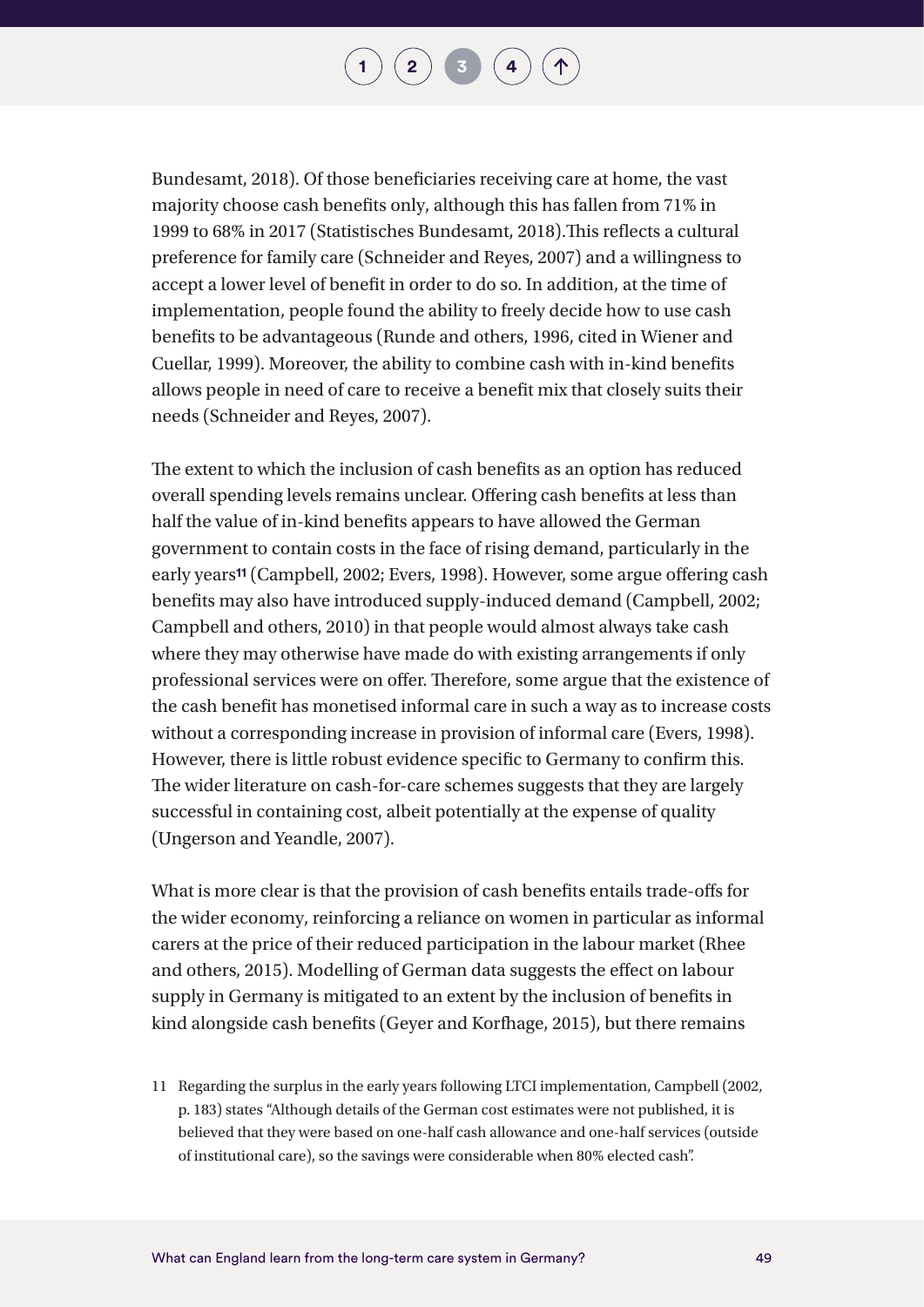$\binom{2}{3}$  $\binom{2}{3}$  $\binom{2}{3}$  $\binom{2}{3}$  $\binom{2}{3}$  **[4](#page-62-0)** 

concern that cash-for-care schemes in general reproduce and increase gender inequality in the provision of informal care (Zigante, 2018; Ungerson and Yeandle, 2007).

#### An unregulated benefit

Cash benefits are paid directly to individuals deemed eligible for care. Like Attendance Allowance and the Personal Independence Payment in England, there are no regulations on how the cash is used and no requirement that funds be used to buy long-term care services or pay carers (Cuellar and Wiener, 2000). There is little systematic effort on the part of the German government or insurance funds to determine how the money is spent, but a recent survey estimates that 59% of people receiving cash benefits use it to pay family or friends and 28% use it to supplement income (as high as 44% for those with the highest care grade) [\(TNS Infratest, 2017\)](https://www.bundesgesundheitsministerium.de/fileadmin/Dateien/5_Publikationen/Pflege/Berichte/Abschlussbericht_Evaluation_PNG_PSG_I.pdf). We heard that cash benefits may also be used for intergenerational transfers, much in the same way as pension income (for example, to support grandchildren's university studies). In practice, therefore, receipt of a cash benefit does not automatically equate to provision of informal care.

The extent to which lack of regulation is an issue for policy-makers and users remains unclear. An in-home mandatory monitoring and advice system has been implemented for those receiving cash benefits. This takes the form of visits undertaken by care providers every three to six months (the frequency depends on the individual's care grade) which are a mix between counselling, support and assessment of quality (Büscher and others, 2010; Nuffield Trust interview, 2018). As there is no national framework for visits, there is wide variation in their effectiveness and format. Culturally, it seems to be accepted that cash benefits can be spent as the recipient wishes and the visits have had a mixed reaction: "care among family members is a personal issue, largely outside the regulatory realm" (Cuellar and Wiener, 2000) and so in some instances, the visits are "perceived as control…not as counselling" (Nuffield Trust interview, 2018). It is not the norm for the assessor to take into account the support needs of the carer as part of a standard visit (Nuffield Trust interview, 2018). A study published in 2010 also found that such visits rarely identified or reported inadequate care or made suggestions for improvement (Büscher and others, 2010).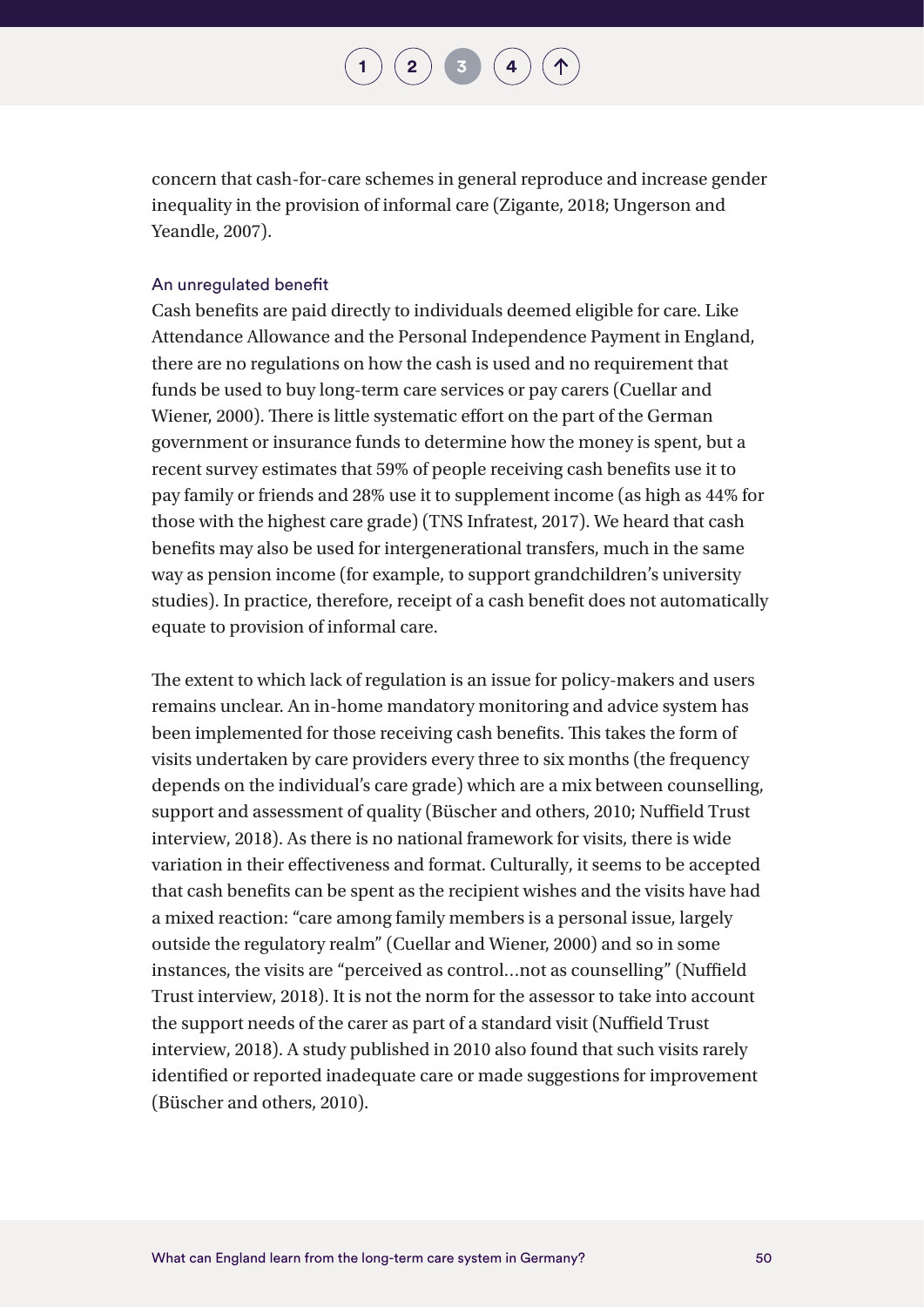#### The 'grey' market

Since the late 1990s Germany has witnessed the development of a 'grey' market in care provision, whereby individuals privately purchase care from unregistered agencies – which employ both qualified and untrained staff – operating within neighbouring European countries (Poland, Czech Republic, and Hungary). The emergence of this market has been associated with the lack of regulation of cash benefits (Glendinning and Bell, 2008; Da Roit and Le Bihan, 2010).

**[2](#page-8-0)**  $\binom{3}{4}$  $\binom{3}{4}$  $\binom{3}{4}$  $\binom{3}{4}$  $\binom{3}{4}$ 

Typically, two migrant care workers provide 24-hour care on a rotational basis, residing with the person in need of care for two to three months at a time and without access to social security or respite. There are an estimated 120,000 migrant care workers in Germany working outside of social and labour regulations (Theobald, 2011); this labour remains largely undocumented (Rada, 2016). Our sources suggested there is little political impetus to understand the true extent of the grey market, with some speculating that this is because it provides a cheap source of labour and helps to both address the workforce shortages and keep system costs down.

#### **Learning for England**

In both the German and English systems, the principle of individual autonomy is frequently cited as a policy goal and indicator of good care quality. In England, 'control and autonomy' was specifically identified as one of seven key principles guiding the previous government's thinking ahead of the social care Green Paper (The Rt. Hon. Jeremy Hunt MP, 2018). Cash benefits, in the form of personal budgets or direct payments, are often cited as a way to promote choice, control and independence, representing "the biggest factor enabling users to have more choice and control over their care services" (Scope, cited in House of Commons Public Accounts Committee, 2016, point 10). Improvements to quality of life, but not wider health outcomes, have also been demonstrated (National Audit Office, 2016).

In contrast to the cash benefit model in Germany, which is subject to very little regulation, direct payments in England are currently subject to a range of restrictions and audit (Alakeson, 2010, cited in [Gadsby and others,](file:///X:\Policy\Projects\607090%20-%20Social%20care%20in%20Germany\Literature%20scoping\Grey%20literature%20pdfs\Gadsby%20et%20al_Personal-Budgets_Review-of-International-Evidence_2013.pdf)  [2013\)](file:///X:\Policy\Projects\607090%20-%20Social%20care%20in%20Germany\Literature%20scoping\Grey%20literature%20pdfs\Gadsby%20et%20al_Personal-Budgets_Review-of-International-Evidence_2013.pdf). Some recipients have described this as burdensome and can find it difficult to take on responsibilities as employers of personal assistants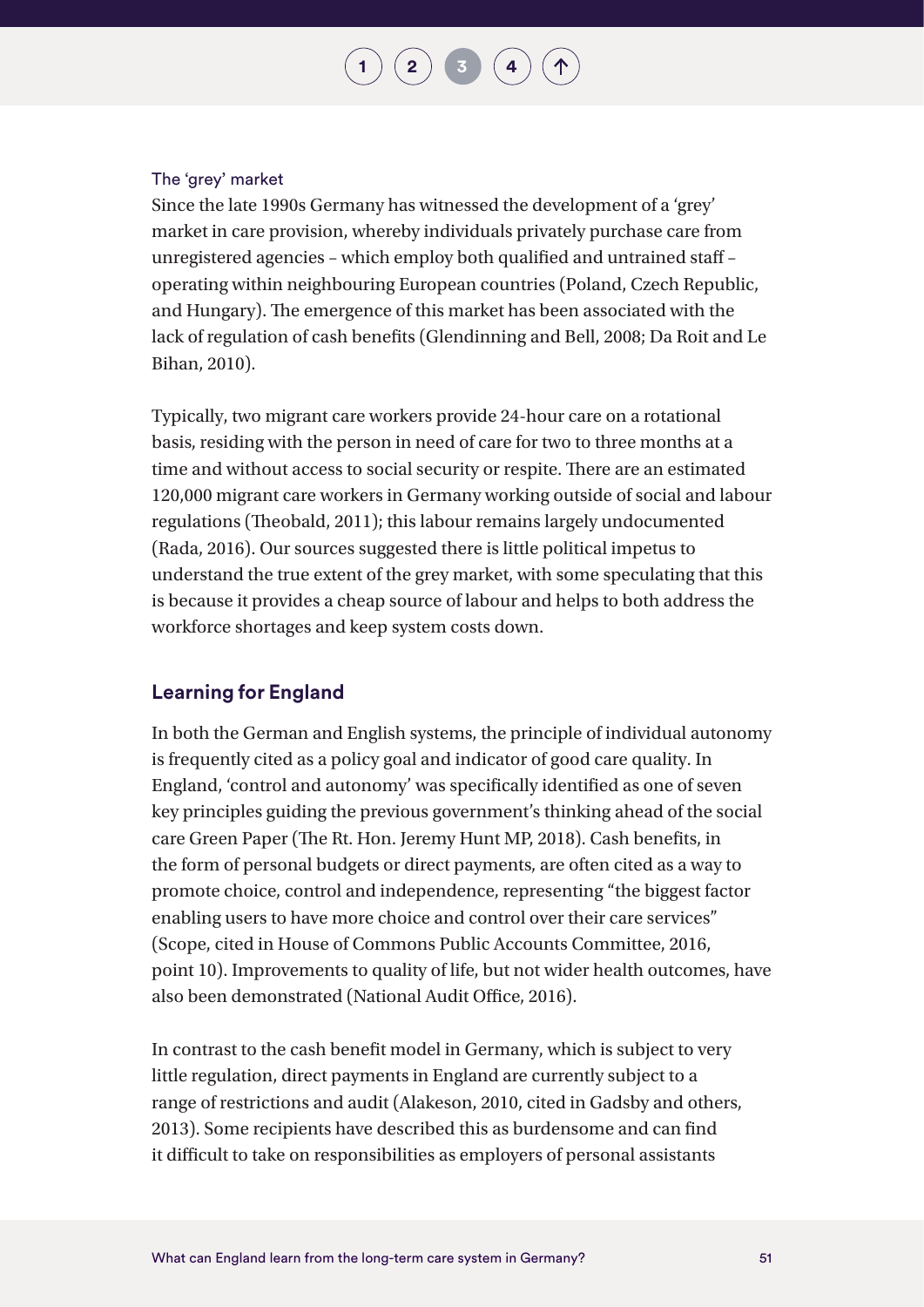**[2](#page-8-0)**  $\frac{1}{3}$  $\frac{1}{3}$  $\frac{1}{3}$  $\frac{1}{3}$  $\frac{1}{3}$ 

(National Audit Office, 2016). Ensuring that recipients of direct payments have the information, advice and comprehensive support needed to fulfil their responsibilities as employers will therefore be crucial to the future effectiveness and uptake of direct payments (as recognised in the impact assessment conducted by the Department of Health, 2012). The extent of regulation applied to cash-for-care schemes has implications, not only for quality, but also for the structure of the wider social care system (Zigante, 2018). Light or non-existent regulation – for example with unconditional cash benefits – may incentivise informal care but also unintentionally reproduce existing inequalities in its provision (by age, gender, ethnicity and socioeconomic background). Germany's lack of regulation of the sector has also given rise to a grey market of workers. At the time of writing, England's proposed Immigration Bill; inaction on sector funding; and a historic lack of enforcement of employment standards combined with low levels of union membership (Dromey and Hochlaf, 2018) may create fertile ground for such a grey market to develop.

In England, a recent survey suggests 56% of personal assistants employed by direct payment recipients are family members (who do not live in the same household) or friends (Skills for Care, 2019b). In England, as in Germany, informal care provision is not regulated, nor is there data on the quality of care purchased privately in the grey market or provided by relatives or friends [\(Glendinning, 2018\).](file:///X:\Policy\Projects\607090%20-%20Social%20care%20in%20Germany\Literature%20scoping\Grey%20literature%20pdfs\Glendinning_UK_ESPN_thematic%20report%20on%20LTC_2018.pdf) Individual suppliers of care are not required to be Care Quality Commission registered. Indeed, Courtin and others (2014, p.16) recognise that monitoring quality of care in this area is "a delicate issue for policymakers to address"; it might not be sensitive or feasible to systematically inspect and assess care in the private sphere of the home.

Germany's experience suggests that by expanding cash payments, it is likely that people may increasingly want to pay family or friends to provide care. That is not necessarily problematic and can indeed be beneficial for the individual and their family. However, while national guidance states "there should be no unreasonable restriction placed on the use of [direct payments], as long as it is being used to meet eligible care and support needs" (Department of Health, 2014, point 12.35), local authorities usually do not permit paying family members residing in the same household and there are reports that they do not give people enough freedom over how they are spent – they cannot be used to pay for counselling or gym membership for example (Healthwatch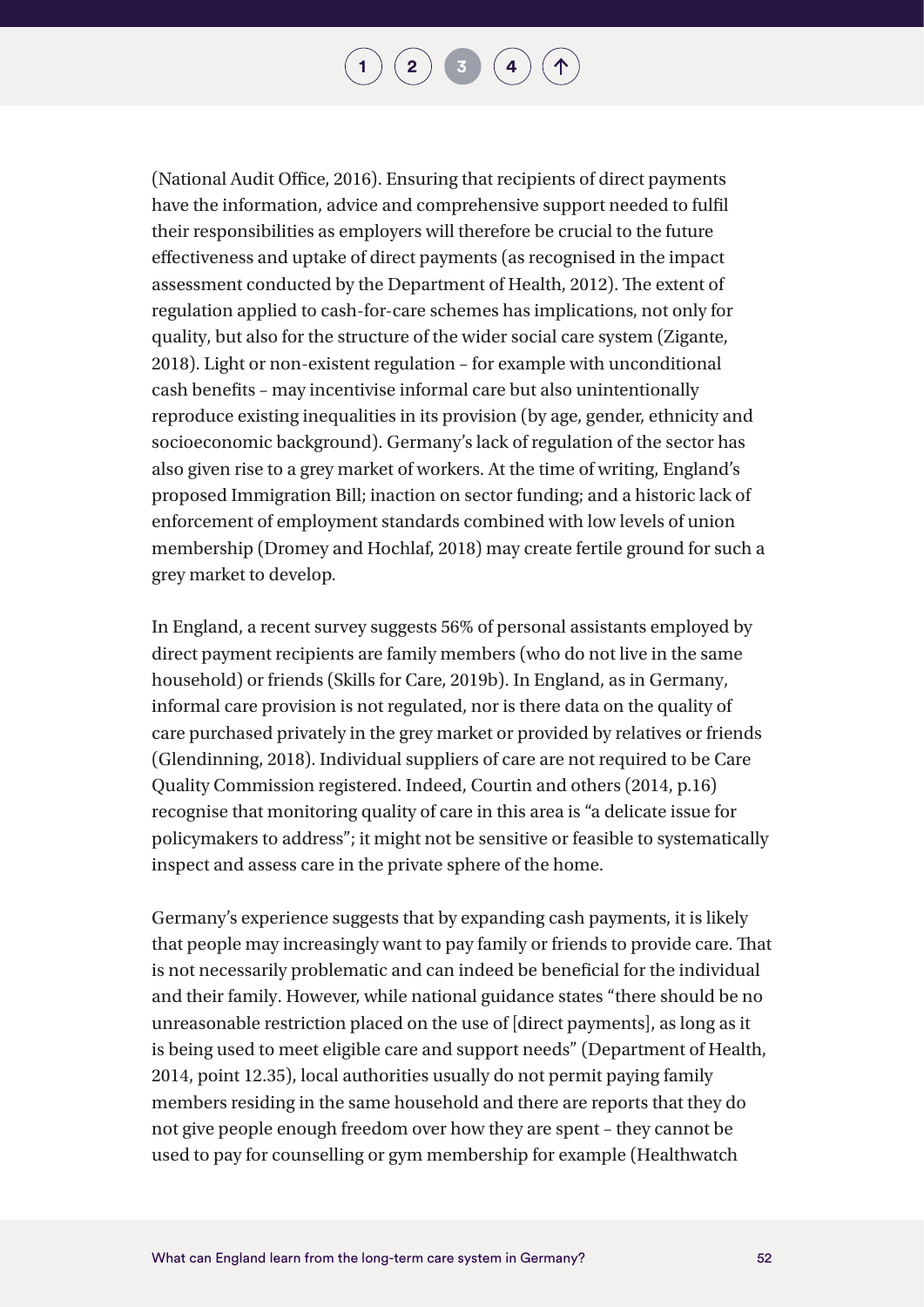Birmingham, 2019). Policy-makers need to be mindful that current levels of reliance on informal provision are unlikely to be sustainable given the projected levels of demand for care, the growing complexity of people's needs and the fact that the number of people in need of care is likely to outstrip the number of adult children able to provide care (McNeil and Hunter, 2014). (See next section for more on carers.)

#### **Recommendations for England**

- Autonomy and control over care choices is a laudable ambition that will gain public support, but policy-makers need to think carefully about how it is achieved. Offering benefits in cash is one option, but careful consideration needs to be given to ensure sufficient regulation without being burdensome to service users.
- It should not be assumed that cash payments will be a cheaper way to deliver care. Robust estimates of unmet and under-met needs should be established in order to model potential demand for such benefits should they become a widespread option in England.
- Policy-makers need to carefully consider the design of cash-for-care schemes and their regulation so as not to exacerbate existing inequalities in informal care provision (e.g. in terms of gender).

## **8. Supporting carers: joining up policy is crucial**

Traditionally in Germany, the family is the natural place for dignified care (Blüher, 2003). However, the consequences of a system heavily reliant on informal care are causing increasing concern. At the time of our visit, there was evidence indicating widespread exhaustion and frustration among the estimated 2.5 million carers – an issue that has been growing over the past five years. The sustainability of informal care receives high media interest (Rothgang and Müller, 2018). However, the government is seeking to maintain current levels of informal care, partly because it is cost-effective and helps relieve ongoing workforce pressures, and also because promoting home care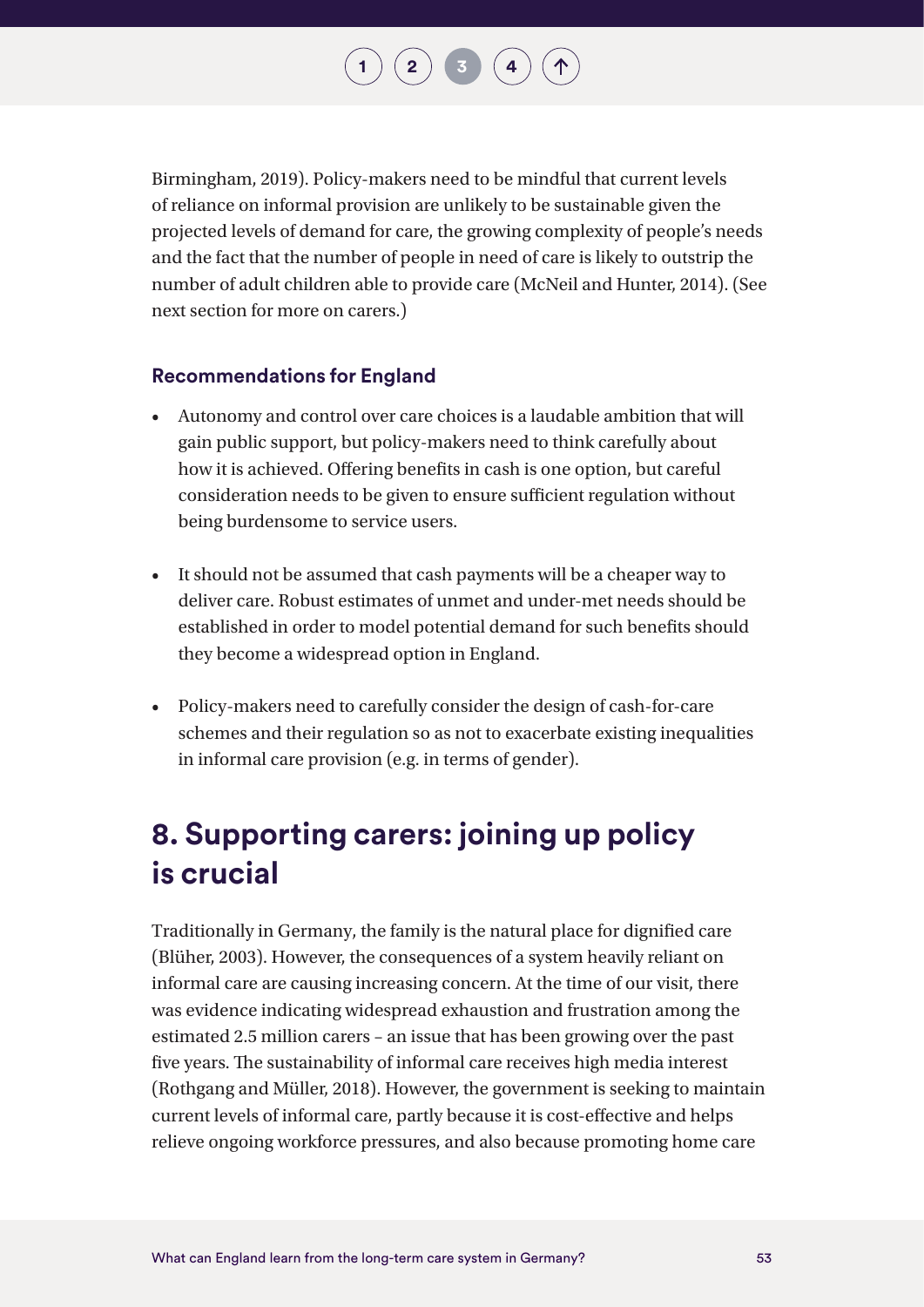

was one of the four aims of LTCI (Sato, 2009). With the proportion of people opting for cash benefits dropping over time, there are growing concerns that should more people start to opt for in-kind care, the system will rapidly become unsustainable.

Policy in Germany is becoming actively focused on how to better support carers so that these high levels of provision are maintained. One strand of this focus is on ensuring that employment legislation actively supports carers so that they can remain in the labour market while caring; the second strand considers how best to ensure carers do not lose out on other benefits so that they are not so severely disadvantaged by being a carer.

#### Employment legislation

The German government has recognised the costs of reduced labour market participation to individuals, employers and the state. They have introduced a number of legislative reforms within the last decade seeking to improve carers' employment flexibility and job security:

- **Short-term absence from work** (*Pflegezeit; Nursing Care Time*): Since 2008, employees have been entitled to a maximum of 10 days' emergency leave to organise care for a relative when there is a sudden need. Employees can also be released from full-time work completely or partially for up to six months. In 2015, a carers' grant was introduced which allows for up to 10 days of emergency leave, set at 90% of the employee's wage, funded through the LTCI fund of the person in need of care (pflege.de, n.d.). As of 2015, a government interest-free loan has also been available to cushion the loss of income for leave taken up to six months.
- **Family caregiver leave** (*Familienpflegezeit*): Since 2012, an employee has held the statutory right to reduce their working hours to no less than 15 hours per week for up to two years. In 2015, a government interest-free loan has been available to employees which allows them to reduce their hours while retaining a proportion of their salary. The loan must be repaid upon returning to work full time.

Uptake of these two initiatives is low, at an estimated 6,750 people in 2018 (Deutscher Bundestag, 2016a). Uptake of the government loans was also very low, at under 250 nationwide (Deutscher Bundestag, 2016b). It is thought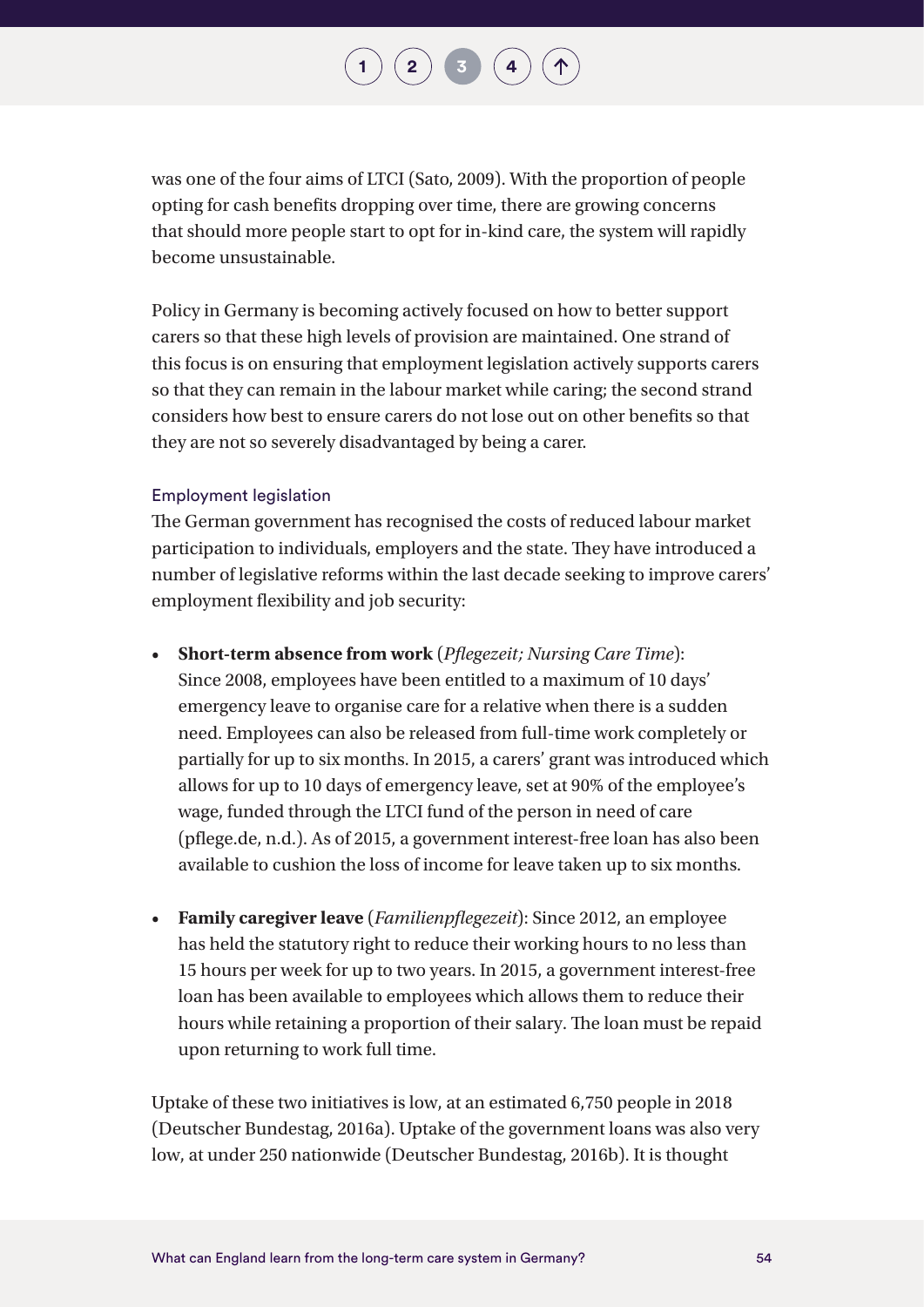that low uptake can be explained by low awareness among employees and resistance among employers. Few people can afford to cut their working time and lower their standard of living as a result. In addition, people are only legally entitled to absence from work if they work in organisations with more than 25 employees and the employer can withhold the entitlement if there are deemed to be sufficient corporate reasons. It is unlikely that these measures will be enough to prevent further decline in family caregiving and the government has established cross-departmental working groups to focus on the issue and explore options for paid leave.

#### Social security and wider support

Since 2008, the LTCI funds have paid statutory pension contributions, statutory accident insurance contributions, unemployment insurance contributions, long-term care insurance contributions and subsidies for health insurance on behalf of qualifying caregivers. To be eligible, carers must provide at least 10 hours a week of care, at grades 2 to 5, in the care recipient's home, and be limited in their ability to work due to caregiving responsibilities. Other support includes benefits to pay for short- and long-term respite services ( $\epsilon$ 125 per month for all care levels and up to  $\epsilon$ 1,612 per year, respectively; see Appendix 2 for more details) and training funded by LTCI funds to improve care quality. Carers also have access to case management and counselling through information centres (*Pflegestützpunkte*) where care advisors can signpost and provide information. The federal government has invested  $\epsilon$ 60 million in developing a nationwide network of centres, but there are concerns the infrastructure remains underdeveloped (Rothgang and others, 2010; Nuffield Trust interview, 2018).

#### **Learning for England**

Reliance on informal care is already a significant feature of the English social care system, yet much of it is invisible. In Germany, although shifts in attitude are taking place, there is an explicit and upfront narrative that responsibility for direct care is expected to lie with the family as the locus of care. In England, despite there being certain benefits and legal entitlements for carers, there is an absence of clarity "with the system relying entirely on assumptions and implicit expectations" (Beesley, 2006); reliance on informal care is by default not design. As a result the estimated five million adults providing unpaid care for older people in England (Health Survey for England, cited in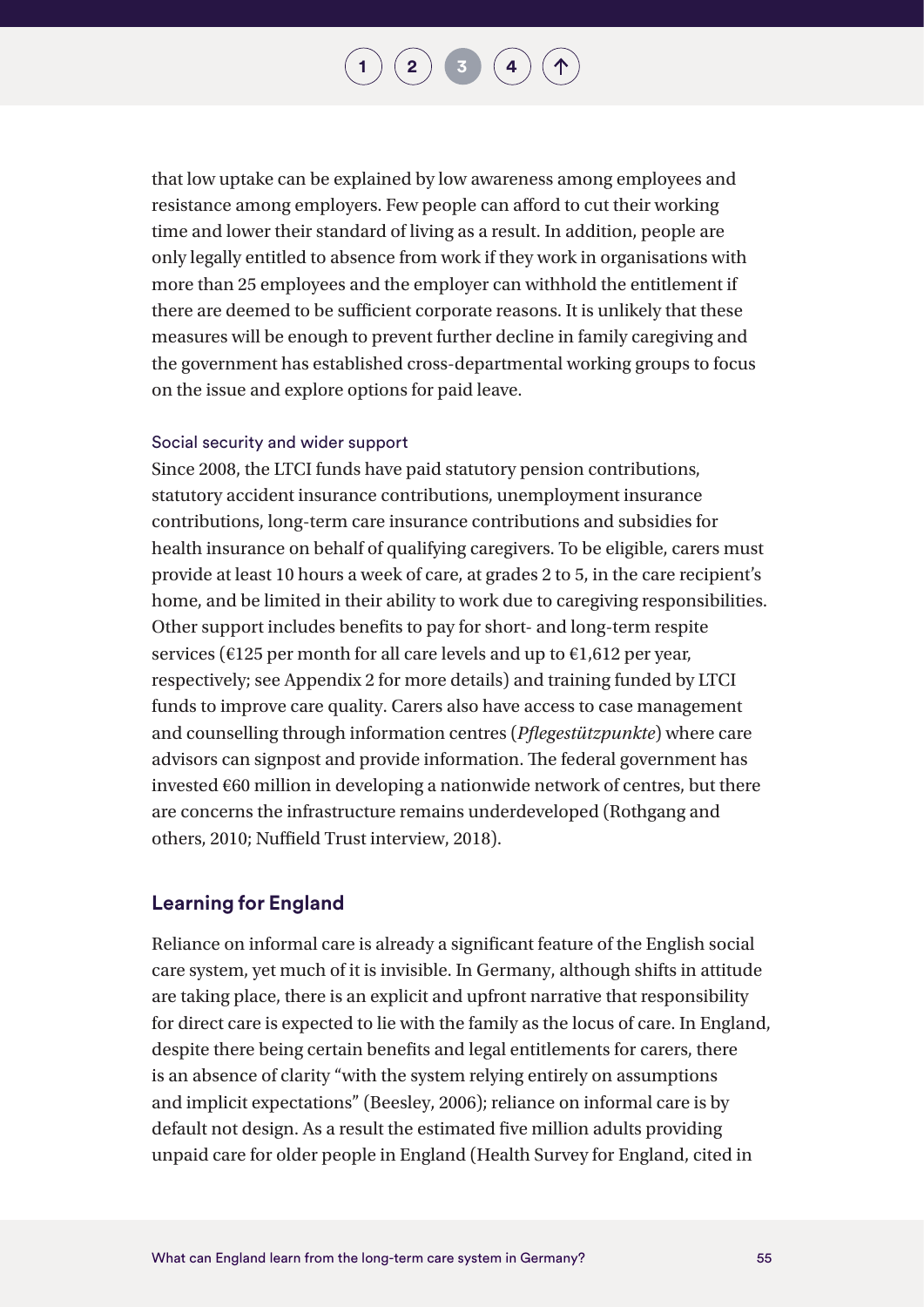[Brimblecombe and others, 2018\)](http://eprints.lse.ac.uk/90215/1/Brimblecombe_Fernandez_Knapp%20et%20al._Unpaid%20care%20in%20England_Author%20_%202018.pdf) may not be receiving the support they need – yet were estimated to be worth between £57 billion and £100 billion across the UK as a whole in 2018 (Parliamentary Office of Science and Technology, 2018). Close to one in five carers report having to stop working all together, while one in ten had to work reduced hours (12%) or flexible hours (11%) (Future Care Capital, 2019).

Future care arrangements are a concern in both Germany and England. In England, the projections for likely future care needs are stark: the number of people aged 65 and over requiring 24-hour care will rise by about a third by 2035, and the number of those aged 85 and over requiring 24-hour care will almost double (Kingston and others, 2018). By 2035, the number of over 65s who have both substantial dependency, dementia and two or more diseases will increase threefold (Kingston and others, 2018). Given the challenges in the professional workforce, it is likely that there will be an increasing reliance on informal carers to fill the gaps. However, the projections for future needs suggest current levels of informal care provision will be unsustainable unless accompanied by greater specialist support and training.

In England, policy-makers need an open and honest debate about the respective responsibilities of individuals and families, the state, market and employers. Questions need to be asked about the extent to which a system heavily reliant on informal care is desirable, socially acceptable or, indeed, unavoidable. Because levels of informal care have far-reaching implications for the cost and future sustainability of the social care system as well as for the wider economy, carefully estimating and modelling the future impact of increased or reduced informal care provision needs to be an integral part of reform. Making these issues explicit and transparent will not be without complexity, but clarity around the state offer, expectations of individuals and the role of families would help to underpin long-lasting reform. Furthermore, a future system of care must be designed so as not to disadvantage unpaid carers. Recent rhetoric about rewarding people for making "smart choices" (Hunt, 2019) by saving for their future care needs fails to acknowledge that those providing unpaid care face a double dilemma: currently many are exhausting their existing savings to support relatives, and so are carrying a financial burden now, but they will also potentially be penalised in future when they require their own social care and have limited retirement savings. It is concerning that the government has not included unpaid carers within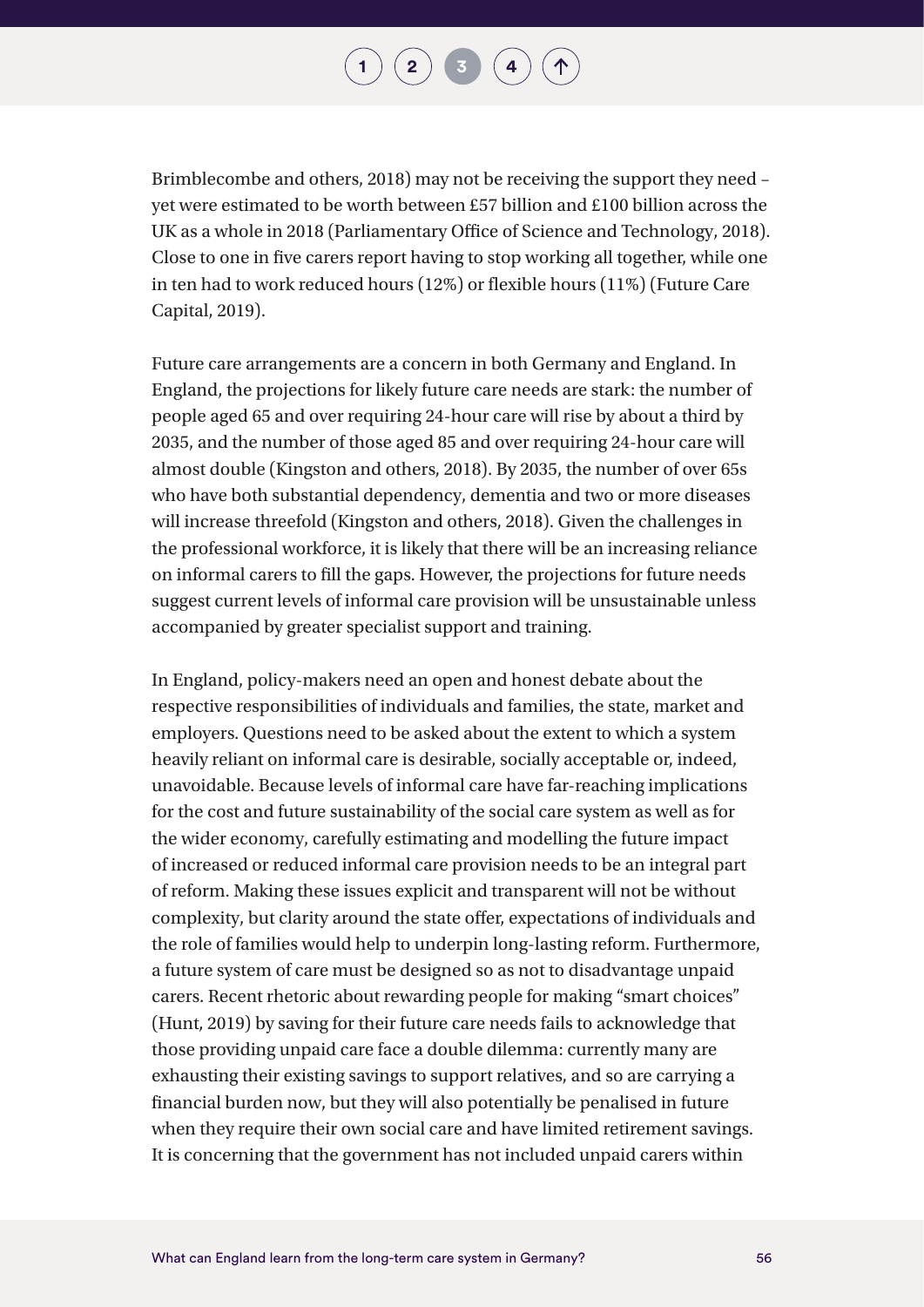$\begin{bmatrix} 2 \end{bmatrix}$  $\begin{bmatrix} 2 \end{bmatrix}$  $\begin{bmatrix} 2 \end{bmatrix}$   $\begin{bmatrix} 3 \end{bmatrix}$  $\begin{bmatrix} 3 \end{bmatrix}$  $\begin{bmatrix} 3 \end{bmatrix}$ 

its latest consultation on leave entitlements to support families in balancing work and family life (Department for Business, Energy and Industrial Strategy, 2019).

In the meantime, in recognition of the existing (and likely future) reliance of the social care system on unpaid carers, it is crucial that tangible and high quality support is put in place as a matter of priority. While the Care Act (2014) introduced assessments of carers' needs, and sought to strengthen the support available to carers, there is more that could be done. It is worrying that there has been a 10% drop in the number of carers who receive respite care – from 57,440 in 2015/16 to 51,980 in 2016/17 (Scobie, 2018). Adequate support and training will become increasingly important as people continue to live longer with more complex needs. Initiatives being developed in Germany provide ideas for further exploration in England, particularly ways to mitigate against financial hardship and debt among carers by further strengthening carers' allowance (Carers UK, 2018a) – something pointed to by our German interviewees as a positive and unique feature of the English welfare system (Glendinning and Bell, 2008). The UK's cross-department working group (established by the government's Carers Action Plan (Department of Health and Social Care, 2018)), as recommended by Carers UK (2018b) may also pay attention to Germany's attempts to introduce dedicated employment rights for carers to help them find, stay in, and return to work.

#### **Recommendations for England**

- Existing levels of informal care have implications for the cost and sustainability of the system (as well as for the wider economy) so need to be properly understood and considered as part of any reform of social care.
- Policy-makers urgently need to start an honest debate about the likely need for informal care in any future system, given the challenges in the professional workforce and the rising level and complexity of need. How responsibilities for care are shared fairly between families and the state applies not only to who pays for care but who provides it.
- The government should work with employers to bring forward dedicated employment rights and consider paid short-term leave, to help carers find,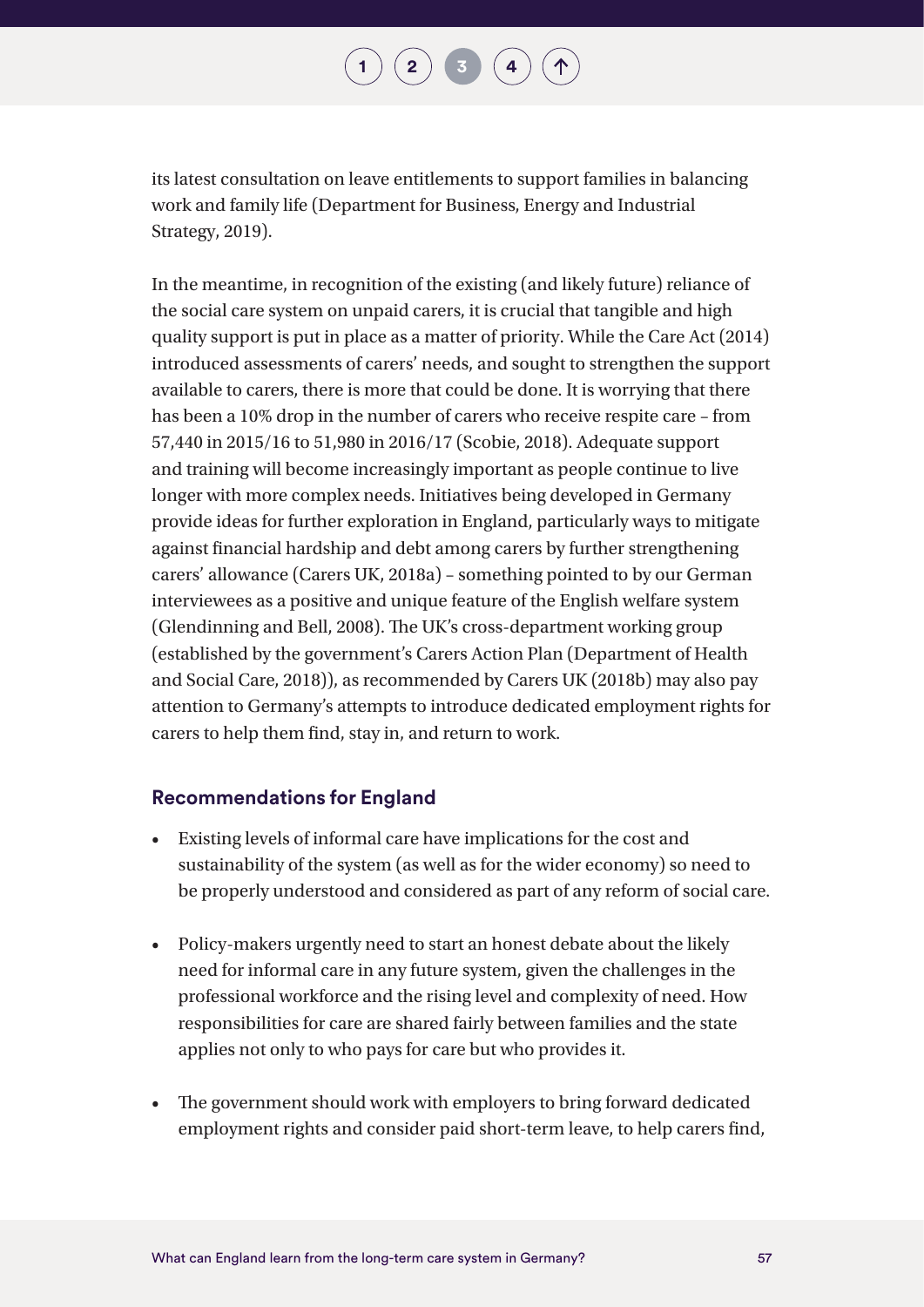stay in, and return to work. At the same time, tangible changes are needed to make benefits work better for carers.

**[2](#page-8-0)**  $\binom{3}{4}$  $\binom{3}{4}$  $\binom{3}{4}$  $\binom{3}{4}$  $\binom{3}{4}$ 

• There should be wider recognition that informal care is not a free good. Many informal carers are unable to work and this has implications for other areas of state expenditure and for people's ability to save for their own future needs. Social care does not exist in a vacuum; its design has implications for many other services and the economy and society more broadly.

## **9. Social care needs to be part of a bigger vision: Building sustainable communities**

Germany's vision was of a system that is not just about funding and providing for an individual's need for care arising from age or disability, but also one that promotes prevention, independence and social inclusion. However, despite the Social Code emphasising that long-term care is a societal responsibility, debates around the wider vision for long-term care have only recently emerged. These debates have been triggered by a recognition that future demographic and workforce pressures mean that sustaining the system in its current form is set to be challenging. While the early years of LTCI focused on helping people to stay at home, more recently there has been growing interest in alternative models of community-based care and living. These aim to combine professional help with a suitable home environment in order to keep people well and independent for longer. Initiatives intended to build a caring society and develop a local infrastructure to enable people to live at home are in their infancy, but support for this approach is gaining traction.

One established example of this change in narrative, introduced in 2012, is the provision of an additional monthly cash benefit for those who live in social care flat shares. This is a form of living in which people with longterm care needs share a private flat or house and receive domestic support and professional care together. The intention is to enable people to live independently and in a home environment for as long as possible while being looked after as needed, but with reduced reliance on professional care. Furthermore, shared living arrangements aim to integrate professional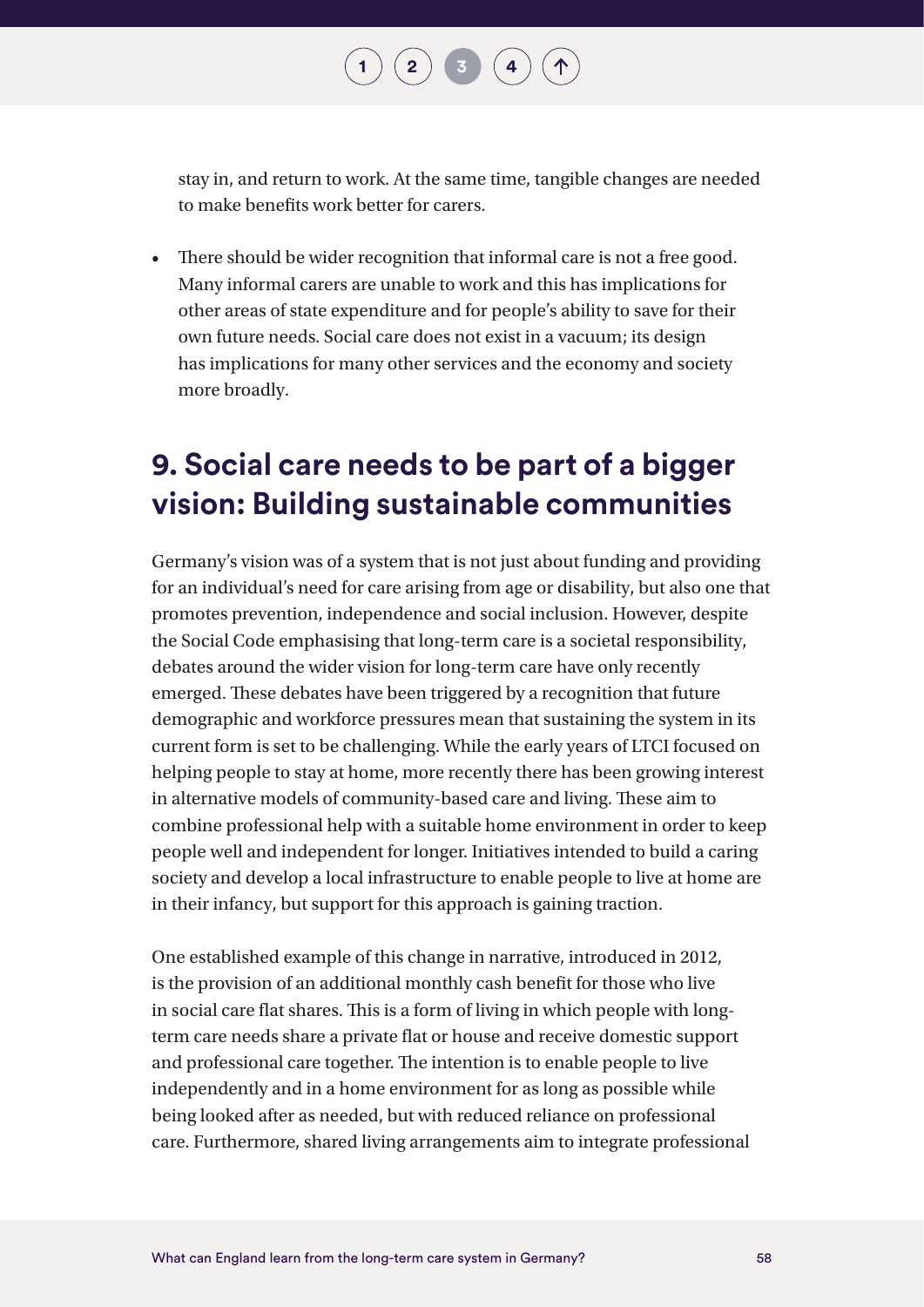$\begin{pmatrix} 2 \end{pmatrix}$  $\begin{pmatrix} 2 \end{pmatrix}$  $\begin{pmatrix} 2 \end{pmatrix}$   $\begin{pmatrix} 3 \end{pmatrix}$  $\begin{pmatrix} 3 \end{pmatrix}$  $\begin{pmatrix} 3 \end{pmatrix}$   $\begin{pmatrix} 4 \end{pmatrix}$  $\begin{pmatrix} 4 \end{pmatrix}$  $\begin{pmatrix} 4 \end{pmatrix}$ 

long-term care with informal support from family, neighbours or the community (Doetter and Rothgang, 2017). It is estimated that around 4% of LTCI recipients now live in social care flat shares (Doetter and Rothgang, 2017).

Despite these developments, when it comes to the development of community-level solutions, Germany is generally lagging behind other countries, such as Japan or the Netherlands, due to limitations of the current structure of LTCI in Germany (Hoberg and Klie, 2015). In the German insurance system, money flows directly between funds and care providers or recipients, and the development of the care service infrastructure is mainly left up to the market. Local authorities theoretically have a duty to take responsibility in shaping their local infrastructure but in reality lack the powers to do so. As such, there is no part of the system with a clear incentive to invest in or implement community-level initiatives or innovations.

Hence, a number of German think tanks, advocacy groups, political parties and experts, as well as federal states, are pushing for reform to strengthen the role and financing of communities to enable close cooperation with LTCI funds and a wider implementation of integrated community-based care (Künzel, 2015). 'Quarter' management has become the most prominent and promising approach. This is an urban planning method bringing together different local stakeholders, including citizen groups, local authorities, education, health and care, businesses, transport and infrastructure. The aim is to build elderly-friendly communities comprising a range of integrated health and social (care) services, including community nursing, as well as volunteering services and opportunities for social inclusion and mutual support. The intention is to enable local communities to develop solutions that meet their own needs. This would support healthy ageing in order to delay the development of care needs for as long as possible; and it would reduce reliance on professional services and residential care by those who have already developed needs. While not yet firmly on the national policy agenda, there is growing support among federal states and some pilot projects running.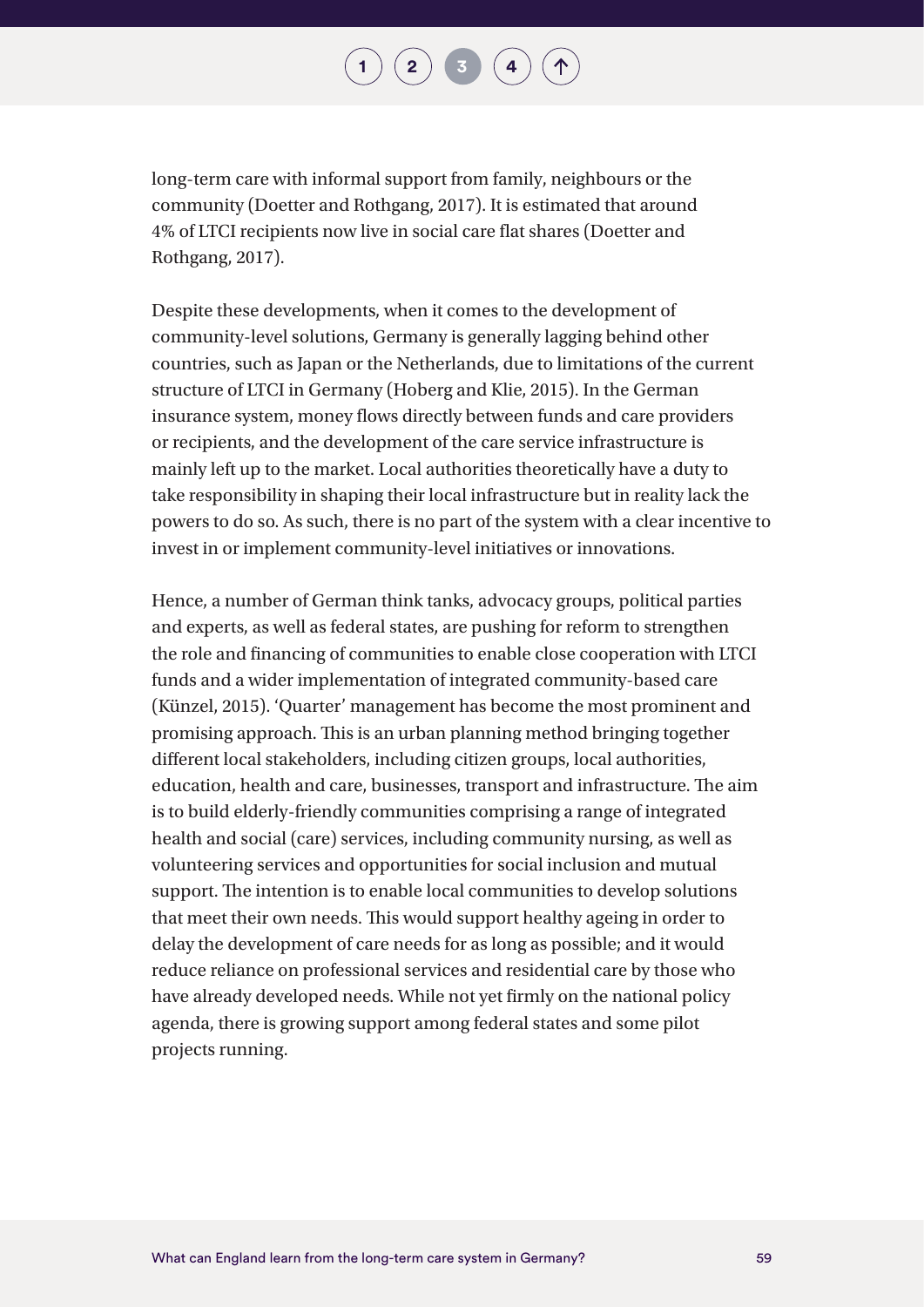$\begin{bmatrix} 2 \end{bmatrix}$  $\begin{bmatrix} 2 \end{bmatrix}$  $\begin{bmatrix} 2 \end{bmatrix}$   $\begin{bmatrix} 3 \end{bmatrix}$  $\begin{bmatrix} 3 \end{bmatrix}$  $\begin{bmatrix} 3 \end{bmatrix}$ 

#### **Learning for England**

The pressures from an increasingly ageing population and a growing working-age population with long-term care needs are such that we need to be thinking creatively about how services and the system are designed to be sustainable and appropriate. Preventing or delaying the need for care by keeping people independent for as long as possible is being acknowledged as a priority across the developed world. There is increasing support for wholesale reimagining of long-term care and a rethinking of how our communities and societies operate. There are many pilots of communitybased solutions where services are better integrated and designed specifically to support people with care needs to live independently.

England itself is trialling multiple initiatives. One example is [Shared Lives](https://sharedlivesplus.org.uk/)  [Plus](https://sharedlivesplus.org.uk/), which facilitates intergenerational living where younger people live in the spare room of isolated older people. Other initiatives, such as Neighbourhood Network Schemes, aim to create communities that enable older people to live independently while also offering opportunities for volunteering. The Healthy New Towns Programme (NHS England, 2018) is an example of a large-scale initiative, initiated and driven by NHS England, intended to create whole communities that promote wellbeing and independence for all.

Germany is exploring some early ideas, such as new approaches to urban planning, but these are in their infancy and England appears to be further on in this journey. Important differences in the housing market between the countries means that there are very different dynamics at play, so some ideas will not translate between the two countries. Germany's experience in this matter illuminates the fact that England enjoys a stronger local structure for developing and implementing new approaches to care and that local infrastructure needs to be supported and nurtured. England benefits from a strong and well-developed voluntary and community sector and there has been national investment in organisations such as the [Centre for Ageing](https://www.ageing-better.org.uk/sites/default/files/2018-07/Ageing-Better-Transforming-Later-Lives.pdf)  [Better](https://www.ageing-better.org.uk/sites/default/files/2018-07/Ageing-Better-Transforming-Later-Lives.pdf), which encourages a narrative that looks at ageing holistically and not just through the lens of care and need.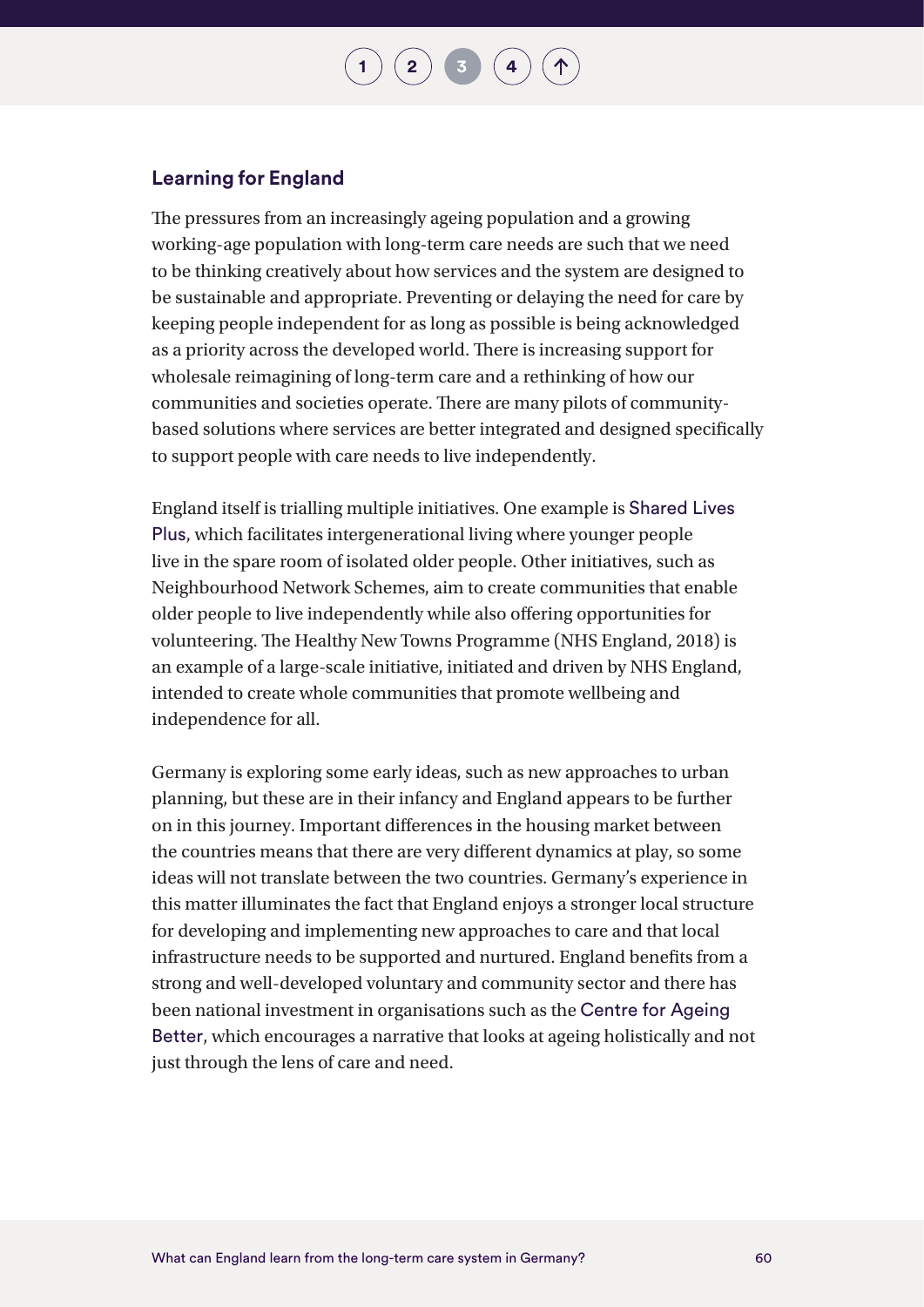$\begin{bmatrix} 2 \end{bmatrix}$  $\begin{bmatrix} 2 \end{bmatrix}$  $\begin{bmatrix} 2 \end{bmatrix}$   $\begin{bmatrix} 3 \end{bmatrix}$  $\begin{bmatrix} 3 \end{bmatrix}$  $\begin{bmatrix} 3 \end{bmatrix}$ 

Local authorities are well placed to develop and support initiatives, alongside networks of voluntary organisations, and they have potential to play a crucial role in developing new forms of communities that keep people independent for longer while reducing loneliness and isolation. However, the ability of local authorities and charities to exploit these opportunities has been significantly limited in recent years by repeated funding cuts. The infrastructure which could provide the foundations for new communities – libraries, community projects, dementia cafes and so on – have all been eroded over the last decade of austerity. The role that social care plays in society and how it supports and works alongside other public and voluntary services must be considered as part of the wider debate.

#### **Recommendations for England**

- Projections of demographics and needs suggest that we need to rethink our approach to care and focus on preventing deterioration and keeping people independent within supportive communities.
- Debate around the future of social care should include how it supports and works alongside all other public services, as well as wider society, to promote wellbeing and independence.
- England has a strong local infrastructure for supporting change but this has been eroded in recent years. Local infrastructure needs investment to develop innovative approaches to prevention and wellness.
- Initiatives being pioneered across the UK and beyond provide a wealth of ideas and evidence on building sustainable communities.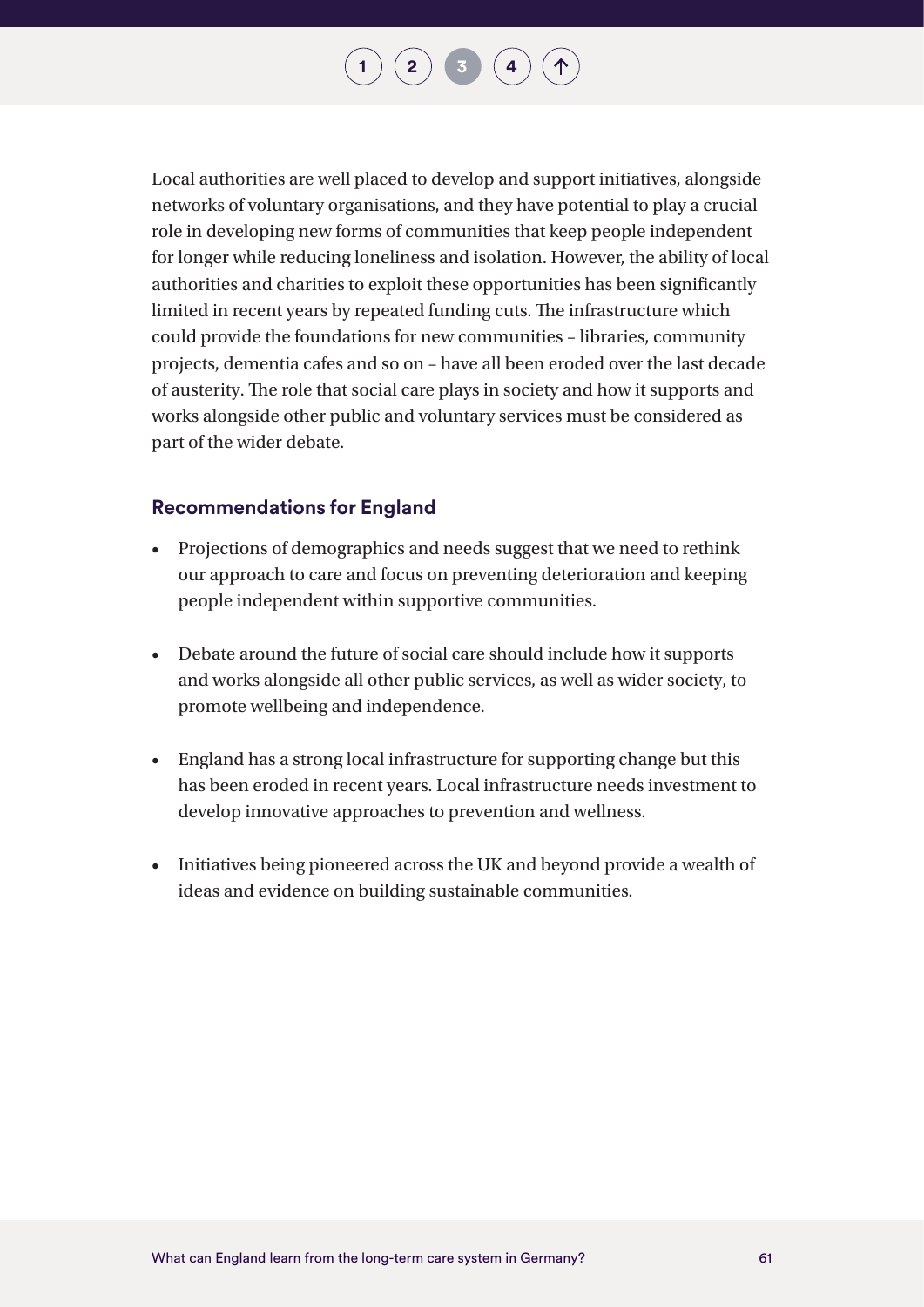$\left( \begin{array}{c} 2 \end{array} \right)$  $\left( \begin{array}{c} 2 \end{array} \right)$  $\left( \begin{array}{c} 2 \end{array} \right)$   $\left( \begin{array}{c} 3 \end{array} \right)$  $\left( \begin{array}{c} 3 \end{array} \right)$  $\left( \begin{array}{c} 3 \end{array} \right)$ 

# <span id="page-62-0"></span>**Discussion: should and could England adopt a German-style approach to social care? 4**

When discussions about our social care system in England are raised, Germany's long-term care system is often cited as a potential example to follow. This report has demonstrated that there are many lessons to be learnt from both its successes and limitations. Germany's starting point was not unlike our own, but it managed to implement wholesale reform requiring additional public contributions at a time when the country was facing some significant political and economic challenges. So could the German approach work in England?

Any public service, but arguably particularly social care, needs to be firmly embedded in the values and culture of the host nation. After all, attitudes towards caring, family responsibility, funding, independence and so on are deeply rooted in the culture of a nation. So, transplanting the German model of long-term care to England is unwise and unlikely to be a success. However, the principles upon which that system is based do translate across borders and provide foundations for a new system that could be shaped according to the context.

#### **Fair and familiar funding**

The English funding system is currently plagued by inequity and unfairness. Costs fall on the individual and there is little you can do to protect yourself from catastrophic costs. But what constitutes 'fair' is complex and very culturally specific. In Germany, social insurance levied on income at a flat rate across generations is felt to be fair. In England, what constitutes a 'fair' funding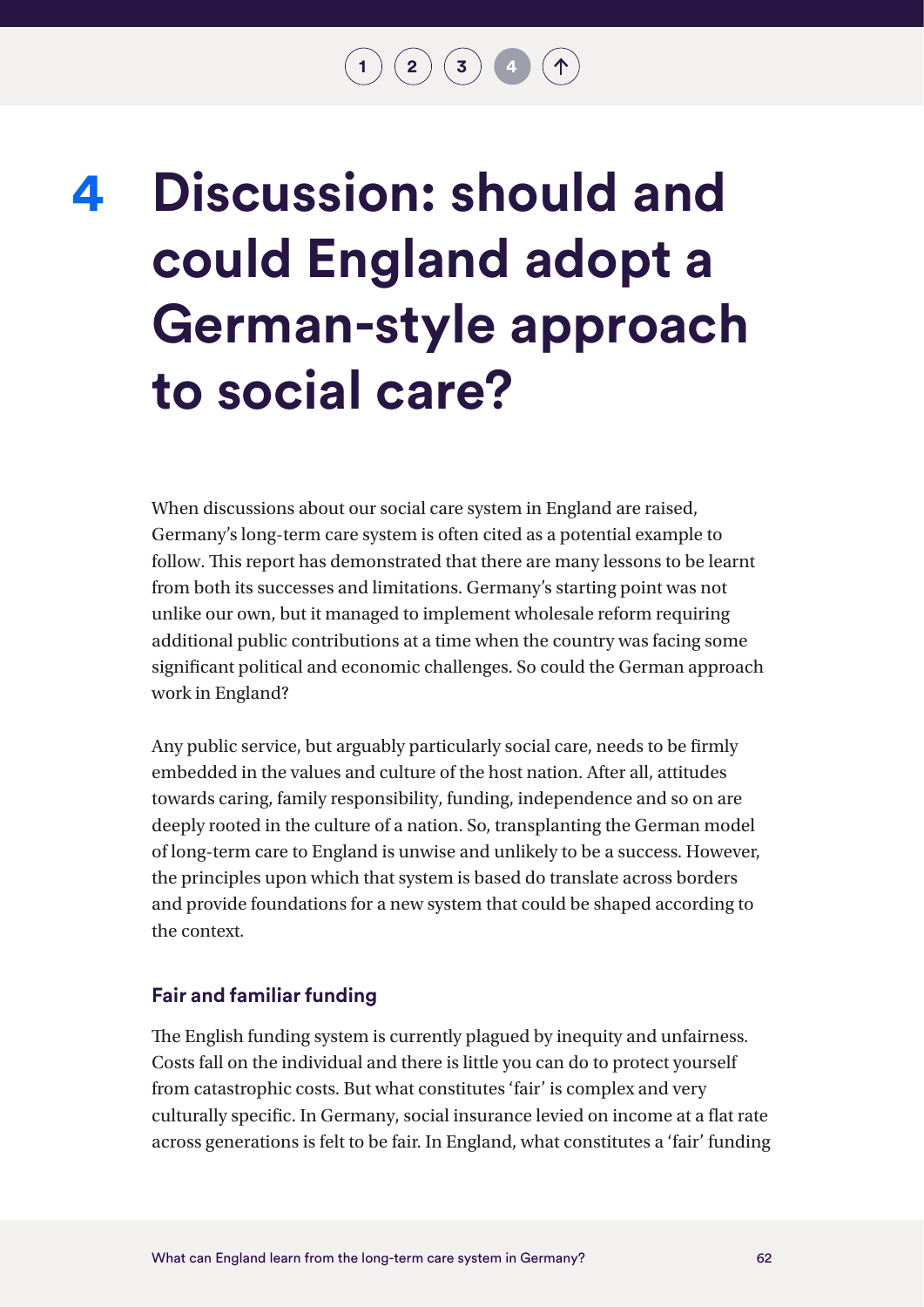

mechanism is likely to be different – property wealth, for instance, is so much more prominent in our society (and in the social care debate) and so needs to be considered, particularly in relation to intergenerational fairness.

England also has no precedent of social insurance and establishing such an approach would be challenging, both in terms of the practical infrastructure required but also in terms of public understanding. Taxation is a much more familiar mechanism but the debate would need to focus on the advantages and disadvantages of ring-fencing any new tax. Policy-makers would be wise to consider a combination of mechanisms that draw on contributions from income and wealth in order to ensure flexibility and a sense of fairness. Whatever the mechanism (or combination of mechanisms), it is clear that the basis of a fair and stable funding system must be a collective national pool where the risk of high costs is spread across society and individuals are protected from catastrophic costs. An effective funding system must also raise money now and in the future and be understandable in order to garner public support (Oung and Schlepper, 2019).

#### **Consistency of eligibility**

Variation across the country is a key source of public discontent and anger in England. Access to publicly funded care very much depends on your postcode. Although the Care Act attempted to put in place some level of consistency, there is still a high degree of local authority discretion. The implementation of a structured and clearly defined eligibility framework spanning all ages is one element of the German system that could translate to England. Germany's approach to eligibility was to start relatively narrow but to expand to include more people and increase equity. Although that has taken time (for example, to include those with cognitive issues in addition to physical ones), it was an important aspiration from the start.

#### **Clarity of benefits**

The German system of benefits defined at a national level offers people clarity over what they can expect from the system. Benefits are awarded on need alone, regardless of age, postcode, diagnosis or living circumstances. Such clarity is in stark contrast to the opaque and confusing process for accessing publicly funded care in England and would be helpful in building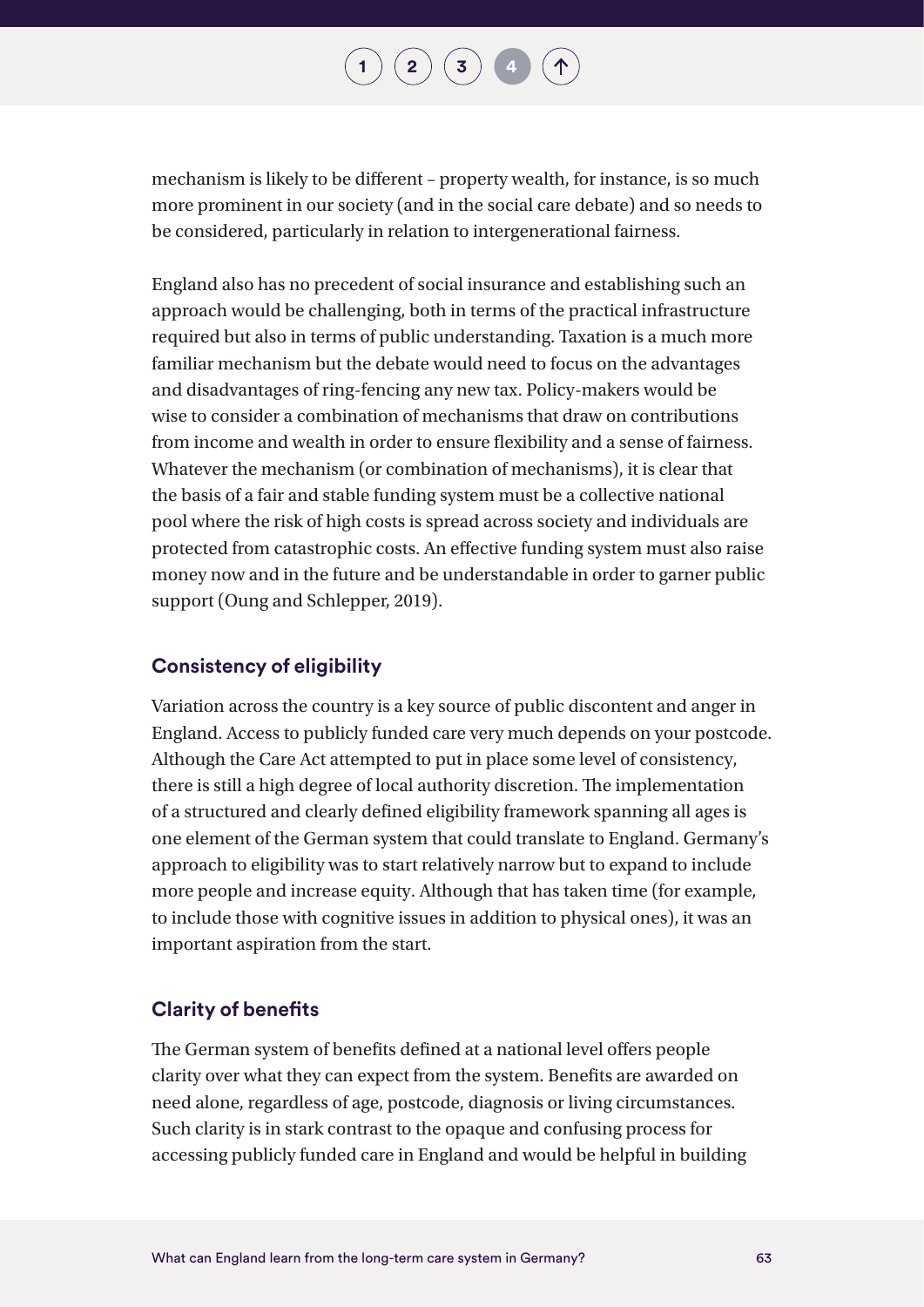**[2](#page-8-0)**  $\left(\mathbf{3}\right)$  $\left(\mathbf{3}\right)$  $\left(\mathbf{3}\right)$ 

public support for change. It is notable that the German public has been broadly supportive of increases in contribution rates, because they have been directly associated with the expansion of benefits – the transparency of that association has been vital. There is growing evidence that the public is willing to pay into a system where they can see the benefits.

#### **Stability**

The fragility of the English provider market is a central concern for people in the social care system. By contrast, Germany has created a buoyant and competitive market. Price negotiation processes, while allowing for some flexibility at state, local and provider level, are governed by highly structured frameworks that ensure stability and certainty for providers. One strength of the English system (albeit arguably weakened through years of austerity) is local authorities and the potential role they play in shaping the market. A national provider framework would need to be carefully designed so as to offer certainty to providers while also seeking to strengthen, and not undermine, the role of local authorities.

#### **Sustainability and flexibility**

It is no use designing a perfect system that works today but does not work in 10 or 20 years' time when demographic pressures peak. Germany's experience underlines the importance of building flexibility into the system. One of the greatest successes of Germany's approach was achieving major reform to establish the foundations of the new system (moving away from the principle of means-testing), followed by regular adaptations to respond to changing circumstances and to enhance equity (Theobald and Hampel, 2013). Although its funding regime is relatively rigid, it has been able to adjust other levers to sustain the system as circumstances have changed. This is in direct contrast to England's approach of making piecemeal, one-off changes without having undertaken the fundamental reform to put sustainable building blocks in place.

Sustainability is not just about funding but the entire delivery system. A long-term view needs to consider the role of social care in the context of other public services, communities and society more widely. In particular, we urgently need a realistic workforce strategy that seeks to retain and recruit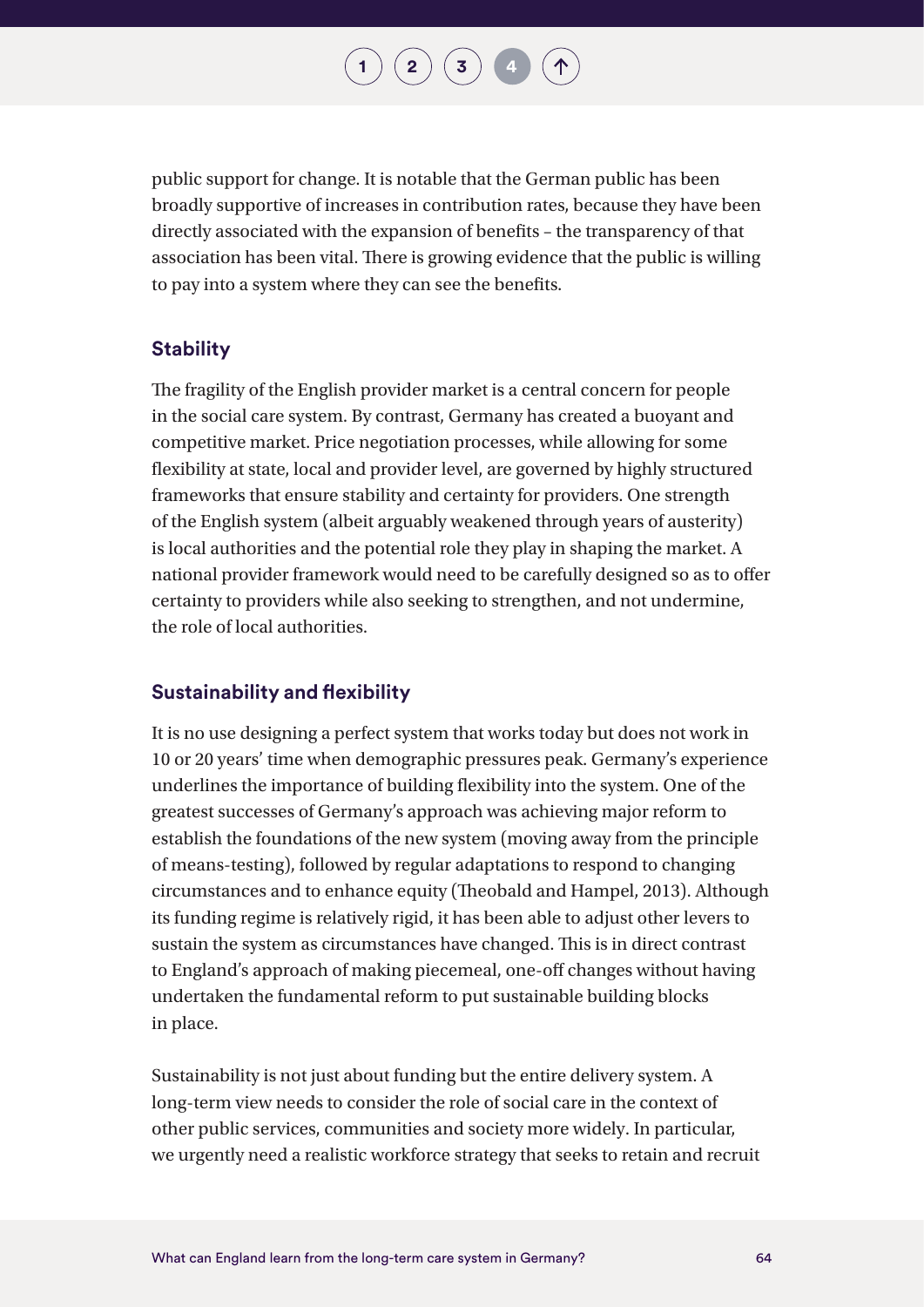

homegrown staff but that also seeks to draw in high-quality staff from abroad by ensuring that immigration policy supports, not weakens, the sector.

And of course, we should not forget about the informal workforce. An explicit discussion is needed about the role of informal carers and adequate support needs to be put in place. Particular attention needs to be paid to ensuring that the design of a new social care system protects those who provide unpaid care and ensures they are not penalised in future when it comes to their own care needs and savings.

### **Can change be achieved?**

While the principles set out above could feasibly be adapted to suit an English context, there still remains a question as to whether reform *can* be achieved. Germany's experience suggests we should be optimistic, but it is clear that a number of barriers exist in the English context at present.

Low levels of public awareness and understanding of the system (Local Government Association, 2018b) are an obstacle to change. However, recent high-profile media reports (e.g. BBC's Panorama in May 2019) and other campaigns may start to change that and could lead to the growth in public discontent that was instrumental in Germany. Research suggests that the public are willing to pay for a system if they can see the benefit (Bottery and others, 2018) but whether that would translate to votes in an election is debatable. There is a lack of clear narrative around social care and that lack of clarity is fuelled by different ideologies around individual responsibility. The clear narrative in the German debate was that long-term care is a social risk rather than an individual risk, and that the system should therefore be designed around that principle (Glendinning and Wills, 2018).

At a political level, there remain a number of barriers to change. Germany managed to implement fundamental reform soon after a time of significant economic and political turmoil, but whether our own political turmoil (namely Brexit and the associated political uncertainty) proves to be a catalyst or confounder to change in England remains to be seen. England, in comparison to Germany, is perhaps disadvantaged by its adversarial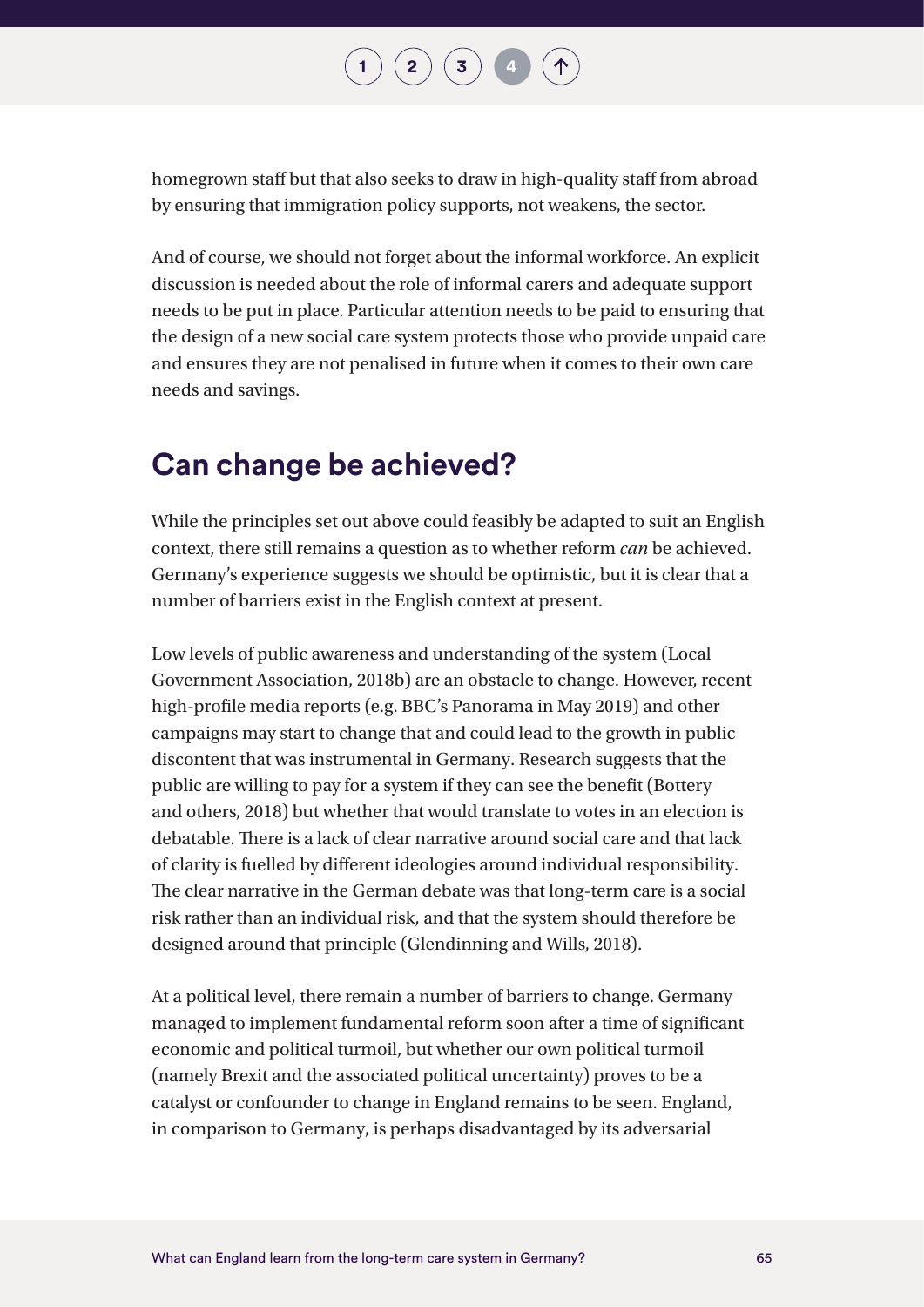

political system where Germany is more accustomed to coalitions and the associated compromises.

That said, in England the appetite for cross-party cooperation has been growing: the passing of the 2014 Care Act demonstrated that agreement across party lines is possible. More recently, in November 2017, 90 MPs urged the Prime Minister to establish a cross-party health and social care convention; shortly after, 98 MPs signed a second letter calling for the establishment of a parliamentary commission on health and care funding [\(House of Commons,](https://www.parliament.uk/documents/commons-committees/liaison/correspondence/Correspondence-with-the-Prime-Minister-re-parliamentary-commission-health-social-care-18-3-2018.pdf)  [2018\)](https://www.parliament.uk/documents/commons-committees/liaison/correspondence/Correspondence-with-the-Prime-Minister-re-parliamentary-commission-health-social-care-18-3-2018.pdf). However, low public trust in government (Edelman Trust Barometer, 2018), along with the lack of a single party majority, means that politicians are likely to be nervous about proposing change, particularly after experiences of doing so during recent elections have not been smooth (Davies and others, 2018).

Wholesale reform of social care will require coordinated effort across government departments, but the direction of policy set out by key departments to date indicates that this will be difficult. Proposals as currently set out by the Home Office and included in the government's Immigration Bill, for instance, are set to exacerbate workforce issues in the social care sector (Nuffield Trust, 2019). Moves taken by the Ministry of Housing, Communities and Local Government to further increase the financial self-sufficiency of local authorities have significant implications for the future of social care financing and delivery which may conflict with an attempt to drive consistency and equity across the country in the same manner as Germany.

Furthermore, recent attempts by the Department for Work and Pensions to implement ambitious programmes of institutional reform have not been wholly successful (the roll out of universal credit being one example (National Audit Office, 2018b)), whereas Germany was already equipped with a wellestablished administrative system to effectively implement reform. These examples raise questions about the ability, and will, of central government departments to bring about wholesale reform of social care.

What is needed in England now is strong political leadership to set out a clear vision for a new system of social care that works alongside, and supports, all other public services. We need to move away from making one-off piecemeal tweaks and, instead, undertake comprehensive reform. This cannot be put off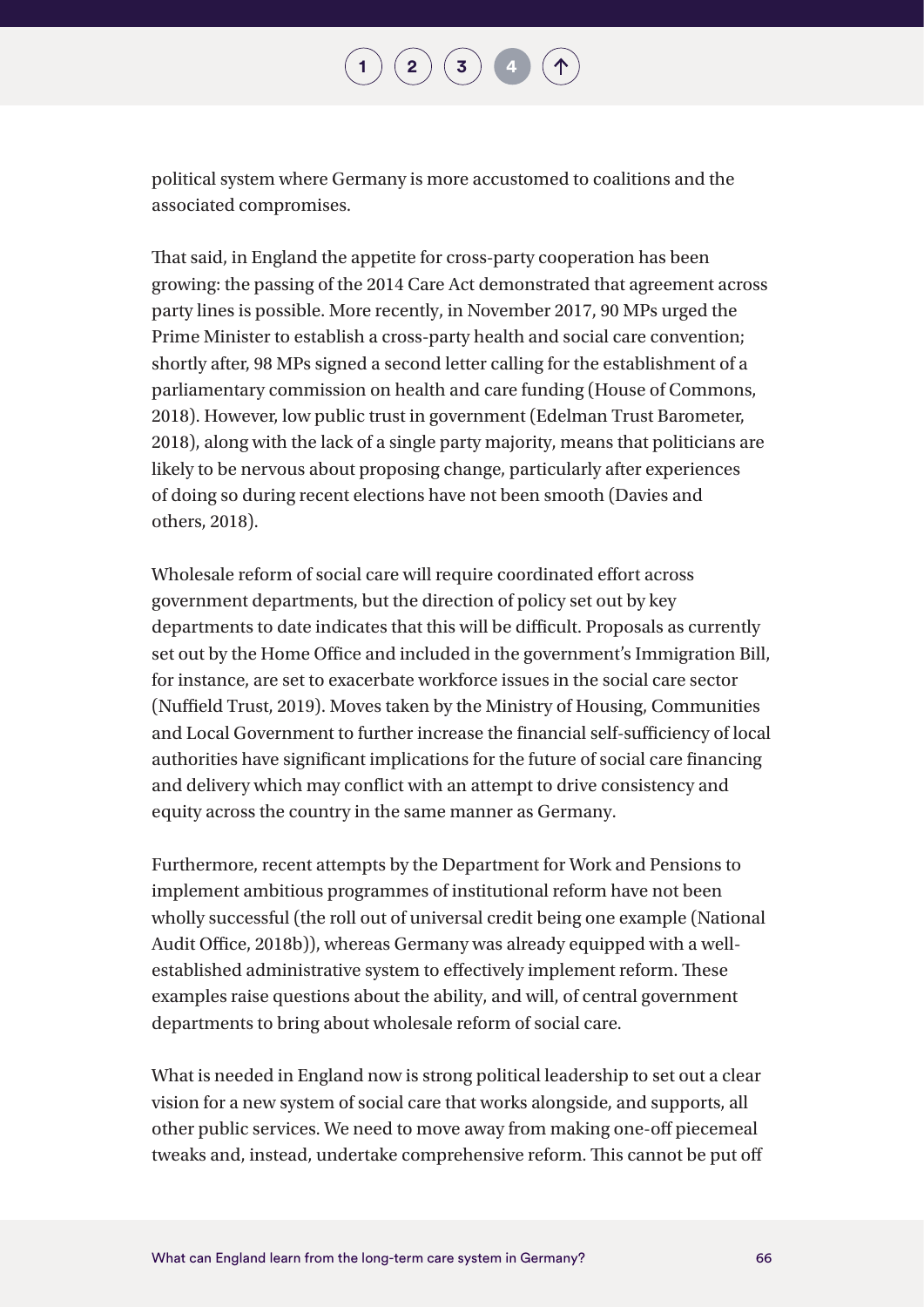

any longer. We urge policy-makers to start a positive dialogue about social care and we urge politicians of all hues to cross political divides to find a workable, fair and sustainable solution. Germany's experience demonstrates that through compromise, even in the face of significant political and economic turmoil, the foundations of a system can be built.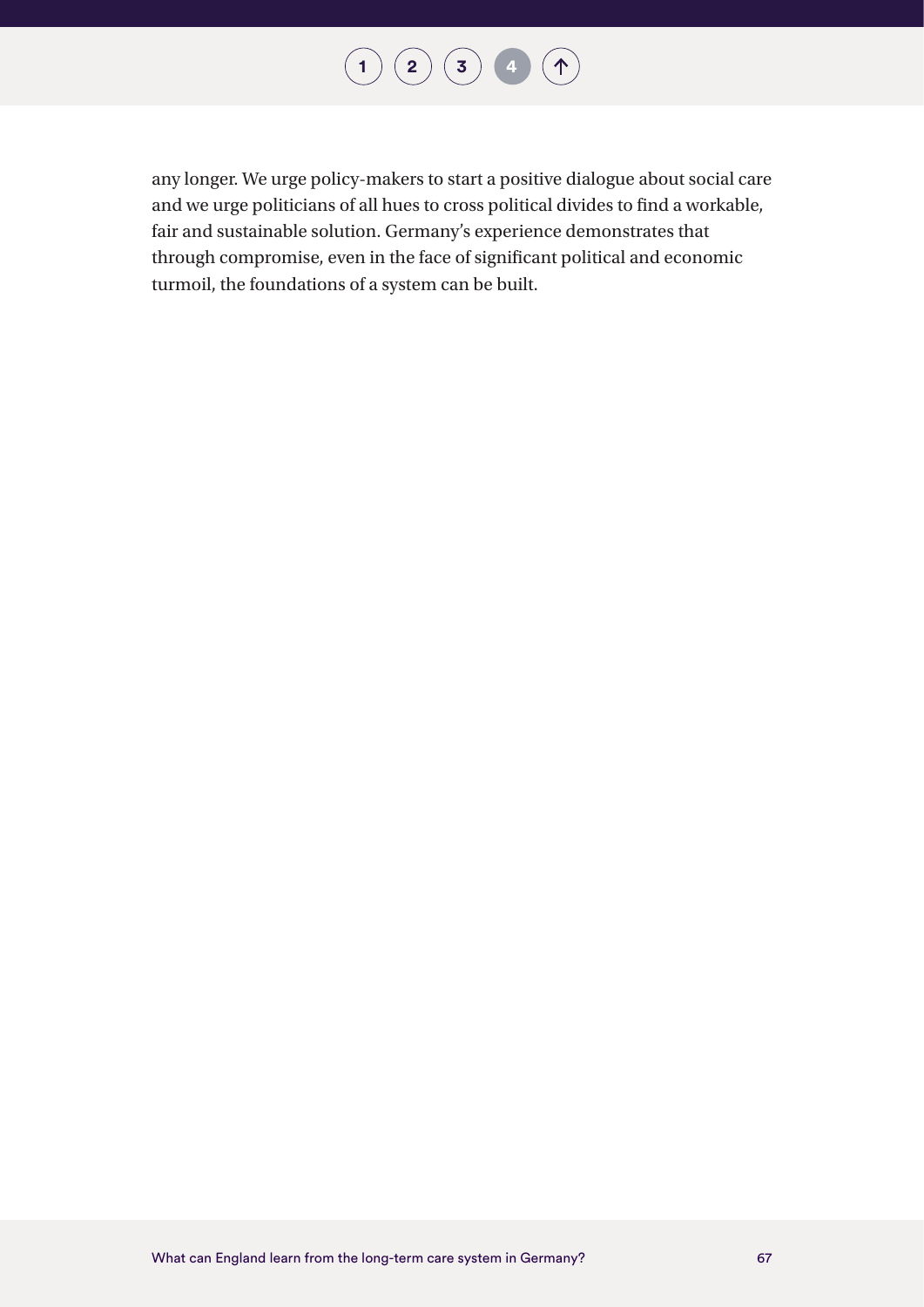## $\begin{pmatrix} 1 \end{pmatrix}$  $\begin{pmatrix} 1 \end{pmatrix}$  $\begin{pmatrix} 1 \end{pmatrix}$   $\begin{pmatrix} 2 \end{pmatrix}$  $\begin{pmatrix} 2 \end{pmatrix}$  $\begin{pmatrix} 2 \end{pmatrix}$   $\begin{pmatrix} 3 \end{pmatrix}$  $\begin{pmatrix} 3 \end{pmatrix}$  $\begin{pmatrix} 3 \end{pmatrix}$   $\begin{pmatrix} 4 \end{pmatrix}$  $\begin{pmatrix} 4 \end{pmatrix}$  $\begin{pmatrix} 4 \end{pmatrix}$   $\begin{pmatrix} 1 \end{pmatrix}$

# **Appendices**

## **Appendix 1: Timeline of major social care reforms in Germany**

| Year | <b>Name of policy</b><br>and summary                                                                                                                                                                                                                                                | <b>Benefits</b>                                                                                                                                                                            | <b>Eligibility</b>                                                                                                   | <b>Informal carers</b>                                                                                                                                                                                           |
|------|-------------------------------------------------------------------------------------------------------------------------------------------------------------------------------------------------------------------------------------------------------------------------------------|--------------------------------------------------------------------------------------------------------------------------------------------------------------------------------------------|----------------------------------------------------------------------------------------------------------------------|------------------------------------------------------------------------------------------------------------------------------------------------------------------------------------------------------------------|
| 1995 | <b>Long-Term Care Insurance</b><br>Act (PflegeVG)<br>Introduction of mandatory<br>social insurance with the aim<br>to reduce fiscal pressures<br>on local authorities and<br>ensure access to long-term<br>care while retaining levels<br>of wealth well above the<br>poverty line. | Monthly benefits<br>for home care<br>(cash, in-kind,<br>combined)<br>residential care,<br>and care aids.                                                                                   | Limited definition<br>of 'need for care':<br>physical ability<br>only.                                               | • Social security<br>cover: pension and<br>accident insurance.<br>• Benefits for respite<br>and short-term<br>residential care.                                                                                  |
| 2002 | <b>Care Benefits Amendment</b><br>Act (PHEG)<br>Better care for people with<br>limited ability to cope with<br>daily life, especially people<br>with dementia.                                                                                                                      | Annual benefit<br>for people with a<br>limited ability to<br>cope with daily life.                                                                                                         | <b>Extended to</b><br>people with<br>limited ability to<br>cope with daily<br>life and high need<br>for supervision. |                                                                                                                                                                                                                  |
| 2008 | <b>Further Development of</b><br>Care Act (PfWG)<br>Strengthen the home care<br>and service infrastructure,<br>including introduction of care<br>support centres.                                                                                                                   | • Increased benefit<br>levels.<br>• Monthly benefits<br>for people with<br>limited ability<br>to cope with<br>daily life.<br>• Introduced<br>automatic<br>indexation,<br>starting in 2015. |                                                                                                                      | <b>Care Time Act</b><br>(PflegeZG)<br>• Entitled to request<br>leave from work for<br>up to six months.<br>• Social security<br>cover extended to<br>unemployment,<br>health and<br>long-term care<br>insurance. |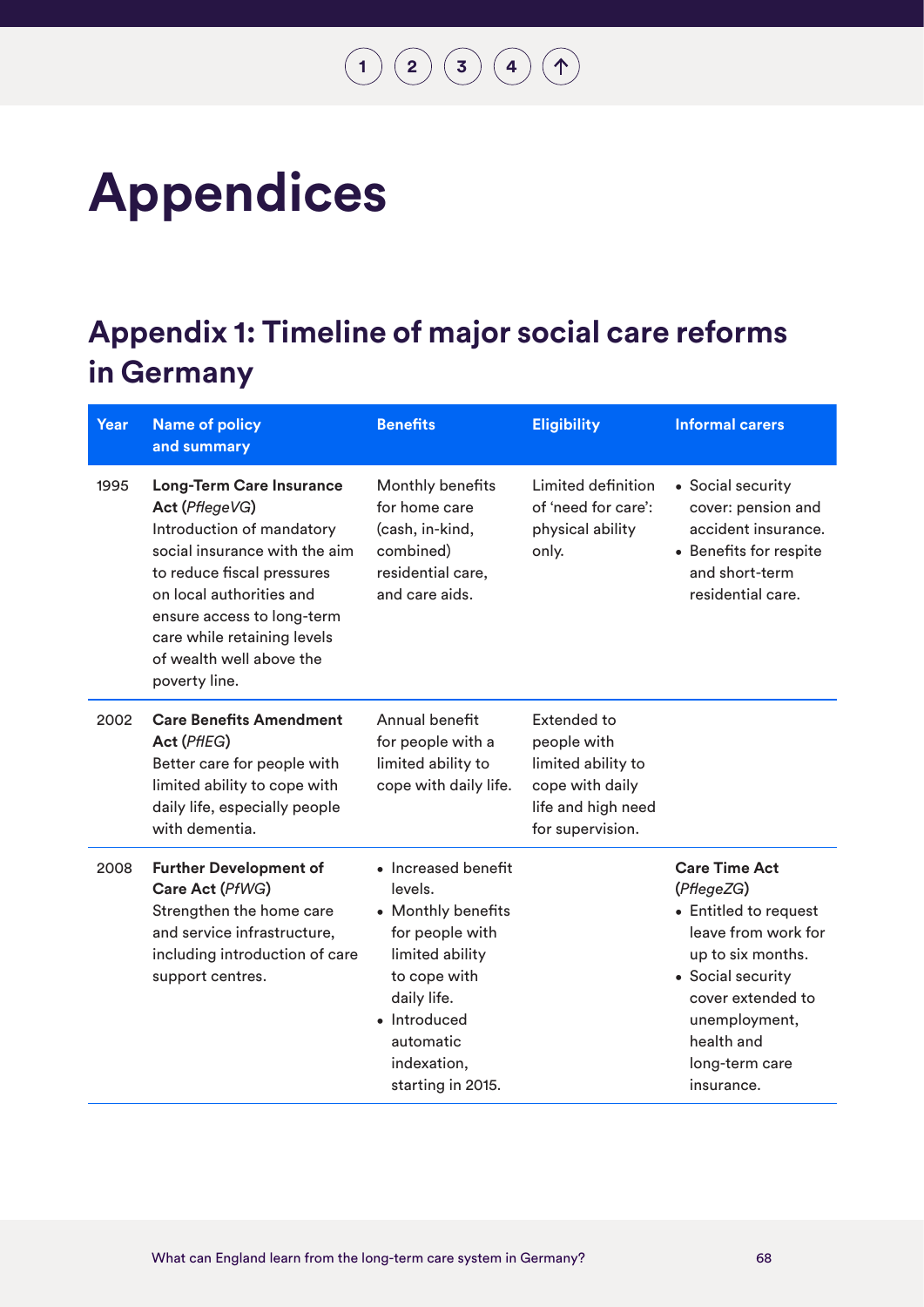**[1](#page-3-0) [2](#page-8-0) [3](#page-20-0) [4](#page-62-0)**

| 2012 | <b>Family Care Time Act</b><br>(FPfZG)<br>Enable family caregivers to<br>better combine employment<br>and caregiving.                                                                                                                                                                                                                                                                                         |                                                                                                                                                                       | Entitled to request a<br>reduction in working<br>hours for up to two<br>years.                                                                                                                                                     |
|------|---------------------------------------------------------------------------------------------------------------------------------------------------------------------------------------------------------------------------------------------------------------------------------------------------------------------------------------------------------------------------------------------------------------|-----------------------------------------------------------------------------------------------------------------------------------------------------------------------|------------------------------------------------------------------------------------------------------------------------------------------------------------------------------------------------------------------------------------|
| 2013 | <b>Care Reorientation Act</b><br>(PNG)<br>Rising costs and demands,<br>falling benefits, and financial<br>burden on families and local<br>authorities; an increasing<br>number of people rely on<br>social assistance to fund<br>residential care. Introduction<br>of subsidised private<br>insurance ("Pflege-Bahr")<br>to address sustainability<br>and expand coverage while<br>limiting government costs. | • Improved<br>benefits for<br>people with a<br>limited ability<br>to cope with<br>daily life.<br>• New benefit for<br>people living in<br>social care flat<br>shares. |                                                                                                                                                                                                                                    |
| 2015 | <b>First Act on Strengthening</b><br>Long-Term Care (PSG I)<br>Tackle key system issues,<br>including decreasing<br>benefit value, longer-term<br>sustainability through the<br>introduction of a Federal<br>Reserve Fund, and improved<br>support to informal<br>caregivers.                                                                                                                                 | Benefit expansions,<br>including inflation<br>adjustment and<br>raised benefit<br>levels.                                                                             | <b>Better Reconciliation</b><br>of Family, Care and<br><b>Work Act</b><br>• Carer's grant<br>and interest-free<br>government loan.<br>• Request for<br>employment leave<br>replaced by legal<br>entitlement to<br>leave from work. |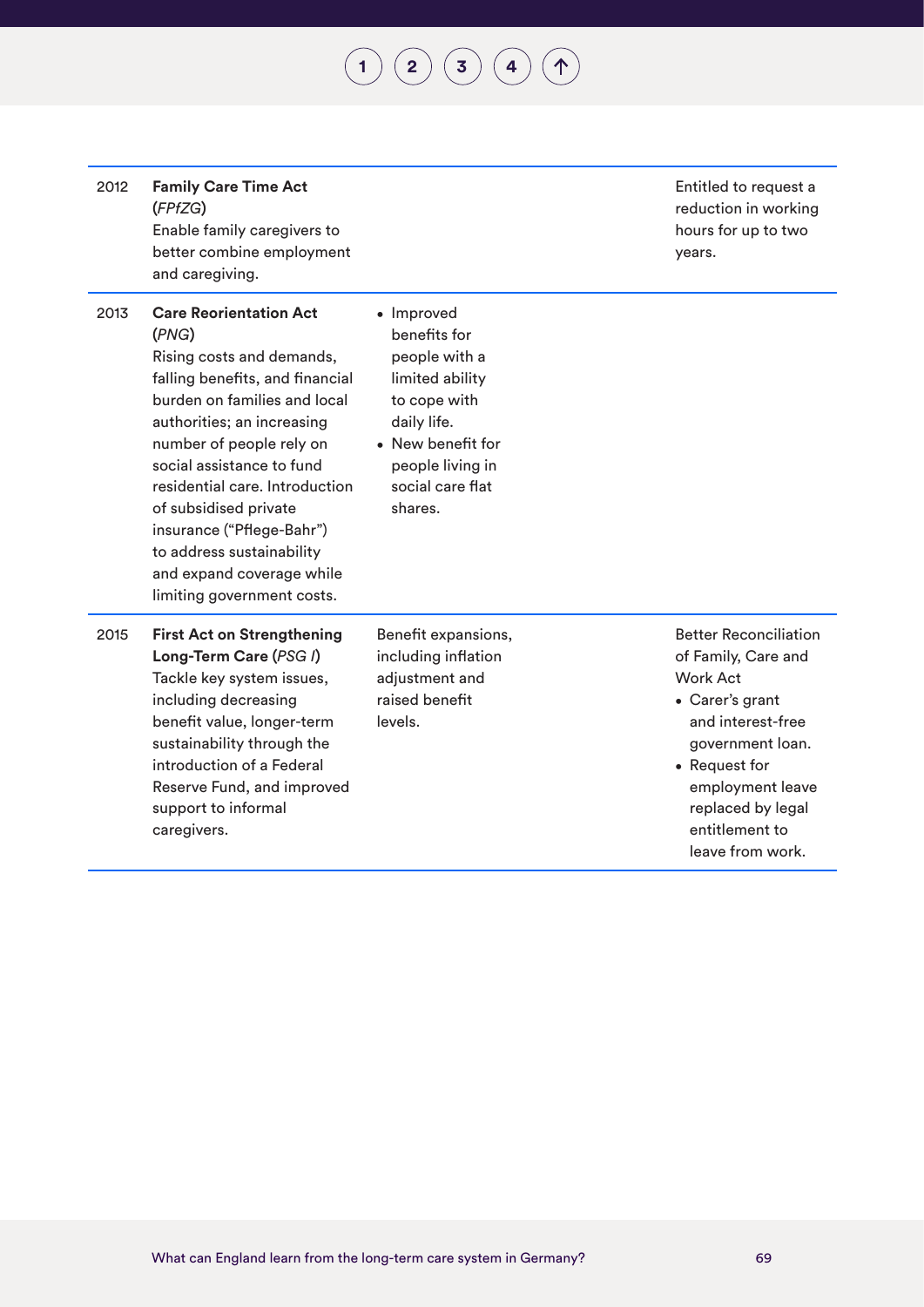**[2](#page-8-0)**  $\binom{1}{3}$  $\binom{1}{3}$  $\binom{1}{3}$  $\binom{1}{3}$  $\binom{1}{3}$ 

2016 **Second Act on Strengthening Long-Term Care (***PSG II***)** Revision of the care definition, eligibility framework and benefit expansions to provide adequate coverage of needs arising from cognitive and mental impairments following ten years of preparation by expert advisory committees and two evaluation studies.

Everyone receives the same benefits according to their care needs and additional benefits for certain groups are no longer needed.

New definition of care needs, care levels and assessment tool to incorporate the need for supervision and ensure parity of esteem of physical, cognitive and mental disorders. Focus now on independence and abilities rather than deficits.

2017 **Third Act on Strengthening Long-Term Care (***PSG III***)** Improve service provision and infrastructure and strengthen local authorities.

2019 **Act to Strengthen the Care Workforce (***PpSG***)** Aimed at tackling the workforce crisis, including changes to training, creation of additional care posts, and improved working conditions. To decrease burden on informal carers, they are now entitled to inpatient rehabilitation even when outpatient treatment would be sufficient.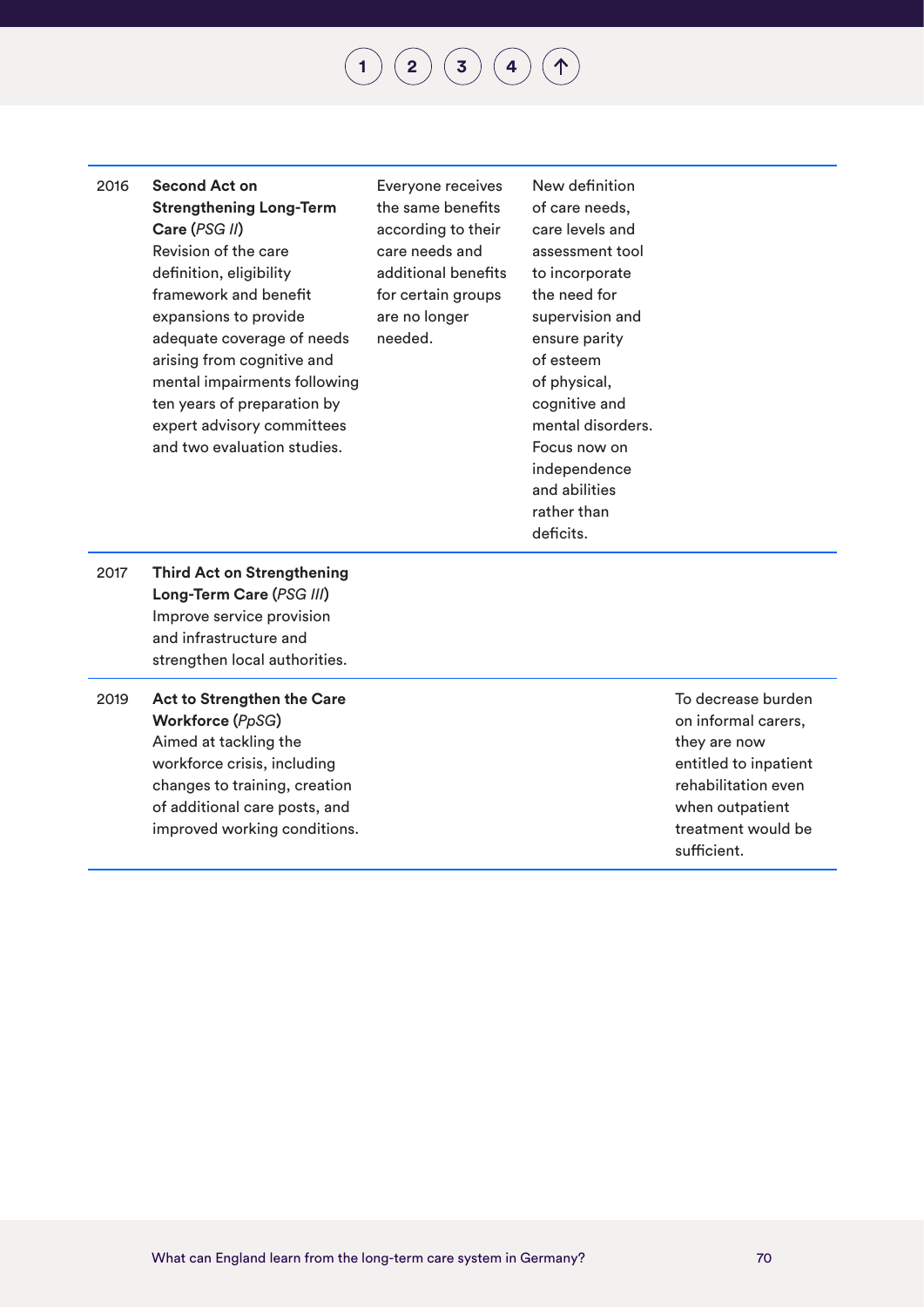#### $\begin{pmatrix} 1 \end{pmatrix} \begin{pmatrix} 2 \end{pmatrix} \begin{pmatrix} 3 \end{pmatrix} \begin{pmatrix} 4 \end{pmatrix}$  $\begin{pmatrix} 1 \end{pmatrix} \begin{pmatrix} 2 \end{pmatrix} \begin{pmatrix} 3 \end{pmatrix} \begin{pmatrix} 4 \end{pmatrix}$  $\begin{pmatrix} 1 \end{pmatrix} \begin{pmatrix} 2 \end{pmatrix} \begin{pmatrix} 3 \end{pmatrix} \begin{pmatrix} 4 \end{pmatrix}$  $\begin{pmatrix} 1 \end{pmatrix} \begin{pmatrix} 2 \end{pmatrix} \begin{pmatrix} 3 \end{pmatrix} \begin{pmatrix} 4 \end{pmatrix}$  $\begin{pmatrix} 1 \end{pmatrix} \begin{pmatrix} 2 \end{pmatrix} \begin{pmatrix} 3 \end{pmatrix} \begin{pmatrix} 4 \end{pmatrix}$  $\begin{pmatrix} 1 \end{pmatrix} \begin{pmatrix} 2 \end{pmatrix} \begin{pmatrix} 3 \end{pmatrix} \begin{pmatrix} 4 \end{pmatrix}$  $\begin{pmatrix} 1 \end{pmatrix} \begin{pmatrix} 2 \end{pmatrix} \begin{pmatrix} 3 \end{pmatrix} \begin{pmatrix} 4 \end{pmatrix}$  $\begin{pmatrix} 1 \end{pmatrix} \begin{pmatrix} 2 \end{pmatrix} \begin{pmatrix} 3 \end{pmatrix} \begin{pmatrix} 4 \end{pmatrix}$  $\begin{pmatrix} 1 \end{pmatrix} \begin{pmatrix} 2 \end{pmatrix} \begin{pmatrix} 3 \end{pmatrix} \begin{pmatrix} 4 \end{pmatrix}$  $\left( \bigwedge$

## **Appendix 2: Monthly benefits in Germany by care level**

| Benefits <sup>12</sup> (max.<br>per month in<br>euros, 2019) |                           |                           | <b>Care level</b>         |                           |                           |  |  |
|--------------------------------------------------------------|---------------------------|---------------------------|---------------------------|---------------------------|---------------------------|--|--|
|                                                              | 1                         | $\overline{2}$            | 3                         | 4                         | 5                         |  |  |
| <b>Home care</b>                                             |                           |                           |                           |                           |                           |  |  |
| Cash                                                         | $\overline{\phantom{0}}$  | 316                       | 545                       | 728                       | 901                       |  |  |
| In-kind                                                      |                           | 689                       | 1,298                     | 1,612                     | 1,995                     |  |  |
| Home adaptations                                             | 4,000 (per<br>adaptation) | 4,000 (per<br>adaptation) | 4,000 (per<br>adaptation) | 4,000 (per<br>adaptation) | 4,000 (per<br>adaptation) |  |  |
| Care aids                                                    | 40                        | 40                        | 40                        | 40                        | 40                        |  |  |
| Flat share                                                   | 214                       | 214                       | 214                       | 214                       | 214                       |  |  |
| <b>Benefits to support informal caregivers</b>               |                           |                           |                           |                           |                           |  |  |
| Relief benefit <sup>13</sup>                                 | 125                       | 125                       | 125                       | 125                       | 125                       |  |  |
| Respite care <sup>14</sup>                                   |                           | 1,612                     | 1,612                     | 1,612                     | 1,612                     |  |  |
|                                                              |                           | (per year)                | (per year)                | (per year)                | (per year)                |  |  |
| <b>Residential short-</b>                                    |                           | 1,612                     | 1,612                     | 1,612                     | 1,612                     |  |  |
| term care <sup>15</sup>                                      |                           | (per year)                | (per year)                | (per year)                | (per year)                |  |  |
| Semi-residential care                                        |                           |                           |                           |                           |                           |  |  |
| Day or night care                                            | 125                       | 689                       | 1,298                     | 1,612                     | 1,995                     |  |  |
| Residential care                                             |                           |                           |                           |                           |                           |  |  |
| Residential care                                             | 125                       | 770                       | 1,262                     | 1,775                     | 2,005                     |  |  |

Source: BMG, 2019c

- 12 Beneficiaries can also choose a combination of cash and in-kind benefits. Some benefits can be granted in combination.
- 13 Intended for day/night care, short term residential care or low threshold support services.
- 14 Available for up to six weeks per year when the informal carer cannot provide care due to holidays or illness.
- 15 Available for up to eight weeks a year when a crisis situation arises in home care or the transition from a hospital stay back home needs to be organised.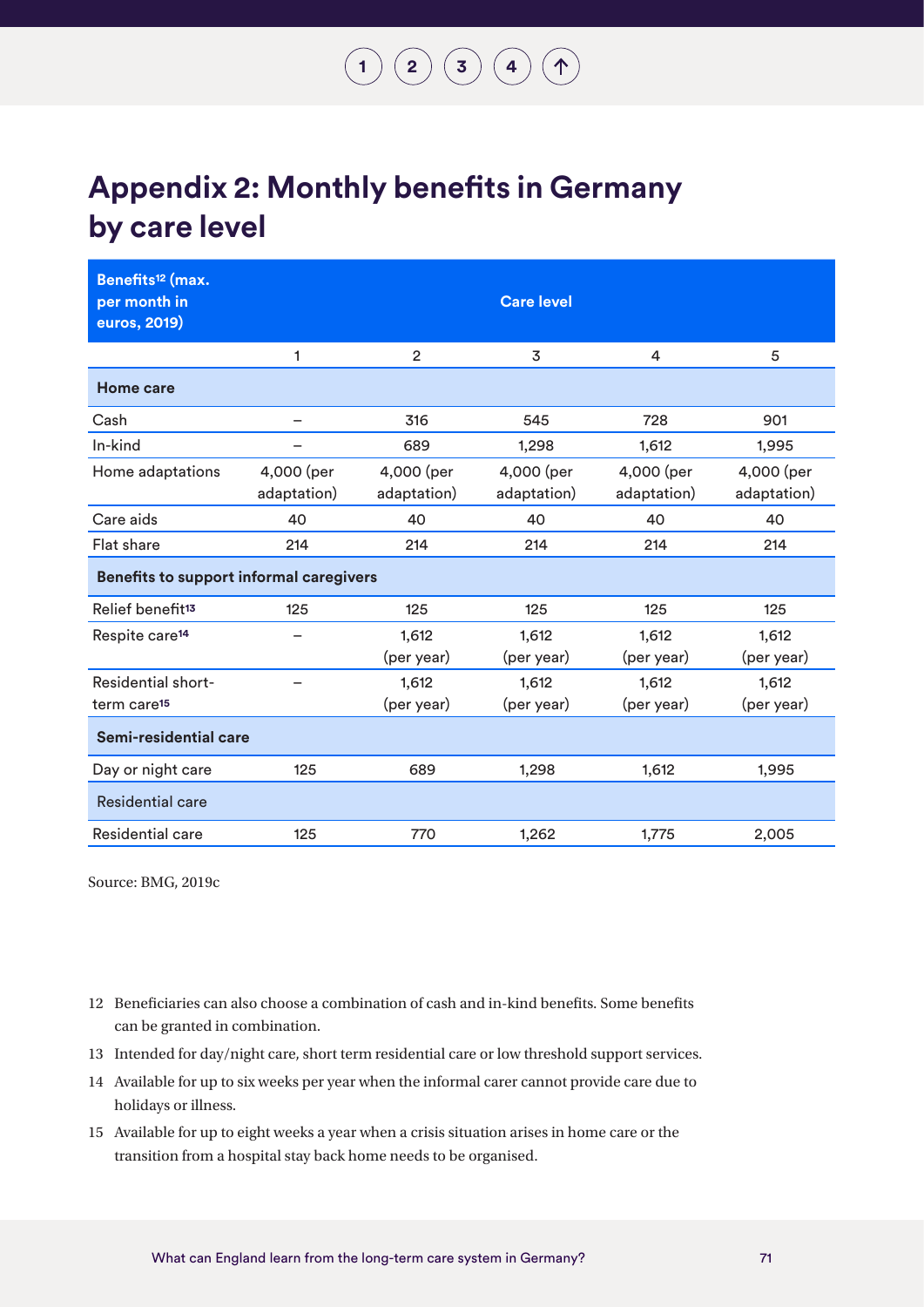## **References**

All Party Parliamentary Group on Responsible Tax (2018) Building a fairer system: Tax and the UK's gig economy. All Party Parliamentary Group on Responsible Tax.

**[2](#page-8-0)**  $\left(\frac{1}{3}\right)$  $\left(\frac{1}{3}\right)$  $\left(\frac{1}{3}\right)$  $\left(\frac{1}{3}\right)$  $\left(\frac{1}{3}\right)$ 

- Arntz M, Sacchetto R, Spermann A, Steffes S and Widmaier S (2006) 'The German Social Long-Term Care Insurance: Structure and Reform Options' Discussion Paper No. 06-074. Centre for European Economic Research, Mannheim.
- Ärzte Zeitung (2018) 'Pflege-Eigenanteil deckeln!' ['Cap private care costs!']. Ärzte Zeitung online, November 14. [www.aerztezeitung.de/](https://www.aerztezeitung.de/politik_gesellschaft/pflege/article/976016/dak-chef-fordert-pflege-eigenanteil-deckeln.html) [politik\\_gesellschaft/pflege/article/976016/dak-chef-fordert-pflege](https://www.aerztezeitung.de/politik_gesellschaft/pflege/article/976016/dak-chef-fordert-pflege-eigenanteil-deckeln.html)[eigenanteil-deckeln.html](https://www.aerztezeitung.de/politik_gesellschaft/pflege/article/976016/dak-chef-fordert-pflege-eigenanteil-deckeln.html).
- Association of British Insurers (2014) Developing products for social care. Pensions and insurance working group. Association of British Insurers. [www.abi.org.uk/globalassets/sitecore/files/documents/publications/](http://www.abi.org.uk/globalassets/sitecore/files/documents/publications/public/2014/social-care/developing-products-for-social-care-report.pdf) [public/2014/social-care/developing-products-for-social-care-report.](http://www.abi.org.uk/globalassets/sitecore/files/documents/publications/public/2014/social-care/developing-products-for-social-care-report.pdf) [pdf](http://www.abi.org.uk/globalassets/sitecore/files/documents/publications/public/2014/social-care/developing-products-for-social-care-report.pdf)
- Association of Directors of Adult Social Services (2019) ADASS Budget Survey 2019. Association of Directors of Adult Social Services.
- Atkins G (2019) 'The Government must not continue delaying the social care green paper'. [www.instituteforgovernment.org.uk/blog/](http://www.instituteforgovernment.org.uk/blog/government-must-not-continue-delaying-social-care-green-paper) [government-must-not-continue-delaying-social-care-green-paper](http://www.instituteforgovernment.org.uk/blog/government-must-not-continue-delaying-social-care-green-paper)
- BBC News (2019) 'Word for Word: Jeremy Hunt Interview with BBC's Laura Kuenssberg.' BBC News, June 25. [www.bbc.com/news/](http://www.bbc.com/news/uk-politics-48764832) [uk-politics-48764832](http://www.bbc.com/news/uk-politics-48764832)
- Beech J, Bottery S, Charlesworth A, Evans H, Gershlick B, Hemmings N, Imison C, Kahtan P, McKenna H, Murray R and Palmer W (2019) Closing the gap: Key areas for action on the health and care workforce. Nuffield Trust, The Health Foundation and The King's Fund.

Beesley L (2006) Informal Care in England. The King's Fund.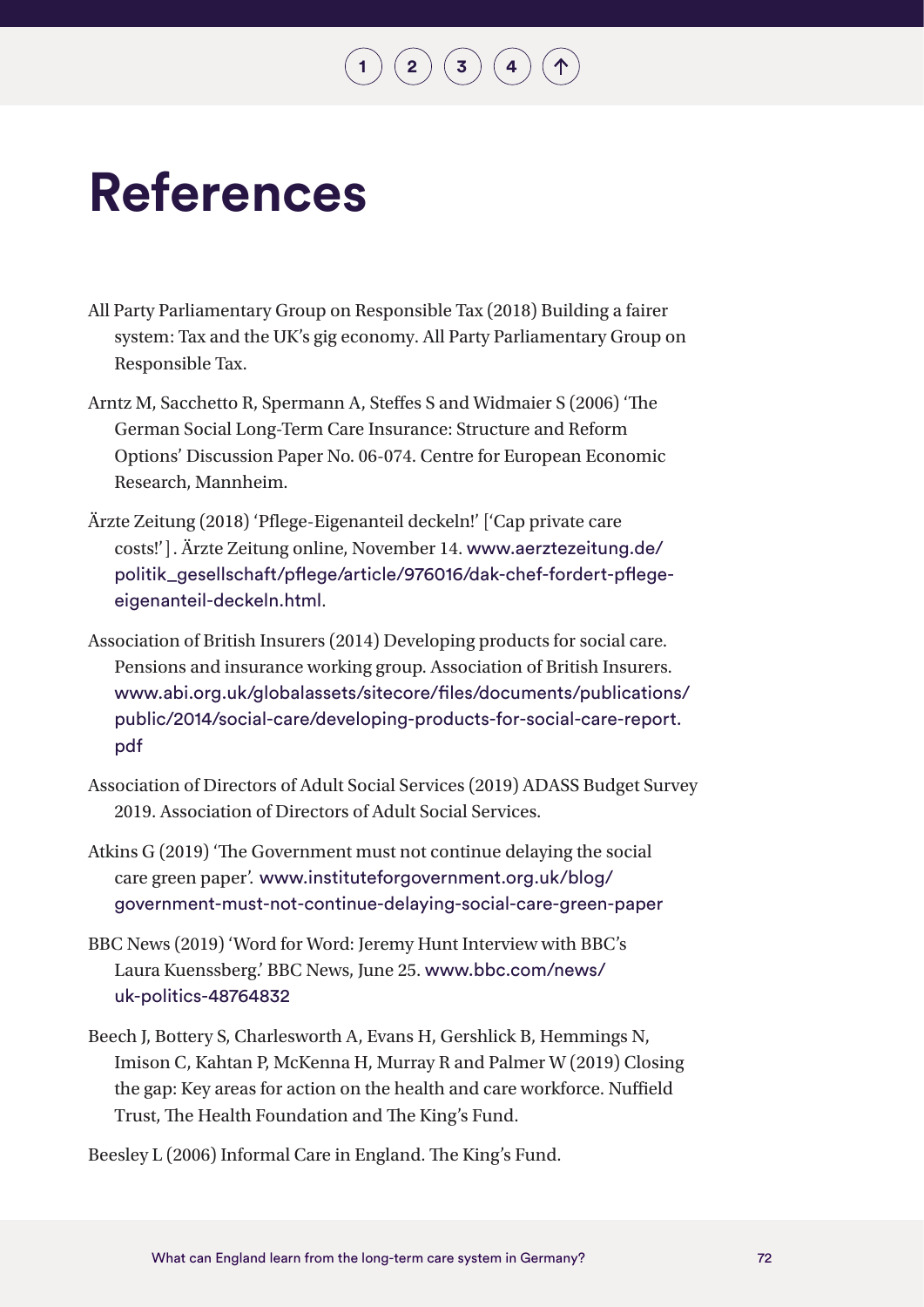Blüher S (2003) 'Wie langlebig ist die Solidarität? Generationsbeziehungen in den späten Lebensjahren' ['Everlasting solidarity? Longevity and generational relations']. *Zeitschrift für Gerontologie und Geriatrie* 36, 110–114. <https://doi.org/10.1007/s00391-003-0138-5>

- BMG (Bundesministerium für Gesundheit) [Federal Ministry of Health] (2019a) Pflegeversicherung, Zahlen und Fakten [Long term care insurance, figures and facts] www.bundesgesundheitsministerium.de/themen/ pflege/pflegeversicherung-zahlen-und-fakten.html#c3291 Accessed 7 June 2019.
- BMG (2019b) Finanzentwicklung [Financial development] [www.bundesgesundheitsministerium.de/themen/pflege/](http://www.bundesgesundheitsministerium.de/themen/pflege/pflegeversicherung-zahlen-und-fakten.html) [pflegeversicherung-zahlen-und-fakten.html](http://www.bundesgesundheitsministerium.de/themen/pflege/pflegeversicherung-zahlen-und-fakten.html) Accessed 7 June 2019
- BMG (2019c) Die Leistungen der Pflegeversicherung im Überblick [Overview of Long-term Care Insurance Benefits]. Bundesministerium für Gesundheit. [www.bundesgesundheitsministerium.de/leistungen-der](http://www.bundesgesundheitsministerium.de/leistungen-der-pflege.html)[pflege.html](http://www.bundesgesundheitsministerium.de/leistungen-der-pflege.html) Accessed 7 June 2019
- BMG (2019d) Pflege im Heim [Care in residential homes]. [www.bundesgesundheitsministerium.de/pflegeimheim.html](http://www.bundesgesundheitsministerium.de/pflegeimheim.html) Accessed 7 June 2019
- BMG (2018a) Warum höhere Beiträge zur Pflegeversicherung notwendig sind [Why higher contribution rates for LTCI are necessary] [www.bundesgesundheitsministerium.de/themen/pflege/](http://www.bundesgesundheitsministerium.de/themen/pflege/pflegeversicherung-zahlen-und-fakten/warum-hoehere-beitraege-zur-pflegeversicherung-notwendig-sind.html) [pflegeversicherung-zahlen-und-fakten/warum-hoehere-beitraege-zur](http://www.bundesgesundheitsministerium.de/themen/pflege/pflegeversicherung-zahlen-und-fakten/warum-hoehere-beitraege-zur-pflegeversicherung-notwendig-sind.html)[pflegeversicherung-notwendig-sind.html](http://www.bundesgesundheitsministerium.de/themen/pflege/pflegeversicherung-zahlen-und-fakten/warum-hoehere-beitraege-zur-pflegeversicherung-notwendig-sind.html) Accessed 7 June 2019
- BMG (2018b) Beschäftigte in der Pflege [Social care staff] [www.bundesgesundheitsministerium.de/themen/pflege/](http://www.bundesgesundheitsministerium.de/themen/pflege/pflegekraefte/beschaeftigte.html) [pflegekraefte/beschaeftigte.html](http://www.bundesgesundheitsministerium.de/themen/pflege/pflegekraefte/beschaeftigte.html) Accessed 7 June 2019
- BMG (2017) Pflegevorsorgefonds [Federal reserve fund] [www.bundesgesundheitsministerium.de/service/begriffe-von-a-z/p/](http://www.bundesgesundheitsministerium.de/service/begriffe-von-a-z/p/pflegevorsorgefonds.html) [pflegevorsorgefonds.html](http://www.bundesgesundheitsministerium.de/service/begriffe-von-a-z/p/pflegevorsorgefonds.html) Accessed 7 June 2019
- Bottery S, Varrow M, Thorlby R and Wellings D (2018) A fork in the road: Next steps for social care funding reform. The Health Foundation and The King's Fund.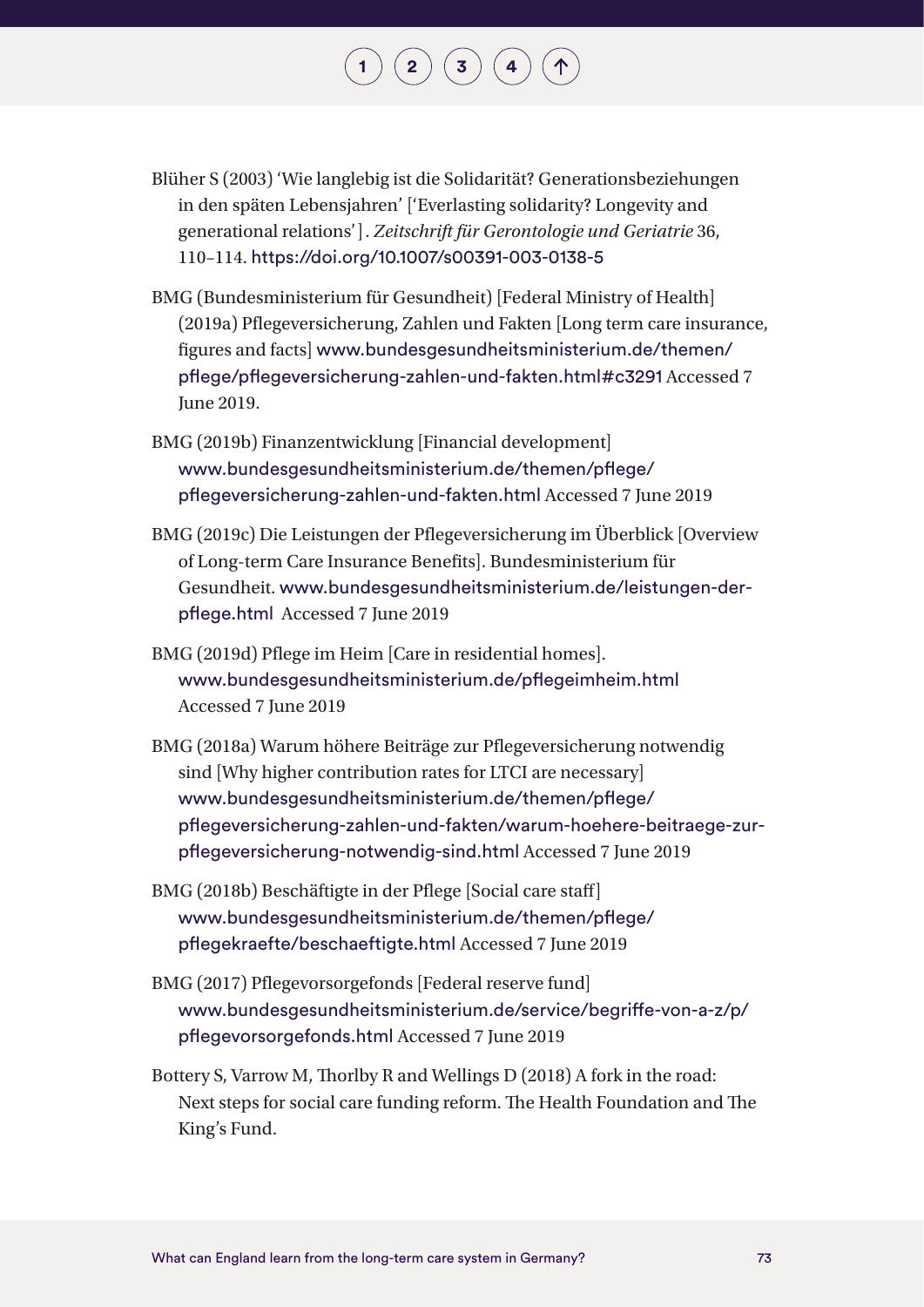Bowles D and Greiner W (2015). 'Kollektiv-ergänzende Kapitaldeckung in der sozialen Pflegeversicherung – Wirkungen des Pflegevorsorgefonds auf die Beitragssatzentwicklung' ['Collective supplementary capital cover in social long term care insurance – Impact of the federal reserve fund on the development of contribution rates']. *Zeitschrift für Sozialreform* 61(2), 199–226. <https://doi.org/10.1515/zsr-2015-0205>

 $\left( \begin{array}{c} 2 \end{array} \right) \left( \begin{array}{c} 3 \end{array} \right) \left( \begin{array}{c} 4 \end{array} \right)$  $\left( \begin{array}{c} 2 \end{array} \right) \left( \begin{array}{c} 3 \end{array} \right) \left( \begin{array}{c} 4 \end{array} \right)$  $\left( \begin{array}{c} 2 \end{array} \right) \left( \begin{array}{c} 3 \end{array} \right) \left( \begin{array}{c} 4 \end{array} \right)$  $\left( \begin{array}{c} 2 \end{array} \right) \left( \begin{array}{c} 3 \end{array} \right) \left( \begin{array}{c} 4 \end{array} \right)$  $\left( \begin{array}{c} 2 \end{array} \right) \left( \begin{array}{c} 3 \end{array} \right) \left( \begin{array}{c} 4 \end{array} \right)$  $\left( \begin{array}{c} 2 \end{array} \right) \left( \begin{array}{c} 3 \end{array} \right) \left( \begin{array}{c} 4 \end{array} \right)$  $\left( \begin{array}{c} 2 \end{array} \right) \left( \begin{array}{c} 3 \end{array} \right) \left( \begin{array}{c} 4 \end{array} \right)$ 

Brimblecombe N, Fernandez JL, Knapp M, Rehill A and Wittenberg R (2018) *Unpaid Care in England: Future Patterns and Potential Support Strategies*. London School of Economics and Political Science, Personal Social Services Research Unit.

- Bundesagentur für Arbeit [Federal Employment Agency] (2019) Tabellen Beschäftigte nach Berufen (KldB 2010) (Quartalszahlen), Deutschland, Stichtag: 30. September 2018. SVB – Tabelle I.
- Bundesrat [Federal Council] (2019). Bundesrat Drucksache 106/19. [www.bundesrat.de/SharedDocs/drucksachen/2019/0101-0200/106-19.](https://www.bundesrat.de/SharedDocs/drucksachen/2019/0101-0200/106-19.pdf?__blob=publicationFile&v=1) [pdf?\\_\\_blob=publicationFile&v=1](https://www.bundesrat.de/SharedDocs/drucksachen/2019/0101-0200/106-19.pdf?__blob=publicationFile&v=1).
- Büscher A, Holle B, Emmert S and Fringer A (2010) 'Häusliche Pflegeberatung für Geldleistungsbezieher in der Pflegeversicherung' ['Home care counseling for recipients of cash payments in the German long-term care insurance']. *Zeitschrift für Gerontologie und Geriatrie* 43, 103–110.
- Campbell AL and Morgan KJ (2005) 'Federalism and the Politics of Old-Age Care in Germany and the United States'. *Comparative Political Studies* 38, 887–914. <https://doi.org/10.1177/0010414005277575>
- Campbell JC 'How policies differ: long-term care insurance in Japan and Germany' in Conrad H and Lützeler R eds (2002) *Aging and Social Policy: A German-Japanese Comparison*. Iudicium, Munich, 157–187.
- Campbell JC, Ikegami N and Gibson MJ (2010) 'Lessons from public long-term care insurance in Germany and Japan', *Health Affairs* 29, 87–95. [doi.org/10.1377/hlthaff.2009.0548](https://doi.org/10.1377/hlthaff.2009.0548)
- Campbell JC, Ikegami N and Kwon S (2009) 'Policy learning and cross-national diffusion in social long-term care insurance: Germany, Japan, and the Republic of Korea', *International Social Security Review* 62, 63–80. [doi.org/10.1111/j.1468-246X.2009.01346.x](https://doi.org/10.1111/j.1468-246X.2009.01346.x)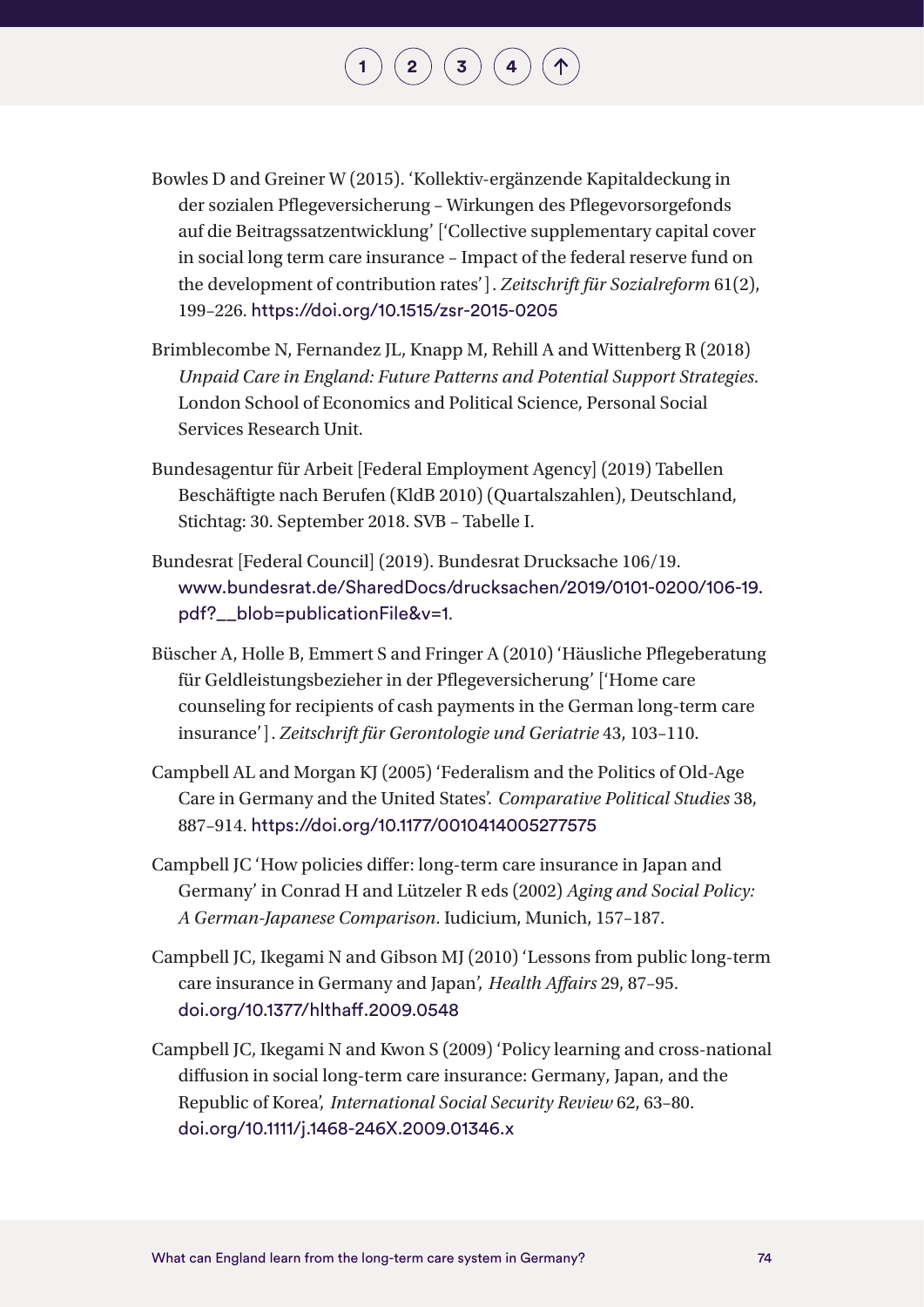Care Quality Commission (2016) The state of health care and adult social care in England 2015/16. Care Quality Commission.

- Care Quality Commission (2015) Market Oversight of "difficult to replace" providers of adult social care: guidance for providers. Care Quality Commission.
- Carers UK (2018a) Carers UK responds to changes to Carer's Allowance Earnings Rule. Press release, 23 November. [www.carersuk.org/news-and-campaigns/news/](https://www.carersuk.org/news-and-campaigns/news/carers-uk-responds-to-changes-to-carer-s-allowance-earnings-rule) [carers-uk-responds-to-changes-to-carer-s-allowance-earnings-rule](https://www.carersuk.org/news-and-campaigns/news/carers-uk-responds-to-changes-to-carer-s-allowance-earnings-rule).
- Carers UK (2018b) *State of Caring 2018*. Carers UK
- Chadda D (1995) 'Down payment on later life', *Health Service Journal*, October 26. pp. 28–29.
- Competition and Markets Authority (2017) Care homes market study: Final report.
- Courtin E, Jemiai N and Mossialos E (2014) 'Mapping support policies for informal carers across the European Union' Health Policy, 118 (1). pp. 84-94. [doi.org/10.1016/j.healthpol.2014.07.013](https://doi.org/10.1016/j.healthpol.2014.07.013)
- Cromarty H, Harker R and Sandford M (2019) Adult Social Care Funding (England). House of Commons Library, February 12. [https://researchbriefings.parliament.uk/ResearchBriefing/Summary/](https://researchbriefings.parliament.uk/ResearchBriefing/Summary/CBP-7903) [CBP-7903](https://researchbriefings.parliament.uk/ResearchBriefing/Summary/CBP-7903).
- Cuellar AE and Wiener JM (2000) 'Can social insurance for long-term care work? The experience of Germany', *Health Affairs* 19, 8–25.
- Da Roit B and Le Bihan B (2010) 'Similar and yet so different: Cash-for-care in six European countries' long-term care policies', *The Milbank Quarterly* 88, 286–309.
- Davies, N, Campbell L and McNulty C (2018) How to fix the funding of health and social care. Institute for Government.
- Department for Business, Energy and Industrial Strategy (2019) Good Work Plan: Proposals to support families. Open consultation. [www.gov.uk/government/consultations/](https://www.gov.uk/government/consultations/good-work-plan-proposals-to-support-families) [good-work-plan-proposals-to-support-families](https://www.gov.uk/government/consultations/good-work-plan-proposals-to-support-families)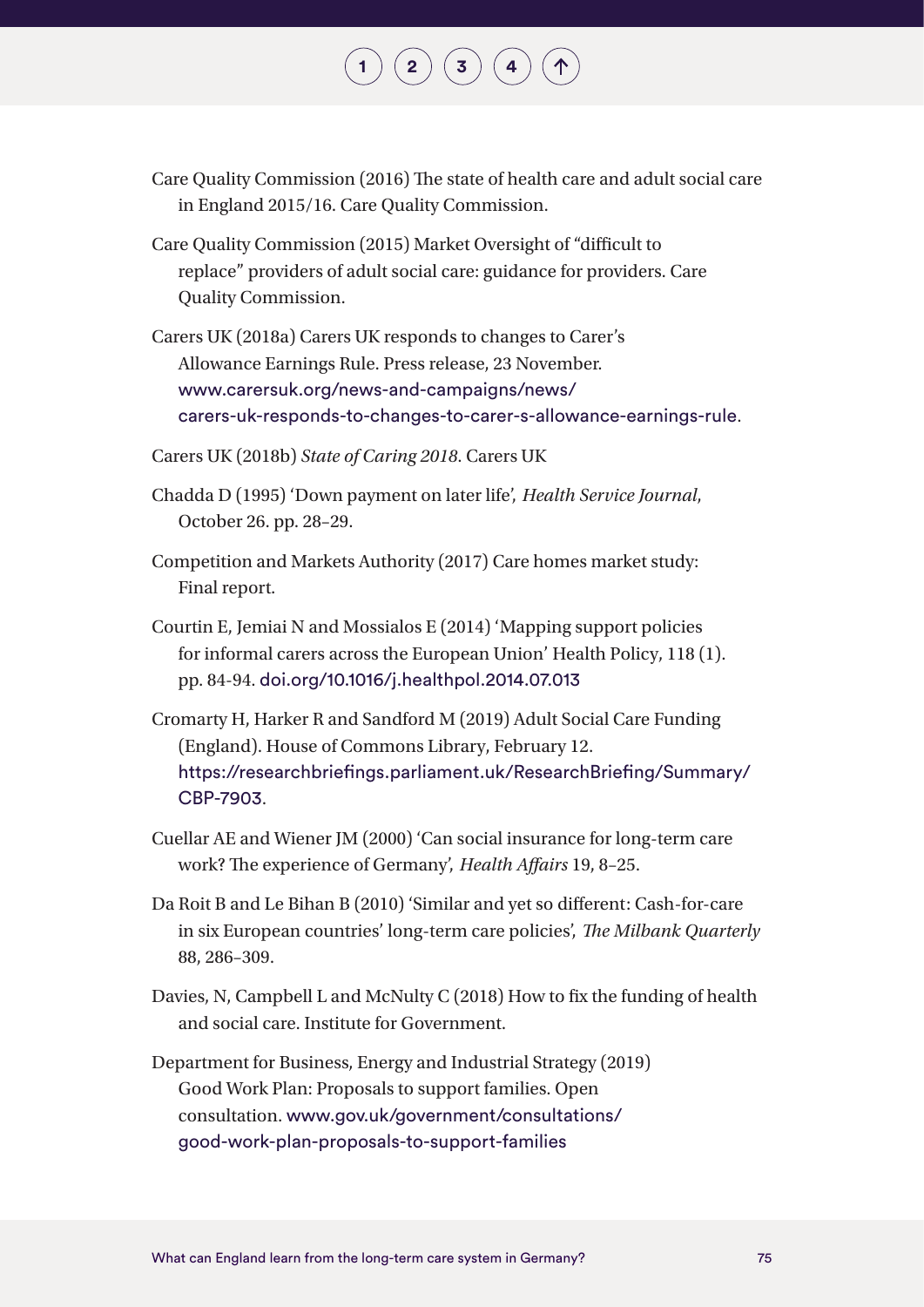Department of Health (2012) Independence, choice and control Accompanying Impact Assessment for the White Paper 'Caring for our future: reforming care and support' (No. 7062). Department of Health.

- Department of Health (2014) Care and support statutory guidance: Issued under the Care Act 2014. [https://assets.publishing.service.](https://assets.publishing.service.gov.uk/government/uploads/system/uploads/attachment_data/file/506202/23902777_Care_Act_Book.pdf) [gov.uk/government/uploads/system/uploads/attachment\\_data/](https://assets.publishing.service.gov.uk/government/uploads/system/uploads/attachment_data/file/506202/23902777_Care_Act_Book.pdf) [file/506202/23902777\\_Care\\_Act\\_Book.](https://assets.publishing.service.gov.uk/government/uploads/system/uploads/attachment_data/file/506202/23902777_Care_Act_Book.pdf)pdf.
- Department of Health and Social Care (2018) Carers action plan 2018 to 2020: Supporting carers today. Department of Health and Social Care.
- Deutscher Bundestag [German Federal Parliament] (2016a) Drucksache 18/8854: Kleine Anfrage – Stand Der Umsetzung Des Gesetzes Zur Besseren Vereinbarkeit von Familie, Pflege Und Beruf [Small inquiry – status of the implementation of the Act for Better Reconciliation of Family, Care and Work]. [http://dip21.bundestag.de/dip21/btd/18/088/1808854.](http://dip21.bundestag.de/dip21/btd/18/088/1808854.pdf) [pdf](http://dip21.bundestag.de/dip21/btd/18/088/1808854.pdf)
- Deutscher Bundestag (2016b) Drucksache 18/7322: Antwort Der Bundesregierung Auf Die Kleine Anfrage [Response of the German Federal Parliament to the Small Inquiry]. [http://dipbt.bundestag.de/dip21/](http://dipbt.bundestag.de/dip21/btd/18/073/1807322.pdf) [btd/18/073/1807322.pdf](http://dipbt.bundestag.de/dip21/btd/18/073/1807322.pdf)
- Deutscher Bundestag [German Federal Parliament] (2017) Zur Umnutzung Der Mittel Im Pflegevorsorgefonds (WD 9 – 3000 – 045/17) [On Repurposing the Funds of the Federal Reserve Fund].
- Deutscher Bundestag [German Federal Parliament] (n.d.) Vorangsablauf: Gesetz Zur Berücksichtigung Der Kindererziehung Im Beitragsrecht Der Sozialen Pflegeversicherung (Kinder-Berücksichtigungsgesetz – KiBG) (G-SIG: 15019508) [Procedure: Act to account for child-raising]. <http://dipbt.bundestag.de/extrakt/ba/WP15/991/99182.html>
- Deutsches Ärzteblatt online (2019) 'Eigenanteil für Pflegebedürftige steigt' ['Private payments for care recipients are increasing']. *Deutsches Ärzteblatt*.
- Die Bundesregierung [Federal Government] (2019) Konzertierte Aktion Pflege: Vereinbarungen der Arbeitsgruppen 1 bis 5.
- Dilnot Commission (2011) Fairer Care Funding: The Report of the Commission on Funding of Care and Support.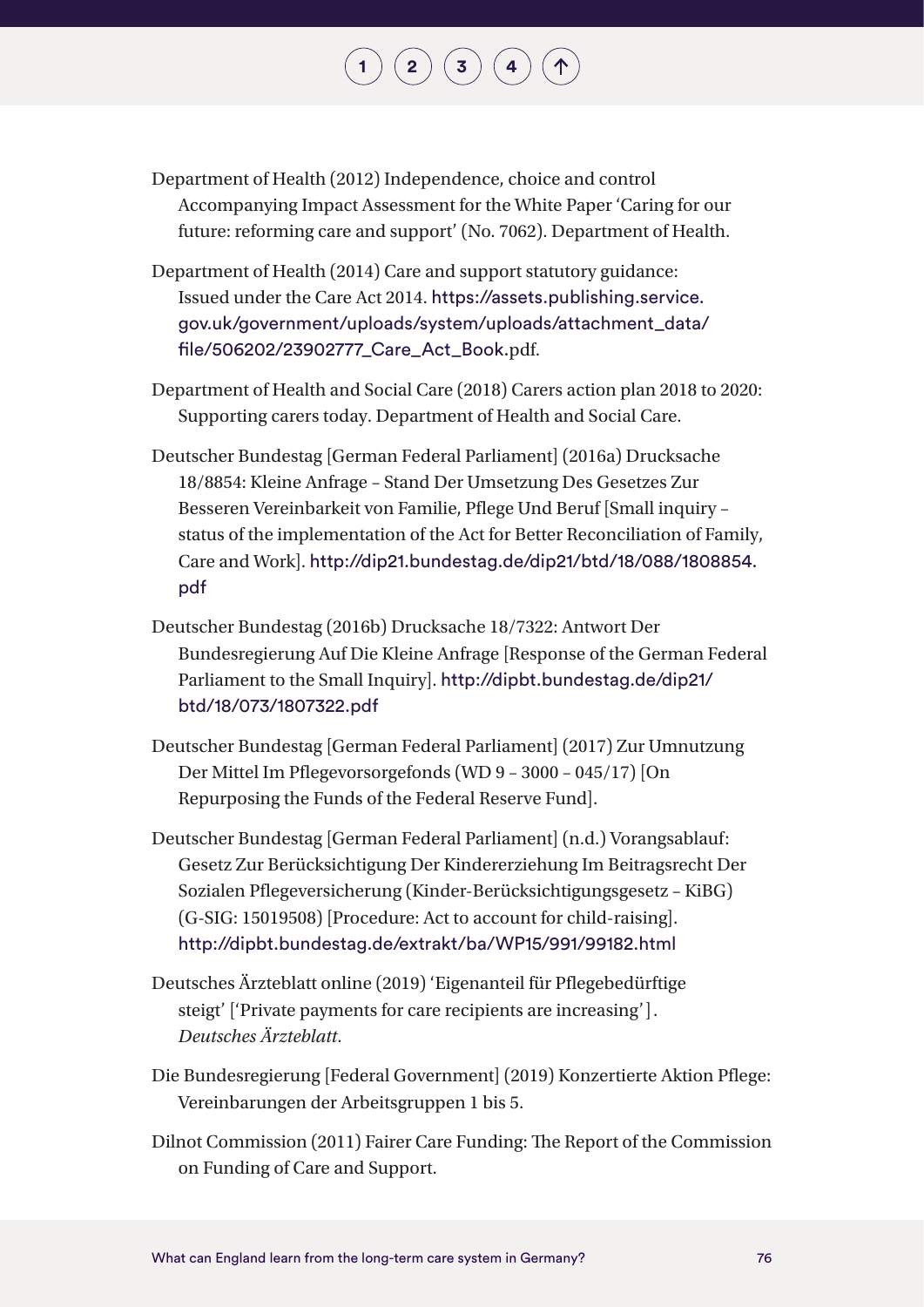

- Doetter LF and Rothgang H (2017) Country report: The German LTC policy landscape, Quality and cost-effectiveness in long-term care and dependency prevention. CEQUA LTC network, European Commission.
- Dromey J and Hochlaf D (2018) Fair Care: A workforce strategy for social care. Institute for Public Policy Research.
- Edelman (2018) 2018 Edelman Trust Barometer: Global Report. [www.edelman.com/research/2018-edelman-trust-barometer](http://www.edelman.com/research/2018-edelman-trust-barometer)
- Eurostat (2019) Distribution of population aged 65 and over by type of household – EU-SILC survey [ilc\_lvps30]. European Commission.
- Evans RG (2002) 'Financing health care: taxation and the alternatives' in Mossialos E, Dixon A, Figueras J, Kutzin J eds, *Funding Health Care: Options for Europe, European Observatory on Health Care Systems Series*. Open University Press, Buckingham, Philadelphia.
- Evers A (1998) 'The new long-term care insurance program in Germany', *Journal of Aging & Social Policy* 10, 1–22. [https://doi.org/10.1300/](https://doi.org/10.1300/J031v10n01_05) [J031v10n01\\_05](https://doi.org/10.1300/J031v10n01_05)
- FAZ (2019) Kabinett beschließt Gesetz für höhere Löhne in der Pflege [The Cabinet passes a law for higher wages in long-term care]. *Frankfurter Allgemeine Zeitung*, 19 June. [www.faz.net/aktuell/wirtschaft/kabinett](http://www.faz.net/aktuell/wirtschaft/kabinett-beschliesst-gesetz-fuer-hoehere-loehne-in-der-pflege-16244372.html)[beschliesst-gesetz-fuer-hoehere-loehne-in-der-pflege-16244372.html](http://www.faz.net/aktuell/wirtschaft/kabinett-beschliesst-gesetz-fuer-hoehere-loehne-in-der-pflege-16244372.html)
- Future Care Capital (2019) A Forgotten Army: Coping as a Carer.
- Gadsby EW, Degar J, Allen P, Checkland K, Coleman A, Mcdermott I and Peckham S (2013) 'Personal Budgets, Choice and Health: A Review of *International Evidence from 11 OECD Countries', International Journal of Public and Private Health care Management* 3, 15–28.
- GDV [German Insurance Association] (2018) Die deutsche Lebensversicherung in Zahlen 2018 [German life insurance in numbers 2018]. Gesamtverband der Deutschen Versicherungswirtschaft e.V. (GDV), Berlin.
- Geyer J and Korfhage T (2015) 'Long-term care insurance and carers' labor supply: a structural model', *Health Economics* 24, 1178–91. <https://doi.org/10.1002/hec.3200>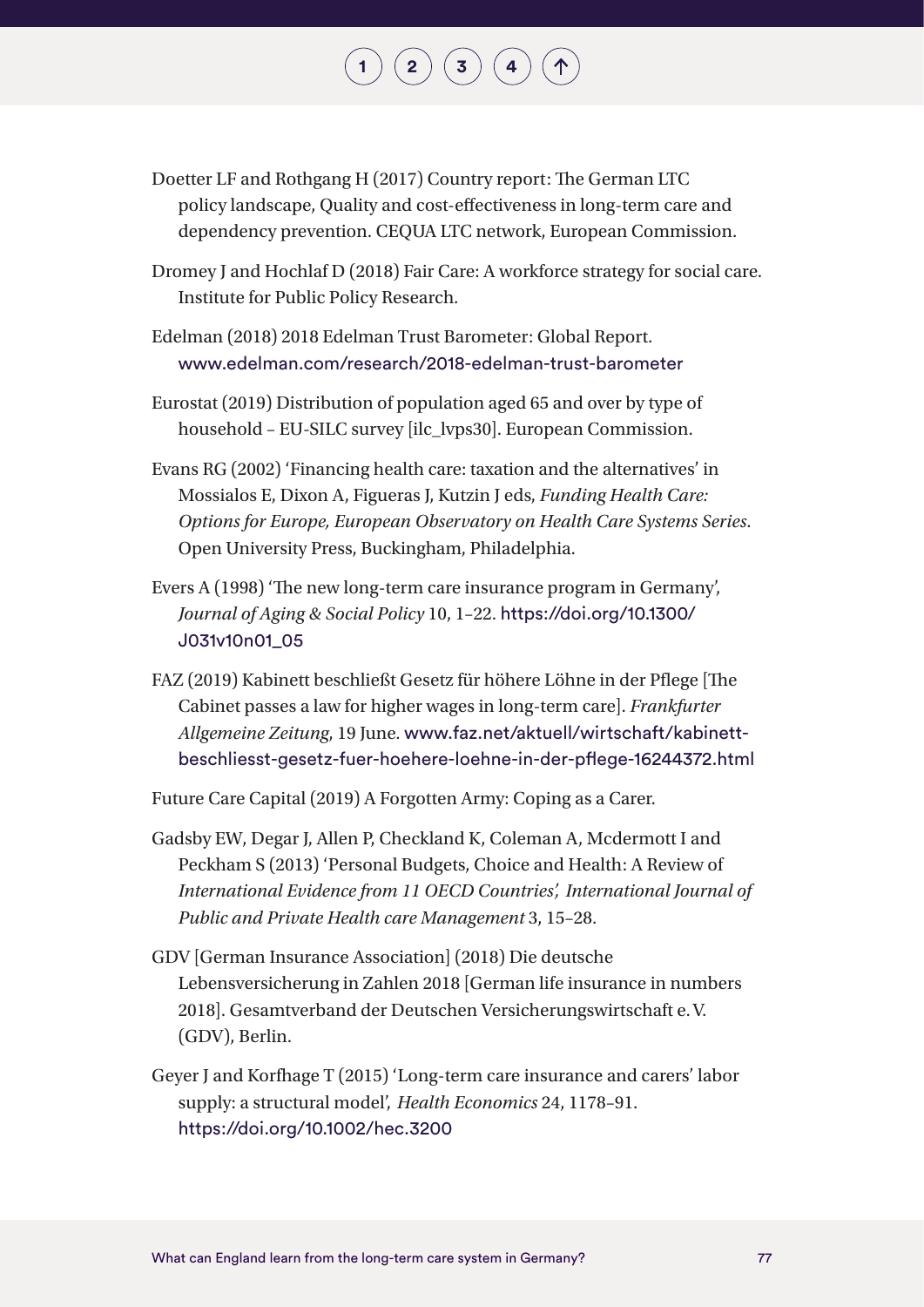Glendinning C (2018) ESPN Thematic Report on Challenges in longterm care: United Kingdom, European Social Policy Network (ESPN). European Commission.

- Glendinning C and Bell D (2008) Rethinking social care and support: What can England learn from other countries? Joseph Rowntree Foundation.
- Glendinning C and Wills M (2018) What can England learn from the German approach to long-term care funding? British Politics and Policy, LSE. [http://eprints.lse.ac.uk/89092/1/politicsandpolicy-german-approach](http://eprints.lse.ac.uk/89092/1/politicsandpolicy-german-approach-to-long-term-care.pdf)[to-long-term-care.pdf](http://eprints.lse.ac.uk/89092/1/politicsandpolicy-german-approach-to-long-term-care.pdf).
- Gregory S (2014) Attitudes to health and social care: Review of existing research (Background paper), Commission on the Future of Health and Social Care in England. The King's Fund.
- GVK-Spitzenverband [National Association of Statutory Health Insurance Funds] (2017) 'Together we are 90 percent', Annual Report 2016. Berlin, GKV-Spitzenverband.
- Healthwatch Birmingham (2019) Direct Payments in Birmingham: Choice, control and flexibility. Healthwatch England.
- Heiberger RH, Schwarzer B and Riebling JR (2017) 'Eine Frage des Marktes? Regionale Unterschiede von Heimentgelten stationärer Pflegeeinrichtungen' ['A question of the market? Regional differences of care home fees']. *Berliner Journal für Soziologie*, 27, 209–241. [doi.org/10.1007/s11609-017-0341-7](https://doi.org/10.1007/s11609-017-0341-7)
- Heinicke K and Thomsen S (2010) The social long-term care insurance in Germany: origin, situation, threats, and perspectives (Discussion paper). Zentrum für Europäische Wirtschaftsforschung GmbH.
- HM Government (2018) The UK's future skills-based immigration system (No. CM 9722). HM Government.
- Hoberg R and Klie T (2015) 'Strukturreform Pflege und Teilhabe: Erster Teil: Zwischen Cure und Care, Kommunen und Sozialversicherung' ['Structural Reform of Long-term Care and Social Participation – Part One: Between Cure and Care, Local Authorities and Long-term Care Insurance']. *Sozialer Fortschritt*, 64, 27–33. [doi.org/10.3790/sfo.64.1-2.27](https://doi.org/10.3790/sfo.64.1-2.27)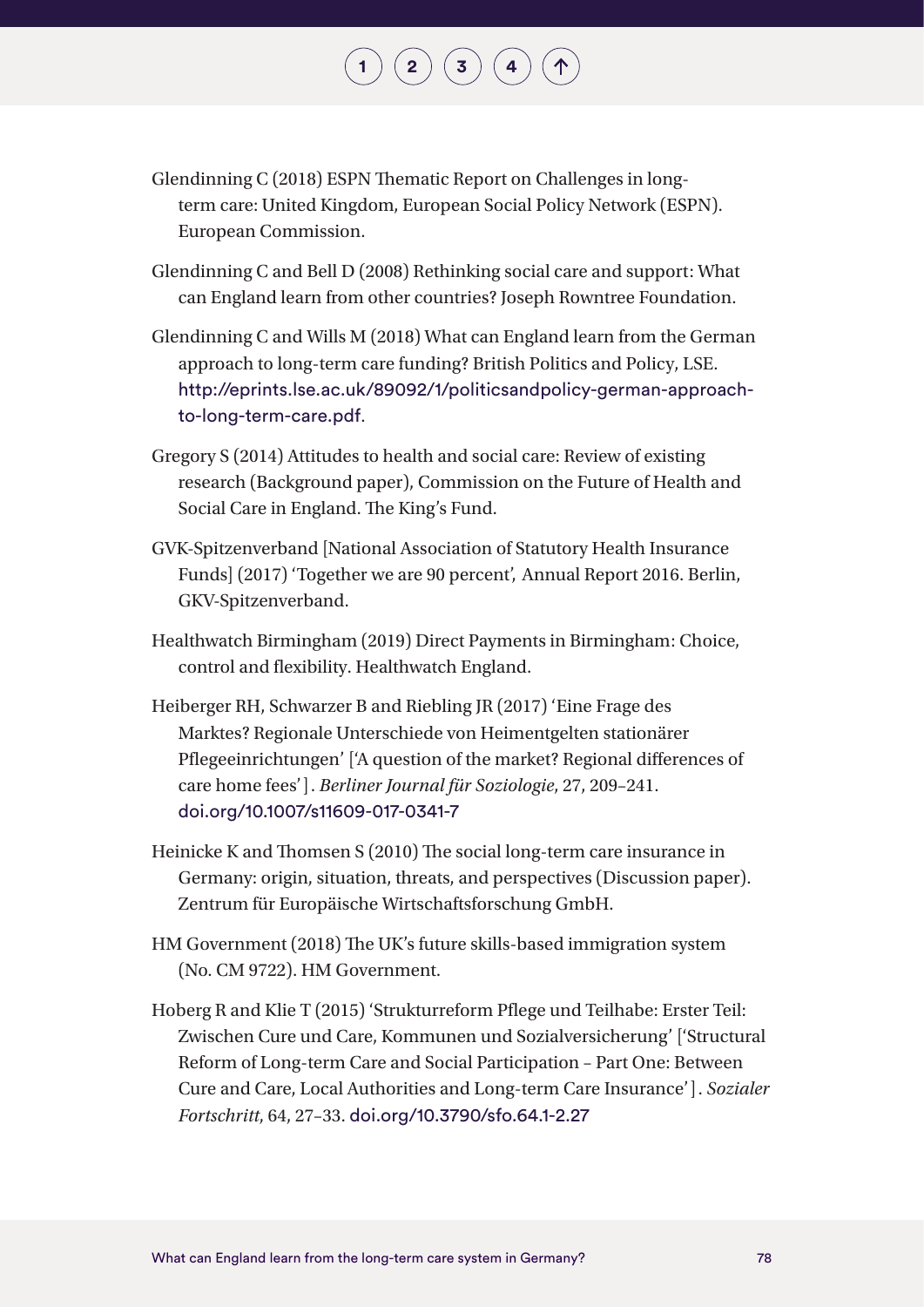House of Commons Public Accounts Committee (2016) Personal budgets in social care. Second Report of Session 2016–17 (No. HC 74). House of Commons Committee of Public Accounts.

- House of Commons Liaison Select Committee (2018) Correspondence with the Prime Minister re parliamentary commission health and social care 18-3-2018. House of Commons, March 23.
- House of Lords Economic Affairs Committee (2019) Social care funding: time to end a national scandal (No. HL Paper 392). House of Lords, London.
- Human Rights Watch (2019) Unmet Needs: Improper Social Care Assessments for Older People in England. Human Rights Watch.
- Humphries R (2019) Tweet: "Funding had been agreed by HM Treasury, legislation passed, implementation date agreed. Closest any govt has got". Twitter, May 24. [https://twitter.com/RichardatKF/](https://twitter.com/RichardatKF/status/1131931513598160897) [status/1131931513598160897](https://twitter.com/RichardatKF/status/1131931513598160897).
- Incisive Health (2019) Care deserts: the impact of a dysfunctional market in adult social care provision.
- International Longevity Centre and Independent Age (2016) Brexit and the future of the migrant social care workforce.
- Jarrett T (2019) Social care: forthcoming Green Paper (England) (Briefing paper No. Number 8002). House of Commons Library.
- Kingston A, Comas-Herrera A and Jagger C (2018) 'Forecasting the care needs of the older population in England over the next 20 years: estimates from the Population Ageing and Care Simulation (PACSim) modelling study', *The Lancet Public Health*, 3, e447–e455. [doi.org/10.1016/](https://doi.org/10.1016/S2468-2667(18)30118-X) [S2468-2667\(18\)30118-X](https://doi.org/10.1016/S2468-2667(18)30118-X)
- Kinloch K, Semino E and Baker P (2018) A crisis threatening the UK? How newspapers talk about 'social care.' [https://socialcarefuture.](https://socialcarefuture.blog/2018/06/22/a-crisis-threatening-the-uk-how-newspapers-talk-about-social-care/) [blog/2018/06/22/a-crisis-threatening-the-uk-how-newspapers-talk](https://socialcarefuture.blog/2018/06/22/a-crisis-threatening-the-uk-how-newspapers-talk-about-social-care/)[about-social-care](https://socialcarefuture.blog/2018/06/22/a-crisis-threatening-the-uk-how-newspapers-talk-about-social-care/)
- Künzel G (2015) 'Strukturreform Pflege und Teilhabe: Zweiter Teil: Die Rolle der Kommunen und die Schnittstelle zur Eingliederungshilfe' ['Structural Reform of Long-term Care and Social Participation – Part Two: The Role of Local Authorities and Welfare Benefits']. *Sozialer Fortschritt*, 64, 33–40. <https://doi.org/10.3790/sfo.64.1-2.33>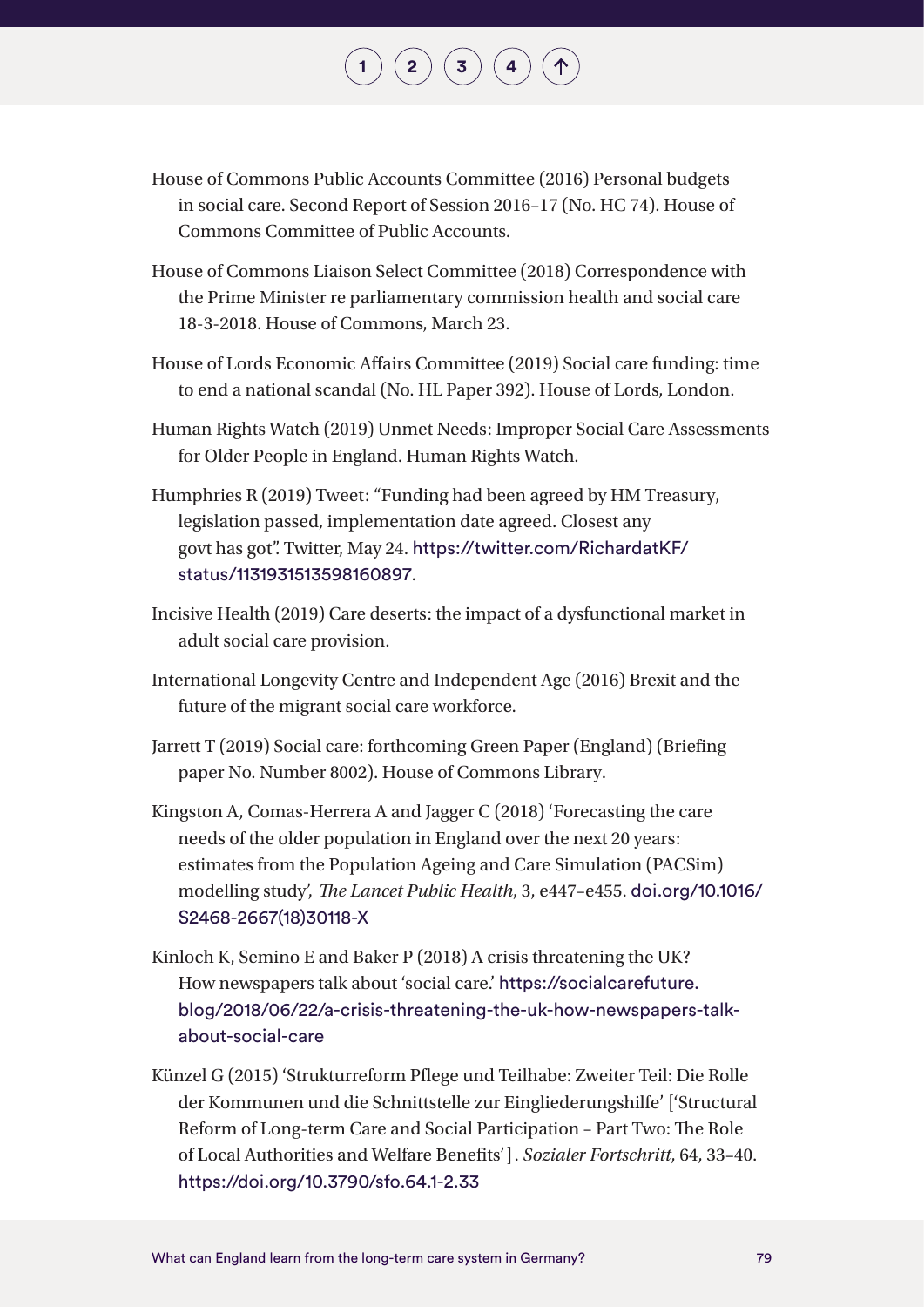Laing W (2018) *Care homes for older people: UK market report: twenty-ninth edition*. LaingBuisson.

- Leone C (2019) How can the English NHS attract and keep more of the international nurses it needs? Blog, July 19. Nuffield Trust. [www.nuffieldtrust.org.uk/news-item/how-can-the-english-nhs-attract](https://www.nuffieldtrust.org.uk/news-item/how-can-the-english-nhs-attract-and-keep-more-of-the-international-nurses-it-needs)[and-keep-more-of-the-international-nurses-it-needs](https://www.nuffieldtrust.org.uk/news-item/how-can-the-english-nhs-attract-and-keep-more-of-the-international-nurses-it-needs).
- Local Government Association (2018a) The lives we want to lead: Findings, implications and recommendations on the LGA green paper for adult social care and wellbeing. Local Government Association. [www.futureofadultsocialcare.co.uk/wp-content/uploads/2018/11/29.13-](http://www.futureofadultsocialcare.co.uk/wp-content/uploads/2018/11/29.13-Green-paper-full_web.pdf) [Green-paper-full\\_web.pdf](http://www.futureofadultsocialcare.co.uk/wp-content/uploads/2018/11/29.13-Green-paper-full_web.pdf)
- Local Government Association (2018b). Majority of people unprepared for adult social care costs. Local Government Association.
- McNeil C and Hunter J (2014) The Generation Strain: Collective Solutions to Care in an Ageing Society. Institute for Public Policy Research.
- Mennicken R, Augurzky B, Rothgang H and Wasem J (2014) 'Explaining differences in remuneration rates of nursing homes in Germany'. *European Journal of Health Economics*, 15, 401–410. [doi.org/10.1007/](https://doi.org/10.1007/s10198-013-0483-2) [s10198-013-0483-2](https://doi.org/10.1007/s10198-013-0483-2)
- Ministry of Housing, Communities and Local Government (2018) 75% business rates retention pilots 2019 to 2020: prospectus. Ministry of Housing, Communities and Local Government.
- Nadash P and Cuellar AE (2017) 'The emerging market for supplemental long term care insurance in Germany in the context of the 2013 Pflege-Bahr reform', Health Policy, 121, 588–593.
- Nadash P, Doty P and von Schwanenflügel M (2018) 'The German Long-Term Care Insurance Program: Evolution and Recent Developments', *Gerontologist*, 58, 588–597. [doi.org/10.1093/geront/gnx018](https://doi.org/10.1093/geront/gnx018)
- National Audit Office (2016) Personalised commissioning in adult social care (No. HC 883).
- National Audit Office (2018a) Adult social care at a glance. [www.nao.org.uk/](http://www.nao.org.uk/wp-content/uploads/2018/07/Adult-social-care-at-a-glance.pdf) [wp-content/uploads/2018/07/Adult-social-care-at-a-glance.pdf](http://www.nao.org.uk/wp-content/uploads/2018/07/Adult-social-care-at-a-glance.pdf)
- National Audit Office (2018b) Rolling out universal credit. [www.nao.org.uk/](http://www.nao.org.uk/report/rolling-out-universal-credit/) [report/rolling-out-universal-credit](http://www.nao.org.uk/report/rolling-out-universal-credit/)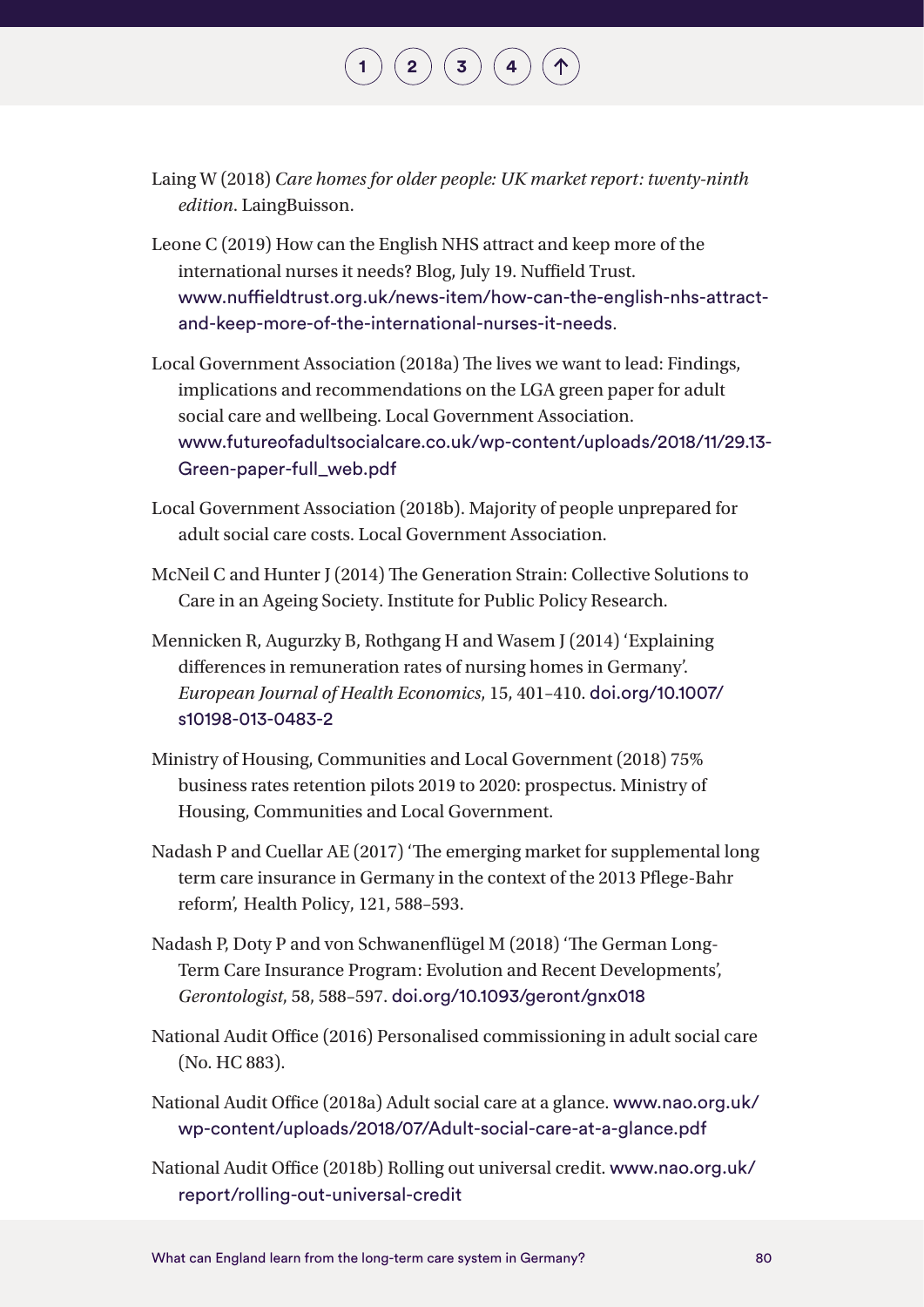National Centre for Social Research (2018) The Characteristics of those in the Gig Economy. Department for Business, Energy & Industrial Strategy, London.

 $\left( \begin{array}{c} 2 \end{array} \right) \left( \begin{array}{c} 3 \end{array} \right) \left( \begin{array}{c} 4 \end{array} \right)$  $\left( \begin{array}{c} 2 \end{array} \right) \left( \begin{array}{c} 3 \end{array} \right) \left( \begin{array}{c} 4 \end{array} \right)$  $\left( \begin{array}{c} 2 \end{array} \right) \left( \begin{array}{c} 3 \end{array} \right) \left( \begin{array}{c} 4 \end{array} \right)$  $\left( \begin{array}{c} 2 \end{array} \right) \left( \begin{array}{c} 3 \end{array} \right) \left( \begin{array}{c} 4 \end{array} \right)$  $\left( \begin{array}{c} 2 \end{array} \right) \left( \begin{array}{c} 3 \end{array} \right) \left( \begin{array}{c} 4 \end{array} \right)$  $\left( \begin{array}{c} 2 \end{array} \right) \left( \begin{array}{c} 3 \end{array} \right) \left( \begin{array}{c} 4 \end{array} \right)$  $\left( \begin{array}{c} 2 \end{array} \right) \left( \begin{array}{c} 3 \end{array} \right) \left( \begin{array}{c} 4 \end{array} \right)$ 

- NHS Confederation (2019) Crisis in care: what do MPs think? NHS Confederation.
- NHS Digital (2018) Adult Social Care Activity and Finance Report, England 2017–18: Reference Data.

NHS Digital (2014) Community Care Statistics, Social Services Activity, England – 2013–14, Final release: Annex M – Table 2.1. [https://digital.nhs.uk/data-and-information/publications/statistical/](https://digital.nhs.uk/data-and-information/publications/statistical/community-care-statistics-social-services-activity/community-care-statistics-social-services-activity-england-2013-14-final-release) [community-care-statistics-social-services-activity/community-care](https://digital.nhs.uk/data-and-information/publications/statistical/community-care-statistics-social-services-activity/community-care-statistics-social-services-activity-england-2013-14-final-release)[statistics-social-services-activity-england-2013-14-final-release](https://digital.nhs.uk/data-and-information/publications/statistical/community-care-statistics-social-services-activity/community-care-statistics-social-services-activity-england-2013-14-final-release)

- NHS England (2018) Putting health into place: introducing NHS England's healthy new towns programme. NHS England Publications Gateway Reference: 08473. [www.england.nhs.uk/wp-content/uploads/2018/09/](http://www.england.nhs.uk/wp-content/uploads/2018/09/putting-health-into-place-v4.pdf) [putting-health-into-place-v4.](http://www.england.nhs.uk/wp-content/uploads/2018/09/putting-health-into-place-v4.pdf)pdf
- Nuffield Trust (2019) Immigration and Social Security Co-ordination (EU Withdrawal) Bill. Briefing: June 2019. [www.nuffieldtrust.org.uk/](https://www.nuffieldtrust.org.uk/files/2019-05/immigration-briefing-june-2019-final.pdf) [files/2019-05/immigration-briefing-june-2019-final.pdf](https://www.nuffieldtrust.org.uk/files/2019-05/immigration-briefing-june-2019-final.pdf)
- OECD.Stat (2019) Demographic references: population age structure. https://stats.oecd.org
- ONS (Office for National Statistics) (2019) Dataset: Living alone in the UK. Office for National Statistics.
- ONS (2018) Dataset: Estimates of the population for the UK, England and Wales, Scotland and Northern Ireland. Office for National Statistics.
- Oung C, Curry N, Schlepper L and Hemmings N (2019) How to fund social care? Nuffield Trust.
- Oung C and Schlepper L (2019) What principles should underpin the funding system for social care? Nuffield Trust.
- Parliamentary Office of Science and Technology (2018) POST note: Unpaid care (No. 582). Houses of Parliament.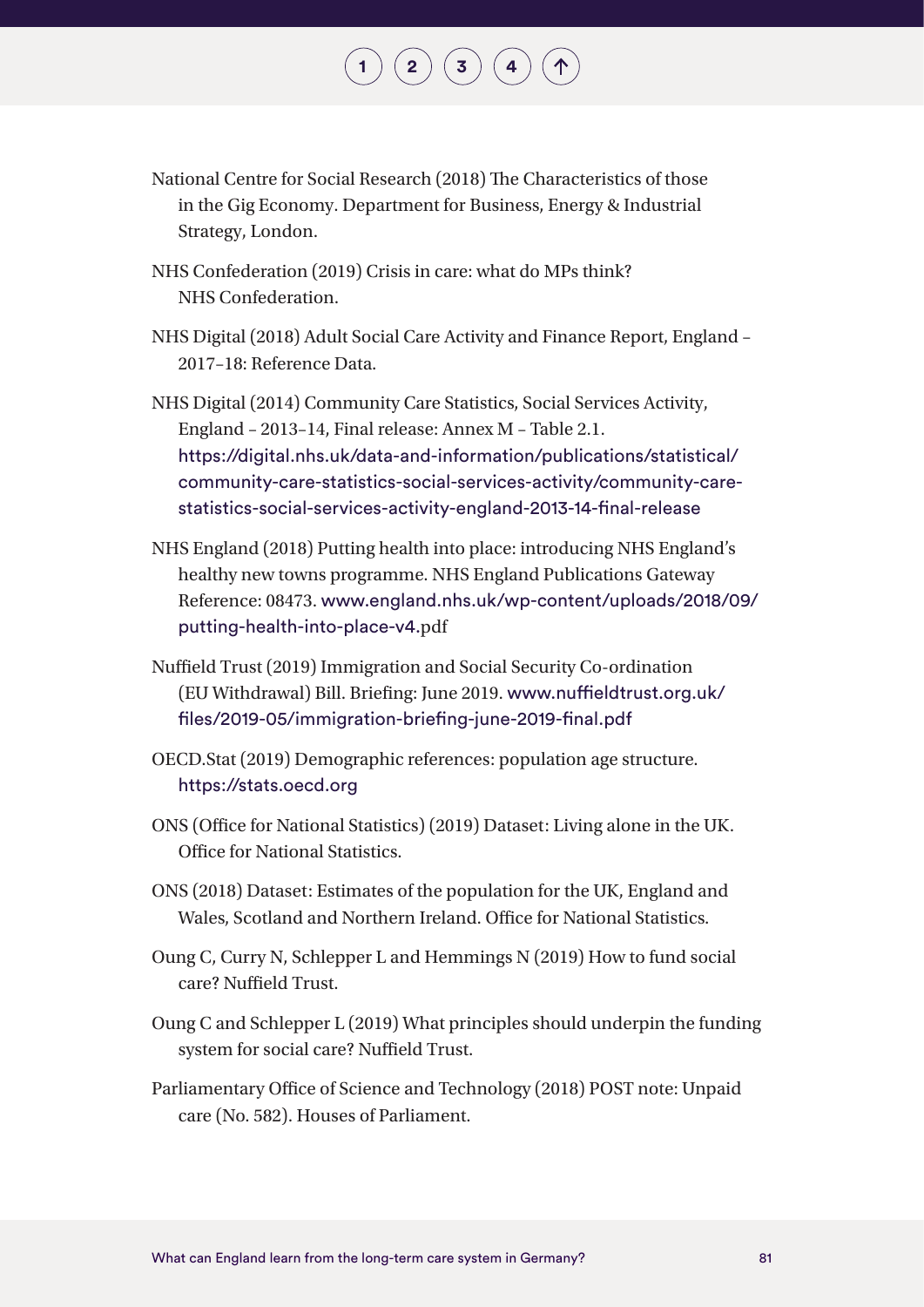- pflege.de (2019) Pflegeunterstützungsgeld Lohnersatzleistung während der kurzzeitigen Arbeitsverhinderung [www.pflege.](http://www.pflege.de/pflegekasse-pflegefinanzierung/pflegeleistungen/pflegeunterstuetzungsgeld/) [de/pflegekasse-pflegefinanzierung/pflegeleistungen/](http://www.pflege.de/pflegekasse-pflegefinanzierung/pflegeleistungen/pflegeunterstuetzungsgeld/) [pflegeunterstuetzungsgeld](http://www.pflege.de/pflegekasse-pflegefinanzierung/pflegeleistungen/pflegeunterstuetzungsgeld/)
- PKV [Association of German Private Healthcare Insurers] (2017) Financial report for private healthcare insurance 2017. Verband der Privaten Krankenversicherung e.V. (PKV), Cologne, Berlin.

- Rada A (2016) Migration of health-care workers from the new EU Member States to Germany: Major trends, drivers and future perspective (No. Working Paper no.14). Observatory for Sociopolitical Developments in Europe.
- Rhee JC, Done N and Anderson G (2015) 'Considering long-term care insurance for middle-income countries: comparing South Korea with Japan and Germany', *Health Policy*, 119, 1319–1329.
- Rothgang H (2010) 'Social insurance for long-term care: an evaluation of the German model', Social Policy & Administration 44, 436–460. [doi.org/10.1111/j.1467-9515.2010.00722.x](https://doi.org/10.1111/j.1467-9515.2010.00722.x)
- Rothgang H and Kalwitzki T (2017) Gutachten: Alternative Ausgestaltung der Pflegeversicherung – Abbau der Sektorengrenzen und bedarfsgerechte Leistungsstruktur [Report: Alternative design of LTCI]. Initiative Pro-Pflegereform, Stuttgart.
- Rothgang H and Müller R (2018) Pflegereport 2018: Schriftenreihe zur Gesundheitsanalyse [Report on long term care 2018]. Barmer, Berlin.
- RP Online (2018) 'Pflegeausbildung Im Ausland Aufbauen' ['Spahn wants to establish care schools abroad'], *RP Online*, November 29. [https://](https://rp-online.de/politik/deutschland/pflegenotstand-spahn-will-pflegeausbildung-im-ausland-foerdern_aid-34791637) [rp-online.de/politik/deutschland/pflegenotstand-spahn-will](https://rp-online.de/politik/deutschland/pflegenotstand-spahn-will-pflegeausbildung-im-ausland-foerdern_aid-34791637)[pflegeausbildung-im-ausland-foerdern\\_aid-34791637](https://rp-online.de/politik/deutschland/pflegenotstand-spahn-will-pflegeausbildung-im-ausland-foerdern_aid-34791637).
- Sato E (2009) 'After the launch of long-term care insurance in Germany: analyzing the transition of LTCI from 1999 to 2005 by state', *Journal of Public Health*, 17, 409–415.
- Schneekloth U, Geiss S, Pupeter M, Rothgang H, Kalwitzki T and Müller R (2017) Abschlussbericht: Studie zur Wirkung des Pflege-Neuausrichtungs-Gesetzes (PNG) und des ersten Pflegestärkungsgesetzes (PSG I) im Auftrag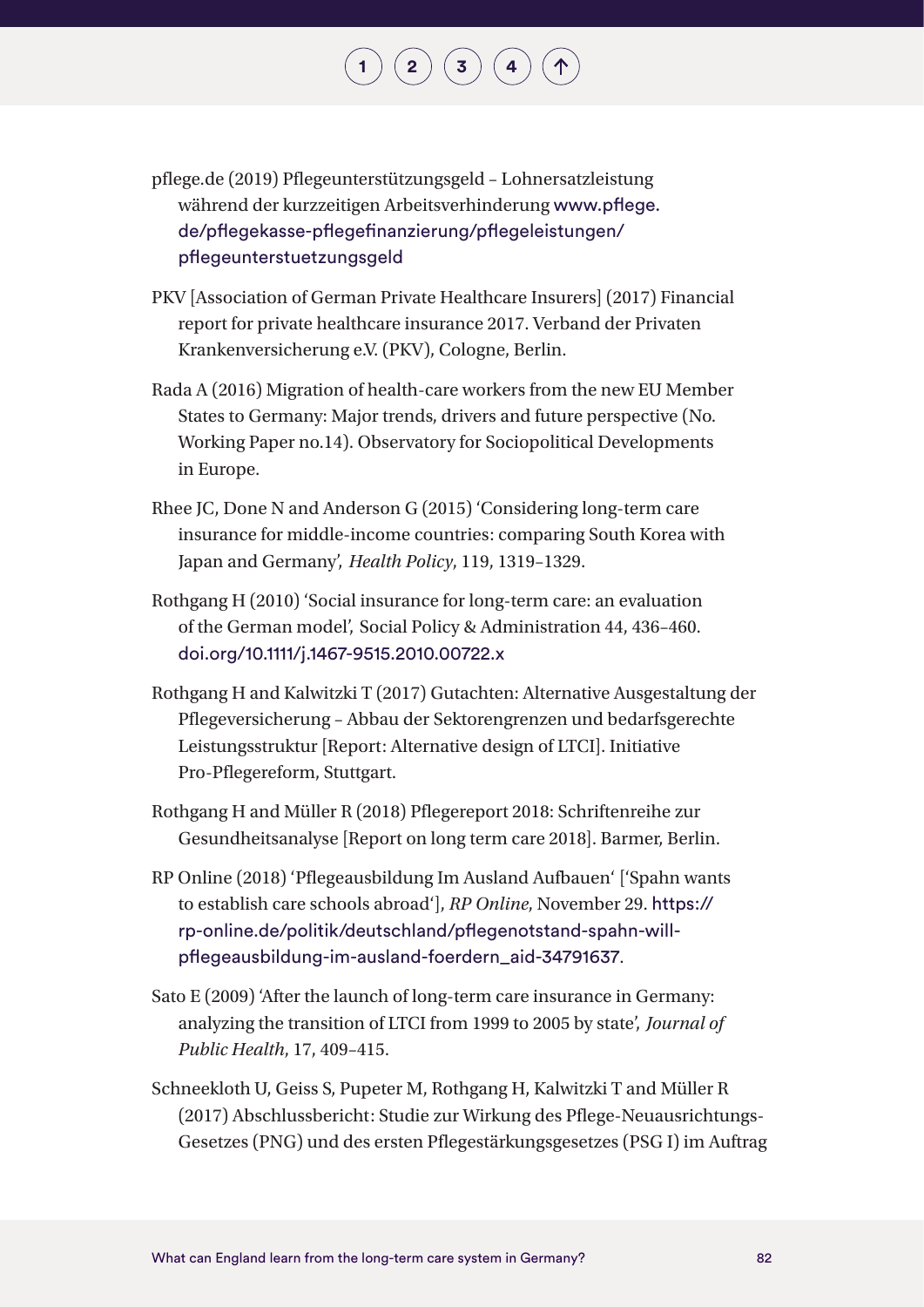des Bundesministeriums für Gesundheit [Final report: Study on the impact of the Care Reorientation Act (PNG) and the First Act on Strengthening Long-term Care (PSG I) commissioned by the Federal Ministry of Health]. München: TNS Infratest Sozialforschung.

- Schneider U (1999) 'Germany's social long-term care insurance: Design, implementation and evaluation', *International Social Security Review*, 52, 31–74. [doi.org/10.1111/1468-246X.00037](https://doi.org/10.1111/1468-246X.00037)
- Schneider U and Reyes C 'Mixed Blessings: Long-Term Care Benefits in Germany', in Ungerson C and Yeandle S eds.(2007) *Cash for Care in Developed Welfare States*. Palgrave Macmillan, 137–165.
- Scobie S (2018) Unpaid carers: informal yet integral. www.nuffieldtrust.org. uk/news-item/unpaid-carers-informal-yet-integral#drop-in-satisfaction
- Scotland's Futures Forum (2018) Social Care for Older People: A Sustainable Future, Scotland 2030 Programme. Scotland Futures Forum, Edinburgh.
- Skills for Care (2018) The state of the adult social care sector and workforce in England.
- Skills for Care (2019a) Pay in the adult social care sector.
- Skills for Care (2019b) Individual employers and the personal assistant workforce: Skills for Care survey research.
- Spahn J (2018) Wettbewerb in der Pflege ist kein Selbstzweck [Competition in long-term care is no end in itself]. Handelsblatt.
- Statistisches Bundesamt (Destatis) [Federal Statistical Office] (2019a) Bevölkerung: Deutschland, Stichtag, Altersjahre [Population: Germany, year, age]. Destatis. [www-genesis.destatis.de/genesis/online/link/](http://www-genesis.destatis.de/genesis/online/link/tabellen/12411*) [tabellen/12411\\*](http://www-genesis.destatis.de/genesis/online/link/tabellen/12411*)
- Statistisches Bundesamt (Destatis) [Federal Statistical Office] (2019b) Bruttoausgaben der Sozialhilfe: Deutschland, Jahre, Sozialhilfearten [Gross expenditure for social assistance]. GENESIS-Online Datenbank. [www-genesis.destatis.de](https://www-genesis.destatis.de/)
- Statistisches Bundesamt (Destatis) [Federal Statistical Office] (2019c) Verbraucherpreisindex [German Consumer Price Index]. Wiesbaden: Statistisches Bundesamt (Destatis). [www.destatis.de/DE/Themen/](http://www.destatis.de/DE/Themen/Wirtschaft/Preise/Verbraucherpreisindex/_inhalt.html) [Wirtschaft/Preise/Verbraucherpreisindex/\\_inhalt.html](http://www.destatis.de/DE/Themen/Wirtschaft/Preise/Verbraucherpreisindex/_inhalt.html)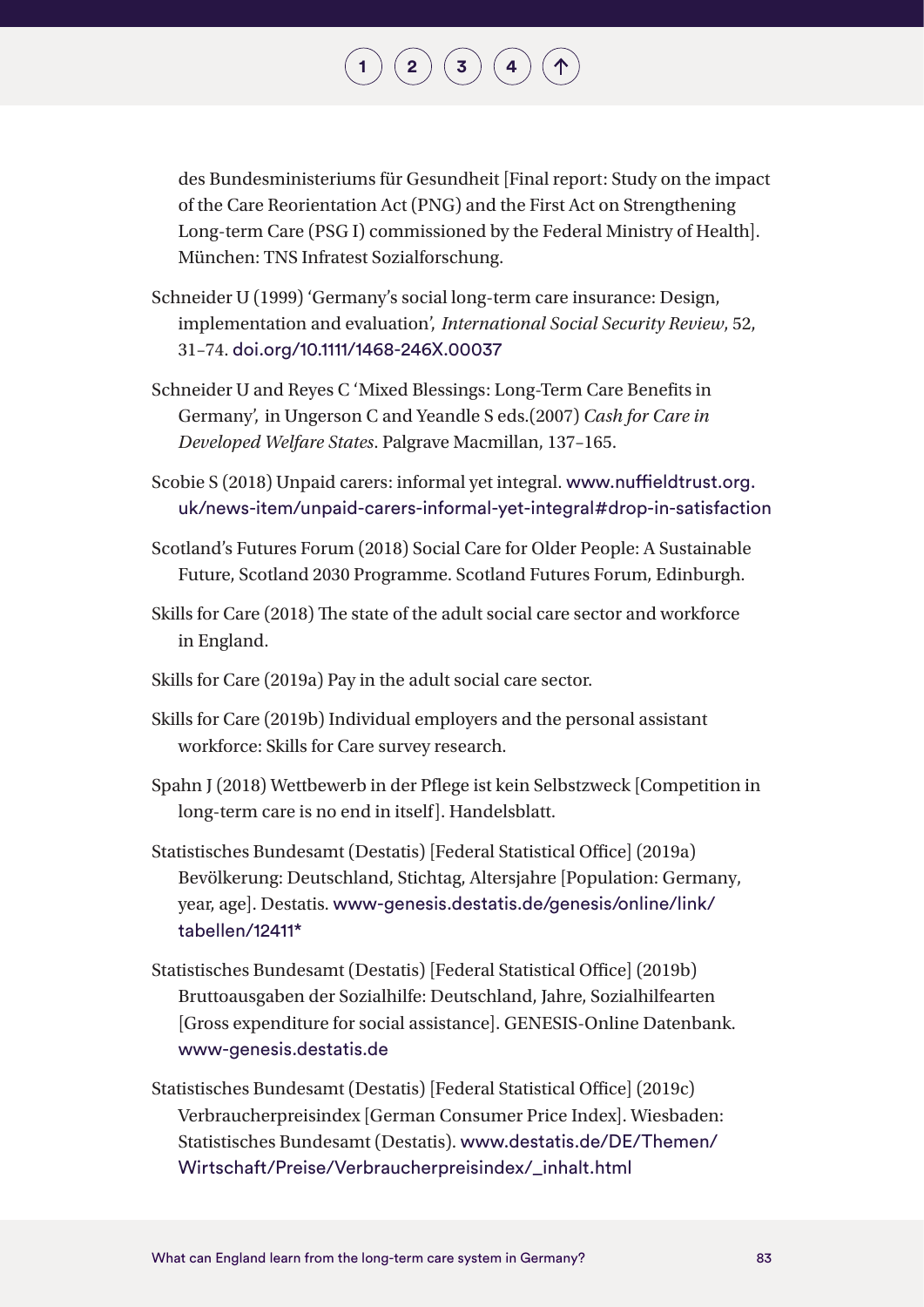Statistisches Bundesamt (Destatis) [Federal Statistical Office] (2019d) Empfänger/-innen von Leistungen nach Kapitel 5 bis 9 SGB XII nach Hilfearten je 1 000 Einwohner – im Laufe des Jahres [Recipients of social assistance per 1000 citizens – throughout the year] [www.destatis.de/DE/](http://www.destatis.de/DE/Themen/Gesellschaft-Umwelt/Soziales/Sozialhilfe/_inhalt.html) [Themen/Gesellschaft-Umwelt/Soziales/Sozialhilfe/\\_inhalt.html](http://www.destatis.de/DE/Themen/Gesellschaft-Umwelt/Soziales/Sozialhilfe/_inhalt.html)

- Statistisches Bundesamt (Destatis) [Federal Statistical Office] (2018) Pflegestatistik – Ambulante und stationäre Pflegeeinrichtungen: Grunddaten, Personalbestand, Pflegebedürftige, Empfänger und Empfängerinnen von Pflegegeldleistungen [Statistics on long term care]. Statistisches Bundesamt [Destatis].
- Statistisches Bundesamt [Federal Statistical Office] (2009) Statistik der Sozialhilfe: Hilfe zur Pflege – 2007 [Statistics of social assistance: help for long term care – 2007]. Statistisches Bundesamt.
- Sussex J, Burge P, Lu H, Exley J and King S (2019) Public acceptability of health and social care funding options: Funding options for the NHS and social care in the UK. RAND Europe and The Health Foundation.
- The Rt. Hon. Jeremy Hunt MP (2018) We need to do better on social care. [www.gov.uk/government/speeches/we-need-to-do-better-on-social](http://www.gov.uk/government/speeches/we-need-to-do-better-on-social-care)[care](http://www.gov.uk/government/speeches/we-need-to-do-better-on-social-care) Accessed 18 July 2019.
- Theobald H (2011) Long-term care insurance in Germany: assessments, benefits, care arrangements and funding (Working paper 2011:13). Institute for Future Studies.
- Theobald H (2012a) 'Home-based care provision within the German welfare mix', *Health & Social Care in the Community*, 20, 274–282.
- Theobald H (2012b) 'Combining welfare mix and New Public Management: The case of long-term care insurance in Germany', *International Journal of Social Welfare*, 21, S61–S74.
- Theobald H, Szebehely M, Saito Y and Ishiguro N (2017) 'Marketisation policies in different contexts: Consequences for home-care workers in Germany, Japan and Sweden', *International Journal of Social Welfare*, 215–225.
- Theobald H and Hampel S (2013) 'Radical institutional change and incremental transformation: long term care insurance in Germany'. *In Reforms in Long-Term Care Policies in Europe*, ed. Ranci C and Pavolini E, pp.117–38. Springer, Heidelberg, New York.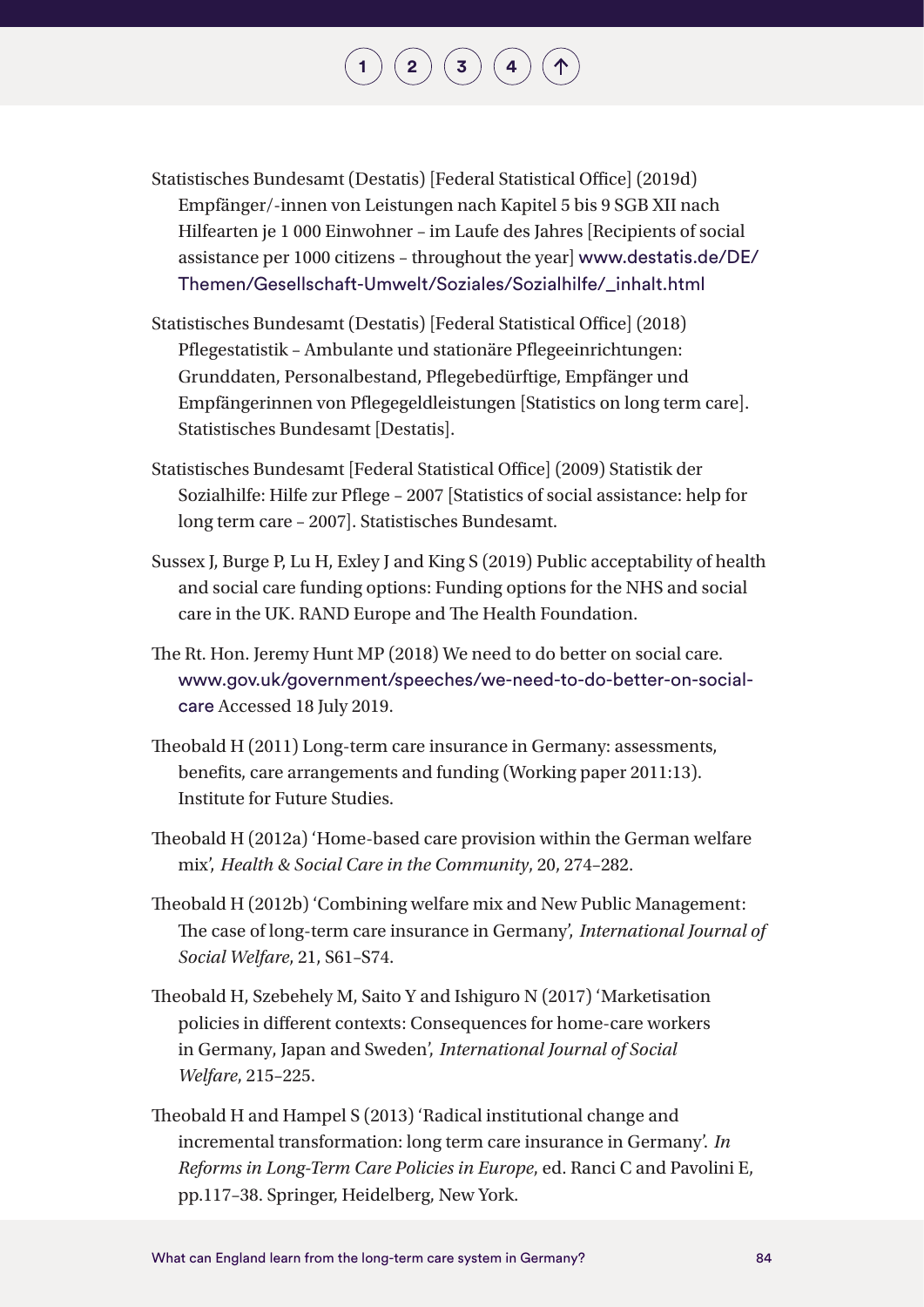TNS Infratest (2017) Abschlussbericht: Studie zur Wirkung des Pflege-Neuausrichtungs-Gesetzes (PNG) und des ersten Pflegestärkungsgesetzes (PSG I).

- Ungerson C and Yeandle S eds (2007) *Cash for Care in Developed Welfare States*. Palgrave Macmillan.
- UNDESA (United Nations, Department of Economic and Social Affairs, Population Division) (2019) World Population Prospects 2019. [https://population.un.org/wpp/DataQuery](https://population.un.org/wpp/DataQuery/) Accessed 7 June 2019.
- Vdek (Verband der Ersatzkassen) [Association of Health Insurance Companies] (2019) Beitragsbemessungsgrenzen und Beitragssätze 2019 [Income ceilings and contribution rates 2019]. Verband der Ersatzkassen.
- Wainwright D (2019) English councils warned about 'exhausting' reserve cash. BBC. [www.bbc.co.uk/news/uk-england-48280272](http://www.bbc.co.uk/news/uk-england-48280272)
- Wiener JM and Cuellar AE (1999) 'Public and private responsibilities: home- and community-based services in the United Kingdom and Germany', *Journal of Aging and Health*, 11, 417–444. [doi.org/10.1177/089826439901100308](https://doi.org/10.1177/089826439901100308)
- Wittenberg W and Malley J (2007) 'Financing long-term care for older people in England', *Ageing Horizons, Oxford Institute of Ageing*, 28–32.
- World Bank (2019a) Population, total [https://data.worldbank.org/indicator/](https://data.worldbank.org/indicator/SP.POP.TOTL?locations=JP-DE-GB) [SP.POP.TOTL?locations=JP-DE-GB](https://data.worldbank.org/indicator/SP.POP.TOTL?locations=JP-DE-GB) Accessed 20 June 2019.
- World Bank (2019b) Life expectancy at birth, total (years) [https://data.](https://data.worldbank.org/indicator/SP.DYN.LE00.IN?locations=DE-GB) [worldbank.org/indicator/SP.DYN.LE00.IN?locations=DE-GB](https://data.worldbank.org/indicator/SP.DYN.LE00.IN?locations=DE-GB) Accessed 7 June 2019.
- World Bank (2019c) Population ages 65 and above (% of total) [https://data.](https://data.worldbank.org/indicator/SP.POP.65UP.TO.ZS?locations=DE-GB) [worldbank.org/indicator/SP.POP.65UP.TO.ZS?locations=DE-GB](https://data.worldbank.org/indicator/SP.POP.65UP.TO.ZS?locations=DE-GB) Accessed 7 June 2019.
- Zeit Online (2019) SPD will Eigenanteil bei Pflege begrenzen [SPD wants to cap own contributions to long term care]. Zeit Online.
- Zigante V (2018) Informal care in Europe: exploring formalisation, availability and quality. European Commission, London School of Economics and Political Science.